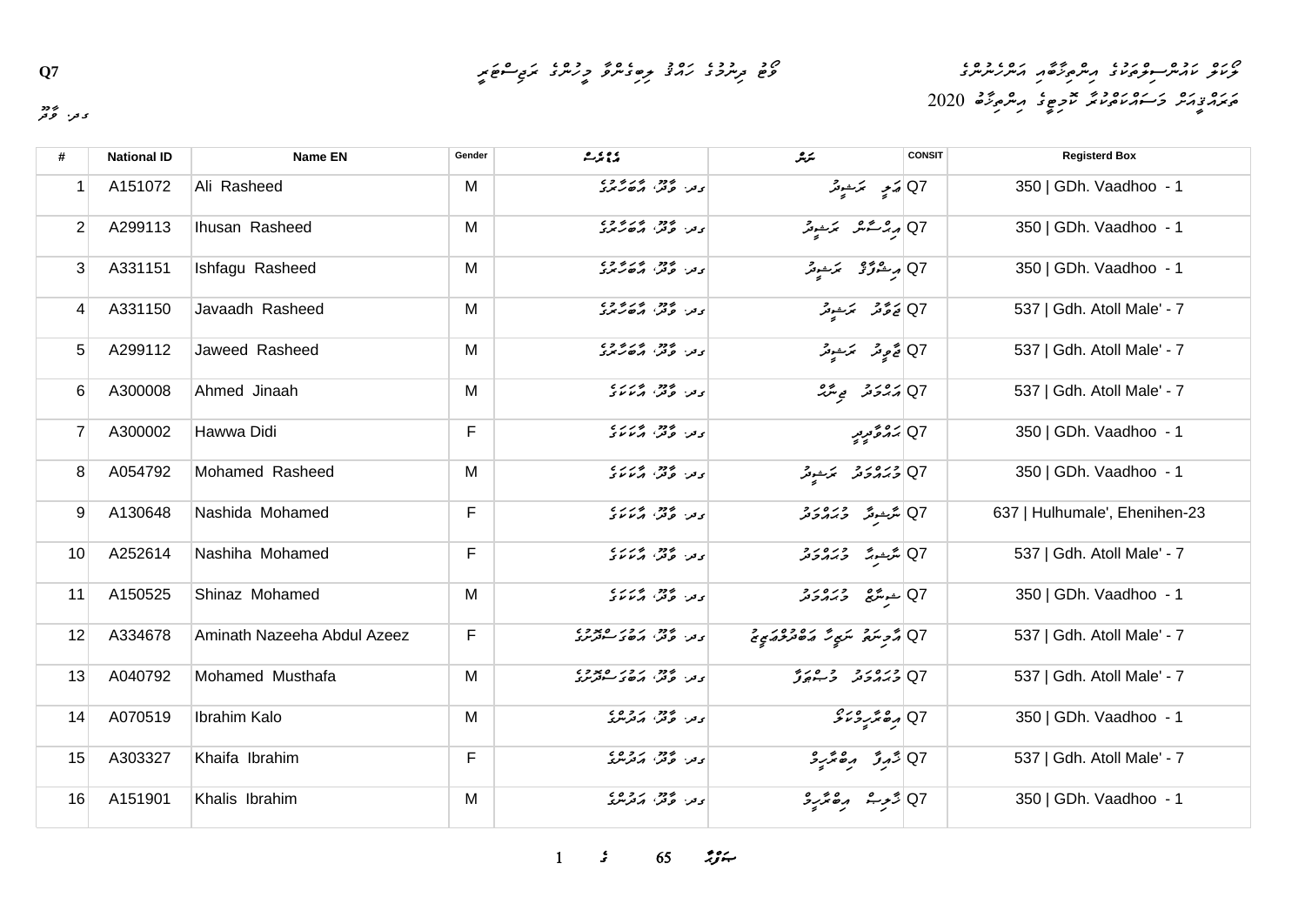*sCw7q7s5w7m< o<n9nOoAw7o< sCq;mAwBoEw7q<m; wBm;vB* م من المرة المرة المرة المرجع المرجع المرجع في 2020<br>مجم*د المريض المرجع المرجع المرجع المرجع المراجع المراجع الم*رجع

| 17 | A303326 | Khalisa Ibrahim        | F           | ى قرا ئەڭ كەتترىشى كە                                                                                                                                                                                                               | Q7 <i>ڈوبڈ م</i> یھ <i>گرد</i> و                                                                    | 153   K. Huraa - 2            |
|----|---------|------------------------|-------------|-------------------------------------------------------------------------------------------------------------------------------------------------------------------------------------------------------------------------------------|-----------------------------------------------------------------------------------------------------|-------------------------------|
| 18 | A252698 | Lahufa Ibrahim         | $\mathsf F$ | ى تىر بە ئەسىر ئەسىرى ئەسىرى ئەسىرى ئەسىرى ئەسىرى ئەسىرى ئەسىرى ئەسىرى ئەسىرى ئەسىرى ئەسلام ئەسلام ئ                                                                                                                                | Q7 كَرْتْرٌ مِنْ مَّرْرِدْ                                                                          | 350   GDh. Vaadhoo - 1        |
| 19 | A252699 | Thuhufa Ibrahim        | F           | وفر . ح.و. م. و. ه. ع.<br>المحمد : ح. ح. م. فرس بر المحمد                                                                                                                                                                           | Q7 <i>وڭۇ مەمگرى</i><br>                                                                            | 153   K. Huraa - 2            |
| 20 | A061300 | Abdulla Faroog         | M           | دىن ئۇقرا ئەرىگە                                                                                                                                                                                                                    | Q7 كەھ قىراللە ئ <i>ۇنىزى</i>                                                                       | 350   GDh. Vaadhoo - 1        |
| 21 | A141105 | Dhon Didi              | F           | دىن ئۇنىن ئەرىگە                                                                                                                                                                                                                    | Q7 كَرْتْرْمْدِيرِ                                                                                  | 350   GDh. Vaadhoo - 1        |
| 22 | A252738 | Fathmath Fariha Farooq | $\mathsf F$ | ى قىزا ئۇقىرا ئەرىگە                                                                                                                                                                                                                | Q7 <i>وَّجِ وَحَمْ</i> وَسِنَّہُ وَسَمَّدَ                                                          | 350   GDh. Vaadhoo - 1        |
| 23 | A106858 | Ahmed Zuhair           | M           | وتر: ه <sup>وده</sup> ، کرون و<br>وتر: ه <sup>و</sup> گ ، کر <i>و</i> ژ و                                                                                                                                                           | Q7 كەبرى قارىم ئىسىر ئىس                                                                            | 537   Gdh. Atoll Male' - 7    |
| 24 | A040386 | Fathimath Ibrahim Didi | F           | وتر: ه <sup>وده</sup> ، کرون و                                                                                                                                                                                                      | Q7 <i>وَّجِودَةُ بِرەْ مَرَّبِ</i> وَمِرْمِرِ                                                       | 161   K. Guraidhoo - 2        |
| 25 | A034540 | Niuma Mohamed          | $\mathsf F$ | رىر ئەش كەنزە ئ                                                                                                                                                                                                                     | Q7 سمه محمد المحمد المحمد المحمد المحمد المحمد المحمد المحمد المحمد المحمد المحمد المحمد المحمد الم | 637   Hulhumale', Ehenihen-23 |
| 26 | A303331 | Mariyam Didi           | F           | ى تىر بە ھەر بەت بەت بەت بەت بىر                                                                                                                                                                                                    | Q7 كەنگە <i>كە</i> ردىر                                                                             | 350   GDh. Vaadhoo - 1        |
| 27 | A106959 | Mohamed Nizam          | M           | ى تىر بەردە بەر بىرى<br>ئ                                                                                                                                                                                                           | Q7 <i>جَدَمْ \$2.5 سِهُّ</i> رُ                                                                     | 350   GDh. Vaadhoo - 1        |
| 28 | A063332 | <b>Ahmed Manik</b>     | M           | ى قرار ئەرەپ كە ئەرى                                                                                                                                                                                                                | Q7 كەش <sub>ە</sub> ئەرىخ سرى <i>ت</i> ا                                                            | 350   GDh. Vaadhoo - 1        |
| 29 | A252692 | Althaf Hassan          | M           | ى قرار ئەدەر كەش ئەرى                                                                                                                                                                                                               | Q7 كەنزى <i>نى ئەسەنل</i>                                                                           | 537   Gdh. Atoll Male' - 7    |
| 30 | A301895 | Fathimath Ibrahim      | F           | ى قرار ئەدەر كەش ئەرى                                                                                                                                                                                                               | Q7 <i>وَّجِوَدَةُ م</i> ِنْ مُرْسِرَدُّ                                                             | 350   GDh. Vaadhoo - 1        |
| 31 | A054396 | Hassan Manik           | M           | ى قرار ئەرەپ ئەرەپ ئە                                                                                                                                                                                                               | Q7 ئەسەئىدى بىر <i>ى</i>                                                                            | 350   GDh. Vaadhoo - 1        |
| 32 | A155611 | Ilhaaz Rasheed         | M           | ومن حرمن كما يتها برو                                                                                                                                                                                                               | Q7 م <i>وڭنج - مَرْشِ</i> مْر                                                                       | 537   Gdh. Atoll Male' - 7    |
| 33 | A303166 | Nazahath Hassan        | F           | ر مرد است به در در در در در است براست براست براست براست براست براست براست براست براست براست براست بر<br>براست براست براست براست براست براست براست براست براست براست براست براست براست براست براست براست براست براست بر<br>براست برا | Q7 <i>سَنَجْ رَحْمَدُ بِرَسَ</i> سَر                                                                | 350   GDh. Vaadhoo - 1        |

**2** *s* **65** *z s*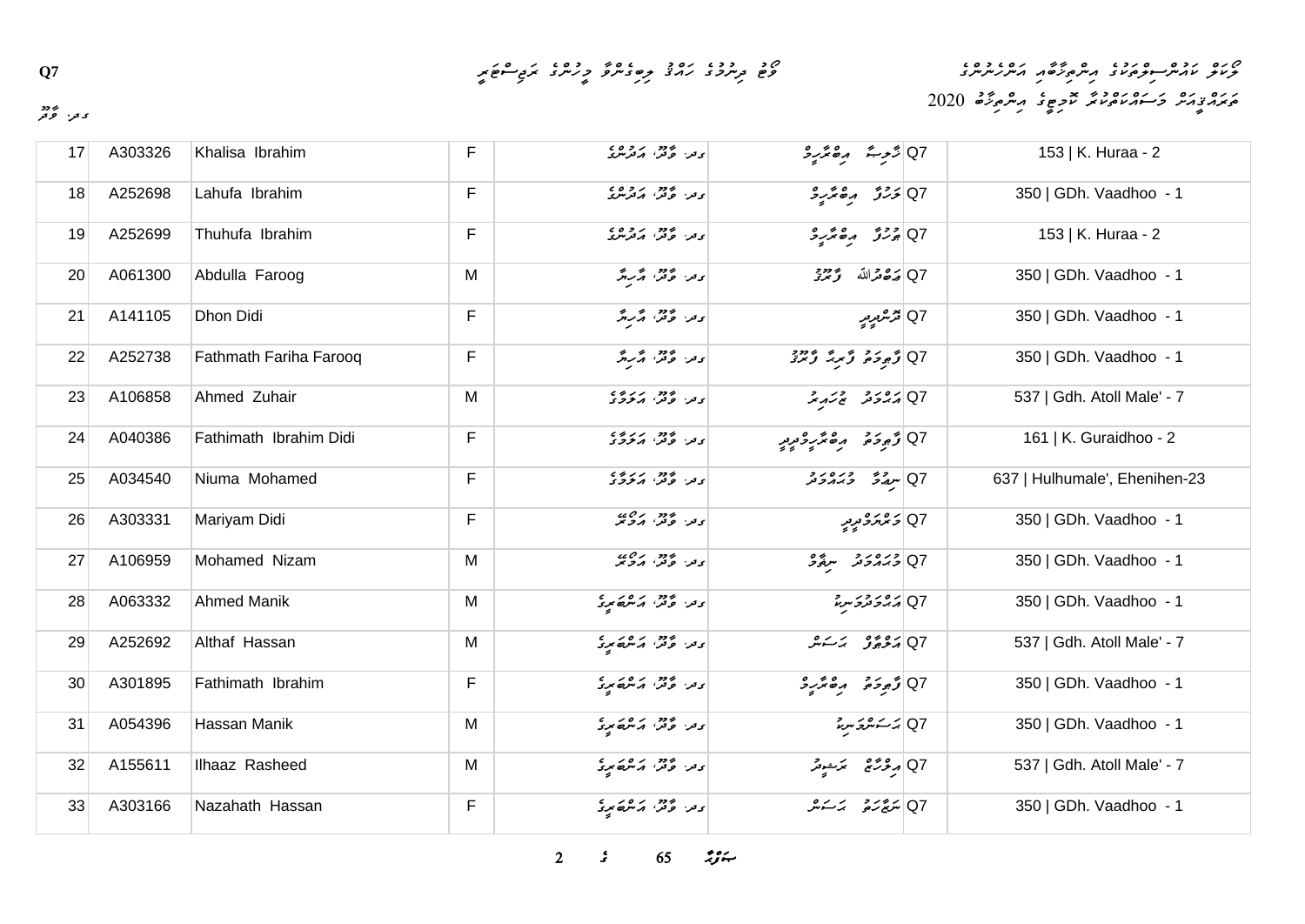*sCw7q7s5w7m< o<n9nOoAw7o< sCq;mAwBoEw7q<m; wBm;vB* م من المرة المرة المرة المرجع المرجع المرجع في 2020<br>مجم*د المريض المرجع المرجع المرجع المرجع المراجع المراجع الم*رجع

| 34 | A303164 | Rihushaan Hassan   | M           | ى قرا ئۇقرا كەشھەتبى                                 | Q7 ىرزىقەش ب <sub>ى</sub> رىكەش           | 537   Gdh. Atoll Male' - 7     |
|----|---------|--------------------|-------------|------------------------------------------------------|-------------------------------------------|--------------------------------|
| 35 | A334279 | Shamveel Hassan    | M           | ومن حرمن كما يتها برو                                | Q7 شۇم <sub>ۇ</sub> بۇ ب <sub>ى</sub> كىر | 537   Gdh. Atoll Male' - 7     |
| 36 | A303165 | Shiruham Hassan    | M           | ومن حقر بما مصامره                                   | Q7 ج <i>و پر برگ بر سک</i> ر              | 444   Kandima Maldives - 1     |
| 37 | A072871 | Ali Ahmed Didi     | M           | دىن گەدەر بەھ دەر<br>دىن گەنگە ئەسەسىملەر د          | Q7 كەي كەنگە <i>كەنگەن</i> دىر            | 350   GDh. Vaadhoo - 1         |
| 38 | A106950 | Mohamed Ahmed Didi | M           | دى دە رەپەدە ،<br>دىن ئۇن مەسەس <i>ىرى</i> دى        | Q7 <i>وُټرونو پروگونونو</i>               | 350   GDh. Vaadhoo - 1         |
| 39 | A049230 | Ahmed Amjad        | M           | ى تىر بە ئۇتى كەنگەنگە ئە                            | Q7 كەبرو كەر كەن ئالىرى ئىس               | 350   GDh. Vaadhoo - 1         |
| 40 | A299821 | Arugam Ibrahim     | M           | ى قرار ئەدەر بار ئارى<br>ئاقىرا ئۇقىرا بار ئىرلىرىگە | Q7 <i>كەندۇ ھەمگى</i> رۇ                  | 537   Gdh. Atoll Male' - 7     |
| 41 | A033605 | Ibrahim Mohamed    | M           | ى تىر بە ئۇتى كەرگە ئەنگە ئە                         | Q7 مەھم <i>گرى</i> ئەممەدىر               | 350   GDh. Vaadhoo - 1         |
| 42 | A299814 | Mariyam Najeeba    | $\mathsf F$ | ى قىز ئەقتى، ئەشرىكى ئە                              | Q7 <i>وَ بُرْدَرْ بَنْ بِهِ هُ</i> ّ      | 350   GDh. Vaadhoo - 1         |
| 43 | A106976 | Mariyath Ibrahim   | $\mathsf F$ | ى قىز بەڭ ئەسكەن ئەن                                 | Q7 <i>وَّ بروزه وه مَّرْب</i>             | 350   GDh. Vaadhoo - 1         |
| 44 | A404363 | Mumajjad Ibrahim   | M           | ى قرار ئەدەر بەر ئەنگەنى ئە                          |                                           | 737   Adaaran Prestige Vadoo-1 |
| 45 | A299818 | Nuzuha Ibrahim     | F           | ړی ده.<br>دی وګڼ پرسرس                               | Q7 ىرىم ئىر مەمگ <i>رى</i> 3              | 537   Gdh. Atoll Male' - 7     |
| 46 | A101760 | Mariyam Didi       | $\mathsf F$ | ى قراء ئەتتى، كەيمەت                                 | Q7   <i>ئى ئەتر</i> ۇ م <sub>و</sub> مو   | 350   GDh. Vaadhoo - 1         |
| 47 | A097660 | Aishath Didi       | $\mathsf F$ | ى قىز اڭ قىلىم كەسىسى تەرىپى كە                      | Q7 ۾ پرڪو <i>چوپ</i> ر                    | 537   Gdh. Atoll Male' - 7     |
| 48 | A098881 | Hassan Abdulla     | M           | ى قىز اڭ قىلىم كەسىسى تەرىپى كە                      | Q7 كەسكەش كەھەتراللە                      | 537   Gdh. Atoll Male' - 7     |
| 49 | A000184 | Mohamed Abdulla    | M           | ا د مرد او در مرد د مرد استانتوری ا                  | Q7 322 مَرَّة مَرَّة اللَّه               | 350   GDh. Vaadhoo - 1         |
| 50 | A066030 | Shahida Abdulla    | F           | ى قىز اڭ قىلىم كەسىسى تەرىپى كە                      | Q7 ڪري <i>گر مک</i> ھوگرالله              | 537   Gdh. Atoll Male' - 7     |

**3** *s* **65** *z***<sub>***s***</sub>** *s*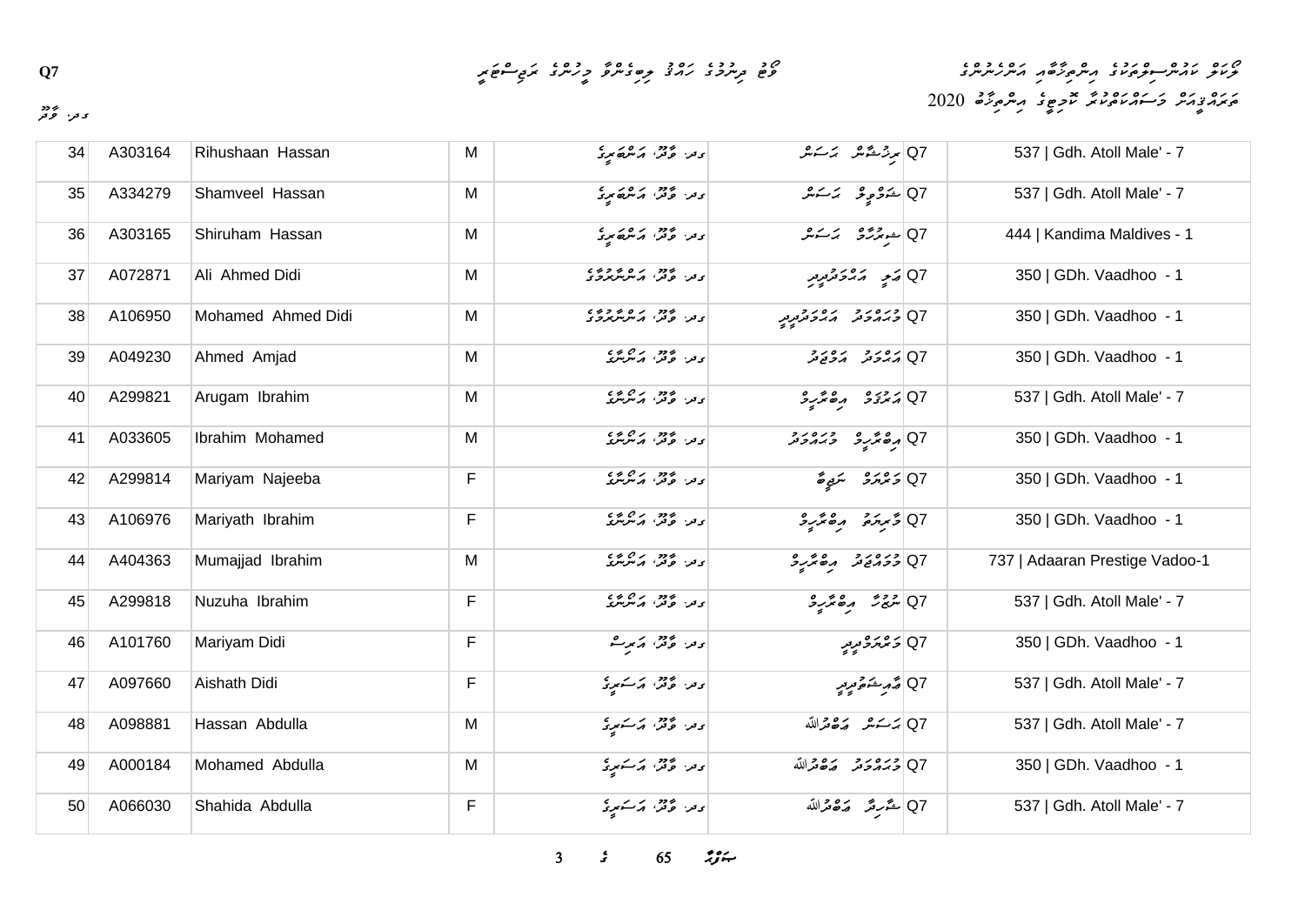*sCw7q7s5w7m< o<n9nOoAw7o< sCq;mAwBoEw7q<m; wBm;vB* م من المرة المرة المرة المرجع المرجع المرجع في 2020<br>مجم*د المريض المرجع المرجع المرجع المرجع المراجع المراجع الم*رجع

| 51 | A160447 | Abdulla Shareef   | M            | ا <sub>م</sub> حد المح <sup>ود</sup> المرکب محمد به محمد به محمد به محمد به محمد الله به الله محمد الله محمد الله محمد الله محمد ال | Q7 كەڭداللە خ <i>ەمبى</i> ر                    | 350   GDh. Vaadhoo - 1                    |
|----|---------|-------------------|--------------|-------------------------------------------------------------------------------------------------------------------------------------|------------------------------------------------|-------------------------------------------|
| 52 | A033336 | Ahmed Shareef     | M            | ى قرار ئەھمىي ئەسكىمى ئەسكىرى ئە                                                                                                    | Q7 <i>مَدْدَة.</i> سَمَعِيقُ                   | 350   GDh. Vaadhoo - 1                    |
| 53 | A299689 | Aishath Ana Ali   | $\mathsf{F}$ | دىن گەنتى، كەسەمبىرى                                                                                                                | Q7 مەم ئىسىم كەنگە ك <i>ەي</i>                 | 537   Gdh. Atoll Male' - 7                |
| 54 | A299687 | Aminath Lauza     | $\mathsf F$  | ى قرار ئەھمىي ئەسكىمى ئەسكىرى ئە                                                                                                    | Q7 مُّجِسَعُ مَحَمَّةً                         | 537   Gdh. Atoll Male' - 7                |
| 55 | A116619 | Dhon Didi         | $\mathsf F$  | ى تىر بەلىش كەنتىرى كەنتىرى                                                                                                         | Q7 كَرْسْرْمِرِيرِ                             | 537   Gdh. Atoll Male' - 7                |
| 56 | A299688 | Hassan Shareef    | M            | ى قرار ئەھمىي ئەسكىمى ئەسكىرى ئە                                                                                                    | Q7 كەستەملە ئىق <i>مىر</i> ۇ                   | 426   Anantara Resort and Spa Maldives -  |
| 57 | A068930 | Ibrahim Shareef   | M            | ى تىر بەدە كەسەتلەر ئ                                                                                                               | Q7 م <i>ەھترى</i> رو شىمبىرو                   | 537   Gdh. Atoll Male' - 7                |
| 58 | A099377 | Ismail Shareef    | M            | ى تىر بەدە كەسەتلەر ئ                                                                                                               | Q7 م <i>وس<sup>و</sup>ۇم</i> ۇ شىرۇ            | 453   Maafushi Jail - 2                   |
| 59 | A067836 | Mohamed Shareef   | M            | دىن گەنتى، كەسىمىتى تە                                                                                                              | Q7 <i>\$ بَەمْ جَمْرٍ</i> مَسَمَّ <i>بِروْ</i> | 537   Gdh. Atoll Male' - 7                |
| 60 | A152396 | Asima Ibrahim     | $\mathsf F$  | وتر، وده در دوه د<br>دتر، وتر، بر شوپروی                                                                                            | Q7 مُّ بِيعُ مِنْ مُدَرِدُ                     | 537   Gdh. Atoll Male' - 7                |
| 61 | A299644 | Athifa Ibrahim    | $\mathsf F$  | وتر وده د دوه و<br>وتر وتر کارگروی                                                                                                  |                                                | 537   Gdh. Atoll Male' - 7                |
| 62 | A299637 | Haajara           | F            | ړي ه وه د د وه وه<br>دي وګر، مرسود د                                                                                                | Q7 أَرُّجَ تَرُ                                | 537   Gdh. Atoll Male' - 7                |
| 63 | A299643 | Hafsa Ibrahim     | $\mathsf F$  | وتر، وده در دوه د<br>دتر، وتر، بر شوپروی                                                                                            | Q7 ئەۋىبە مەھەرد                               | 350   GDh. Vaadhoo - 1                    |
| 64 | A299649 | Haulath Ibrahim   | F            | ى قرار 1979 كى سىرى ئ                                                                                                               | Q7 <i>بَهُ دَوَءٌ وَ هُنَّرِدُ</i>             | 537   Gdh. Atoll Male' - 7                |
| 65 | A107102 | Hunaifath Ibrahim | M            | وتر وده د دوه د<br>وتر وتر کاستون                                                                                                   | Q7 ئ <i>ىتروۋە مەھترى</i> ۋ                    | 350   GDh. Vaadhoo - 1                    |
| 66 | A074246 | Ibrahim Didi      | M            | ود. ود د دوه د<br>دىن وتر، م سىرد د                                                                                                 | Q7 <sub>مر</sub> ھ ئر پ <sub>ر</sub> و مړمړ    | 537   Gdh. Atoll Male' - 7                |
| 67 | A120706 | Imthiyaz Ahmed    | M            | ړی ده د ده ده ده ده د                                                                                                               | Q7 مەھ <i>ومى ئەمەدە</i> ر                     | 396   JW Marriott Maldives Resort & Spa - |

*4 s* 65 *i*<sub>Si</sub>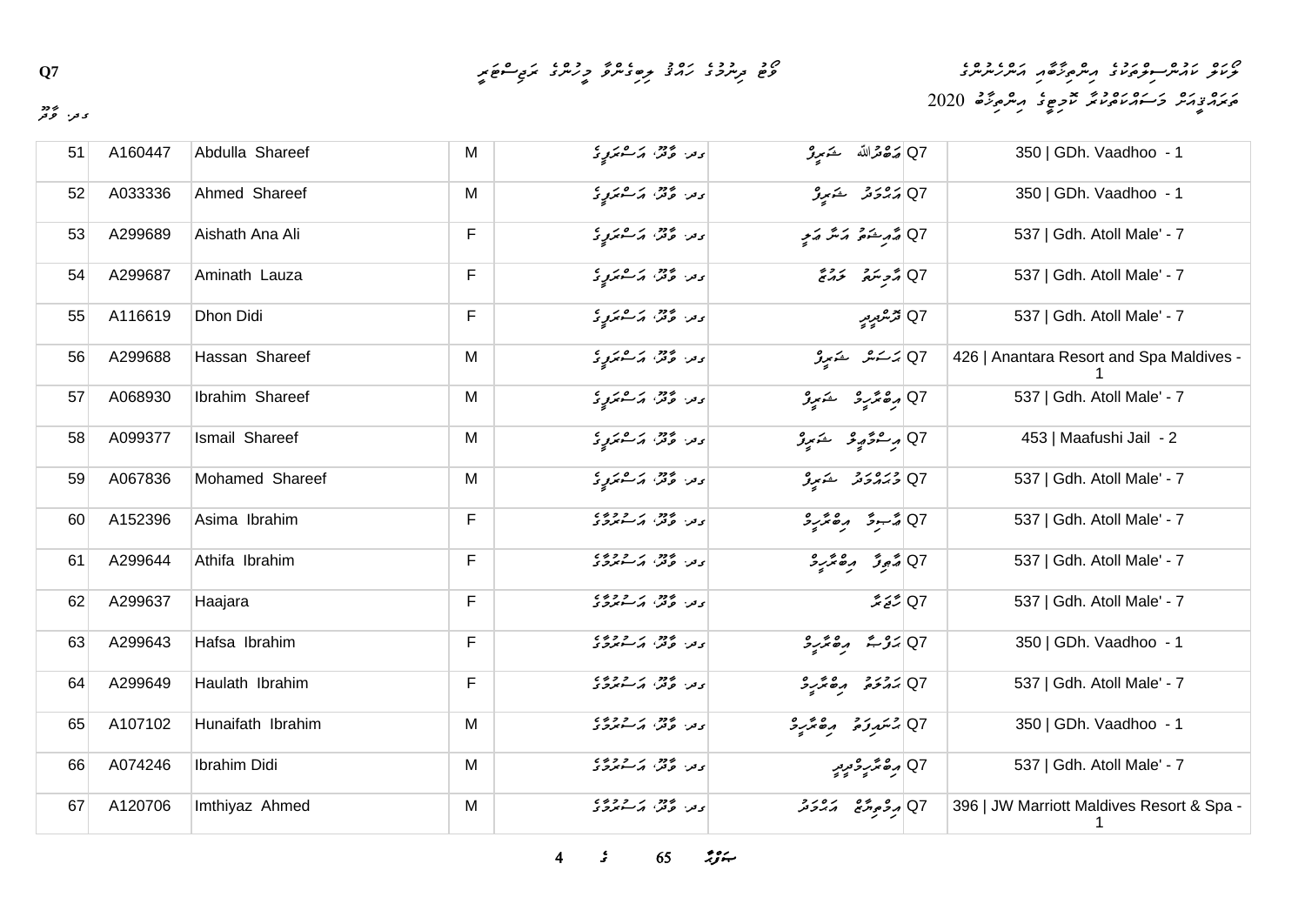*sCw7q7s5w7m< o<n9nOoAw7o< sCq;mAwBoEw7q<m; wBm;vB* م من المرة المرة المرة المرجع المرجع المرجع في 2020<br>مجم*د المريض المرجع المرجع المرجع المرجع المراجع المراجع الم*رجع

| 68 | A123194 | Inayathulla Ibrahim     | M           | وتر، وده د دوه و<br>وتر، وتر، بر سوپروی                                                                             | Q7 م <i>ېنتونتم</i> الله م <i>ېنتونت</i> و          | 410   Vakkaru Maldives - 1    |
|----|---------|-------------------------|-------------|---------------------------------------------------------------------------------------------------------------------|-----------------------------------------------------|-------------------------------|
| 69 | A082057 | Jadhulla Ibrahim        | M           | وفرز الموجود المراجع والمجاني<br>المحلود المحافظ المحمد والمحمد والمحمد والمحمد المحمد والمحمد المحمد المحمد المحمد |                                                     | 537   Gdh. Atoll Male' - 7    |
| 70 | A299652 | Juhainath Ibrahim       | F           | وتر، وده در دوه و<br>دتر، وتر، بر شوبروی                                                                            | Q7 <i>في ترم متع</i> قر مرك <i> مركز ب</i> ر        | 537   Gdh. Atoll Male' - 7    |
| 71 | A299648 | Khuzaifathulla Ibrahim  | M           | ى قرار ئەسىر ئەرەپ ئە                                                                                               | Q7 تَزَيَم مِرَوَّةً اللَّهُ مَنْ صَغَّرَ فِي الْمَ | 537   Gdh. Atoll Male' - 7    |
| 72 | A120707 | Mohamed Shujau          | M           | وتر گ <sup>ور</sup> پر دون د<br>وتر گ <sup>و</sup> ن پر شمروی                                                       | $222 - 222$                                         | 537   Gdh. Atoll Male' - 7    |
| 73 | A107103 | Shibana Ibrahim         | $\mathsf F$ | دىن ئەدەر بەر دەرى<br>دىن ئەتىر، بەستەبىرى ي                                                                        | Q7 جى <i>ھىگە مەھگرى</i><br>                        | 537   Gdh. Atoll Male' - 7    |
| 74 | A121443 | Afrah Ibrahim           | M           | وتر وده کرده و<br>وتر وګر منور و                                                                                    | Q7 <i>مَرْتَمَّدُ مِـ مَحْرِجُ</i>                  | 350   GDh. Vaadhoo - 1        |
| 75 | A066895 | <b>Ahmed Manik</b>      | M           | وتر ودو.<br>دتر گرفر، مرکوری                                                                                        | Q7 كەندى قرىم سرى <i>ڭ</i>                          | 637   Hulhumale', Ehenihen-23 |
| 76 | A300050 | Aminath Manike          | F           | وتر ودو.<br>دتر گرفر، مرکوری                                                                                        | Q7   ئەجە ئىرى ئەرىئە                               | 350   GDh. Vaadhoo - 1        |
| 77 | A300054 | Asif Ibrahim            | M           | ى قرار ئەرەبىرى<br>ئى قىراش كەن ئەرەبىرى                                                                            | Q7 كەسىر ئەھەمگە يەھ                                | 537   Gdh. Atoll Male' - 7    |
| 78 | A300056 | Dhammar Ibrahim         | M           | ى قرار ئەرەبىرى<br>ئى قىراش كەن ئەرەبىرى                                                                            | Q7 <i>فهدف به هغرب</i> و                            | 537   Gdh. Atoll Male' - 7    |
| 79 | A066893 | <b>Fathimath Manike</b> | F           | وتر وده کرده و<br>وتر وګر منور و                                                                                    | Q7 <i>وُّهِ دَهُ دَ</i> سِرْ                        | 350   GDh. Vaadhoo - 1        |
| 80 | A042274 | Hassan Zareer           | M           | ى تىر بەرگە ئەرگە ئەتەر<br>ئ                                                                                        | Q7   يَرْسَدُ سَيَ <sub>مَح</sub> رِ مَرْ           | 350   GDh. Vaadhoo - 1        |
| 81 | A418687 | Ihusaan Ibrahim         | M           | ى قرار ئەرەبىرى<br>ئى قىراش كەن ئەرەبىرى                                                                            | Q7 مەنىسى مەھمەر 2                                  | 453   Maafushi Jail - 2       |
| 82 | A133121 | Ijaaz Naseer            | M           | ى قرار ئەرەبىرى<br>ئى قىراش كەن ئەرەبىرى                                                                            | Q7 مەيغ تەسىيەتمە                                   | 350   GDh. Vaadhoo - 1        |
| 83 | A300058 | Shaveetha Ibrahim       | $\mathsf F$ | وتر گروه کرده و<br>کاتر گرفتن از کارو ک                                                                             | Q7 شَوِءٌ مِرْحَمَّدِدْ                             | 350   GDh. Vaadhoo - 1        |
| 84 | A106951 | <b>Abdul Latheef</b>    | M           | ى قرار ئەدەر بەر ئەس                                                                                                | Q7 <i>مَـُـوَدْ دُبِّوِ</i> رْ                      | 637   Hulhumale', Ehenihen-23 |

 $5$   $5$   $65$   $25$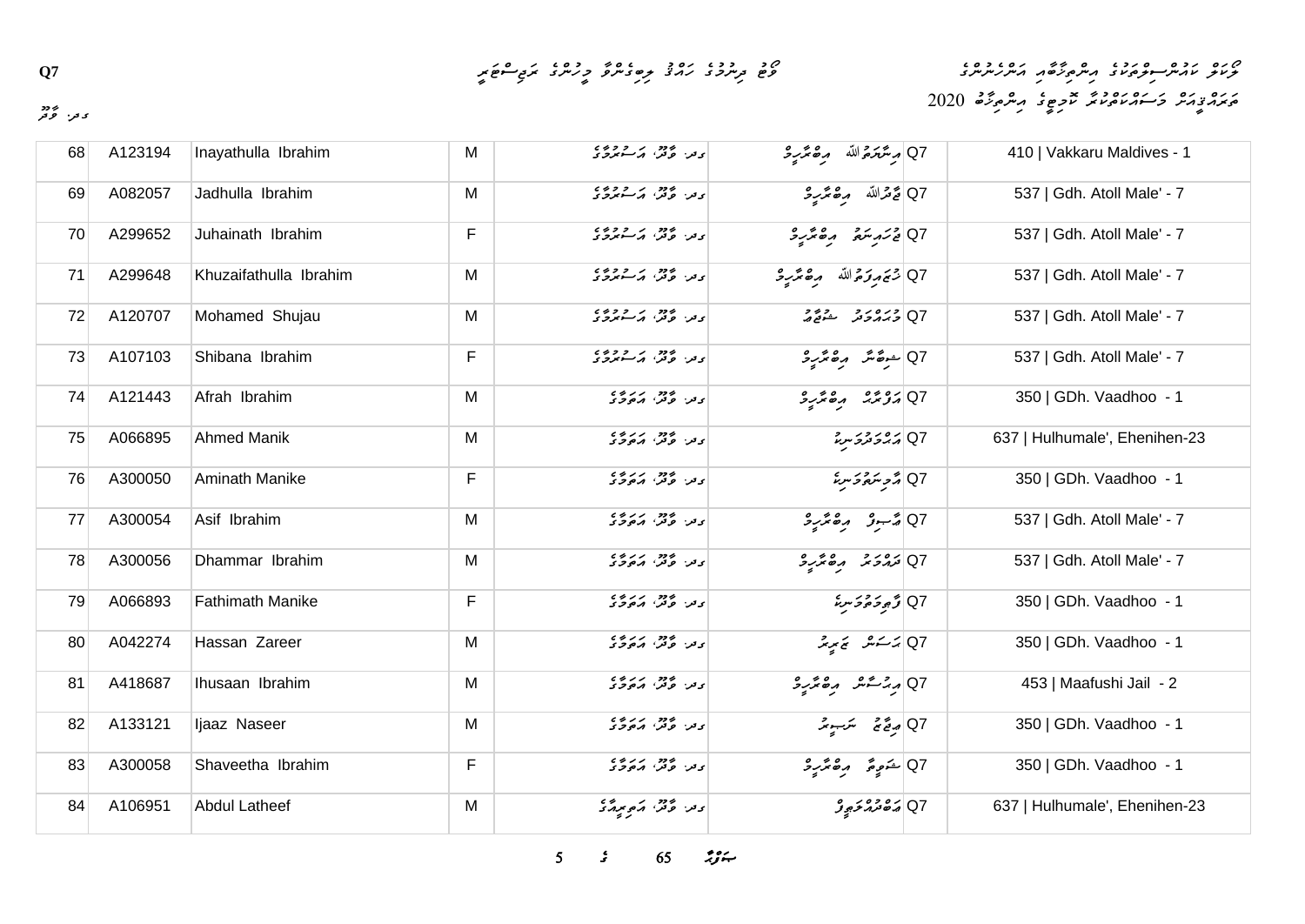*sCw7q7s5w7m< o<n9nOoAw7o< sCq;mAwBoEw7q<m; wBm;vB* م من المرة المرة المرة المرجع المرجع المرجع في 2020<br>مجم*د المريض المرجع المرجع المرجع المرجع المراجع المراجع الم*رجع

| 85  | A252567 | Abdulla Uloom Mohamed | M           | دىن ئۇتر، كەم بىرلەك        | Q7 كَرْهُ مِّرْ اللَّهُ مَرْكَزَّ وَبَرْمُ وَرَوْ | 350   GDh. Vaadhoo - 1        |
|-----|---------|-----------------------|-------------|-----------------------------|---------------------------------------------------|-------------------------------|
| 86  | A299415 | Adheeb Fahumee        | M           | ى تىر بەدە بەتە بەتە ئ      | Q7 <i>أمَّ بوءةً وَكَ</i> حٍ                      | 537   Gdh. Atoll Male' - 7    |
| 87  | A024152 | Ahmed Shathir         | M           | ى تىر بەدە بەتە بەتە ئ      | Q7 <i>مەشكە ئىشقى</i> ئىش                         | 537   Gdh. Atoll Male' - 7    |
| 88  | A106952 | Azeeza Abdul Rahman   | F           | ومن المجميح المتجام المجامح | Q7 <i>בُبِي 5 - בَ פּיר בִי ב</i>                 | 637   Hulhumale', Ehenihen-23 |
| 89  | A048120 | Ibrahim Fahmy         | M           | ومن ود من من المن           | Q7 مەھم <i>گىر</i> ئۇر <i>قى</i>                  | 637   Hulhumale', Ehenihen-23 |
| 90  | A106955 | Mariyam Latheefa      | $\mathsf F$ | ى قرار ئەدەر بەر ئەيدارى    | Q7 <i>5 بۇيۇق قەپۇ</i>                            | 350   GDh. Vaadhoo - 1        |
| 91  | A122824 | Mohamed Muruthala     | M           | ى مەسىمى ئىس ئىس ئىس        | Q7 <i>وبرودو وور</i> يد                           | 350   GDh. Vaadhoo - 1        |
| 92  | A106953 | Mujuthaba Fahumee     | M           |                             | Q7 دقى ئۇ ئۇر <i>قى</i>                           | 350   GDh. Vaadhoo - 1        |
| 93  | A299418 | Shuhudha Fahumee      | $\mathsf F$ | ى قرار ئەدەر بەر ئەيدارى    | Q7 ش <i>ۇرۇ ۋرقى</i>                              | 637   Hulhumale', Ehenihen-23 |
| 94  | A069078 | Ahmed Shihab          | M           | ءَ په دُور کام موجو څ       | $Q7 = 22.5$                                       | 350   GDh. Vaadhoo - 1        |
| 95  | A106303 | Anees Ibrahim         | M           | ءَ په دُور کام موجو څ       | Q7 كەس <sub>ى</sub> پ مەھەر ي                     | 378   Hithadhoo Ehenihen - 1  |
| 96  | A300534 | Athifa Ibrahim        | F           | دىن گەنتى، مەھ مرەر ئى      | Q7 مَّمِوَّرٌ مِـ صَمَّرٍ حُ                      | 456   India / Trivandrum - 1  |
| 97  | A115645 | Dhon Beefaanu         | F           | ى قرار ئۇقرا مەم بورگە      | Q7 ترى <i>مبوڙىتر</i>                             | 350   GDh. Vaadhoo - 1        |
| 98  | A106988 | Ibrahim Didi          | M           | ى قرار ئۇقرار كەم بوھ گ     | Q7   پر <i>ی نگر پ</i> وٹر پر                     | 350   GDh. Vaadhoo - 1        |
| 99  | A300540 | Mahmoodh Ibrahim      | M           | دىن گەنتى، مەھ مرەر ئى      | Q7 <i>وبرونز م</i> و <i>مرد</i> و                 | 350   GDh. Vaadhoo - 1        |
| 100 | A300537 | Mamdhooha Ibrahim     | F           | ءَ په دُور کام موجو څ       | Q7 دومبر مەمگرى                                   | 537   Gdh. Atoll Male' - 7    |
| 101 | A081442 | Mohamed Ashraf        | M           | دىن ئۇتىن مەم مورىگى        | Q7 <i>وټرونو پر شهرو</i>                          | 537   Gdh. Atoll Male' - 7    |

 $6$   $\cancel{5}$   $65$   $\cancel{25}$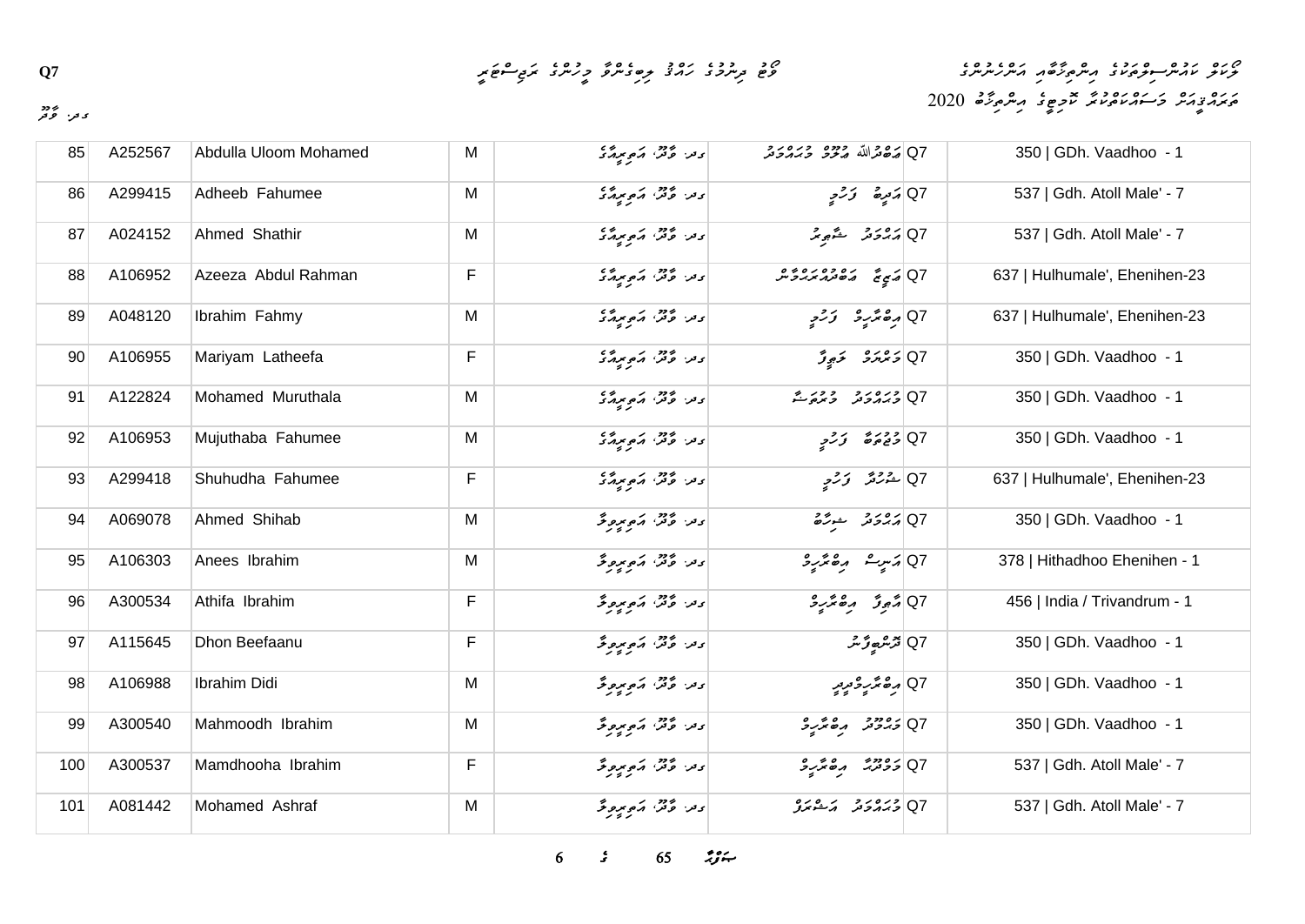*sCw7q7s5w7m< o<n9nOoAw7o< sCq;mAwBoEw7q<m; wBm;vB* م من المرة المرة المرة المرجع المرجع المرجع في 2020<br>مجم*د المريض المرجع المرجع المرجع المرجع المراجع المراجع الم*رجع

| 102 | A300583 | Naafee Ibrahim        | M           | دىن ئۇنز، مەم برە ئى                                                                                           | Q7 ي <i>نْدِ م</i> ِ مُ <i>جَرِّد</i> ِ              | 537   Gdh. Atoll Male' - 7               |
|-----|---------|-----------------------|-------------|----------------------------------------------------------------------------------------------------------------|------------------------------------------------------|------------------------------------------|
| 103 | A300581 | Naazim Ibrahim        | M           | ى تەرەپ ئەھم بىر ئەستىر ئىستان ئىستان ئىستان ئىستان ئىستان ئىستان ئىستان ئىستان ئىستان ئىستان ئىستان ئىستان ئى |                                                      | 350   GDh. Vaadhoo - 1                   |
| 104 | A300543 | Sama Ibrahim          | $\mathsf F$ | دىن گەنتى، مەھ بىرە ئ                                                                                          | Q7 سَتَرَ مِنْ مِرْدِدْ                              | 537   Gdh. Atoll Male' - 7               |
| 105 | A299586 | Aafaag Hameed         | M           | دىن گەنش، مەم مرد                                                                                              | Q7 مَرَّزَّۃٌ مَرِمَّرٌ                              | 350   GDh. Vaadhoo - 1                   |
| 106 | A079524 | Ahmed Luthfee         | M           | ى قراء ھاتى گە ئەمەسىرى                                                                                        | Q7 <i>كەندى قىمۇتى</i>                               | 350   GDh. Vaadhoo - 1                   |
| 107 | A299580 | Aishath Shahuleena    | $\mathsf F$ | ى قراء ھاتى گە ئەمەسىرى                                                                                        | Q7 <i>مُّەرِحْمَةْ</i> حَ <i>مُرْمُوِسُّ</i> ر       | 537   Gdh. Atoll Male' - 7               |
| 108 | A107008 | Aminath Hameed        | $\mathsf F$ | دىن گەنش، مەم مورى                                                                                             | Q7 مُّحِسَّعَ بَحِيقَ                                | 537   Gdh. Atoll Male' - 7               |
| 109 | A076303 | Mohamed Hameed        | M           | دىن گەنش، مەم مورى                                                                                             | Q7 <i>\$ \$ \$ \$ \$ \$ \$ \$ \$</i>                 | 694   The Sun Siyam Vilu Reef Maldives-1 |
| 110 | A252583 | Sheehan Abdul Hameedh | M           | ا دىن ئۇقرا مەم بىرد                                                                                           | Q7 خېر <i>گىل مۇھەرگەنج</i> وتر                      | 350   GDh. Vaadhoo - 1                   |
| 111 | A299590 | Shihuna Hameedh       | $\mathsf F$ | رو. دود. کم در د                                                                                               | Q7 ش <i>ېرنىگە بۇچەڭ</i>                             | 350   GDh. Vaadhoo - 1                   |
| 112 | A351213 | Shimal Hameedh        | M           | ى قرار ئۇقرار كەم بولى                                                                                         | Q7 ش <sub>و</sub> وگر کام <sub>ی</sub> وگر           | 537   Gdh. Atoll Male' - 7               |
| 113 | A299583 | Shimana Hameed        | F           | دىن ئۇتىر، كەم بىرى                                                                                            | Q7 ش <sub>و</sub> گەنگە كەچ <sup>ى</sup> گە          | 537   Gdh. Atoll Male' - 7               |
| 114 | A107009 | Zubaida Abdulla Didi  | $\mathsf F$ | دىن گەنش، مەم مورى                                                                                             | Q7 تج <b>َ صَهرِ مَدَّ صَفَّ</b> رُ اللَّهُ مَرِمِرِ | 537   Gdh. Atoll Male' - 7               |
| 115 | A304499 | Aminath Waheeda       | F           | ى قرار مەقترى كەتتى با                                                                                         | Q7 م <i>ُّ حِيدَة مَ حَي</i> دَ                      | 350   GDh. Vaadhoo - 1                   |
| 116 | A300016 | Jihad Ahmed           | M           | ى قرار ئەدەر كەتى                                                                                              | Q7 م <i>ې دگەنگە</i> دىكەنگەنگە                      | 350   GDh. Vaadhoo - 1                   |
| 117 | A401635 | Jinaan Ahmed          | M           | د مرد عمقر المرکم و                                                                                            | Q7 <sub>مې</sub> تر <i>تر د تر د قر</i>              | 537   Gdh. Atoll Male' - 7               |
| 118 | A300023 | Nasha Ahmed           | $\mathsf F$ | ى تىر ، ئۇتىر ، مەنى                                                                                           | Q7 سَرْڪْ     مَا يُرْحَ مَرْ                        | 350   GDh. Vaadhoo - 1                   |

*7 sC 65 nNw?mS*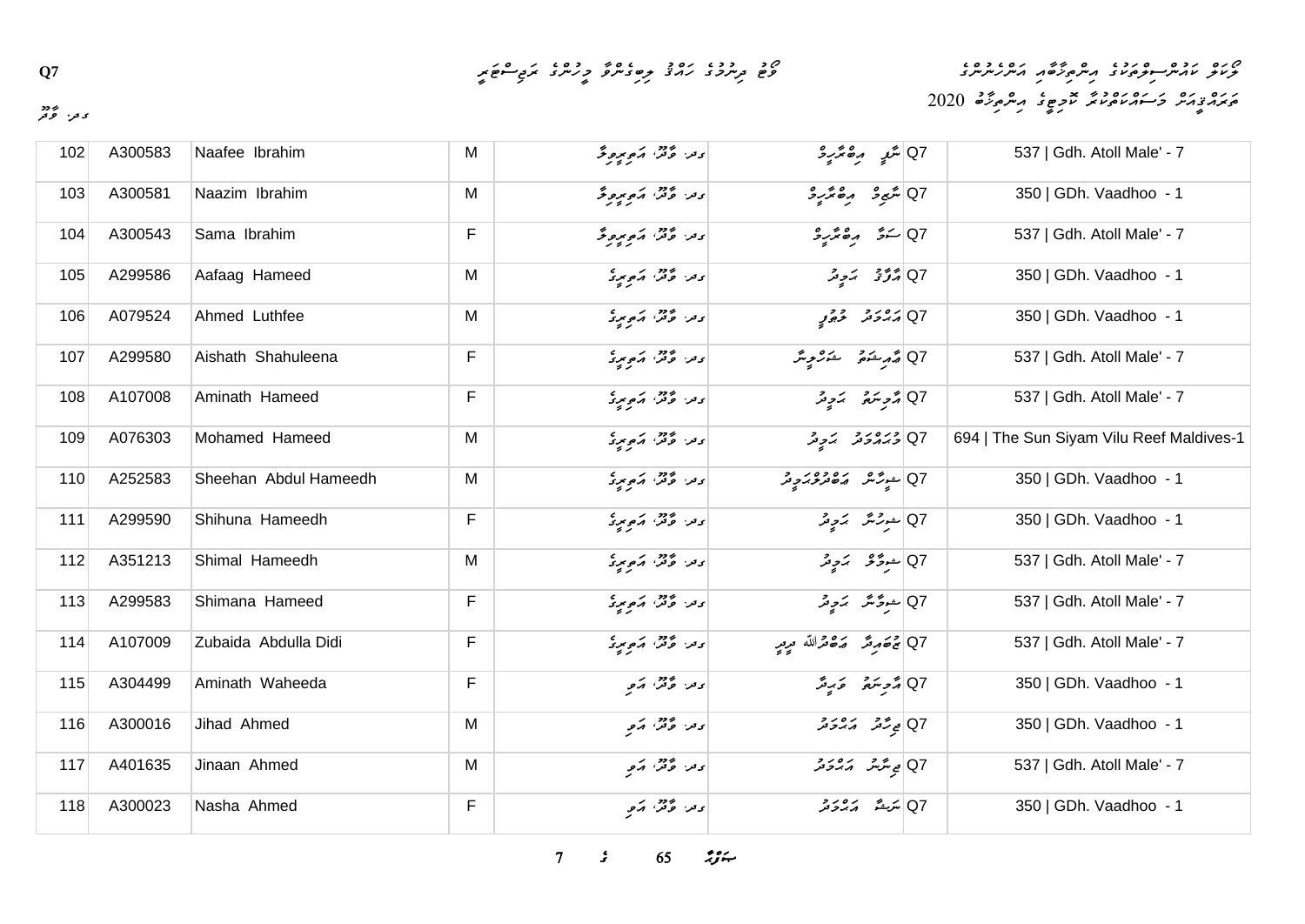*sCw7q7s5w7m< o<n9nOoAw7o< sCq;mAwBoEw7q<m; wBm;vB* م من المرة المرة المرة المرجع المرجع المرجع في 2020<br>مجم*د المريض المرجع المرجع المرجع المرجع المراجع المراجع الم*رجع

| 119 | A300014 | Nasru Ahmed        | M            | ى قراش بھى بەر كەنبى                     | Q7 س <i>ربەتى مەدى ق</i> ر              | 350   GDh. Vaadhoo - 1     |
|-----|---------|--------------------|--------------|------------------------------------------|-----------------------------------------|----------------------------|
| 120 | A300021 | Thahuneen Ahmed    | M            | ى قراش كانترا كام بكرم                   | Q7 كوڭىرىد <i>ۇ كەبم</i> ۇتر            | 350   GDh. Vaadhoo - 1     |
| 121 | A252615 | Zafraan Ahmed      | M            | ى قرار ئەدەر كەت بىلى                    | Q7 ئ <sub>ۇ</sub> ترىئر مەردىر          | 350   GDh. Vaadhoo - 1     |
| 122 | A330130 | Adhuham Mohamed    | M            | <sub>ى</sub> بىر بەردە ئەسىمى ئە         | Q7 كەندىرە مەدەرە                       | 537   Gdh. Atoll Male' - 7 |
| 123 | A252558 | Afla Mohamed       | F            | ر پر دور<br>روز کوتر، ت <i>ھ پا</i> نگوی | Q7 كۇنۇ ئ <i>ۇندۇن</i> ر                | 537   Gdh. Atoll Male' - 7 |
| 124 | A106942 | Afsal Mohamed      | M            | ى تىر بەدىن كەنى كۆك                     | Q7 كەربىي ھەدەر د                       | 537   Gdh. Atoll Male' - 7 |
| 125 | A252560 | Ashfa Mohamed      | F            | ى قرار ئەدەر ئەسىمى ئە                   | Q7 كەشتۇ <i>دېم</i> ەدىر                | 350   GDh. Vaadhoo - 1     |
| 126 | A387532 | Azifa Mohamed      | F            | ى تىر بەردە<br>ئىس ئۇنىر كەنتى كەنتى     | Q7 گەيوگە ئ <i>ەندە ئە</i> ر            | 537   Gdh. Atoll Male' - 7 |
| 127 | A106941 | Fathimath Saeeda   | F            | ر در گرده<br>روز گرفر، گروگری            | Q7 <i>وَّجِوَدَةْ</i> سَه <i>ُ مِدْ</i> | 350   GDh. Vaadhoo - 1     |
| 128 | A054793 | Mohamed Ahmed Didi | M            | ى قرار ئەدەر ئەسىمى ئە                   | Q7 <i>وُټرونو پروژونونو</i> پر          | 537   Gdh. Atoll Male' - 7 |
| 129 | A056071 | <b>Ahmed Didi</b>  | M            | و در دور<br>و در گرفر، ن گرمزی           | Q7 كەرگە <i>قەبوب</i> و                 | 245   ADh. Omadhoo - 1     |
| 130 | A252666 | Abidha Rasheed     | F            | ى تەرەپ ئەسىرى ئەت                       | Q7 مُه صِمَّر سَمَ شَوِمْرَ             | 350   GDh. Vaadhoo - 1     |
| 131 | A155864 | Ahmed Jamsaadh     | M            | ر در دو نه ده ده د                       | Q7 <i>كەنگە كەنگە ئى</i> ر              | 350   GDh. Vaadhoo - 1     |
| 132 | A120204 | Ahmed Rasheed      | M            | ى قرار ئەرەر ئەرەر ئەرە                  | Q7 <i>مُ بُرْدَ مُدْ م</i> ُ سُوِمُرُ   | 537   Gdh. Atoll Male' - 7 |
| 133 | A300134 | Aishath Azlifa     | F            | ى تەرەپ بەر دەپ ئ                        | Q7 مەم شەھ مەنى <i>ج</i> وڭر            | 270   M. Dhiggaru - 1      |
| 134 | A300132 | Ali Rasheed        | $\mathsf{M}$ | د در ده در دره در د                      | Q7 <i>أَهُ مِي مَدَ</i> شِيقَرُ         | 350   GDh. Vaadhoo - 1     |
| 135 | A300139 | Areesha Ahmed      | F            | ى تىر بەردە بەر ئەتتى                    | Q7 كەيرىش <i>ە كەندى قى</i> ر           | 537   Gdh. Atoll Male' - 7 |

**8** *s* **65** *n***<sub>y</sub> <b>***s*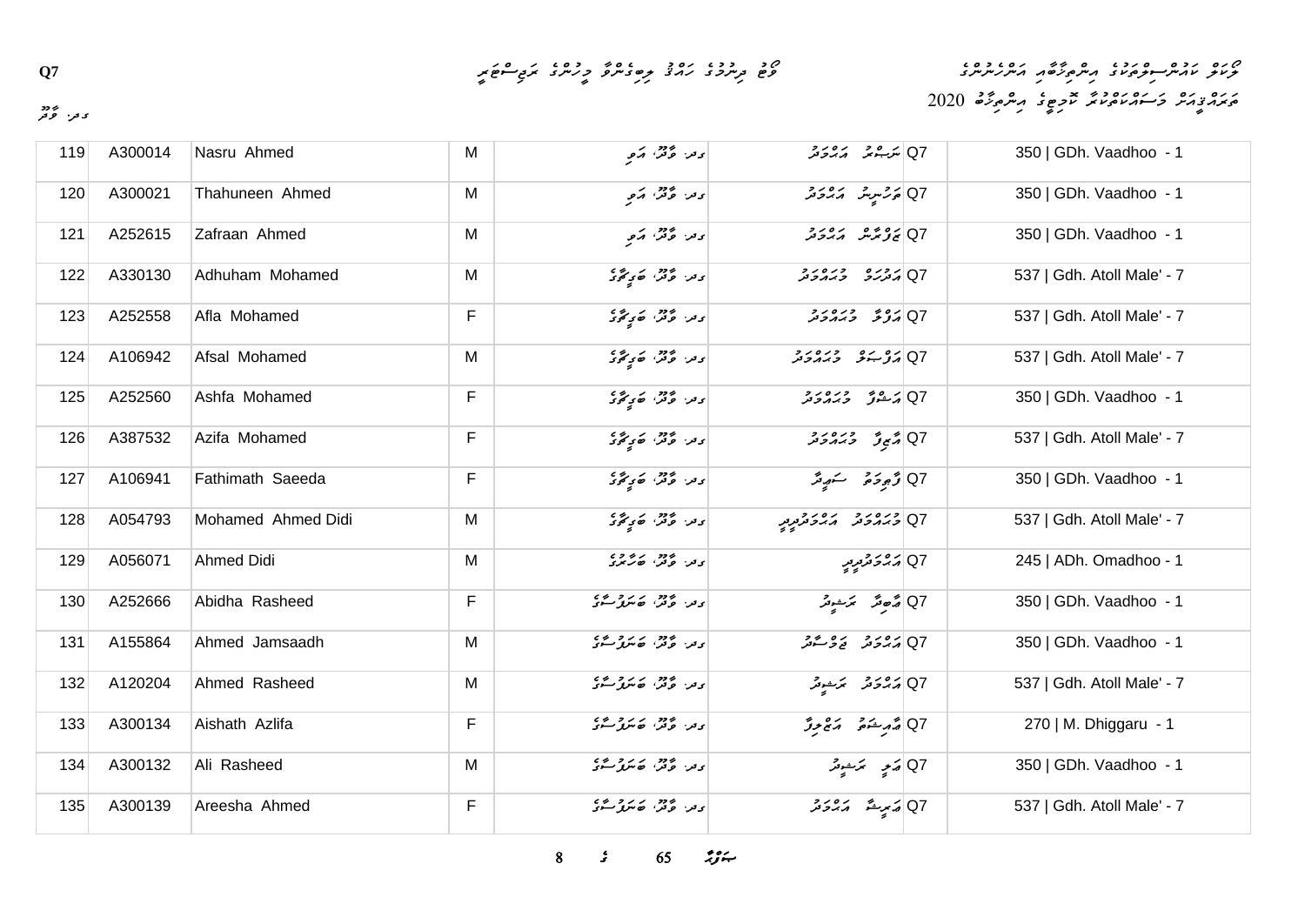*sCw7q7s5w7m< o<n9nOoAw7o< sCq;mAwBoEw7q<m; wBm;vB* م من المرة المرة المرة المرجع المرجع المرجع في 2020<br>مجم*د المريض المرجع المرجع المرجع المرجع المراجع المراجع الم*رجع

| 136 | A300136 | Hussain Shanuoon       | M | ى تەرەپ كە كەرەپ كە ئ                                                                                | Q7 يُرْسَمْ مِيْتَ مَسْتَمْدَ مَسْرَ مِيْتَ مِيْتَ مِيْتَ مِيْتَ مِيْتَ مِيْتَ مِيْتَ مِيْتَ مِيْتَ | 453   Maafushi Jail - 2       |
|-----|---------|------------------------|---|------------------------------------------------------------------------------------------------------|-----------------------------------------------------------------------------------------------------|-------------------------------|
| 137 | A300138 | Iffath Rasheed         | F | وفرز المرود المرور المرد<br>وفرز المحافرة المصري والمستوى                                            | Q7 <i>مەمۇمۇ بىرىشى</i> ر                                                                           | 350   GDh. Vaadhoo - 1        |
| 138 | A252668 | Imthisala Rasheedh     | F | ى قرار ئەرەر ئەرەپ ئەرەپ كەر                                                                         | Q7 م <sub>و</sub> قوم مُنَّوَّ - مَرْش <sub>و</sub> مْر                                             | 537   Gdh. Atoll Male' - 7    |
| 139 | A300137 | Jazleena Rasheed       | F | ى قرار ئەرەر ئەرەپ ئەرەپ كەرگە ئەر                                                                   | Q7 <i>في جمع بير مكر خير فر</i>                                                                     | 350   GDh. Vaadhoo - 1        |
| 140 | A300142 | Juweyda Rasheed        | F | ى تىر بەردە ئەسىرى ئىسى                                                                              | Q7 ف <sub>ے ح</sub> وثر کرشوٹر                                                                      | 350   GDh. Vaadhoo - 1        |
| 141 | A101793 | Mariyam Rasheeda       | F | ى تىر بەللەر ئەرەپ ئەرە                                                                              | Q7 <i>كا بمريرى - بم</i> َ ش <sub>و</sub> مَّر                                                      | 381   Maradhoo - 3            |
| 142 | A155785 | Mohamed Labeeb         | M | ى تىر بەتتى كەردە ئەت                                                                                | Q7 <i>وَبَهُ دَوَ دَوِهُ</i>                                                                        | 350   GDh. Vaadhoo - 1        |
| 143 | A252670 | Mohamed Reeshaam Ahmed | M | وتر کوتر، ن <i>ے سرق شی</i>                                                                          | Q7 <i>وبروبر و برح</i> گو بربروتر                                                                   | 350   GDh. Vaadhoo - 1        |
| 144 | A355671 | Reenaas Ahmed          | M | ى قرار ئەرەر ئەرەپ ئەرەپ كەرگە ئەر                                                                   | Q7 برى <i>گەش كەندۇ</i> تر                                                                          | 537   Gdh. Atoll Male' - 7    |
| 145 | A300135 | Shifaza Rasheed        | F | ى تەرەپ ئەرەپ ئەرەپ ئەرەپ ئەرەپ ئەرەپ ئەرەپ كەرىپ كەنتى ئەرەپ كەرەپ كەرەپ كەرەپ كەرەپ كەرەپ كەرەپ كە | Q7 سورٌ مَمَ سَمَسُومَرُ                                                                            | 308   L. Gan - 1              |
| 146 | A106967 | Abdul Gadir Abdulla    | M | ى مى ئۇنى ئەم ئەرمى                                                                                  | Q7 مَەھىر ئۇ ئوبىر مەھىراللە                                                                        | 350   GDh. Vaadhoo - 1        |
| 147 | A106927 | Aishath Nazleena       | F | ى مى ئۇنى ئەم ئەرمى                                                                                  | Q7 <i>مۇم شۇم ئىتم بې</i> تىر                                                                       | 350   GDh. Vaadhoo - 1        |
| 148 | A106978 | Aminath Rasheeda       | F | ى مى ئەدەر ھەم كەر ھ                                                                                 | Q7 م <i>ُّ جِي مَعْ مَجْ</i> مِنْ مِنْ                                                              | 350   GDh. Vaadhoo - 1        |
| 149 | A106925 | Fathimath Naaila       | F | ى تىر ھۆر ھەممەر 2 ھ                                                                                 | Q7 <i>وَّجِوحَةْ سَمَدِ مَّ</i>                                                                     | 637   Hulhumale', Ehenihen-23 |
| 150 | A298973 | Mariyam Naushana       | F | ى مەدەبىي ھەم بەر ق                                                                                  | Q7 <i>كَمْ بَرْدَةْ</i> سَ <sub>مَ</sub> رْشَمَّسَّ                                                 | 537   Gdh. Atoll Male' - 7    |
| 151 | A298975 | Mohamed Nihaan         | M | ى مى ئۇنى ئەم ئەركىسى                                                                                | Q7 <i>\$22 مردٌ م</i> ر                                                                             | 537   Gdh. Atoll Male' - 7    |
| 152 | A252546 | Naaifa Abdul Gaadhir   | F | ى مى ئەدە ھەم كەر م                                                                                  | Q7 <i>سَّم</i> ُ وَ مَصْرُوتَوْ مِرْ مَرْ                                                           | 537   Gdh. Atoll Male' - 7    |

*9 s* 65 *i*<sub>S</sub> $\approx$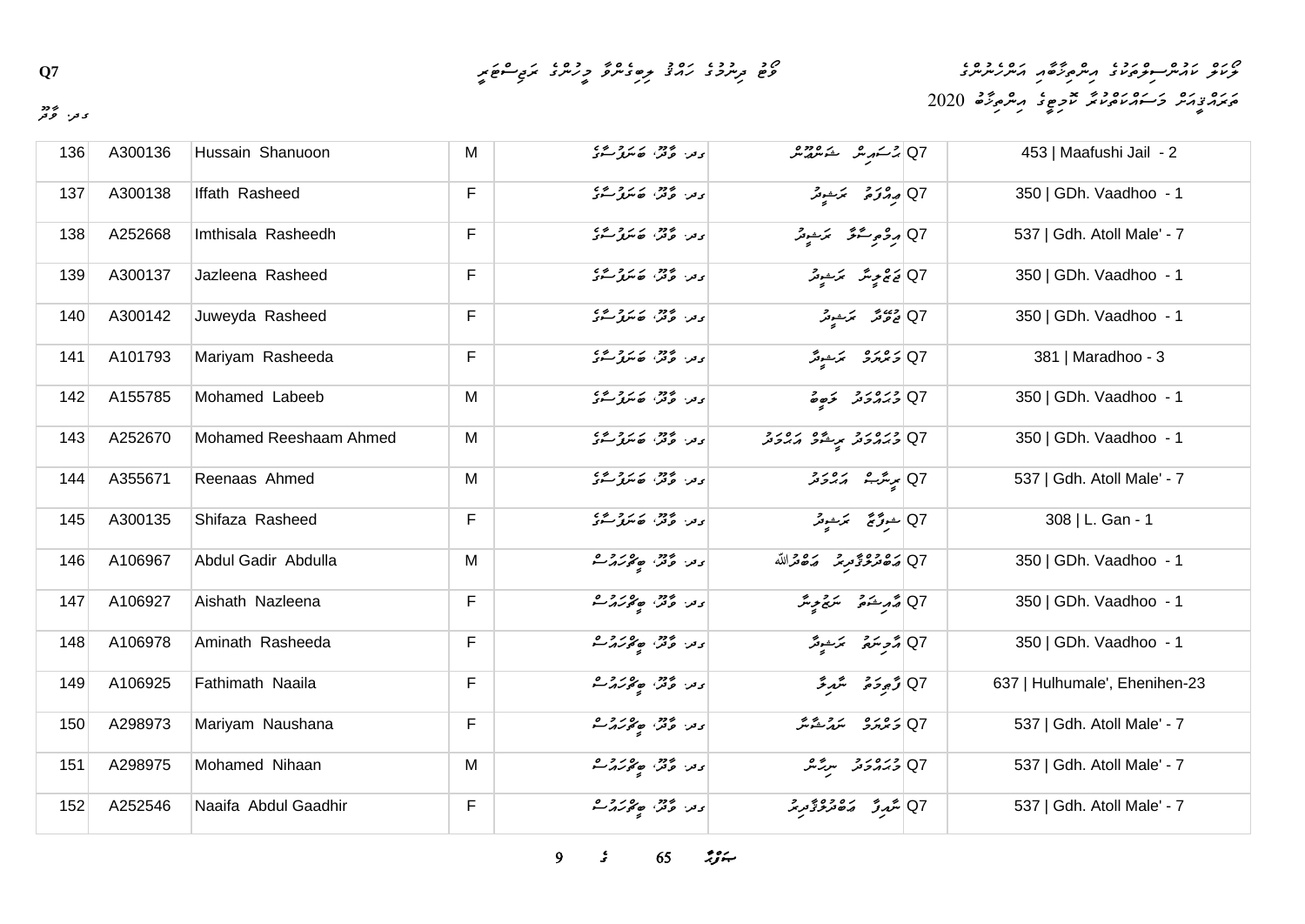*sCw7q7s5w7m< o<n9nOoAw7o< sCq;mAwBoEw7q<m; wBm;vB* م من المرة المرة المرة المرجع المرجع المرجع في 2020<br>مجم*د المريض المرجع المرجع المرجع المرجع المراجع المراجع الم*رجع

| 153 | A252734 | Neesha Abdhul Gaadhir | F           | ىر ئۇن ھەركەت                                      | Q7 سرىن <i>گە كەھەر ئۇ توپر</i>                                                                               | 537   Gdh. Atoll Male' - 7          |
|-----|---------|-----------------------|-------------|----------------------------------------------------|---------------------------------------------------------------------------------------------------------------|-------------------------------------|
| 154 | A329220 | Niaasha Abdul Gadhir  | F           | ومن ود و در ده                                     | Q7 سرمَّتْ مەھىر ئۇمرىر                                                                                       | 350   GDh. Vaadhoo - 1              |
| 155 | A298977 | Niuma Abdhul Gadhir   | F           | ى تىر ئەدە ئەم ئەر ئە                              | Q7 سهرگ مەھىر ئۇ تېرىر<br>Q7                                                                                  | 537   Gdh. Atoll Male' - 7          |
| 156 | A070458 | Abbas Nasir           | M           | ى تىر بۇ تۈرگۈچ ئى                                 | Q7 <i>مەشق شىبى</i> ر                                                                                         | 639   Vilimale', Ehenihen-4         |
| 157 | A106982 | Ahmed Aslam           | M           | ى تىر بۇ تۈرگۈچ ئىچ بولى                           | Q7 كەبرى قىم كەنگە ئىسلان ئىسلان ئىسلان ئىسلان ئىسلان ئىسلان ئىسلان ئىسلان ئىسلان ئىسلان ئىسلان ئىسلان ئىسلان | 155   K. Hinmafushi - 2             |
| 158 | A369158 | Ahumeem Hussain       | M           | ى تىر بۇ تۈرگۈچ ئىچ بولى                           | Q7 كەر <sub>گىچ</sub> ى ئەسكىرىكە                                                                             | 717   Amari Havodda Maldives-1      |
| 159 | A106984 | Aminath Nasira        | F           | رىر ئ <sup>ەدە</sup> ، ھ <sup>ى</sup> گەمەگە       | Q7 م <i>گرم متعرض مگرسومگ</i> ر                                                                               | 350   GDh. Vaadhoo - 1              |
| 160 | A300165 | Irufa Hussain         | F           | ىرىد ئۇقرا ئەمم ئۇ                                 | Q7 م <i>ېنگى جىسىمبى</i> ر                                                                                    | 6   HA. Hoarafushi - 3              |
| 161 | A151495 | Maisha Hussain        | $\mathsf F$ | <sub>ى</sub> ر ئۆت <sub>، ھ</sub> ۆرگە             | Q7 گەرىش ئەسكەرى <i>گ</i>                                                                                     | 155   K. Hinmafushi - 2             |
| 162 | A059357 | Mohamed Hussain       | M           | دىن ئۇقتى ھەممىر ئى                                | Q7 <i>ويرودو بي شهر مر</i>                                                                                    | 350   GDh. Vaadhoo - 1              |
| 163 | A300163 | Yusra Hussain         | $\mathsf F$ | ى تىر بۇ تۈرگۈچ ئى                                 | Q7 ىر شەئىر ب <sub>ى</sub> شەمەيىر                                                                            | 394   Addu Meedhoo - 3              |
| 164 | A159168 | Abdulla Adam          | M           | و در ورو ده ده ده ده و.<br>د در و در صور د         | Q7 كَرْجْ مْرْ لِلّه مْ مُرْمَرْدْ                                                                            | 746   Sun Siyam Iru Veli Maldives-1 |
| 165 | A252680 | Ahmed Shaffaaf        | M           | وتر وده وده و<br>دتر وتر هرد د                     | Q7 كەبرو ھەر <i>ۇۋ</i>                                                                                        | 350   GDh. Vaadhoo - 1              |
| 166 | A371856 | Ahusadh Adam          | M           | و در ورده و دره دارد.<br>د در و در ص در د          | Q7 كەيمە <i>شەرق</i>                                                                                          | 350   GDh. Vaadhoo - 1              |
| 167 | A300672 | Aineeza Adam          | F           | و در ورو ده ده در در دارد.<br>د در او در است در در | Q7 مَەسِيعٌ مَّ مَدَّ                                                                                         | 350   GDh. Vaadhoo - 1              |
| 168 | A099433 | Fathimath Jamsheeda   | F           | و در ورده و دره دارد.<br>د در و در ص در د          | Q7 <i>وَّجِ حَمَّى ف</i> َ حُشِيشً                                                                            | 350   GDh. Vaadhoo - 1              |
| 169 | A300669 | Mariyam Mohamed       | F           | و در دون<br>د در گرد صور د                         | Q7 <i>בֿימת כנ</i> מכת                                                                                        | 330   GA. Dhevvadhoo - 1            |

 $10$  *s*  $65$   $23$   $\div$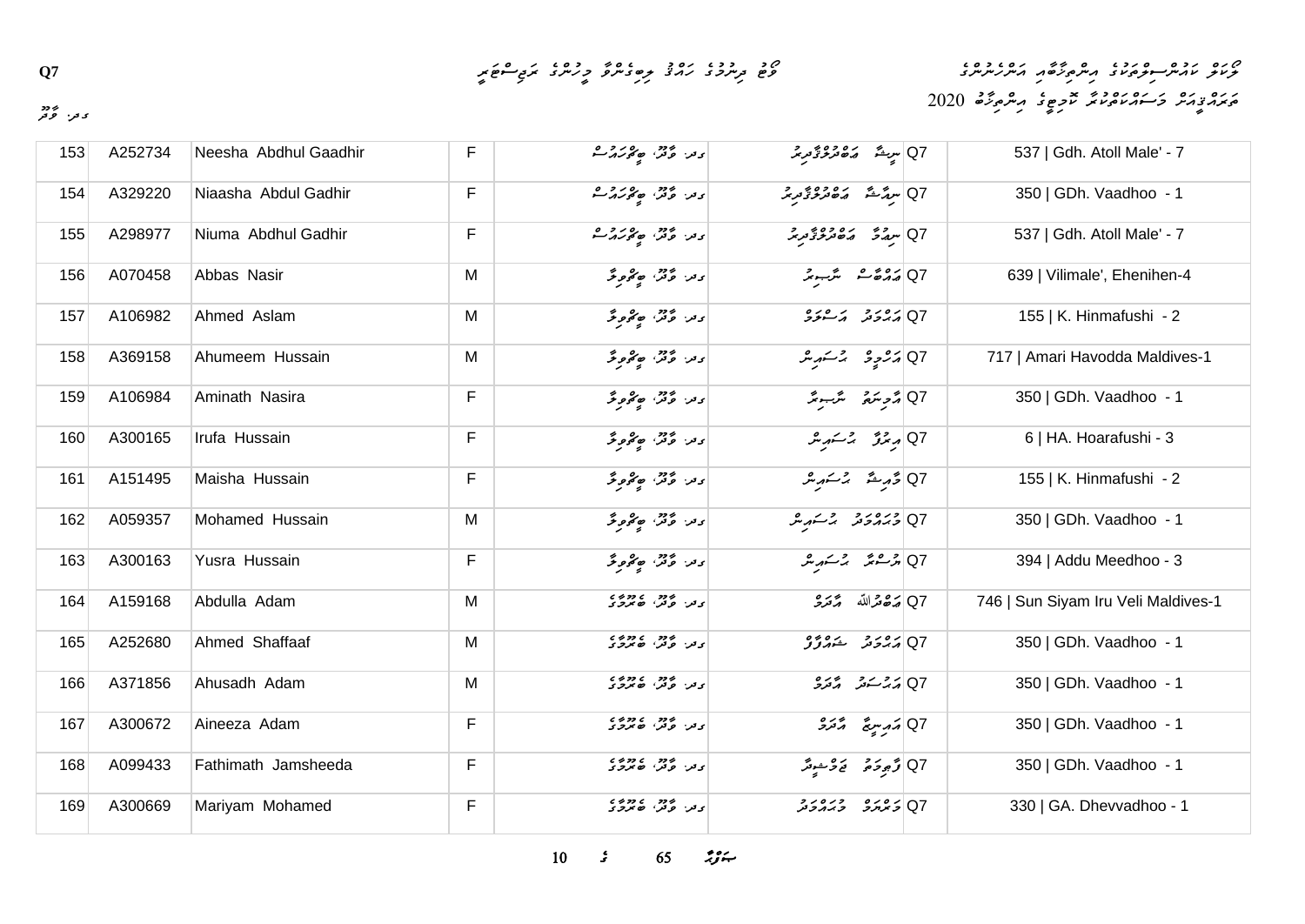*sCw7q7s5w7m< o<n9nOoAw7o< sCq;mAwBoEw7q<m; wBm;vB* م من المرة المرة المرة المرجع المرجع المرجع في 2020<br>مجم*د المريض المرجع المرجع المرجع المرجع المراجع المراجع الم*رجع

| 170 | A241415 | Nooh Hussain     | M           | وتر وده وده و<br>وتر وتر <i>ه برو</i> و  | Q7 ميرچ جي شهر مير                                                                                   | 350   GDh. Vaadhoo - 1        |
|-----|---------|------------------|-------------|------------------------------------------|------------------------------------------------------------------------------------------------------|-------------------------------|
| 171 | A300681 | Shinaza Adam     | F           | و در دو دود د<br>د در و در صدر د         | Q7 شوشج گ <sup>و</sup> ترد                                                                           | 637   Hulhumale', Ehenihen-23 |
| 172 | A300683 | Yoonus Adam      | M           | و در ورده و دره دارد.<br>د در و در صور د | Q7 برير محمد محمد محمد المحمد المحمد المحمد السياسية بن المحمد السياسية المحمد السياسية السياسية الم | 350   GDh. Vaadhoo - 1        |
| 173 | A298808 | Abdullah Zahir   | M           | ى تىر بەتتىن ھەرۋە بۇ                    | Q7 مَەھىراللە ئ <sub>ى</sub> ب                                                                       | 350   GDh. Vaadhoo - 1        |
| 174 | A112156 | Ahmed Zahir      | M           | ى تىر بەتتىن ھەر بەتتى                   | Q7 <i>كەندى كى</i> رىتى                                                                              | 637   Hulhumale', Ehenihen-23 |
| 175 | A112147 | Ali Zahir        | M           | ى تىر بەتتىن ھەر بەتتى                   | Q7 <i>ھَي پُجُرِيمُ</i>                                                                              | 537   Gdh. Atoll Male' - 7    |
| 176 | A112157 | Aminath Ahmed    | F           | ى تىر بەتەر بەرە بەتەر بەتەر بەتەر بەت   | Q7 مُجِسَع <i>ة مَدْحَد</i> ْ                                                                        | 537   Gdh. Atoll Male' - 7    |
| 177 | A112146 | Fathmath Zahidha | F           | ى تىر بەتەر بەرە بەتەر بەتەر بەتەر بەت   | Q7 <i>وَّجِوحَةْ</i> تَجْرِمَّدُ                                                                     | 637   Hulhumale', Ehenihen-23 |
| 178 | A341655 | Hussain Zahir    | M           | ى تىر بەدە بەھ 2 بۇ ئى                   | Q7 بر <i>شهر مرگه چ ب</i> ر بر                                                                       | 637   Hulhumale', Ehenihen-23 |
| 179 | A071348 | Ibrahim Zahir    | M           | ى تىر بەتەر شەھ بەتى بەتى                | Q7 مەھ <i>مگىي</i> ئىسىمىسى ئىس                                                                      | 537   Gdh. Atoll Male' - 7    |
| 180 | A081731 | Mariyam Zahira   | F           | ى تىر بەتەر بەرە بەتەر بەتەر بەتەر بەت   | Q7 كەندىر ئىگە بىر                                                                                   | 637   Hulhumale', Ehenihen-23 |
| 181 | A298809 | Zahiya Zahir     | F           | ى تىر بەدە بە ەە ئەتە                    | Q7 تج س <i>برڈ</i> تج س <i>بر</i>                                                                    | 637   Hulhumale', Ehenihen-23 |
| 182 | A298810 | Zahudha Zahir    | $\mathsf F$ | ى تىر بەتەر بەرە بەتە                    | Q7 يَحْرَشَ يَحْرِيمُ                                                                                | 350   GDh. Vaadhoo - 1        |
| 183 | A298811 | Zihana Zahir     | F           | ى تىر بەتتىن ھەر بەتتى                   | Q7 <sub>مح</sub> رشمہ گ <sup>ے</sup> سم                                                              | 637   Hulhumale', Ehenihen-23 |
| 184 | A329275 | Zihuna Zahir     | F           | ى تىر بەتەر بەرە بەتە                    | Q7 <sub>مج</sub> رشر گ <sub>ھ</sub> ریز                                                              | 120   B. Maalhos - 1          |
| 185 | A298805 | Ziyadha Zahir    | F           | ى تىر بەتەر بەرە بەتەر بەتەر بەتەر بەت   | Q7 <sub>مج</sub> ېزىنگە ئىچ س <sub>ى</sub> رىگە                                                      | 637   Hulhumale', Ehenihen-23 |
| 186 | A062671 | Ahmed Hussain    | M           | وفر وقرا مورد ودور و د                   | Q7 <i>مەدەر بى-مەيىر</i>                                                                             | 537   Gdh. Atoll Male' - 7    |

 $11$  *s* 65  $23$   $\div$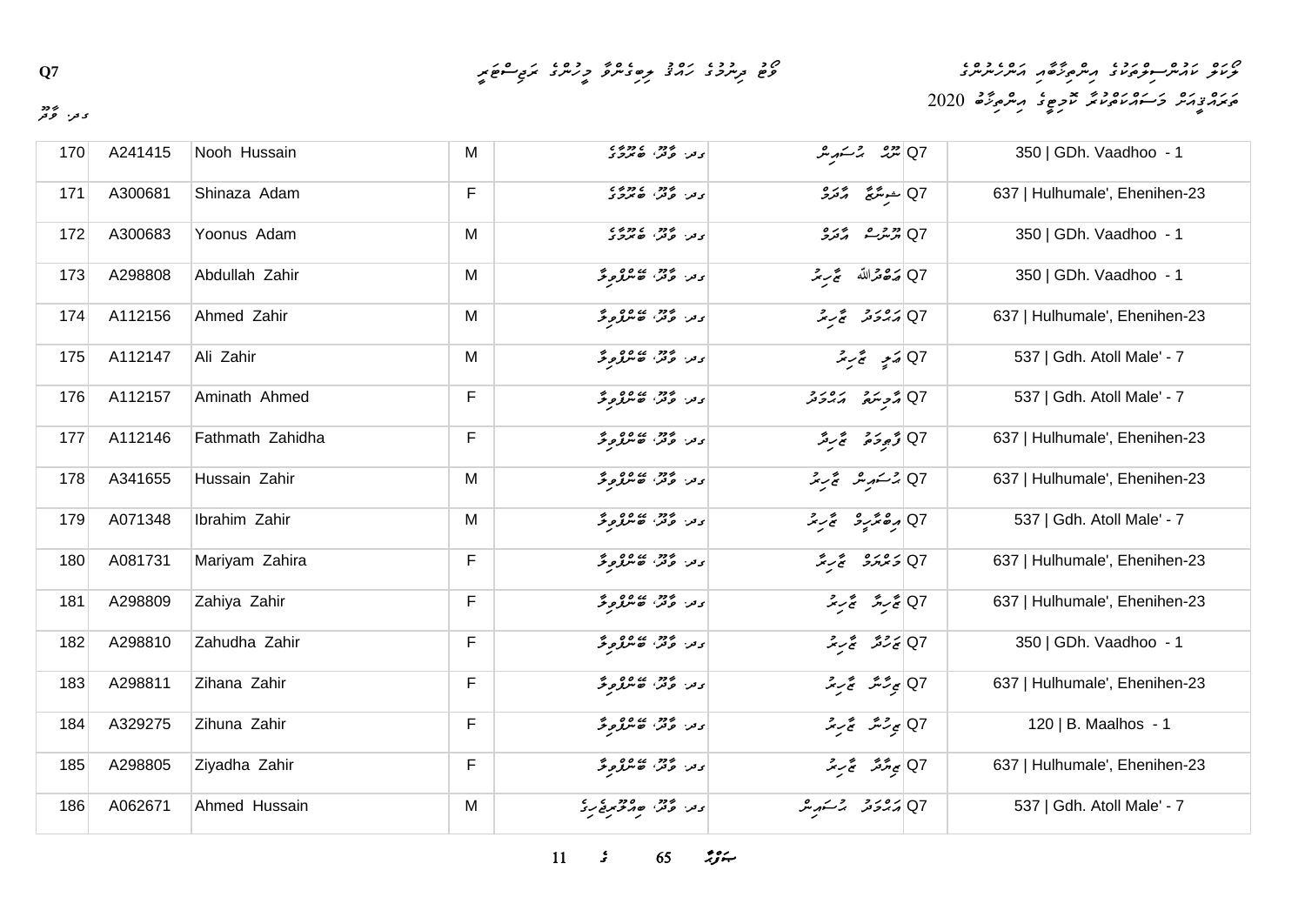*sCw7q7s5w7m< o<n9nOoAw7o< sCq;mAwBoEw7q<m; wBm;vB* م من المرة المرة المرة المرجع المرجع المرجع في 2020<br>مجم*د المريض المرجع المرجع المرجع المرجع المراجع المراجع الم*رجع

| 187 | A123770 | Mohamed Afshan       | M | دور کوتر، صهر محموم در در د                     | Q7 <i>ۋېزودو دو</i> شك                      | 350   GDh. Vaadhoo - 1       |
|-----|---------|----------------------|---|-------------------------------------------------|---------------------------------------------|------------------------------|
| 188 | A065351 | Mohamed Ahmed Didi   | M | رىر ئەدە ئەسكەم ئ                               | Q7 <i>בּ ג' ב</i> כל, ג' ג' בולקיק.         | 652   Fari Island-1          |
| 189 | A049192 | Mohamed Ibrahim Didi | M | ى تىر ئەدە ئەسكەت ئ                             | Q7 <i>בُגُרْכُتْرَ بِرەڭگِرِ</i> دُّتِيْتِر | 350   GDh. Vaadhoo - 1       |
| 190 | A299793 | Ahmed Neezaad        | M |                                                 | Q7 <i>كەنگە كەنگە</i> ئىس بىرىگە ئىر        | 537   Gdh. Atoll Male' - 7   |
| 191 | A148757 | Aneesa Ali           | F | ى تىر بە ئەتىر ھىمبر                            | Q7  كەسپەستە     كەمچ                       | 537   Gdh. Atoll Male' - 7   |
| 192 | A261350 | Ayaas Mohamed        | M | <sub>ى قر</sub> . ئەدە مى<br>ئ                  | Q7 كەنگە ئەيرەر ئىس                         | 421   Velassaru Maldives - 1 |
| 193 | A382688 | Jumaan Mohamed       | M | <sub>ى قر</sub> . ئ <sup>ەدە</sup> ، ئەتر.      | Q7 في <i>وَسُمْ وَسُمْ</i> وَمْرَ           | 289   Th. Vilufushi - 2      |
| 194 | A033672 | <b>Mohamed Didi</b>  | M |                                                 | Q7 <i>ۇ ئەۋ كەترىرى</i> ر                   | 537   Gdh. Atoll Male' - 7   |
| 195 | A299798 | Najaah Mohamed       | M | ى تىر ، ئۇتىر، ئى تىر                           | Q7 سَمَعٌ بِرَ مَسَ <i>دُونَد</i> ِ         | 537   Gdh. Atoll Male' - 7   |
| 196 | A299794 | Nazeeh Mohamed       | M | ى تىر بە ئەتىمى بىلى                            | Q7 <i>سَيِ رُحْدَ دُو دَو</i>               | 537   Gdh. Atoll Male' - 7   |
| 197 | A252573 | Aishath Reesha       | F | <i>وفر وگر تعریمی</i><br>وفر <i>و</i> گر، صرفری | Q7 م <i>ُّهرِ شَهُمُ</i> سِمِیْتُہ          | 537   Gdh. Atoll Male' - 7   |
| 198 | A112169 | Mohamed Riyaz        | M | ړی وه پورې<br>ري ونر، <i>ه برد</i> ر            | Q7 <i>ۇنەۋەتى بىر ئى</i>                    | 350   GDh. Vaadhoo - 1       |
| 199 | A252575 | Niyaz Ahmed          | M | ړی وه پورې<br>ري وګ                             | Q7 سرگري <i>مرد د</i> و                     | 350   GDh. Vaadhoo - 1       |
| 200 | A106998 | Rekiyaa              | M | ړی وه پورې<br>ري ون                             | Q7 عمر مر                                   | 350   GDh. Vaadhoo - 1       |
| 201 | A106969 | Shiyama Hathim       | F | ړی وه پورې<br>ري وګ                             | Q7 شەن <i>گۇ ئىم</i> وگ                     | 350   GDh. Vaadhoo - 1       |
| 202 | A299514 | Nashidh Ibrahim      | M | ى تەرەپ ئەتەرە ئ                                | Q7 مُرْجِع <i>ة مِـ هُ مُّرِج</i>           | 537   Gdh. Atoll Male' - 7   |
| 203 | A261281 | Ahmed Nazim          | M | و ده ده ده ده ده<br>دند وتر، ه ژه ژو            | Q7 <i>كەنگەنىڭ سگەنچ</i> ى                  | 537   Gdh. Atoll Male' - 7   |

 $12$  *s* 65  $23$   $\div$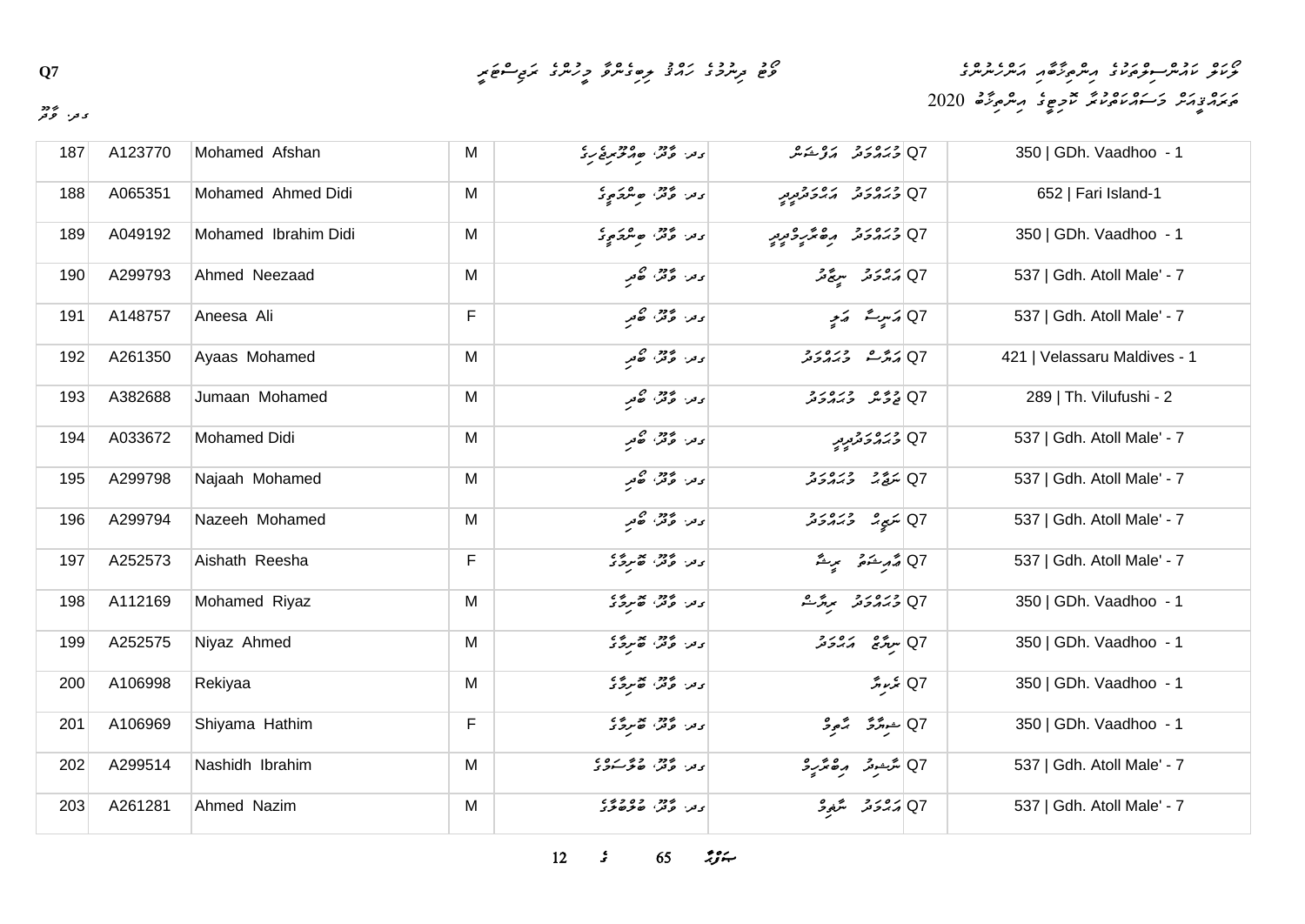*sCw7q7s5w7m< o<n9nOoAw7o< sCq;mAwBoEw7q<m; wBm;vB* م من المرة المرة المرة المرجع المرجع المرجع في 2020<br>مجم*د المريض المرجع المرجع المرجع المرجع المراجع المراجع الم*رجع

| 204 | A157611 | Ali Nadym               | M           | وتر ودو وه وه و<br>وتر وتر صوصور                           | Q7 <i>ڇَ ڇِ سَمِرِي</i>                        | 677   GANGEHI ISLAND RESORT-1            |
|-----|---------|-------------------------|-------------|------------------------------------------------------------|------------------------------------------------|------------------------------------------|
| 205 | A102804 | <b>Dhon Manike</b>      | F           | وتر، و <i>ده وه ووځ</i><br>وتر، <i>و</i> تر، <i>ه</i> څهڅو | Q7   قريفه سرينا                               | 350   GDh. Vaadhoo - 1                   |
| 206 | A077186 | Fathimath Rasheeda      | F           | وتر. ودو وه وه وي<br>وتر. وتر، <b>ه تر <i>ه و</i></b>      | Q7 <i>وُّجِ دَمَّة - مَرْ</i> شِي <i>دَة</i> ُ | 378   Hithadhoo Ehenihen - 1             |
| 207 | A099892 | Ibrahim Rushdee         | M           | ړی وه وه وه ده<br>ری ونر، هڅه څړ                           | Q7 م <i>ەھترى</i> رى برىشور                    | 350   GDh. Vaadhoo - 1                   |
| 208 | A095492 | Mohamed Nizam           | M           | وتر، ودو وه وه.<br>وتر، وتر، ھۆھۈى                         | Q7 <i>جَدَمْ \$2.5 سِهُّ</i> وْ                | 350   GDh. Vaadhoo - 1                   |
| 209 | A147153 | Nahidha Ibrahim         | F           | وتر. ودو وه وه و.<br>وتر. وتر، <b>ص</b> وصوی               | Q7 مَّر <i>َبة م</i> ِ مََّتَّ <i>بِ</i> \$    | 537   Gdh. Atoll Male' - 7               |
| 210 | A147144 | Zahidha Ibrahim         | F           | وتر وده وه وه وي<br>دنر وتر، ه څر ه څرن                    | Q7 تجري <i>ز م</i> ڻ <i>ترب</i> و              | 537   Gdh. Atoll Male' - 7               |
| 211 | A334633 | Aishath Shiura Jameel   | $\mathsf F$ | ى تەرەبىي ئەرەبىي                                          | Q7 م <i>ُمْهِ شَوَمْ مُّومُ</i> مُّوَجِّدً     | 637   Hulhumale', Ehenihen-23            |
| 212 | A347793 | Ali Afzal               | M           | ى تەرەبىي ھەمەسى                                           | Q7 <i>ھَ جِه مَوْ شَوْ</i>                     | 537   Gdh. Atoll Male' - 7               |
| 213 | A107107 | Ali Naseem              | M           | وتر کوتر، گاهرسری                                          | Q7 <i>أَمَّةٍ</i> سَ <i>مَسِ</i> دُّ           | 350   GDh. Vaadhoo - 1                   |
| 214 | A092929 | Aminath Shafeega        | $\mathsf F$ | ى تەرەبىي ئەرەبىي                                          | Q7 مَّ <i>جِ مَنْ هُ</i> مُسَوِيَّةٌ           | 637   Hulhumale', Ehenihen-23            |
| 215 | A347796 | Aminath Shifna Jameel   | F           | ى تەرەبىي ھەمرىنى                                          | Q7 <i>مُّحِسَمُ مُسِوْسُ ف</i> َرِعُ           | 350   GDh. Vaadhoo - 1                   |
| 216 | A064273 | Aneesa Ali              | $\mathsf F$ | ى تەرەبىي ھەمەسى                                           | Q7 ک <sup>ې</sup> پر <i>-گه چ</i>              | 537   Gdh. Atoll Male' - 7               |
| 217 | A107106 | Juwaira Abdul Rahman    | $\mathsf F$ | ى تەرەبىي ئەرەبىي                                          | Q7 <i>ב א</i> ב המשת הסיפה ה                   | 350   GDh. Vaadhoo - 1                   |
| 218 | A050728 | Mohamed Junaid          | M           | ى قرار ئۇقرار ھەتمەس كە                                    | Q7 <i>وبروبرو</i> وتمد                         | 350   GDh. Vaadhoo - 1                   |
| 219 | A371590 | Mohamed Fithurath Saudh | M           | دىن ئۇتىن ئەترىپرى                                         | Q7 <i>ويروبرو وج</i> ير من مروو                | 694   The Sun Siyam Vilu Reef Maldives-1 |
| 220 | A389654 | Shaana Mohamed Junaid   | $\mathsf F$ | ى تەرەبىي ھەمرىنى                                          | Q7 شَمَّرَ وَبَرْدُونَ فَي سَمْدِيْرَ          | 350   GDh. Vaadhoo - 1                   |

 $13$  *s*  $65$  *n***<sub>3</sub>** *n*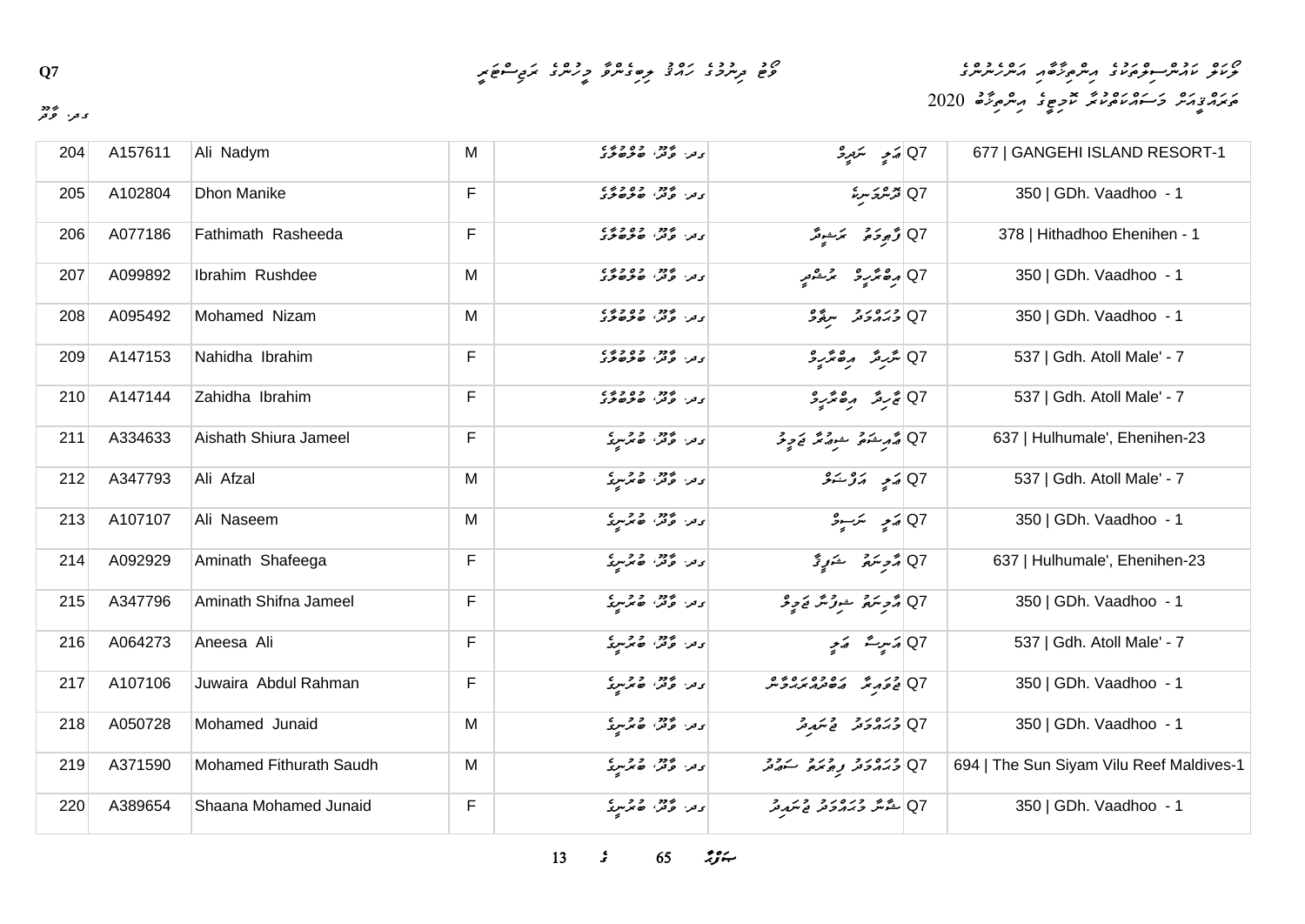*sCw7q7s5w7m< o<n9nOoAw7o< sCq;mAwBoEw7q<m; wBm;vB* م من المرة المرة المرة المرجع المرجع المرجع في 2020<br>مجم*د المريض المرجع المرجع المرجع المرجع المراجع المراجع الم*رجع

| 221 | A252601 | Shina Mohamed Junaidu      | F           | ى تىر بەلىقى ھەمەسىمى                                              | Q7   شونتر و برو د د تم ترم قر          | 350   GDh. Vaadhoo - 1       |
|-----|---------|----------------------------|-------------|--------------------------------------------------------------------|-----------------------------------------|------------------------------|
| 222 | A252604 | Shiraz Mohamed Junaidh     | M           | ى تىر بەلىقى ھەمەسى كە                                             | Q7 شېرنم د <i>جره د د</i> تر مر         | 350   GDh. Vaadhoo - 1       |
| 223 | A061717 | Ahmed Saeed                | M           | وتر گ <sup>ور</sup> و گرمنگریشگر دی.<br>وتر گرمن گرمنگریشگر مرکز و | Q7 <i>مەردى سىمبەن</i>                  | 350   GDh. Vaadhoo - 1       |
| 224 | A107113 | Aishath Saeed              | F           |                                                                    | Q7 مەم ئىقىم سىك <i>رون</i> گە          | 350   GDh. Vaadhoo - 1       |
| 225 | A344871 | Eema Ahmed Saeed           | F           |                                                                    | Q7 م <i>وڈ مک</i> وفٹر سکھیٹر           | 537   Gdh. Atoll Male' - 7   |
| 226 | A106961 | Fathimath Didi             | F           | ى تىر بەشتى كەيدىكە ئەرەپ ئە                                       | Q7 <i>وُّ مِوحَ مُ</i> وْرِمِرِ         | 350   GDh. Vaadhoo - 1       |
| 227 | A151255 | Hassana Saeed              | F           | وتر گردد که برنتوری و ده<br>وتر گرفر گربرنتونترو و                 | Q7 <i>بَہُ مُہُمَّہ سَمِینَہ</i>        | 378   Hithadhoo Ehenihen - 1 |
| 228 | A339647 | Ikram Saeed                | F           | وتر گ <sup>ور</sup> و گرمنگریشگر دی.<br>وتر گرمن گرمنگریشگر مرکز و | Q7 م <i>ېرنىڭىۋە</i> س <i>ەمبەن</i> گە  | 350   GDh. Vaadhoo - 1       |
| 229 | A106960 | Shamila Saeed              | F           | ى تىر بەشتى كەر كەن ئەرەپ ئە                                       | Q7 شَرِوَ سَهِيمُ                       | 350   GDh. Vaadhoo - 1       |
| 230 | A153105 | Liusha Ibrahim             | F           | ى قرار ئەقتى، ئەسكەنلىرى                                           | Q7 مِهْشُدُ مِـ صُغَّبِـ وُ             | 350   GDh. Vaadhoo - 1       |
| 231 | A076721 | Mohamed Ibrahim Didi       | M           | ى قرار ئەقتى، كەسكەنلىرى                                           | Q7 <i>و ډو دی د هغې د</i> وبربر         | 350   GDh. Vaadhoo - 1       |
| 232 | A128891 | <b>Ahmed Shaffan Saeed</b> | M           | دىر بەدە ئەھەر بىرىگە                                              | Q7 <i>كەنگەنگە</i> شەھەر ئىگە سەمدىر    | 537   Gdh. Atoll Male' - 7   |
| 233 | A252555 | Aishath Niha Saeedh        | $\mathsf F$ | ى قىز ئەقىرى كەش قىرتىر سىمى                                       | Q7 مەم ئىككى سىرت سىمرىتىر              | 350   GDh. Vaadhoo - 1       |
| 234 | A106940 | Mohamed Shuaib             | M           | ى قىز ئەقىرى كۆشكەتلىرىگە                                          | $6.62$ $3.002$ $2.007$                  | 350   GDh. Vaadhoo - 1       |
| 235 | A106929 | Fathimath Abdulla          | F           | ر در گرده درد، د                                                   | Q7 <i>وَّجِوَة مَـُهُ</i> قَرَاللَّه    | 350   GDh. Vaadhoo - 1       |
| 236 | A106928 | Mohamed Rameez             | M           | <sub>ى تىر</sub> . ئۇنى ئەق ئەت                                    | Q7 <i>\$22.25 بَرْدِ</i> عُ             | 350   GDh. Vaadhoo - 1       |
| 237 | A120813 | Aminath Fazeela            | F           | ى تىر ئەقتى كىم كىم سىگە ئ                                         | Q7 م <i>ۇمەتىنىڭ قەس</i> و <del>گ</del> | 639   Vilimale', Ehenihen-4  |

 $14$  *s*  $65$  *i***<sub>s</sub>** $\frac{2}{5}$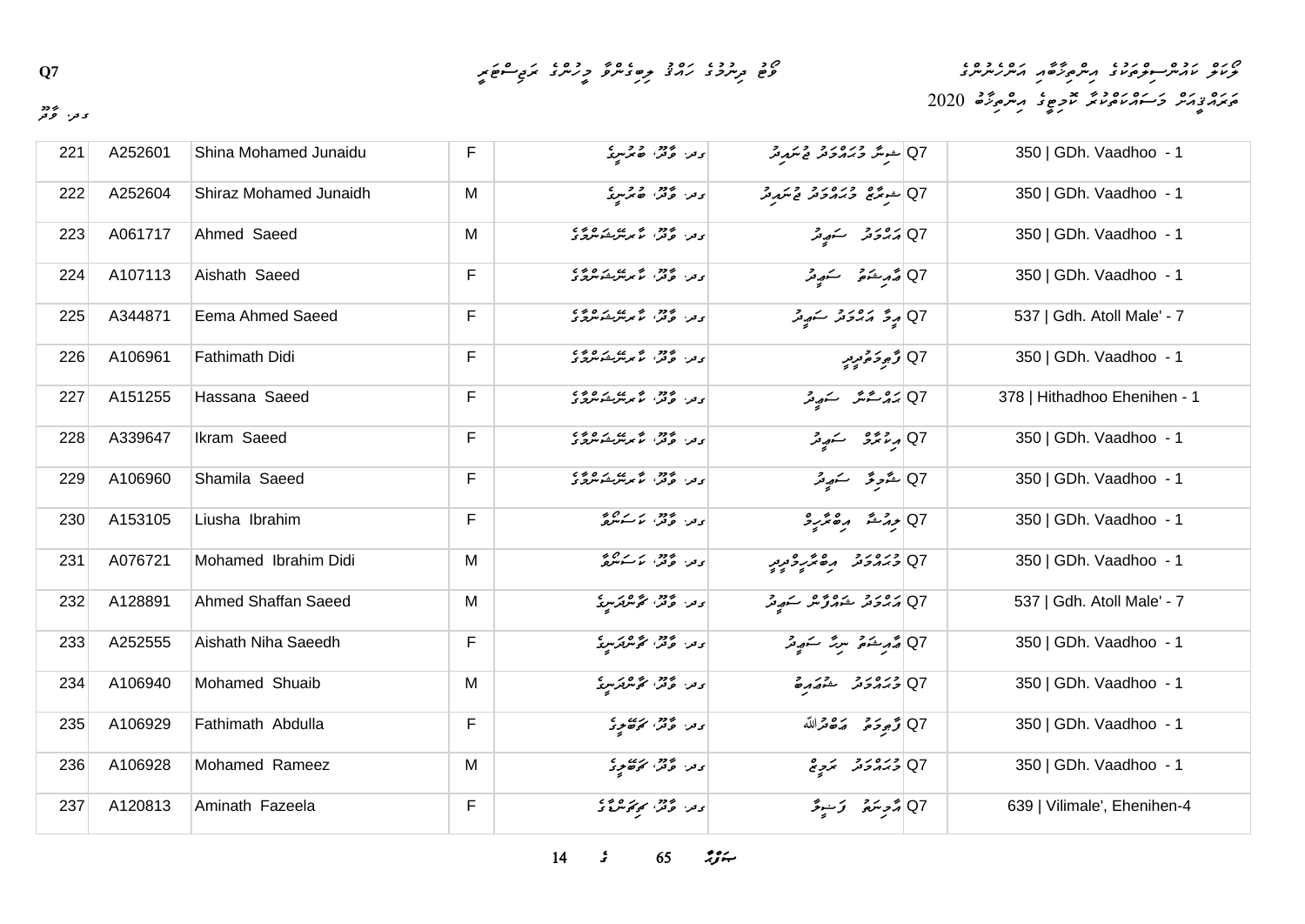*sCw7q7s5w7m< o<n9nOoAw7o< sCq;mAwBoEw7q<m; wBm;vB* م من المرة المرة المرة المرجع المرجع المرجع في 2020<br>مجم*د المريض المرجع المرجع المرجع المرجع المراجع المراجع الم*رجع

| 238 | A252542 | Haufath Waheed             | $\mathsf{F}$ | ى تىر بەردە بەر ئەس ئ       | Q7 <i>كەنى قىمى</i> قر                        | 537   Gdh. Atoll Male' - 7   |
|-----|---------|----------------------------|--------------|-----------------------------|-----------------------------------------------|------------------------------|
| 239 | A298888 | Inash Abdulla              | M            | ى قىز ئەقىرىكى ئەتمەتلىكى ئ | Q7 م <i>بتَرْتْہ مَہُ قَ</i> مَرَاللّٰہ       | 537   Gdh. Atoll Male' - 7   |
| 240 | A298893 | Lamaan Waheed              | M            | ى تىر بەردە بەركەشى ئ       | Q7 <i>كۇۋەتگە ق</i> ەببەتر                    | 537   Gdh. Atoll Male' - 7   |
| 241 | A102813 | Mariyam Naseema            | $\mathsf F$  | ى تىر بەردە بەركەشى ئ       | Q7 ك <i>ر برگرى سى بىرى</i> گە                | 350   GDh. Vaadhoo - 1       |
| 242 | A298885 | Maushath Abdulla           | $\mathsf F$  | ى تىر بەدە بەلگەش ئ         | Q7 كرة شوقو مرك قرالله                        | 32   HDh. Nolhivaran - 1     |
| 243 | A048018 | Mohamed Waheed             | M            | ى تىر بەردە بەركەشى ئ       | Q7 <i>وُبَرُوْدَوْ وَبِ</i> سْ                | 537   Gdh. Atoll Male' - 7   |
| 244 | A401639 | Nayaaz Mohamed Waheedh     | M            | ى تىر بەردە بەركەشى ئ       | Q7 <i>سَرَّدَّة وَبَرْدُوَ</i> تَر وَبِرِثَرَ | 97   R. Un'goofaaru - 1      |
| 245 | A298890 | Sara Mohamed               | $\mathsf F$  | ى قىز ئەقىرىكى ئەتمەتلىكى ئ | Q7 گىنز ئ <i>ۇنەۋەن</i> ر                     | 350   GDh. Vaadhoo - 1       |
| 246 | A252541 | Vishaam Mohamed            | M            | ى تىر بەردە بەركەشى ئ       | Q7 وڅو د <i>ډره د</i> ر                       | 537   Gdh. Atoll Male' - 7   |
| 247 | A130773 | Ahmed Waheed               | M            | ى قرىق ئىم قومى             | Q7 <i>كەنگە كەنگە</i> قىرىد                   | 350   GDh. Vaadhoo - 1       |
| 248 | A076712 | Azumath Abdulla            | $\mathsf F$  | ى تىر بەقتى ، ئام بوقە      | $Q7$ $\approx$ $5.5$ $\approx$ $Q7$           | 350   GDh. Vaadhoo - 1       |
| 249 | A098318 | Fathimath Azeema           | F            | ى قرىق ئاسى قىچ قى          | Q7 <i>وُّجِ حَمَّى مَ</i> جِرً                | 378   Hithadhoo Ehenihen - 1 |
| 250 | A304502 | Yamany Abdulla             | $\mathsf F$  | ى قىز ئۇقتى ، ئام ئوقى      | Q7 مَرَدَّسٍ     رَصُوْراللَّه                | 537   Gdh. Atoll Male' - 7   |
| 251 | A377652 | Abdulla Zidhan Saeed       | M            | ړی وو.<br>دی وی ځې دی       | Q7 كَمْ حْمْدَاللَّه مِومَّرْمْرْ سَمَدٍ مْرَ | 537   Gdh. Atoll Male' - 7   |
| 252 | A303375 | <b>Fathmath Asra Saeed</b> | $\mathsf F$  | ړی وو.<br>دی وی. د د        | Q7 <i>وَّجِعَة مَ</i> سُن <i>ة سَمِي</i> قر   | 350   GDh. Vaadhoo - 1       |
| 253 | A377645 | <b>Hussain Muaz Saeed</b>  | M            | ړی وو.<br>دی وی ځې د        | Q7 برُسَمبر بھر وُرُح سَمبر بھر               | 537   Gdh. Atoll Male' - 7   |
| 254 | A054258 | Mohamed Saeed              | M            | ى تىر بۇ قۇر، ئۇ ئېچ قۇ ئى  | Q7 <i>\$22.2 ئەم</i> ەتر                      | 350   GDh. Vaadhoo - 1       |

 $15$  *s*  $65$   $234$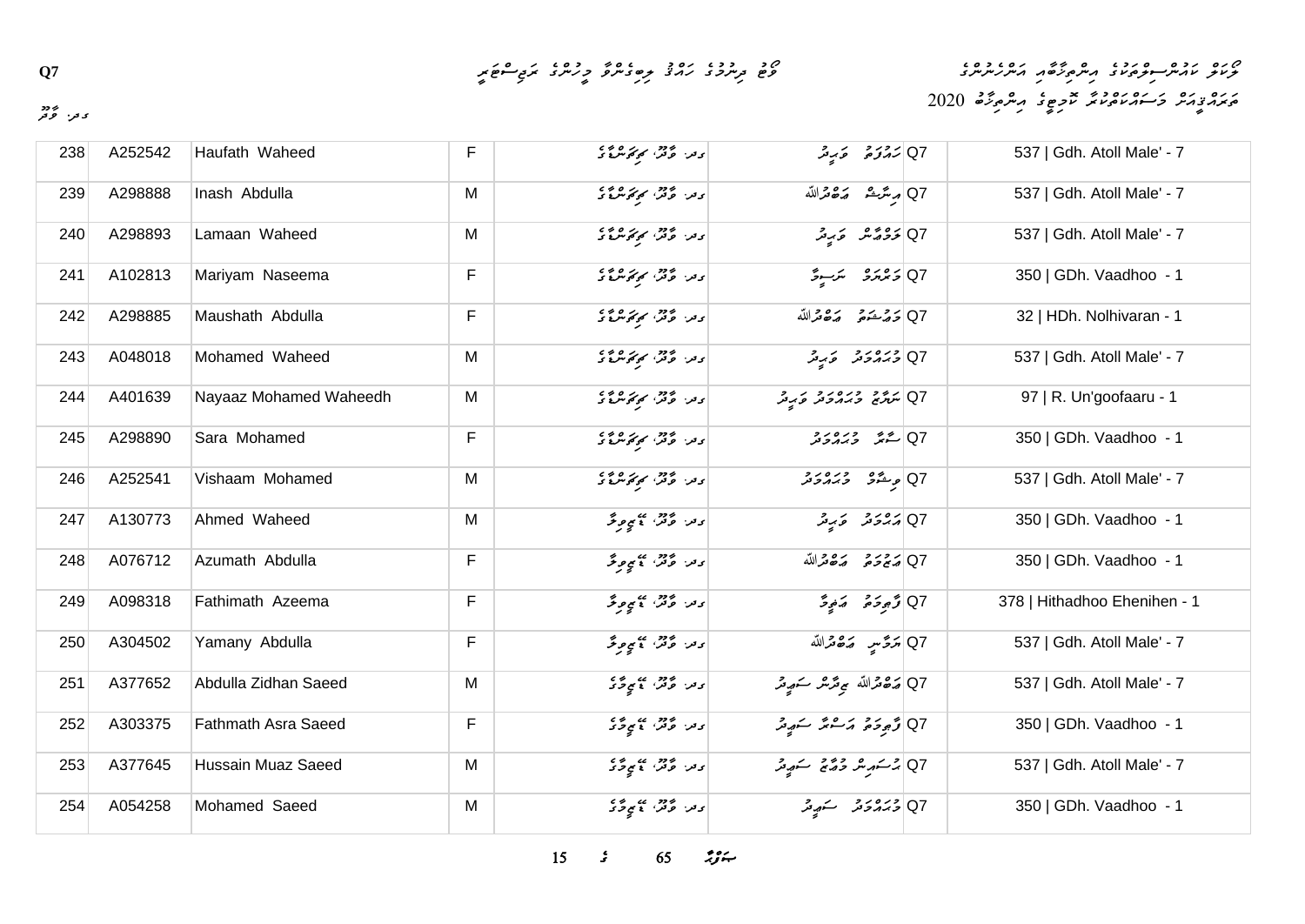*sCw7q7s5w7m< o<n9nOoAw7o< sCq;mAwBoEw7q<m; wBm;vB* م من المرة المرة المرة المرجع المرجع المرجع في 2020<br>مجم*د المريض المرجع المرجع المرجع المرجع المراجع المراجع الم*رجع

| 255 | A165061 | Aishath Hoona Mohamed  | F | ى قرار ئۇقرار ئاراشىتى                                                                                                                                                                                                 | Q7 בה בים כי כי ההכת                        | 350   GDh. Vaadhoo - 1        |
|-----|---------|------------------------|---|------------------------------------------------------------------------------------------------------------------------------------------------------------------------------------------------------------------------|---------------------------------------------|-------------------------------|
| 256 | A095859 | Abdulla Haris          | M | ى قىز ئەقىرى قىرە ئىزىرى                                                                                                                                                                                               | Q7 كەھەراللە گەمبۇ                          | 350   GDh. Vaadhoo - 1        |
| 257 | A252693 | Aishath Uneyza         | F | ا پرس کرده .<br>اردار کردگر، فرونومبری                                                                                                                                                                                 | Q7 مەم شىم مەشرى                            | 350   GDh. Vaadhoo - 1        |
| 258 | A150580 | Aminath Ali Didi       | F | ى قىز ئەقىرى ئىچە ئەسىرى<br>ئ                                                                                                                                                                                          | Q7 <mark>ترْ</mark> حِ سَمَعْ _ مَعِيْدِيدِ | 350   GDh. Vaadhoo - 1        |
| 259 | A141586 | Hafeeza Ali            | F | ى قىز ، ھەتتى ، قىز تەخرى ،                                                                                                                                                                                            | Q7 <i>أَنَّرٍ فَرَ</i> حَمٍ مَسَ            | 350   GDh. Vaadhoo - 1        |
| 260 | A073452 | Ibrahim Didi           | M | ر در گ <sup>ور</sup> ترونزید ک                                                                                                                                                                                         | Q7 <sub>مو</sub> ڭ ئۆر <sub>چوىتى</sub> ر   | 237   AA. Rasdhoo - 2         |
| 261 | A303290 | Maimoona Ali           | F | ى قىز ئەقتى، قرەپچە بولى                                                                                                                                                                                               | Q7 <i>كَهُ دِنْتْهُ مَ</i> حٍ               | 156   K. Gulhi - 1            |
| 262 | A152713 | Mariyam Abdulla        | F | ى قىز ئەقىرى قىرە ئىزىرى                                                                                                                                                                                               | Q7 <i>5 محرمرد من ه</i> م ترالله            | 350   GDh. Vaadhoo - 1        |
| 263 | A161589 | Maumoon Ali            | M | ا دور ان دور<br>ارور ان قوم ان مورد ان در ان                                                                                                                                                                           | Q7 <i>كەنىۋىش مەي</i>                       | 537   Gdh. Atoll Male' - 7    |
| 264 | A106981 | Ahmed Naeem            | M | وتر محمد مصر معدد ع<br>وتر حمد تردوی سیتر دی                                                                                                                                                                           | Q7 <i>222 سَمِي</i> ر                       | 350   GDh. Vaadhoo - 1        |
| 265 | A363538 | Aiminath Seena Mohamed | F | وتر محمد معدد معدد عدد عدد المحمد المحمد المحمد المحمد المحمد المحمد المحمد المحمد المحمد المحمد الم<br>المحمد المحمد المحمد المحمد المحمد المحمد المحمد المحمد المحمد المحمد المحمد المحمد المحمد المحمد المحمد المحم | Q7 مُحِسَمَةٌ سِسَّ وُبَرَمُ وَمَ           | 639   Vilimale', Ehenihen-4   |
| 266 | A067259 | Aishath Ahmed Naeem    | F | وتر محمد معدد معدد عدد عدد المحمد المحمد المحمد المحمد المحمد المحمد المحمد المحمد المحمد المحمد الم<br>المحمد المحمد المحمد المحمد المحمد المحمد المحمد المحمد المحمد المحمد المحمد المحمد المحمد المحمد المحمد المحم | Q7 مەم شەم كەبىرى ئىمبەر                    | 537   Gdh. Atoll Male' - 7    |
| 267 | A105778 | Fathimath Ahmed        | F | وتر محمد مصر معدد ع<br>وتر حمد تردوی سیتر دی                                                                                                                                                                           | Q7 تَ <i>وجو م</i> حوم                      | 639   Vilimale', Ehenihen-4   |
| 268 | A300150 | Haleem Ahmed           | M | وتر محمد مصر معدد ع<br>وتر حمد تردوی سیتر دی                                                                                                                                                                           | Q7 <i>يَجِ</i> وْ كَمَدْدَمْرْ              | 637   Hulhumale', Ehenihen-23 |
| 269 | A123724 | Ibrahim Rasheed        | M | وتر محمد مصر معدد ع<br>وتر حمد تردد و سنتر دو                                                                                                                                                                          | Q7 م <i>ەھترى</i> رى مەسىم                  | 637   Hulhumale', Ehenihen-23 |
| 270 | A103910 | Mohamed Rauf           | M | وتر گرفته از مرد و در در دارد.<br>دانل گرفتن از مرد در کار میلویس                                                                                                                                                      | Q7 <i>בייה בית יירי</i> פ                   | 537   Gdh. Atoll Male' - 7    |
| 271 | A105777 | Najuma Ahmed           | F | وفر کوفر) فرازی در ۲۵ و د<br>د فرانس فرانس و برای در ایران                                                                                                                                                             | Q7 سَهَرَّ <i>مَدْدَنْد</i>                 | 639   Vilimale', Ehenihen-4   |

 $16$  *s*  $65$  *n***<sub>3</sub>** *n*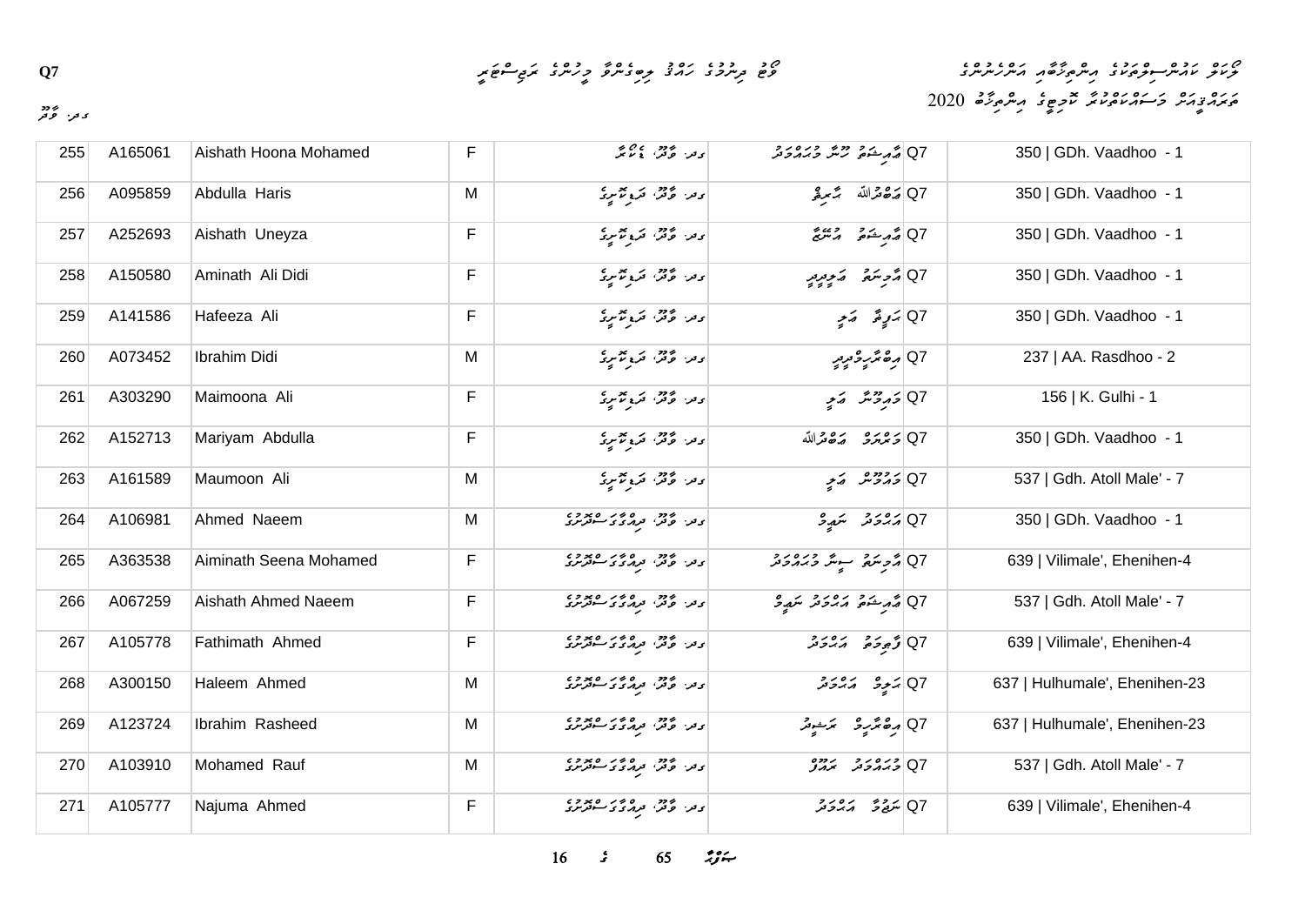*sCw7q7s5w7m< o<n9nOoAw7o< sCq;mAwBoEw7q<m; wBm;vB* م من المرة المرة المرة المرجع المرجع المرجع في 2020<br>مجم*د المريض المرجع المرجع المرجع المرجع المراجع المراجع الم*رجع

| 272 | A362322 | Nuhaa Ahmed            | $\mathsf{F}$ | وتر محمد مصر معدو ع<br>وتر حکمر تردوی سیس در   | Q7 سُرَبَّہ بَرَبَّدَ تَرَ                           | 350   GDh. Vaadhoo - 1                                |
|-----|---------|------------------------|--------------|------------------------------------------------|------------------------------------------------------|-------------------------------------------------------|
| 273 | A300151 | Thahseen Ahmed         | M            | وتر محمد معرف معروفا<br>وتر حمد تردد و سنترس   | Q7 <i>ۇرجىبىر مەدە</i> م                             | 350   GDh. Vaadhoo - 1                                |
| 274 | A300149 | Zahiyya Ahmed          | F            | وتر محمد معروم ورود.<br>وتر حمد تردد و سنتر دو | Q7 ى <i>خ بەنگە ئەنگە</i> تەر                        | 639   Vilimale', Ehenihen-4                           |
| 275 | A066894 | Abdulla Zaid           | M            | وتر ويو.<br>وتر وتر تروه <i>رو و ع</i>         | Q7 مَەھمَّرَاللَّه يَج مِقْر                         | 325   GA. Vilin'gili - 3                              |
| 276 | A112164 | Aishath Sheeza Mohamed | $\mathsf F$  | ى قرار 25%، قرىمى تەرى                         | Q7 مەم شىرىم ئەرەر د                                 | 350   GDh. Vaadhoo - 1                                |
| 277 | A066969 | Mariyam Ali Didi       | $\mathsf F$  | وتر به دو.<br>وتر وتر تروه ربرو                | Q7 <i>و بروي ھي ويوپر</i>                            | 350   GDh. Vaadhoo - 1                                |
| 278 | A035816 | <b>Mohamed Didi</b>    | M            | وتر به دو.<br>وتر وتر، تریخ <i>ص پر</i> و      | Q7 <i>ڈ ټرو څو</i> رمړم                              | 350   GDh. Vaadhoo - 1                                |
| 279 | A303172 | Zihaan Mohamed         | M            | وتر وده دوره ود.<br>وتر وتر تروه ربود          | Q7 ىې <i>گىر دى. دى</i> ر                            | 350   GDh. Vaadhoo - 1                                |
| 280 | A106922 | Mohamed Nishaadh       | M            |                                                | Q7 <i>وُبُرُوُدُوْ</i> سِيشُعْرُ                     | 350   GDh. Vaadhoo - 1                                |
| 281 | A298961 | Nasooh Wafir           | M            | ى قرار ئەدەر بەر ئەلىمى ئە                     | Q7 س <i>ز جيره گرو</i> يز                            | 537   Gdh. Atoll Male' - 7                            |
| 282 | A298956 | Nimaalu Wafir          | M            | ى تىر ھەترىكى تىرى ئىشى ئىچە ئە                | Q7 سر <i>مگر گرونگ</i> ر                             | 161   K. Guraidhoo - 2                                |
| 283 | A298958 | Shifaaz Wafir          | M            | ى تىر ھەتر بىر تورى شىمى                       | Q7 شو <i>رٌ ۾ وُويرُ</i>                             | 537   Gdh. Atoll Male' - 7                            |
| 284 | A080739 | Ali Shareef            | M            | وتر ود بره د د .<br>دتر وتر ترس د گرد          | Q7 كەمچە سىمب <i>وڭ</i>                              | 430   Sheraton Maldives Full Moon Resort<br>& Spa - 1 |
| 285 | A252618 | Aminath Ibaau Abdulla  | $\mathsf{F}$ | وتر ود بره د د .<br>وتر وتر ترس و گرد          | Q7 أُمَّحِ سَمَّدَ مِنْ أَمَّةٌ اللَّهُ مَنْ اللَّهُ | 639   Vilimale', Ehenihen-4                           |
| 286 | A069071 | Shahid Yoosuf          | M            | وفر ودو بوه د ده و<br>وفر وفر ترسمه و گرد      | Q7 ڪمبر <i>هر جو</i> هو                              | 350   GDh. Vaadhoo - 1                                |
| 287 | A102565 | Ahmed Nasheed          | M            | ى تىر بەدەر دەرىم ھ                            | Q7 <i>222 مگرش<sub>و</sub>نژ</i>                     | 537   Gdh. Atoll Male' - 7                            |
| 288 | A123718 | Ali Nasheed            | M            | ړی وو.<br>دی وی ترکر ک                         | Q7 <i>أَمَّةٍ</i> سَمَشِيْتَر                        | 97   R. Un'goofaaru - 1                               |

 $17$  *s* 65  $23$   $\div$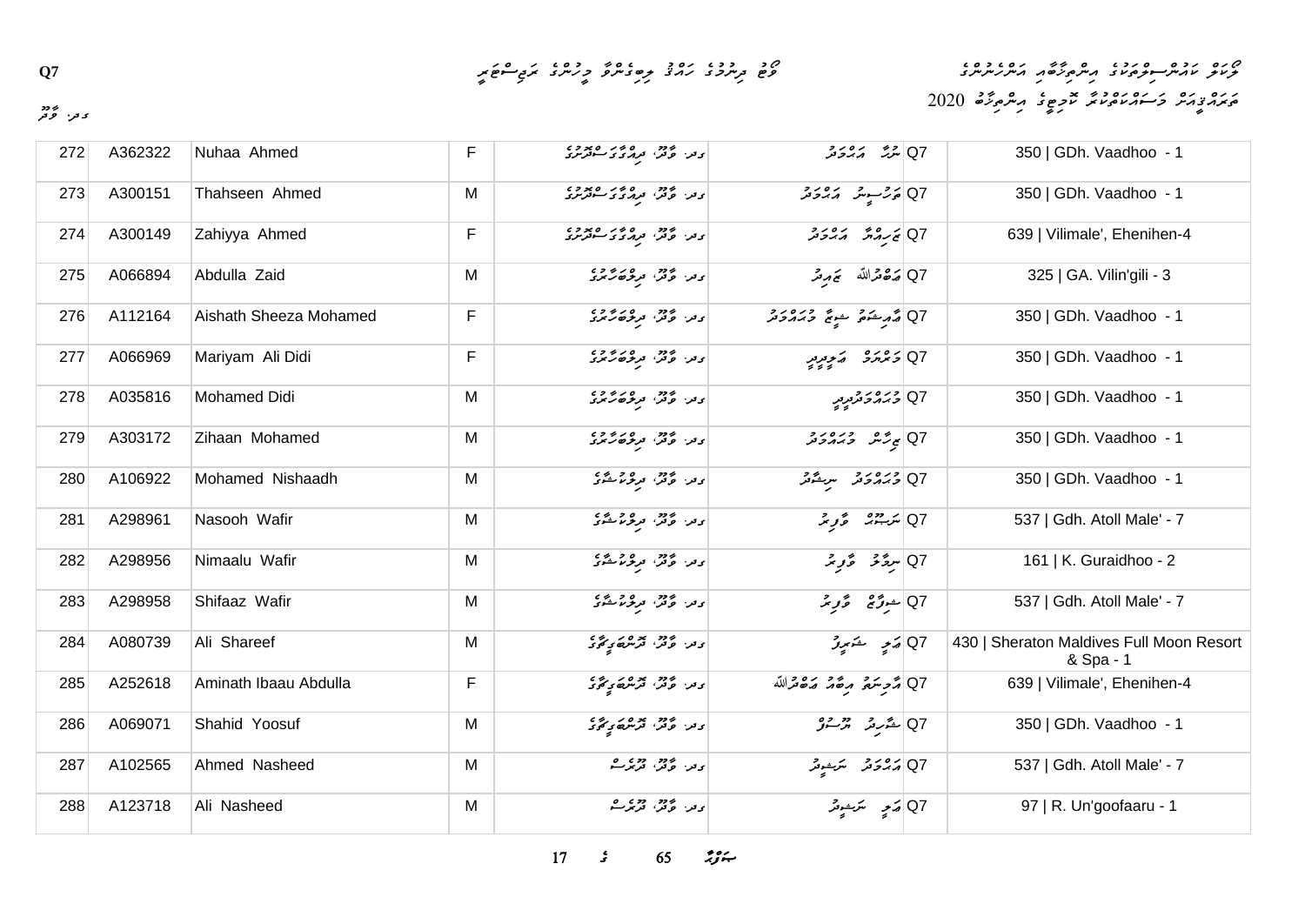*sCw7q7s5w7m< o<n9nOoAw7o< sCq;mAwBoEw7q<m; wBm;vB* م من المرة المرة المرة المرجع المرجع المرجع في 2020<br>مجم*د المريض المرجع المرجع المرجع المرجع المراجع المراجع الم*رجع

| 289 | A046943 | Fathimath Nafeesa        | $\mathsf{F}$ | ى تىر بەدە بەدە ب                                                                                         | Q7 <i>وَّجِ دَمَّةَ سَمِي</i> ّتَهُ                  | 350   GDh. Vaadhoo - 1     |
|-----|---------|--------------------------|--------------|-----------------------------------------------------------------------------------------------------------|------------------------------------------------------|----------------------------|
| 290 | A123730 | Hussain Nasheed          | M            | ى تىر بەدە بەدە يەر                                                                                       | Q7 كەس <i>ەم بىر سىرىشى</i> ر                        | 537   Gdh. Atoll Male' - 7 |
| 291 | A064763 | Ibrahim Wajdhee          | M            | ى قرار 25%، قرىر ك                                                                                        | Q7 م <i>ەھتىپ</i> ۇ كەقەب <sub>ىي</sub>              | 350   GDh. Vaadhoo - 1     |
| 292 | A064192 | Ismail Nasheed           | M            | ى تىر بە ئەترى ھەر ھە                                                                                     | Q7 م <i>وس<sup>و</sup>د گور</i> و گرش <sub>و</sub> ر | 97   R. Un'goofaaru - 1    |
| 293 | A035207 | Aminath Adam             | F            | ى تىر بۇ قۇر بار قىل                                                                                      | Q7 مُجِسَعْهِ مُحَمَّدَةِ                            | 537   Gdh. Atoll Male' - 7 |
| 294 | A158189 | Ameez Mohamed            | M            | دىن ئەدەر يەرە يەرى<br>دىن ئۇتىر، مەسىر <i>مەرىخ</i>                                                      | Q7 <i>كەچ قىمگە قىلى</i>                             | 537   Gdh. Atoll Male' - 7 |
| 295 | A327358 | Aminath Athika           | F            | ى تەرەپ ئەم ئەم ئەم ئەم ئەم ئە                                                                            | Q7 مُرْحِبَهُ مُرْمَّوِيَّة                          | 350   GDh. Vaadhoo - 1     |
| 296 | A252702 | Anaan Mohamed            | M            | ى تەرەپ ئەم ئەم ئەم ئەم ئەم ئە                                                                            | Q7 كەنگەر ئەيمەدىر                                   | 537   Gdh. Atoll Male' - 7 |
| 297 | A303398 | Faiz Ali                 | M            | ى تەرەپ ئەھمى ئەرە                                                                                        | Q7 <i>وُ<sub>م</sub>ِ</i> جَمِي                      | 350   GDh. Vaadhoo - 1     |
| 298 | A158198 | Fathimath Ramiza         | F            | ى تەرەپ ئەم ئەھ ئەرە ئە                                                                                   | Q7 تَ <i>مُّوحَة</i> تَ <i>دَّدِي</i> َّ             | 350   GDh. Vaadhoo - 1     |
| 299 | A147500 | Fathimath Ameeza Mohamed | $\mathsf F$  | دىن ئەدەر يەرە يەرى<br>دىن ئۇتىر، مەسىر <i>مەرىخ</i>                                                      | Q7 زُّجِرَةَ مَرِيَّ دَبَرُونَ                       | 537   Gdh. Atoll Male' - 7 |
| 300 | A303406 | Imaaz Mohamed            | M            | دى دە دە دە دە<br>دىن ئۇنى مەس <i>بىر بو</i> دى                                                           | Q7 م <i>ۇقى دېممۇت</i> ر                             | 350   GDh. Vaadhoo - 1     |
| 301 | A303402 | Inaaz Mohamed            | M            | ى تەرەپ ئەم ئەم ئەم ئەم ئەم ئە                                                                            | Q7 مِتَّرَجَّ حَمَدَهُ حَ <sup>م</sup> َ             | 537   Gdh. Atoll Male' - 7 |
| 302 | A069630 | Nasreena                 | $\mathsf F$  | ى تەرەپ ئەھلى ئەرە                                                                                        | Q7   ىئرىش <sup>ى</sup> رىنگر                        | 537   Gdh. Atoll Male' - 7 |
| 303 | A303401 | Shahuleeza Mohamed       | F            | ى تەرەپ ئەم ئەم ئەم ئەم ئەم ئە                                                                            | Q7 خەرى <sub>چ</sub> ى ئەرەرد                        | 537   Gdh. Atoll Male' - 7 |
| 304 | A150588 | Shanee Ibrahim           | $\mathsf F$  | ى تەرەپ ئەرەبى ئەرەبىي ئەرەبىي ئەرەبىيە ئەرەبىيە ئەرەبىيە ئەرەبىيە ئەرەبىيە ئەرەب ئەرەب ئەرەب ئەرەب ئەرەب | Q7 گەس مەمگرىيى                                      | 350   GDh. Vaadhoo - 1     |
| 305 | A304471 | Affan Ahmed              | M            | ى تىر بە ئەم ئە ئە ئە                                                                                     | Q7 <i>مەۋۋىتى مەدە</i> تر                            | 350   GDh. Vaadhoo - 1     |

 $18$  *s* 65  $23$   $\div$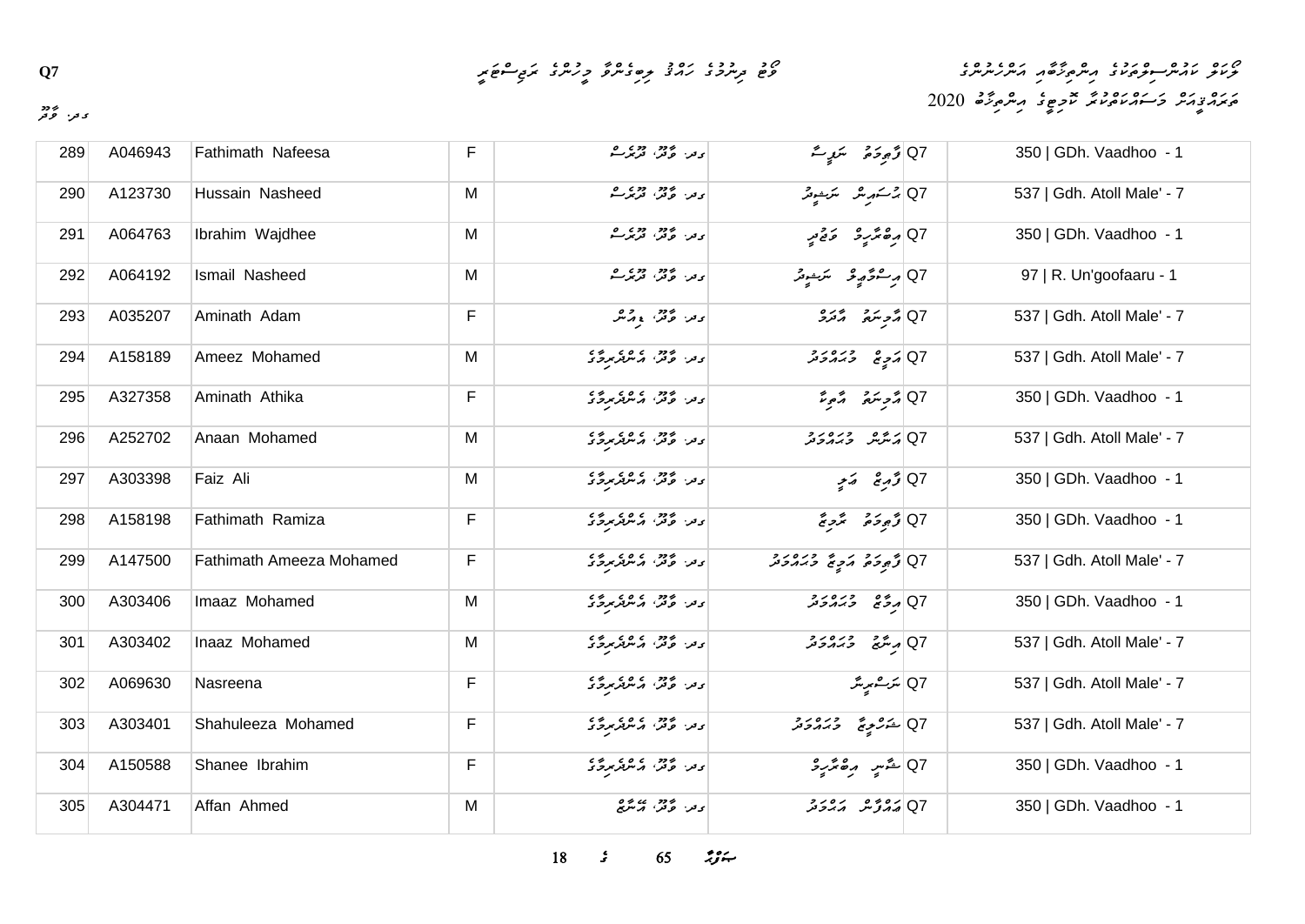*sCw7q7s5w7m< o<n9nOoAw7o< sCq;mAwBoEw7q<m; wBm;vB* م من المرة المرة المرة المرجع المرجع المرجع في 2020<br>مجم*د المريض المرجع المرجع المرجع المرجع المراجع المراجع الم*رجع

| 306 | A154033 | Ahmed Didi              | M           | ى قرىق ئۇيغان ئەرلىكى ئ                                                                      | Q7   كەنگە كەمگە يولىيە                                                                                        | 637   Hulhumale', Ehenihen-23 |
|-----|---------|-------------------------|-------------|----------------------------------------------------------------------------------------------|----------------------------------------------------------------------------------------------------------------|-------------------------------|
| 307 | A153878 | Ali Ahmed               | M           | ى تىر بەشتى ئەرەپى ئە                                                                        |                                                                                                                | 453   Maafushi Jail - 2       |
| 308 | A304472 | Mifurad Ahmed           | M           | ى تىر بە ئەت ئەت ئ                                                                           | Q7 <i>ووْ مَدْوْ مَدْوَ</i> مْرَ                                                                               | 637   Hulhumale', Ehenihen-23 |
| 309 | A059967 | Mohamed Ahmed           | M           | ى قرار ئەرەر ئەن ئەن                                                                         | Q7 <i>בُגُגُّ</i> כ <sup>َ</sup> <i>גُגُ</i> כ <sup>ِג</sup>                                                   | 637   Hulhumale', Ehenihen-23 |
| 310 | A151293 | Murrath Ahmed           | M           | دىر. ئۇتىر، ئ <sup>ىرى</sup> دى                                                              | Q7 <i>בה אם ג' בית</i>                                                                                         | 537   Gdh. Atoll Male' - 7    |
| 311 | A385879 | Shirufan Ahmed          | M           | ى تىر بە ئۇنى ئەر ئەن                                                                        | Q7 جو <i>مرۇ شەركى</i> رگە                                                                                     | 637   Hulhumale', Ehenihen-23 |
| 312 | A252719 | Zeena Ahmed             | F           | ى تىر بەردە بەر بەر                                                                          | Q7 <sub>م</sub> ح م <i>گر مرکر در</i>                                                                          | 637   Hulhumale', Ehenihen-23 |
| 313 | A039114 | Ahmed Nishath           | M           | و در ووه دره وره وه<br>د در گرفتن و د در در                                                  | Q7 <i>كەندى كى</i> ر س <sub>ى</sub> شكە ئى                                                                     | 537   Gdh. Atoll Male' - 7    |
| 314 | A039119 | Aishath Abdulla         | F           | ا دور ان دوره دره دره با<br>ارور ان دور از دارد و در                                         | Q7 <i>مُجْمِسْتَمْ مُ</i> هْمَّداللَّه                                                                         | 350   GDh. Vaadhoo - 1        |
| 315 | A039118 | Fathimath Mohamed Didi  | $\mathsf F$ | وتر کوتر کرون وی<br>دتر گوتر کی شرحانی                                                       | Q7 <i>وَّجِوَدَة حَدَّدْدَ تَرْبِرِيرِ</i>                                                                     | 537   Gdh. Atoll Male' - 7    |
| 316 | A039116 | Mariyam Nazeefa         | $\mathsf F$ | دى دە دەرەرە<br>دىن ئۇنىن ئىقلىرى                                                            | Q7 كەنگەر ئىگەنى ئىگەنى ئىگەنى ئىگەنى ئىگەن ئىگەن ئىگەن ئىگەن ئىگەن ئىگەن ئىگەن ئىگەن ئىگەن ئىگەن قى           | 537   Gdh. Atoll Male' - 7    |
| 317 | A010105 | Mohamed Shareef         | M           | دى دە دەرە<br>دىن ئۇتىن ئى تەسرى د                                                           | Q7 <i>\$ ئەۋدىق</i> خ <i>ەير</i> ۇ                                                                             | 350   GDh. Vaadhoo - 1        |
| 318 | A039117 | Nadhiya Mohamed         | F           | ومر مهم در دره در<br>دمر گرمل کی مرور                                                        | Q7 سَّمِرِيزٌ وَبَرْدُونَزْ                                                                                    | 537   Gdh. Atoll Male' - 7    |
| 319 | A252554 | Naif Mohamed            | M           | ومر مهم د د ده و.<br>دمر گرمل کی مرور                                                        | Q7 سُمبر و محمد المحمد المحمد المحمد المحمد المحمد المحمد المحمد المحمد المحمد المحمد المحمد المحمد المحمد الم | 537   Gdh. Atoll Male' - 7    |
| 320 | A299215 | Najah Mohamed           | M           | ومر به دو به دوه و.<br>دمن کوتمر کوه سرچای                                                   | Q7 <i>بَرَقْ بِرَ وَبَرْ وَجَ</i>                                                                              | 537   Gdh. Atoll Male' - 7    |
| 321 | A299214 | Nasra Mohamed Shareef   | $\mathsf F$ | دىن ئەدەب دەپەرە<br>دىن ئەقىر، ئى قىسىملىرى                                                  |                                                                                                                | 537   Gdh. Atoll Male' - 7    |
| 322 | A157390 | Nazumee Mohamed Shareef | F           | وفرز المرور بر و و بر د<br>المراس المراس المراس و المراجع المراس و المراس و المراس و المراسي | Q7 <i>سَمْوَدٍ وَيَدْوَدُ حَبَيرُوْ</i>                                                                        | 537   Gdh. Atoll Male' - 7    |

*19 s* 65 *if*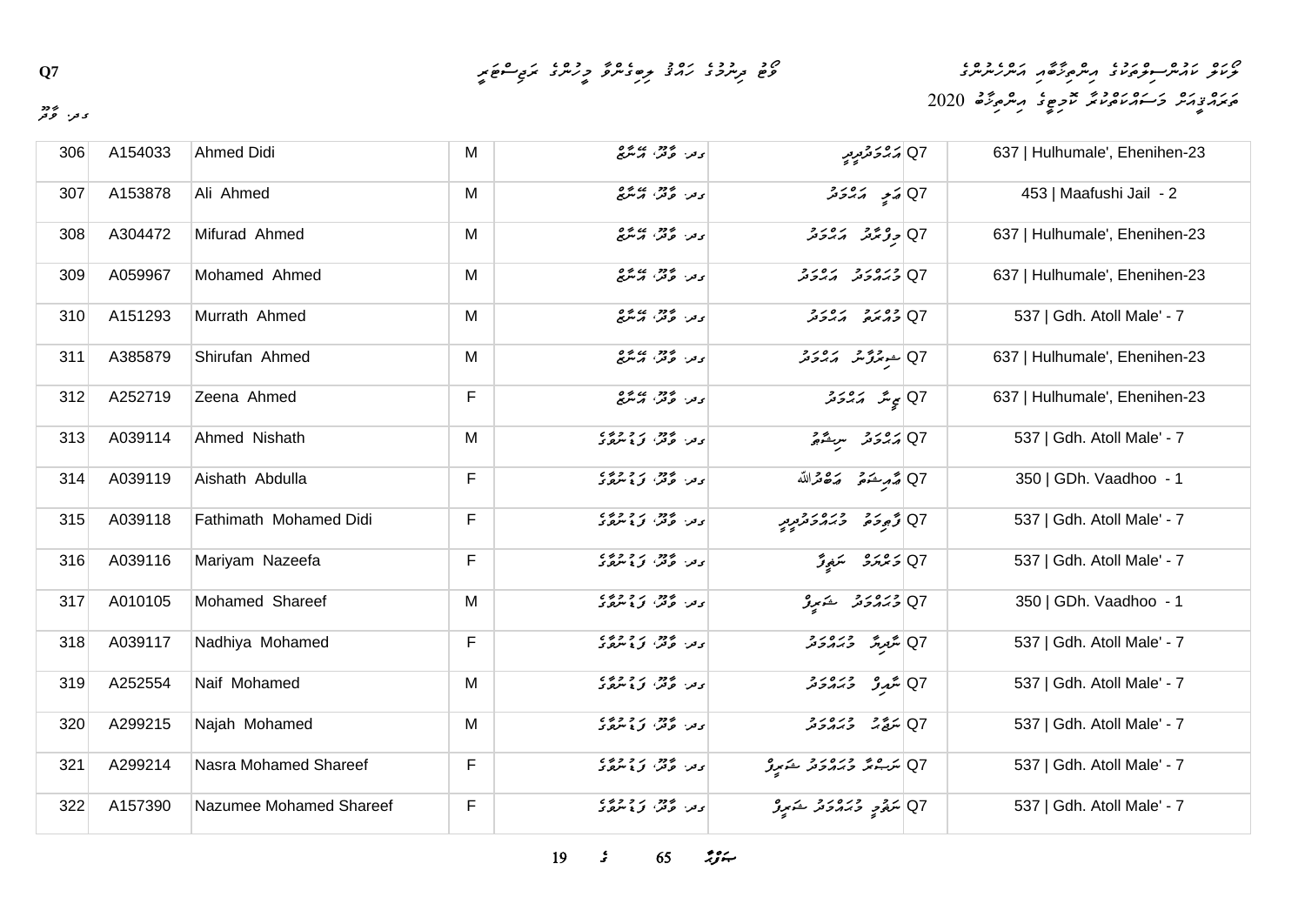*sCw7q7s5w7m< o<n9nOoAw7o< sCq;mAwBoEw7q<m; wBm;vB* م من المرة المرة المرة المرجع المرجع المرجع في 2020<br>مجم*د المريض المرجع المرجع المرجع المرجع المراجع المراجع الم*رجع

| 323 | A119906 | Aminath Ali                | F           | ى تىر بەشتى كەنزىق                                               | Q7 مَّحِسَمَ مَعِ                      | 350   GDh. Vaadhoo - 1        |
|-----|---------|----------------------------|-------------|------------------------------------------------------------------|----------------------------------------|-------------------------------|
| 324 | A077514 | Ahmed Nafiz                | M           | و در دود.<br>د در گرفتر کریمرفری                                 | Q7 <i>مَدْدَة. سُّعِي</i> ةْر          | 537   Gdh. Atoll Male' - 7    |
| 325 | A299072 | Ali Mohamed                | M           | و در دود.<br>د در گرفتر کریمرفری                                 | Q7 <i>مَجِ دْبُهْدَمْ</i>              | 350   GDh. Vaadhoo - 1        |
| 326 | A128886 | Fathimath Nazeela          | $\mathsf F$ | وفر به می دود و<br>دفر گرفتر کو موفری                            | Q7 <i>وُّجِودَةْ</i> سَمِعٍ مَّ        | 350   GDh. Vaadhoo - 1        |
| 327 | A043795 | Mohamed Nahid              | M           | وفر به می دود و<br>دفر گرفتر کو موفری                            | Q7 <i>وُبُرُوُدُو مُرُدِيْر</i>        | 637   Hulhumale', Ehenihen-23 |
| 328 | A252547 | <b>Mohamed Anaaf Ahmed</b> | M           | وتر به دون<br>وتر گرفتر کو مرتزی                                 | Q7 <i>جەمگەن كەشلا كەنگەن</i> د        | 637   Hulhumale', Ehenihen-23 |
| 329 | A299076 | Nashaah Ahmed              | M           | وفر: ح <sup>99</sup> ، وكالروم و<br>وفر: ح <i>وثر، وكالرو</i>    | Q7 سَرْشَرْ - دَرْدَوْرْ               | 637   Hulhumale', Ehenihen-23 |
| 330 | A067907 | <b>Ahmed Didi</b>          | M           | وتر به دو.<br>دتر گرفر، ق بروی                                   | Q7 كەنگە <i>كەترىپ</i> ر               | 350   GDh. Vaadhoo - 1        |
| 331 | A097902 | Aishath Afeefa             | F           | وفر: و <i>ک<sup>و</sup>: وکاروی</i><br>وفر: وکو: وکا <i>بروی</i> | Q7 مەم شىم كەرگە                       | 537   Gdh. Atoll Male' - 7    |
| 332 | A107101 | Mariyam Ibrahim            | $\mathsf F$ | وفر به دون<br>وفر گرفر کو مرحزی                                  | Q7 <i>كا جمهر فه مراقيز كلي</i> ر      | 537   Gdh. Atoll Male' - 7    |
| 333 | A052168 | Aishath Latheefa           | $\mathsf F$ | دىن ئەدە يەدەرىرى<br>دىن ئۇنىر، ئ <i>ۆھ بىرەر بىر</i> ى          | Q7 مُگرِسْتَمْ کَوَ کَوَرَ             | 350   GDh. Vaadhoo - 1        |
| 334 | A252563 | Aroosha Ibrahim            | F           | ړی وي.<br>دی ونش ویری                                            | Q7 كەتترىش <i>ە مەھترى</i> رى          | 537   Gdh. Atoll Male' - 7    |
| 335 | A063342 | Ibrahim Fauzy              | M           | ړی وي.<br>ری وګڼ ویربی                                           | Q7 مەھم <i>گىر ۋە ئى</i> م             | 350   GDh. Vaadhoo - 1        |
| 336 | A141492 | Shaira Abdulla             | F           | دورا ن <sup>ودو</sup> ا وراء                                     | Q7 ش <i>ۇم بۇ مەھەر</i> اللە           | 350   GDh. Vaadhoo - 1        |
| 337 | A252599 | Sharuwan Ahmed             | M           | ى قىز ، ئۇقىر ، ئۇ رى                                            | Q7 شە <i>جۇش مەددى</i> ر               | 537   Gdh. Atoll Male' - 7    |
| 338 | A057455 | Aminath Abdulla            | $\mathsf F$ | ى مەس ئۇقرا كۆر بەرگەنى                                          | Q7 مُجِسَمَ <i>ة مَـُهُ</i> مَّراللَّه | 537   Gdh. Atoll Male' - 7    |
| 339 | A300187 | Amsoodha Rasheed           | F           | دىن ئۇنش كۆرۈنچى                                                 | Q7 <i>كەۋسىقۇ بىرىغ</i> وتر            | 537   Gdh. Atoll Male' - 7    |

 $20$  *s*  $65$  *z*  $29$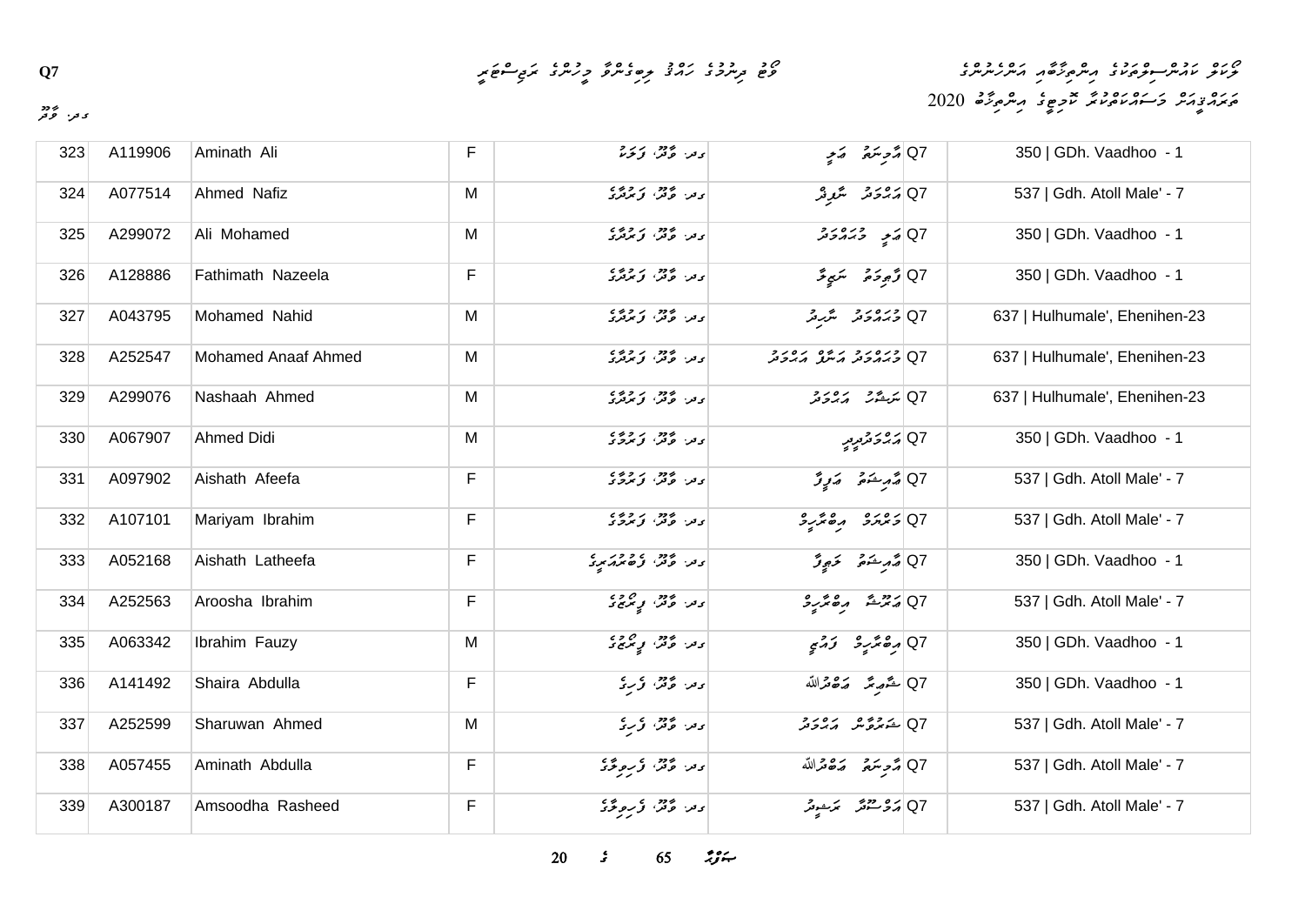*sCw7q7s5w7m< o<n9nOoAw7o< sCq;mAwBoEw7q<m; wBm;vB* م من المرة المرة المرة المرجع المرجع المرجع في 2020<br>مجم*د المريض المرجع المرجع المرجع المرجع المراجع المراجع الم*رجع

| 340 | A155651 | Shafla Rasheed       | $\mathsf F$ | ى مەس ئۇقرا كۆرۈنجى كى                           | Q7 شۇر <i>ۇ تەرىنى</i> دۇر                         | 537   Gdh. Atoll Male' - 7    |
|-----|---------|----------------------|-------------|--------------------------------------------------|----------------------------------------------------|-------------------------------|
| 341 | A050619 | Sofiyya Didi         | F           | ى مەر ئەدەر كۆرۈنگى كە                           | Q7  <i>ښو و</i> گرمړم <u>ر</u>                     | 637   Hulhumale', Ehenihen-23 |
| 342 | A083267 | Thuththu Maniku      | M           | ى قىز ئەقتى، كى بە جەنىك                         | $2.232$ 200 مريز                                   | 350   GDh. Vaadhoo - 1        |
| 343 | A062575 | Abdulla Rasheed      | M           | ى تىر بەلىق كى شەر بەر ئ                         | Q7 كەڭداللە كەخب <i>وت</i> ر                       | 537   Gdh. Atoll Male' - 7    |
| 344 | A079453 | Ahmed Rasheed        | M           | ى تىر بەلگەر ئەرەبى<br>ئەتىر بەلگەر كەنگىرلىرى ئ | Q7 <i>222 كەش</i> وش                               | 537   Gdh. Atoll Male' - 7    |
| 345 | A100477 | Aishath Rasheed      | F           | ى تىر بەلىش كى شەر بەر ئ                         | Q7 <i>مُگهرِ مِنْدَهْوِ</i> مَرَسُوِتْر            | 537   Gdh. Atoll Male' - 7    |
| 346 | A076361 | Ibrahim Rasheed      | M           | ى تىر بەلىش كى شەر بەر ئ                         | Q7 م <i>ەھەردى ترىنىدۇ</i>                         | 537   Gdh. Atoll Male' - 7    |
| 347 | A048054 | Ismail Rasheed       | M           | ى تىر بەلىش كى شەر بەر ئ                         | Q7 م <i>وس<sup>و</sup>د گور</i> مر <sub>شو</sub> ر | 537   Gdh. Atoll Male' - 7    |
| 348 | A299269 | Nasma Rasheed        | F           | ى تىر بەلىش كى شەر بەر ئ                         | Q7 <i>مَرْسُمُوٌ مَرَسُومُرُ</i>                   | 537   Gdh. Atoll Male' - 7    |
| 349 | A148027 | Zimna Rasheed        | F           | ومر کومر وہ دوہ<br>ومرحومی کوشر                  | Q7 <i>م<sub>ح</sub>وثر م</i> مشوقر                 | 537   Gdh. Atoll Male' - 7    |
| 350 | A095491 | Abdulla Mufeed       | M           |                                                  | Q7 كەھەرللە ئ <i>ۇي قر</i>                         | 537   Gdh. Atoll Male' - 7    |
| 351 | A065434 | Ali Najeeb           | M           | ى قرار ئۇقرار قويى ئەرەپ ئەرەپ ئەرە              | Q7 <i>أَمَّةٍ</i> سَمِّعٍ صَّ                      | 537   Gdh. Atoll Male' - 7    |
| 352 | A121526 | Aminath Najwa Najeeb | F           | ى قرار ئۇقرا بۇ سىزە ئەبەتلىكى                   | Q7 أَمُّ حِ سَمَّةً مِّ مَّذَا مَّ سَمَّةٍ صَّ     | 537   Gdh. Atoll Male' - 7    |
| 353 | A092412 | Ibrahim Rasheed      | M           | ى قرار ئۇقرار قويى ئەرەپ ئەرەپ ئەرە              | Q7 <i>برھ مُرْرِ \$ مَرْشِ</i> رْمُر               | 13   HA. Dhidhdhoo - 1        |
| 354 | A252663 | Milna Abdul Muhusin  | F           | رى ئەدەر ئەسىم ئەھرىمى<br>ئ                      | Q7 د ژنگر پر <i>۱۳۶۶ د می</i> گر                   | 350   GDh. Vaadhoo - 1        |
| 355 | A063728 | Mohamed Jameel       | M           | ى قرار ئۇقرار ئۇسىدە ئەھرىمى ئ                   | Q7 <i>\$نەۋەتى غ</i> وق                            | 684   LUX* North Male Atoll-1 |
| 356 | A252627 | Mohamed Nooh Najeeb  | M           | ىمىن ئۇقرا ئۇسىيەم ئوقرى                         | Q7 <i>وُبُرُودو مِيْرٍ سَعِي ص</i> َّ              | 537   Gdh. Atoll Male' - 7    |

 $21$  *s* 65  $23$   $\div$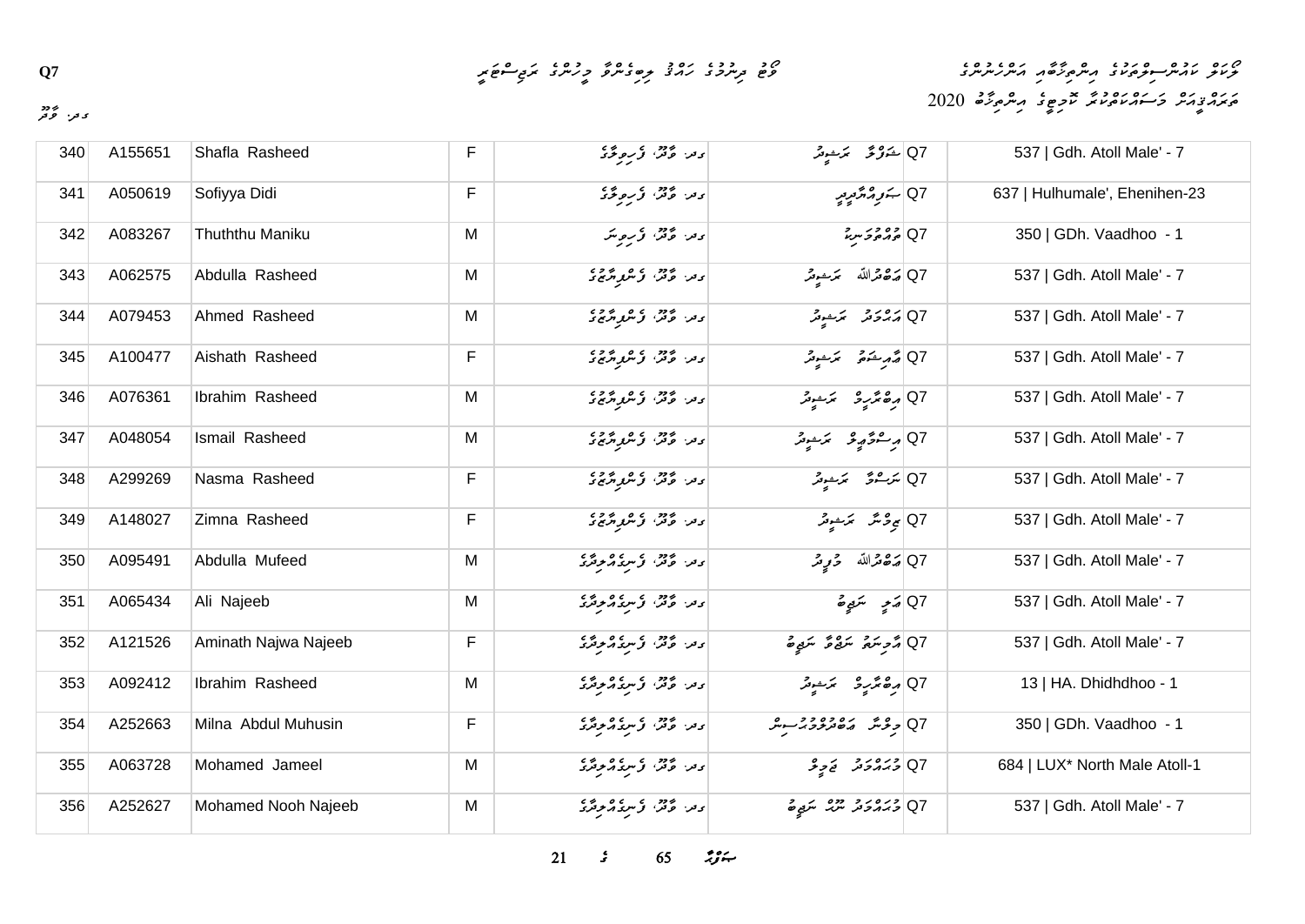*sCw7q7s5w7m< o<n9nOoAw7o< sCq;mAwBoEw7q<m; wBm;vB* م من المرة المرة المرة المرجع المرجع المرجع في 2020<br>مجم*د المريض المرجع المرجع المرجع المرجع المراجع المراجع الم*رجع

| 357 | A300043 | Naah Najeeb      | M           | رىر. ئۇقر، ئ <i>ۇسىدە ئو</i> تگرى                  | Q7 مَرْش سَمِع <b>ِ</b> صَ                    | 537   Gdh. Atoll Male' - 7 |
|-----|---------|------------------|-------------|----------------------------------------------------|-----------------------------------------------|----------------------------|
| 358 | A300037 | Reehan Rasheed   | M           | دىن گەنتر، ئۇسىدە ئەتەرى                           | Q7 مرِ <i>گنگ مَنْ</i> شِرْمُرْ               | 350   GDh. Vaadhoo - 1     |
| 359 | A300039 | Rifka Rasheed    | F           | دور همدي علي ده وروس<br>  دور همدي توسيع مرجع ترد  | Q7 برو <i>نگ برَ</i> شونر                     | 158   K. Maafushi - 2      |
| 360 | A062924 | Athifa Saeed     | $\mathsf F$ | ى تەرەپ ئەرەپ ئەرەپ ئە                             | Q7 <i>مُنْهُوِدٌ</i> سَمَ <i>دٍ مُ</i> رَ     | 350   GDh. Vaadhoo - 1     |
| 361 | A111127 | Faidha Saeed     | F           | دىن ئۇتقى ب <sub>و</sub> سىۋىتر <i>ى</i> دى        | Q7 <i>وٌَم</i> ِینَ سَم <i>ہِینَ</i>          | 537   Gdh. Atoll Male' - 7 |
| 362 | A098187 | Hamdhoon Saeed   | M           | دىن ئۇتتى، بېسىلەشتەن                              | Q7 كەۋقرى <i>گە</i> س <i>ەم</i> بەتر          | 537   Gdh. Atoll Male' - 7 |
| 363 | A098387 | Hamza Saeed      | M           | دىن ئۇتتى، بېستىر سرى د                            | Q7 كەنزىخ سى <i>مبەن</i> ز                    | 350   GDh. Vaadhoo - 1     |
| 364 | A332378 | Mamdhooh Saeed   | M           | دىن ئۇتتى، بېسىلەشتەن                              | Q7 كەنز ئەرگىرىد                              | 350   GDh. Vaadhoo - 1     |
| 365 | A055089 | Mohamed Naseer   | M           | أدفرا المجمج وسير للرحاء                           | Q7 <i>\$ بُرُوْدَ تَدَ سَرَسِيرِيْر</i> ُ     | 537   Gdh. Atoll Male' - 7 |
| 366 | A120151 | Nashiya Saeed    | $\mathsf F$ | دىن گەنتى، ۋىس گەن كە                              | Q7 سُرۡشِہ کُن کے مَہِ مُرۡ                   | 537   Gdh. Atoll Male' - 7 |
| 367 | A069284 | Abdulla Rashid   | M           | رى ئەدە بەس ئ                                      | Q7 كەنقەتقىراللە گەشى <i>مەتى</i>             | 537   Gdh. Atoll Male' - 7 |
| 368 | A298980 | Aleef Abdulla    | M           | دورا او دور سربرگری                                | Q7 ك <sup>ر</sup> موتر كەڭ قىراللە            | 537   Gdh. Atoll Male' - 7 |
| 369 | A059355 | Ibrahim Waheed   | M           | دورا او دور سربر پروژ                              | Q7 مەھە <i>تى</i> ر ئەر ئەر                   | 256   ADh. Maamigili - 2   |
| 370 | A147360 | Mohamed Ahmed    | M           | دىن ئۇنق ۋىبرىرەدى                                 | Q7 <i>בגמבת הפיב</i>                          | 350   GDh. Vaadhoo - 1     |
| 371 | A154403 | Mohamed Waheed   | M           | <sub>ى</sub> مە ئۇن <sup>ق</sup> ۋىر <i>ىدى</i> گى | Q7 <i>\$نەۋۇقى قەب</i> ەتر                    | 350   GDh. Vaadhoo - 1     |
| 372 | A298979 | Rifa Abdulla     | F           | دورا نودوا وسربردگاه                               | Q7 بروَّ   برَگ قرالله                        | 537   Gdh. Atoll Male' - 7 |
| 373 | A106937 | Aishath Rushdhee | F           | ى قراء ئەيمى ئەستىمى ئى                            | Q7 <i>مُگهرِ مِنْدَهْوِ</i> مُحْرَمْتَةِ مِرِ | 537   Gdh. Atoll Male' - 7 |

 $22$  *s*  $65$  *z*  $29$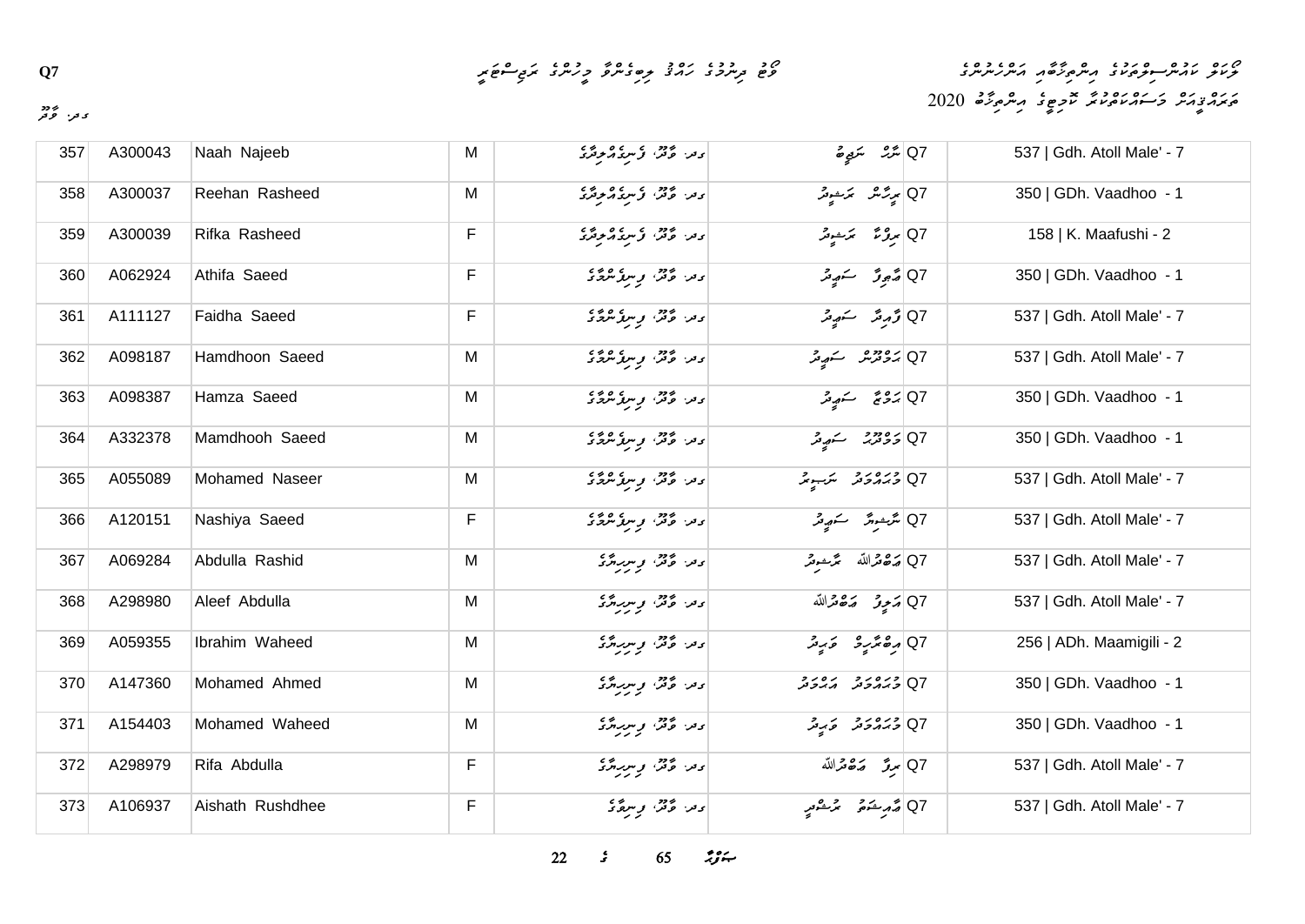*sCw7q7s5w7m< o<n9nOoAw7o< sCq;mAwBoEw7q<m; wBm;vB* م من المرة المرة المرة المرجع المرجع المرجع في 2020<br>مجم*د المريض المرجع المرجع المرجع المرجع المراجع المراجع الم*رجع

| 374 | A252553 | Aishath Sadha Saeed         | F           | رىر. ئۇقر، ب <sub>و</sub> سر <i>ەڭ</i> | Q7 مەم ئىكىمە كىتى كىم يىتى                       | 350   GDh. Vaadhoo - 1         |
|-----|---------|-----------------------------|-------------|----------------------------------------|---------------------------------------------------|--------------------------------|
| 375 | A041719 | Ali Rushdy                  | M           | ى قرا ئۇقرا بولىرىگى كى                | Q7 <i>۾َ ۾ِ</i> - مُرْڪْ <sup>م</sup> ِرِ         | 350   GDh. Vaadhoo - 1         |
| 376 | A106938 | Aminath Rushdee             | $\mathsf F$ | ءمن عص وسرعى                           | Q7 مَّ <i>جِ سَمَّةَ</i> مَحْتَ مِّسْ مِنْ        | 537   Gdh. Atoll Male' - 7     |
| 377 | A072621 | Fathimath Ibrahim Didi      | $\mathsf F$ | ى قراء ئۇنى بەر ئەن                    | Q7 <i>وُجوحَمْ وڤترَّرِ وُدِير</i> ِ              | 537   Gdh. Atoll Male' - 7     |
| 378 | A261351 | <b>Fathimath Masa Saeed</b> | F           | ءمن عص وسرعى                           | Q7 <i>وَّجِ دَمَّة دُبَّةَ</i> سَه <i>ِ م</i> َرْ | 537   Gdh. Atoll Male' - 7     |
| 379 | A041732 | Masood Rushdee              | M           | ى قراشىچە بەللىقى ئاس                  | Q7 كۈشە <i>ر قىلى</i> ئويسىمبو                    | 414   Kuredu Island Resort - 1 |
| 380 | A048309 | Saeed Rushdee               | M           | ى قىز ئۇقتى كۆسىتىگى ك                 | Q7 س <i>َموِیڈ مُرْشُ</i> ورِ                     | 350   GDh. Vaadhoo - 1         |
| 381 | A303395 | Asiyath Mohamed             | F           | ر مرد ده در در د                       | Q7 مُ سِيرَةٍ حَمَدُ مَدَّ                        | 350   GDh. Vaadhoo - 1         |
| 382 | A058354 | <b>Mohamed Didi</b>         | M           | <sub>ى</sub> بىر بەدە بەلگەندى         | Q7 <i>ڈیز وگوٹر</i> وپر                           | 350   GDh. Vaadhoo - 1         |
| 383 | A299450 | Ahmed Hussain               | M           | دىر. ئەدە بىر دە ئ                     | Q7 كەبرى ئەسىر بىر                                | 681   Ayada Maldives-1         |
| 384 | A299454 | Ali Hussain                 | M           | وتر ود به ده د<br>دن وتر توسروه د      | Q7 <i>مَج بِرْسَهِيمْ</i>                         | 350   GDh. Vaadhoo - 1         |
| 385 | A112165 | Aminath Shaama              | F           | دىر. ئەدە سىرەھ                        | Q7 مُجِسَعُ شَدَّدَّ                              | 326   GA. Maamendhoo - 1       |
| 386 | A067256 | Aminath Faanu               | $\mathsf F$ | دىر. ئەدە بىر دە ئ                     | Q7 گەجە ئىن <i>گە ۋ</i> ىتىر                      | 537   Gdh. Atoll Male' - 7     |
| 387 | A112167 | Mohamed Hussain             | M           | دىر. ئۇقتى بويىرون ئ                   | Q7 <i>وُبَدُود و دُسَمب</i>                       | 637   Hulhumale', Ehenihen-23  |
| 388 | A106968 | Rekibee Faanu               | F           | دىر. ئەدە بىر دە بار<br>ئ              | Q7 بۇر <sub>ىي ھ</sub> وڙىتر                      | 350   GDh. Vaadhoo - 1         |
| 389 | A061677 | Aishath Abdulla             | F           | وتر، وجود دوده و<br>وتر، وتر، وتروی    | Q7 مُجمِّدَة مَ <b>صَوَّر</b> اللَّه              | 350   GDh. Vaadhoo - 1         |
| 390 | A370044 | Aishath Hudha Ibrahim       | F           | وتر ودو دوره<br>وتر گرفر، تونونوی      | Q7 مەم شەم ئىگر م <i>ەھگرى</i> 2                  | 637   Hulhumale', Ehenihen-23  |

 $23$  *s*  $65$  *n***<sub>3</sub>**  $\frac{2}{5}$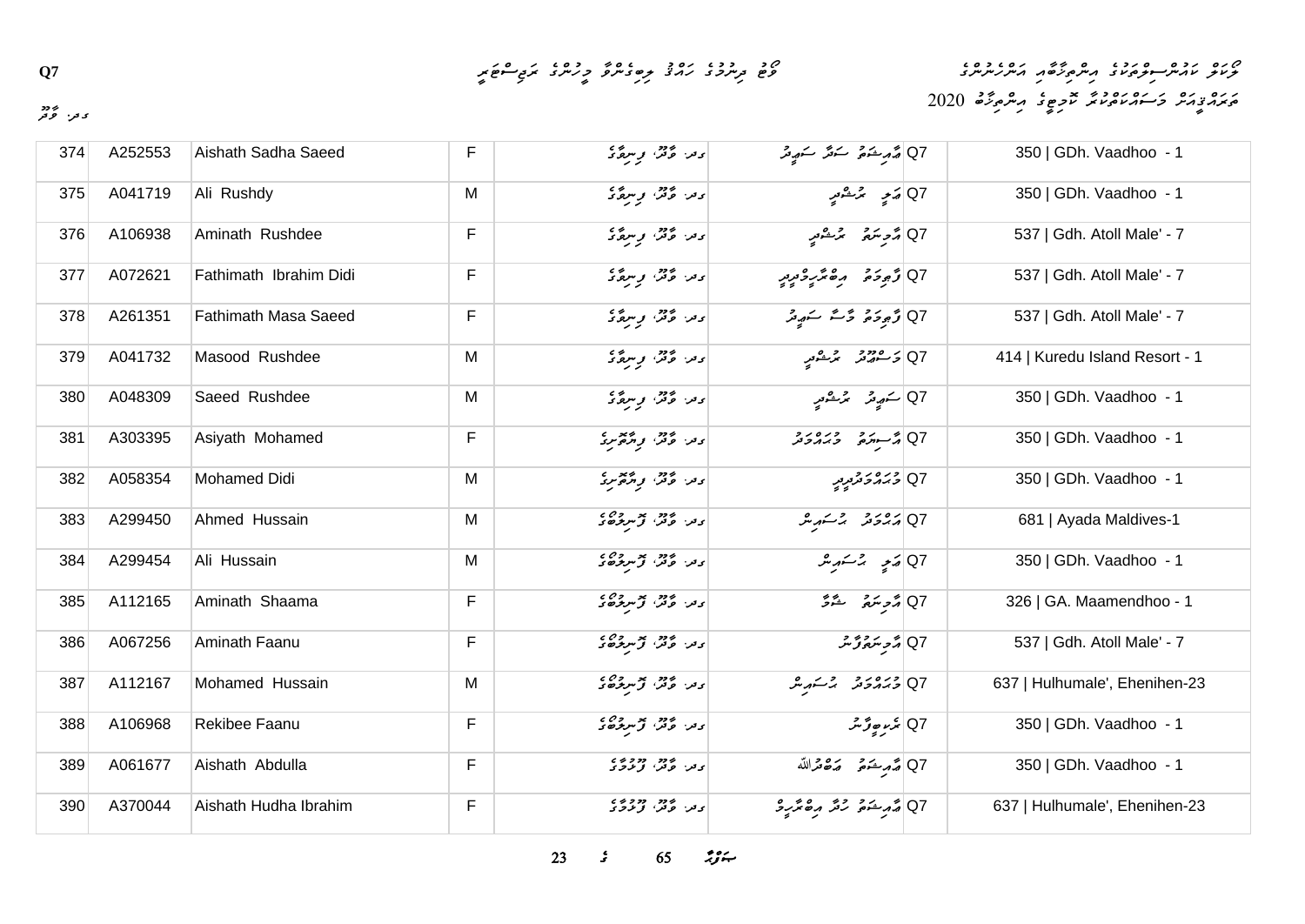*sCw7q7s5w7m< o<n9nOoAw7o< sCq;mAwBoEw7q<m; wBm;vB* م من المرة المرة المرة المرجع المرجع المرجع في 2020<br>مجم*د المريض المرجع المرجع المرجع المرجع المراجع المراجع الم*رجع

| 391 | A332396 | Fathimath Azusha       | $\mathsf F$ | وتر به دوره دوره د<br>د تر کوتر کولوک                                                                          | Q7 <i>وَّهِ دَهْ</i> مَهْ شَهْ               | 350   GDh. Vaadhoo - 1        |
|-----|---------|------------------------|-------------|----------------------------------------------------------------------------------------------------------------|----------------------------------------------|-------------------------------|
| 392 | A074777 | Ibrahim Abdulla        | M           | وتر به دوره دوره د<br>د تر کوتر کوتر د                                                                         | Q7 م <i>وڭ مگرى</i> ھەممەللە                 | 637   Hulhumale', Ehenihen-23 |
| 393 | A299287 | Mohamed Arusham        | M           | و <del>در وده</del> دوه د<br>کلا گرفر، ژنور ک                                                                  | Q7 <i>ۇنزىرى ئىم ئىر شۇ</i>                  | 350   GDh. Vaadhoo - 1        |
| 394 | A299286 | Mohamed Joodh          | M           | وفر المجموع ولادي.<br>وفرا المحافر المحركو و                                                                   | Q7 <i>5 شرق ق</i> وتر                        | 350   GDh. Vaadhoo - 1        |
| 395 | A299291 | Mohamed Hoodh Ibrahim  | M           | ومر به دوم دوم د<br>دمر گرمن تومون                                                                             | Q7 درورو برفر م <i>ەشر</i> و                 | 537   Gdh. Atoll Male' - 7    |
| 396 | A154898 | Fathimath Ulfath       | $\mathsf F$ | ى قرار ئۇقتى، ئۇ ئېرىتج                                                                                        | Q7 <i>وَّجِوحَمْ مُحْرَوْمُ</i>              | 639   Vilimale', Ehenihen-4   |
| 397 | A154897 | Ibrahim Faruhath       | M           | ى قرار ئۇقتى، ئۇ ئېرىتج                                                                                        | Q7 مەھە <i>ترى</i> ر ئىمىدە بىر              | 155   K. Hinmafushi - 2       |
| 398 | A150473 | Ismail Rifath          | M           | ى قرار ئەقتى، ئۇ ئىرىتى                                                                                        | Q7 م <sup>ر</sup> مۇھ <sub>و</sub> تۇ سۆھەتى | 537   Gdh. Atoll Male' - 7    |
| 399 | A303324 | Jenifer Mohamed Habeeb | F           | ى تەرەپ ئەرەپ ئەر                                                                                              | Q7 في سِرَّ كَرَيْرْ كَرَبُّ يَرْجِعْ        | 350   GDh. Vaadhoo - 1        |
| 400 | A299437 | Naaji Saeed            | $\mathsf F$ | ى بىر ئەچىر ئەستەركى ئەسىر                                                                                     | Q7 سَمْعِ سَم <i>ِيد</i> َ                   | 350   GDh. Vaadhoo - 1        |
| 401 | A104808 | Saeed Ali              | M           | ىلار ئۇنقا ئۇستار ئۆزگە                                                                                        | Q7 ڪ <i>مپيٽ مَ</i> حِي                      | 350   GDh. Vaadhoo - 1        |
| 402 | A299432 | Vishaahu Saeedh        | M           | ى تىر بەردە ئەر ئەيدىن كەنت بەر ئەن ئەيدىن ئەن ئەيدىن ئەيدىن ئەيدىن ئەيدىن ئەيدىن ئەيدىن ئۇيغا ئەيدىن ئەيدىن ئ | Q7 مِشَمَّدُ ک <i>می</i> ٹر                  | 537   Gdh. Atoll Male' - 7    |
| 403 | A121524 | Yoohu Saeed            | M           | ى تىر بەقتى كۆشۈرگەشتە                                                                                         | Q7 بزیر ش <i>ه</i> رمتر                      | 350   GDh. Vaadhoo - 1        |
| 404 | A299436 | Aishath Shaufa         | F           | ى قرار ئەدەر بەر ئەرە ئ                                                                                        | Q7 مُدِيسَة شَدَرْرٌ                         | 537   Gdh. Atoll Male' - 7    |
| 405 | A299422 | Ali Thakurufaanu       | M           | وفرز محترض والرمزي<br>وفرز الحاقر المح محرك                                                                    | Q7   ر <i>َجِهِ مَ تَرَدُّ</i> تَرُ          | 350   GDh. Vaadhoo - 1        |
| 406 | A077213 | Hafeeza Ali            | $\mathsf F$ | ى قىز ئەقتى، ئۇ ئىرى ئ                                                                                         | Q7 <i>ڏيِ هُه - مَ</i> حٍ                    | 537   Gdh. Atoll Male' - 7    |
| 407 | A106957 | Saeeda Ali             | F           | وفرز محترض والرمزي<br>وفرز الحاقر المح محرك                                                                    | Q7   سَم <i>ہِ مَدَّ جَمْہِ</i>              | 350   GDh. Vaadhoo - 1        |

 $24$  *s*  $65$  *z*  $29$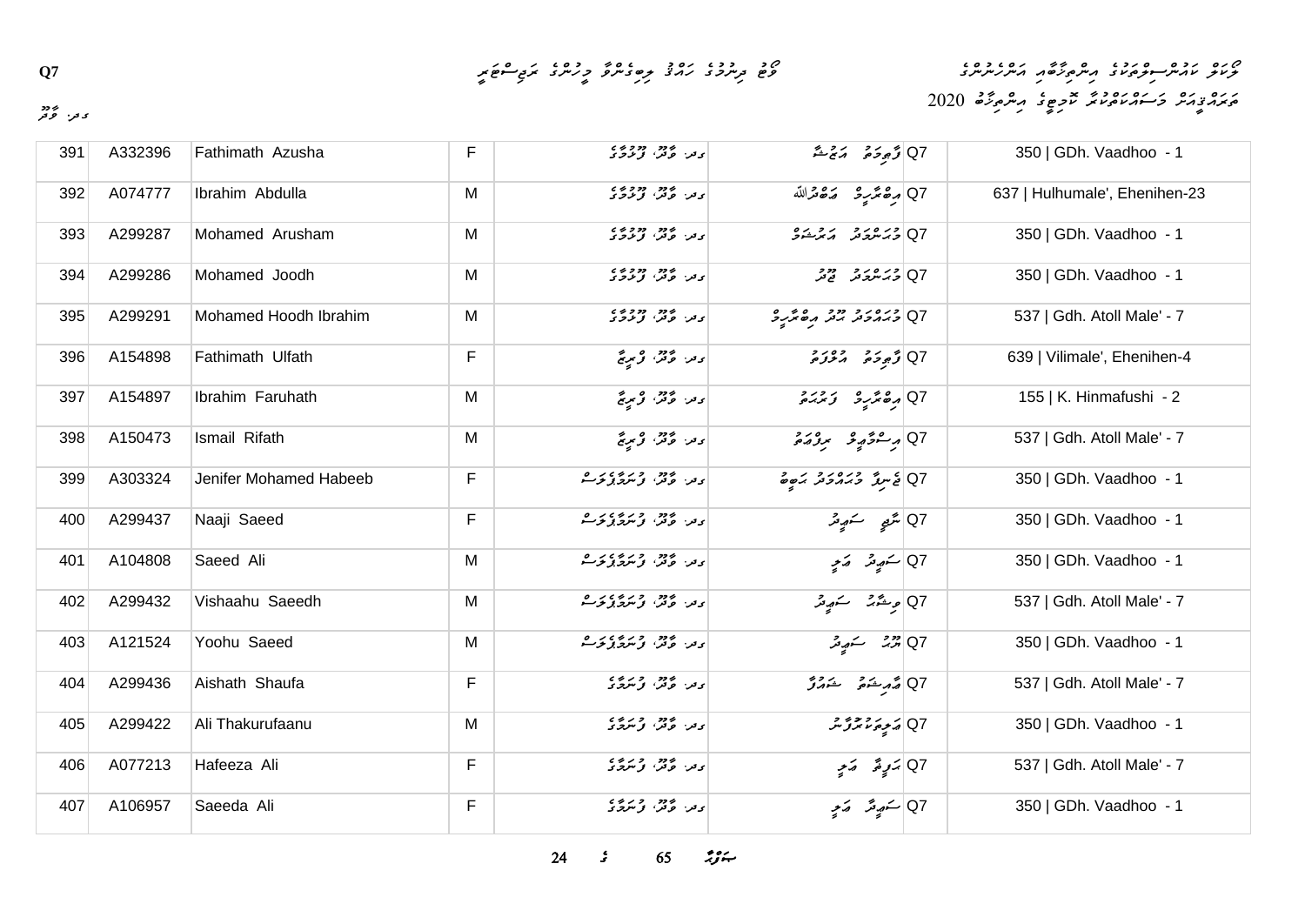*sCw7q7s5w7m< o<n9nOoAw7o< sCq;mAwBoEw7q<m; wBm;vB* م من المرة المرة المرة المرجع المرجع المرجع في 2020<br>مجم*د المريض المرجع المرجع المرجع المرجع المراجع المراجع الم*رجع

| 408 | A299218 | Loothu Ibrahim       | M           | ى قرار ئەرەر ئەرەر ئەرەر ئەرەر ئەرەر ئەرەر ئەرەر ئەرەر ئەرەر ئەرەر ئەرەر ئەرەر ئەرەر ئەرەر ئەرەر ئەرەر ئەرەر ئ | Q7 تَرْبَّرُ مِنْ مَرْبِرْدُ               | 350   GDh. Vaadhoo - 1      |
|-----|---------|----------------------|-------------|----------------------------------------------------------------------------------------------------------------|--------------------------------------------|-----------------------------|
| 409 | A106939 | Shareefa Ahmed       | F           | ى قرار ئەقتى، ئۇ تىرىستونى                                                                                     | Q7 ڪيپو <i>ڙ پريرو</i> ئر                  | 350   GDh. Vaadhoo - 1      |
| 410 | A299530 | Mohamed Ibrahim      | M           | دى دە ررە دە<br>دىن ئۇنىن دىرىمى ئ                                                                             | Q7 <i>وَبَهُ وَمَدْ</i> مِنْ مُرَّمِّ      | 350   GDh. Vaadhoo - 1      |
| 411 | A299628 | Mariyam Dhiye        | $\mathsf F$ | وتر کاهر ده د و د<br>دند گاهر کاهانونا و                                                                       | Q7 كەنگە <i>كەنگە</i> ئەرى <i>گە</i>       | 350   GDh. Vaadhoo - 1      |
| 412 | A298761 | Ahmed Niam           | M           | دىن ئۇنز، بې برج ئ                                                                                             | Q7 <i>كەندى كىمە ئىرمە ئى</i>              | 537   Gdh. Atoll Male' - 7  |
| 413 | A298759 | Aminath Shareefa     | F           | دىن ئۇتىر، بايدىغ ئوق                                                                                          | Q7 مُرْحِ مَنْهُمْ مُسْتَمَبِيرٌ           | 350   GDh. Vaadhoo - 1      |
| 414 | A298764 | Faris Mohamed        | M           | ى تەرەپ ئەس بىر بەيدۇ.                                                                                         | Q7 ۇىرىش ئ <i>ۇندۇ</i> تر                  | 153   K. Huraa - 2          |
| 415 | A298770 | Nashooz Mohamed      | M           | دىن ئۇنز، بىر يې بوڭ                                                                                           | Q7 سَ يَبْيَعُ صَدَمَ حَدَثَ               | 537   Gdh. Atoll Male' - 7  |
| 416 | A298763 | Nishana Mohamed      | F           | دىن گەنتى، ئ <sub>ە</sub> بىر جەم گ                                                                            | Q7 سرىشىش ئ <i>ۇندۇ</i> رگىر               | 537   Gdh. Atoll Male' - 7  |
| 417 | A298776 | Sharoon Mohamed      | M           | ا په دره ده ده برج <i>و</i> گ                                                                                  | Q7 شەمرىر ئەيرە ئەر                        | 537   Gdh. Atoll Male' - 7  |
| 418 | A298765 | Soozan Mohamed       | F           | ى تىر ئۆتىك ئى ئىر تەن ئى                                                                                      | Q7 جونم شهر ديره در د                      | 350   GDh. Vaadhoo - 1      |
| 419 | A252716 | Hawwa Numa Ahmed     | F           | ى تەرەپىسى ئەرەپ ئەرەپ ئەرەپ كەنتى ئەرەپ كەنتى كەنتى كەنتى كەنتى كەنتى كەنتى كەنتى كەنتى كەنتى كەنتى كەنتى كە  | Q7 ئەمۇر سەرى بەر د                        | 350   GDh. Vaadhoo - 1      |
| 420 | A252713 | Mariyam Easha Ahmed  | F           | ى تەرەپىسى ئەرەپ ئەرەپ ئەرەپ كە                                                                                | Q7 كَا <i>كَا مَرْ مَرَّدُ مَدْدَ مَدْ</i> | 350   GDh. Vaadhoo - 1      |
| 421 | A349932 | Mariyam Isha Ahmed   | F           | دىن گەنتى كەسىر ئەر                                                                                            | Q7 كَا <i>كَا بَرْ مَدْ مَدْ دَوْرٌ</i>    | 350   GDh. Vaadhoo - 1      |
| 422 | A304450 | Mohamed Ali          | M           | دو. دو. د د د                                                                                                  | Q7 <i>وُبَهُمْ وَبُرْ مَرْمِ</i>           | 350   GDh. Vaadhoo - 1      |
| 423 | A371984 | Ahmed Eevaan Mohamed | M           | ى تەرەپ بىرى ئەرە بەر                                                                                          | Q7 كەندى تەرەپ دەرەرد                      | 639   Vilimale', Ehenihen-4 |
| 424 | A252549 | Eman Mohamed         | M           | وتر کارو پرول کار<br>کاتر کارگر کارگر                                                                          | Q7 <sub>مو</sub> گند <i>محکم</i> دکرد      | 537   Gdh. Atoll Male' - 7  |

 $25$  *s*  $65$  *z*  $25$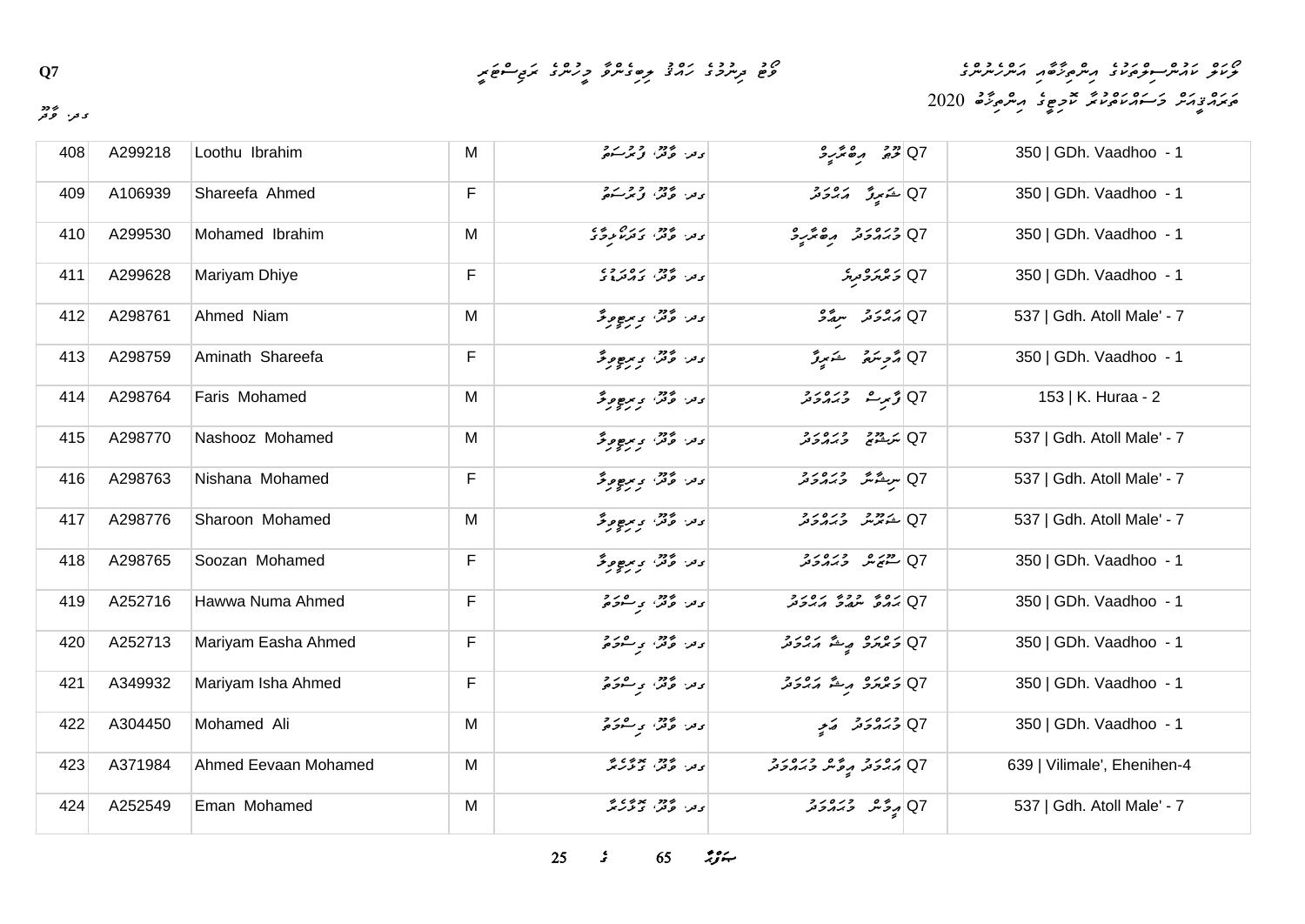*sCw7q7s5w7m< o<n9nOoAw7o< sCq;mAwBoEw7q<m; wBm;vB* م من المرة المرة المرة المرجع المرجع المرجع في 2020<br>مجم*د المريض المرجع المرجع المرجع المرجع المراجع المراجع الم*رجع

| 425 | A125122 | Aishath Shimla  | $\mathsf{F}$ | رىر. ئۇتر، ئ <sup>ە</sup> يرىئ <i>و</i> گە           | Q7 <i>مُّ مِ</i> حَوَّمُوْ مِنْ حَوْثَرُ | 537   Gdh. Atoll Male' - 7    |
|-----|---------|-----------------|--------------|------------------------------------------------------|------------------------------------------|-------------------------------|
| 426 | A119631 | Aminath Ramla   | F            | ى مەڭ ئۇقرا ئۇمرىكرى ئى                              | Q7 مُّحِسَمُ مَحَرَّدٌ                   | 537   Gdh. Atoll Male' - 7    |
| 427 | A153323 | Hussain Sodhig  | M            | ى مەس ئۇقرا ئۇمرىكرى ئى                              | Q7 كەسكەر بىر سىگەر <i>چ</i>             | 317   L. Maamendhoo - 1       |
| 428 | A303142 | Mariyam Ibna    | $\mathsf F$  | ى مەر ئۇقرا ئى مېرىش بوگ                             | Q7 <i>جُهْرَدُ وهُمَّ</i>                | 537   Gdh. Atoll Male' - 7    |
| 429 | A254541 | Mohamed Habeeb  | M            | ى مەدەبەت كە ئويىرىمبورى                             | $Q = 2222$                               | 350   GDh. Vaadhoo - 1        |
| 430 | A303143 | Muzuna Mohamed  | $\mathsf F$  | ى مەڭ ئۇقرا ئۇمرىكرى ئى                              | Q7 د مي شهر د مرد د مر                   | 537   Gdh. Atoll Male' - 7    |
| 431 | A166268 | Abdhulla Shabin | M            | وتر، ودورون<br>وتر، وتر، وتوھ مای                    | Q7 كەڭداللە شەھ <i>ە</i> ش               | 637   Hulhumale', Ehenihen-23 |
| 432 | A117472 | Abdulla Shakeeb | M            | وتر، ودور وه دره و.<br>وتر، وتر، و ترجم و د          | Q7 كەھەراللە خ <i>ەر ھ</i>               | 637   Hulhumale', Ehenihen-23 |
| 433 | A049627 | Ali Naseem      | M            | وتر وورون<br>وتر وتر وقومان                          | Q7 <i>أَمَّةٍ سَنَ</i> يْدِدُّ           | 537   Gdh. Atoll Male' - 7    |
| 434 | A128118 | Fathimath Anisa | F            | وتر وہ دہ دہ<br>دن وتر کا موج                        | Q7 <i>وَّجِوَدَة</i> مُسِتَّ             | 350   GDh. Vaadhoo - 1        |
| 435 | A076109 | Ilyas Jamal     | M            | وتر، وجود وه دور.<br>وتر، وتر، و بو <i>ه ب</i> ر     | Q7 <sub>م</sub> ۇن <i>ۇش خۇ</i> ۋ        | 537   Gdh. Atoll Male' - 7    |
| 436 | A131534 | Shadiya Jamal   | F            | وتر، وجو، وه رون.<br>وتر، وتر، و <del>ت</del> رق برو | Q7 ش <i>ۇمېرڭ نے وُ</i> گو               | 537   Gdh. Atoll Male' - 7    |
| 437 | A128119 | Shaneeza Jamal  | F            | وتر، وجود وه دور.<br>وتر، وتر، و بو <i>ه ب</i> ر     | Q7 شَمَيعَ نَحَرَّثَرُ                   | 537   Gdh. Atoll Male' - 7    |
| 438 | A303380 | Mariyam Didi    | F            | وتر ودو وه ده ده<br>دن وګر د څرو د د                 | Q7 <i>كەنگەڭ قويى</i> ر                  | 350   GDh. Vaadhoo - 1        |
| 439 | A111325 | Aminath Ali     | F            | و در دور وه ده.<br>د در گرفتن د مونع بود             | Q7 مٌح <i>مٍ سَعْوَا مَ</i> حِمٍ         | 350   GDh. Vaadhoo - 1        |
| 440 | A299256 | Shaam Ali       | M            | و در وده وه و ده.<br>و در گوتر، و <del>و م</del> مرد | Q7 ڪ <i>ئ</i> و <i>م</i> َبو             | 350   GDh. Vaadhoo - 1        |
| 441 | A299253 | Shahudha Ali    | F            | و در دور وه ده.<br>د در گرفتن د مونع بود             | Q7 ڪرش <i>ق چَ م</i> ِ                   | 350   GDh. Vaadhoo - 1        |

 $26$  *s*  $65$  *z*  $29$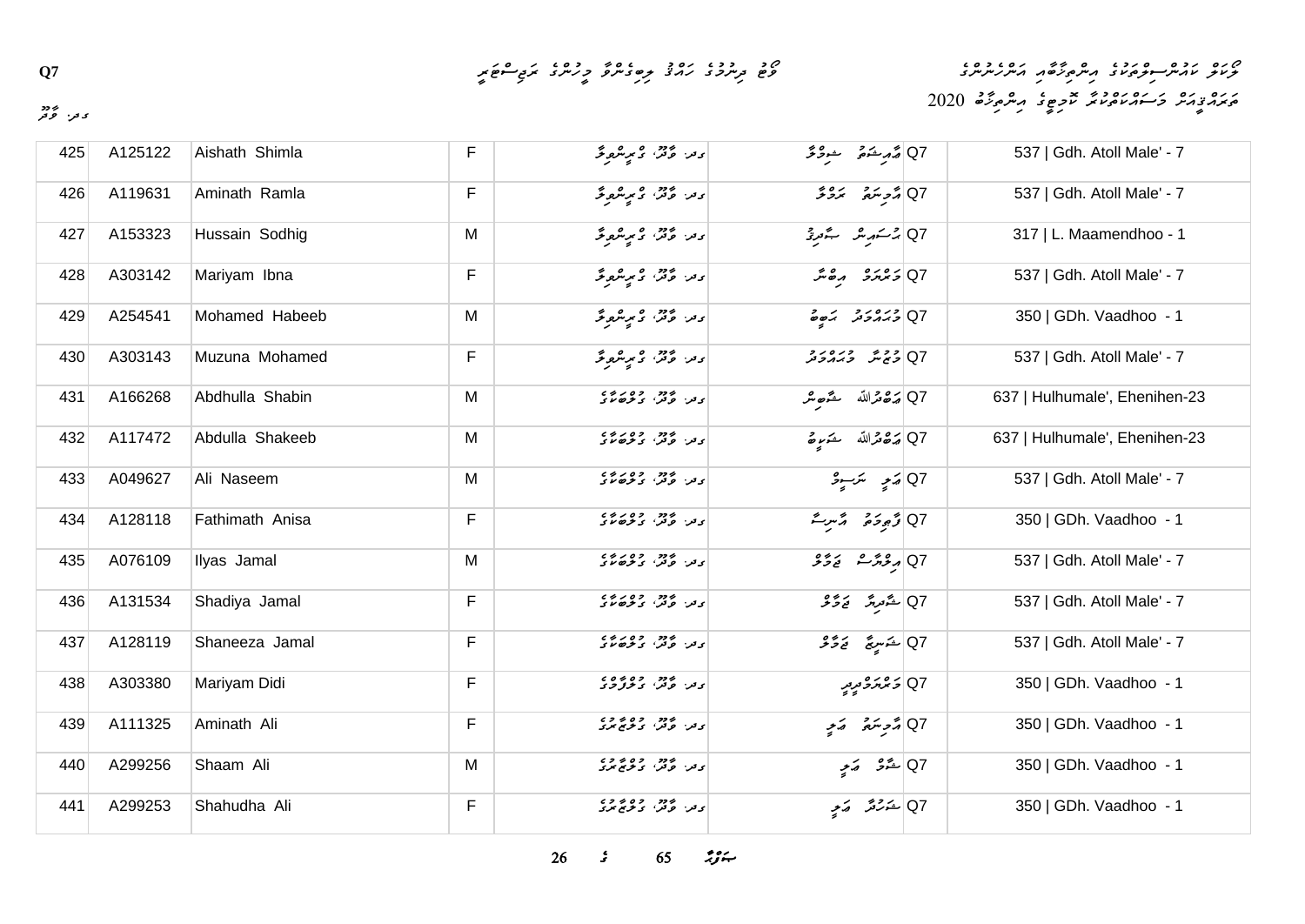*sCw7q7s5w7m< o<n9nOoAw7o< sCq;mAwBoEw7q<m; wBm;vB* م من المرة المرة المرة المرجع المرجع المرجع في 2020<br>مجم*د المريض المرجع المرجع المرجع المرجع المراجع المراجع الم*رجع

| 442 | A299254 | Shahuma Ali      | F           | وتر موتر وه د و و.<br>وتر گوتر و بوم مرو                                                             | Q7 ش <i>ەربى مەي</i>                        | 350   GDh. Vaadhoo - 1      |
|-----|---------|------------------|-------------|------------------------------------------------------------------------------------------------------|---------------------------------------------|-----------------------------|
| 443 | A404365 | Shamna Ali       | $\mathsf F$ | وفر ووه وه پوه.<br>وفر گرفتر و بومج مری                                                              | Q7 ڪ <i>ئي چَرِ</i>                         | 350   GDh. Vaadhoo - 1      |
| 444 | A252564 | Sharaf Ali       | M           | و در ود وه وه.<br>و در گوتر، و موسع مرد                                                              | Q7 ش <i>ەتتى</i> ھەم                        | 350   GDh. Vaadhoo - 1      |
| 445 | A252703 | Ahmed Shifaz     | M           | وتر وده<br>وتر وتر ربروژی                                                                            | Q7 <i>مەندى ئىبۇ ئى</i>                     | 350   GDh. Vaadhoo - 1      |
| 446 | A303455 | Aishath Nizla    | F           | وتر وده<br>وتر وتر ربروژی                                                                            | Q7 مەم شىم ئىس سىنى ئى                      | 350   GDh. Vaadhoo - 1      |
| 447 | A303452 | Ali Javaadh      | M           | وتر وده<br>وتر وتر ربروژی                                                                            | Q7 <i>ھَيِ چَوَّفَرُ</i>                    | 350   GDh. Vaadhoo - 1      |
| 448 | A094373 | Sakeena Ibrahim  | $\mathsf F$ | ى تىر بەردە ئە                                                                                       | Q7 سَرِیٹر ب <i>رھ بڑر د</i> ُ              | 537   Gdh. Atoll Male' - 7  |
| 449 | A303457 | Shizuhath Naeem  | F           | وتر، وده<br>وتر، وتر، ربروژی                                                                         | Q7 ش <i>وچ کوچ</i> س <i>کھ</i> یے           | 350   GDh. Vaadhoo - 1      |
| 450 | A106944 | Aminath Fareesha | $\mathsf F$ | المحمد المحمد المحمد المحمد المحمد المحمد المحمد المحمد المحمد المحمد المحمد المحمد المحمد المحمد ال | Q7 مَّ <i>وِ مَنْهُ وَ م</i> ِيشَّ          | 350   GDh. Vaadhoo - 1      |
| 451 | A034909 | Aminath Ibrahim  | F           | ى قرار به دور دور بى بار دور بى بار بى                                                               | Q7 مُج <i>رِسَمُ م</i> ِ <i>مِعْدُبِ</i> دُ | 350   GDh. Vaadhoo - 1      |
| 452 | A068584 | Aminath Azeeza   | $\mathsf F$ | ى مەر ئۇنىڭ كەبولىكى كە                                                                              | Q7 مُرْحِبَهُمْ      مَوِجٌ                 | 537   Gdh. Atoll Male' - 7  |
| 453 | A067324 | Ibrahim Yoosuf   | M           | ى مەر ئۇنىڭ كەبولىكى كە                                                                              | Q7 مەھ <i>ئۇرۇ بىر دو</i>                   | 350   GDh. Vaadhoo - 1      |
| 454 | A151847 | Saruwaan Ibrahim | M           | ى قىز ، ئۇقتۇ، ئىرى ئىرىش                                                                            | Q7 س <i>ىمۇ شەھەر بۇ يۇر</i>                | 537   Gdh. Atoll Male' - 7  |
| 455 | A303512 | Shafraz Ibrahim  | M           | ى مەر ئۇنىڭ كەبولىكى كە                                                                              | Q7 شۇنى <i>گى مەھىرد</i>                    | 537   Gdh. Atoll Male' - 7  |
| 456 | A304590 | Sheeva Ibrahim   | $\mathsf F$ | ى مەر ئۇقرا كەبولىكى كە                                                                              | Q7 ش <sub>و</sub> مً م <i>ەھترى</i> ر       | 639   Vilimale', Ehenihen-4 |
| 457 | A304589 | Shiznee Ibrahim  | F           | ى مەس ئۇقرا كەبولىكى كە                                                                              | 07 غوټرس برگ ټرېرو                          | 537   Gdh. Atoll Male' - 7  |
| 458 | A087298 | Ahmed Waheed     | M           | ى قرار ئەقترا كىمىي                                                                                  | Q7 <i>كەندى كى قې</i> رتىر                  | 350   GDh. Vaadhoo - 1      |

*27 sC 65 nNw?mS*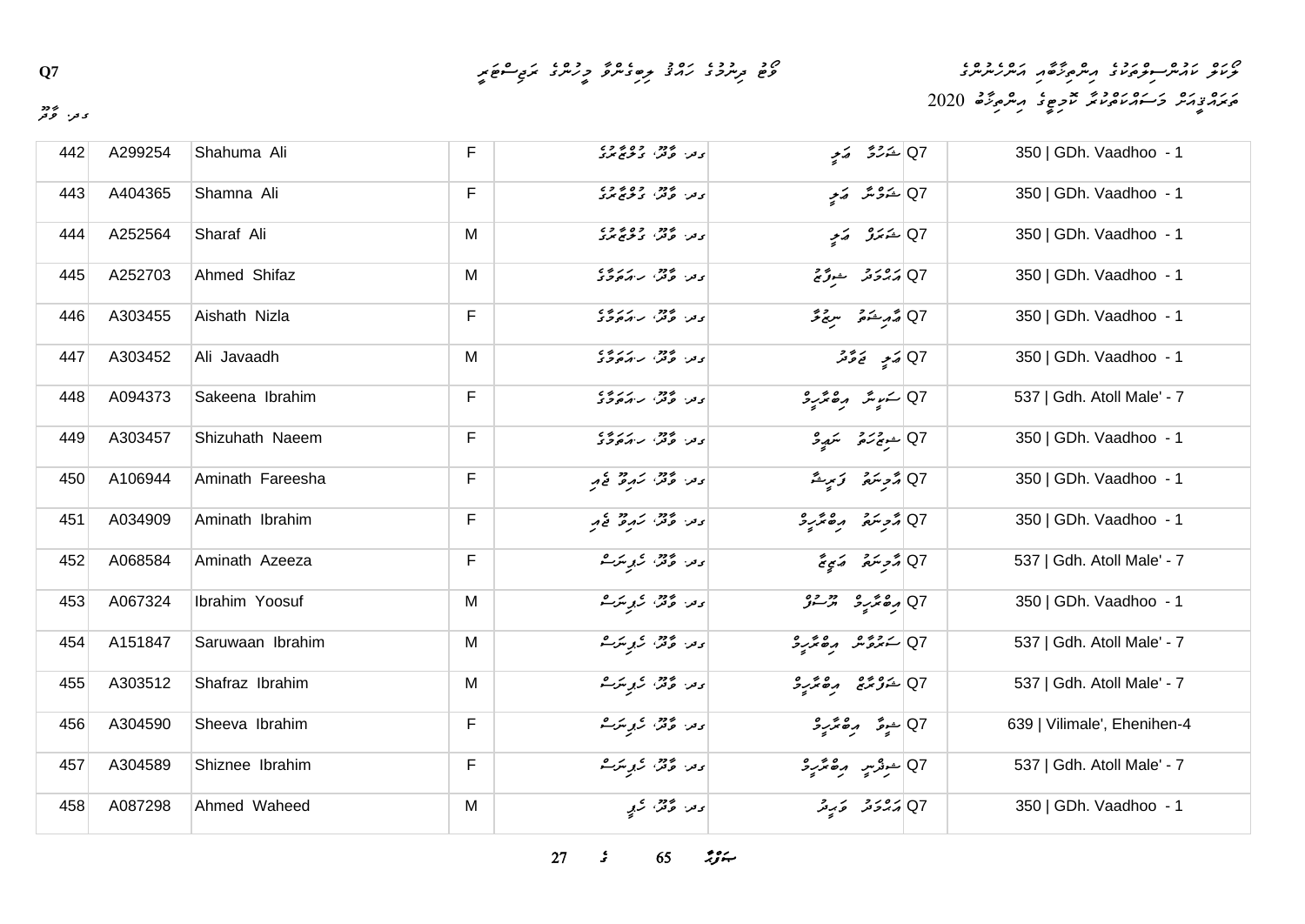*sCw7q7s5w7m< o<n9nOoAw7o< sCq;mAwBoEw7q<m; wBm;vB* م من المرة المرة المرة المرجع المرجع المرجع في 2020<br>مجم*د المريض المرجع المرجع المرجع المرجع المراجع المراجع الم*رجع

| 459 | A140984 | Aishath Waheeda       | F            | ى تىر ، ئۇقۇ، ئەيم      | Q7 <i>مُّ مِ</i> شَمَّ مَ مِ مِّدَّ  | 537   Gdh. Atoll Male' - 7 |
|-----|---------|-----------------------|--------------|-------------------------|--------------------------------------|----------------------------|
| 460 | A120260 | Ali Waheed            | M            | ى قرار ئەدەر كەيي       | Q7 <i>ھَ جِ</i> – حَ سِمَّرُ         | 350   GDh. Vaadhoo - 1     |
| 461 | A073783 | Aminath Waheeda       | F            | ا دور ان وو ان کم پي    | Q7 مُّحِسَمُ مَرِيمٌ                 | 537   Gdh. Atoll Male' - 7 |
| 462 | A087297 | Dhon Didi             | F            | ى قرا ئەقىرا كەنچ       | Q7 <mark>تَرْتْزْبِرِيرِ</mark>      | 350   GDh. Vaadhoo - 1     |
| 463 | A300521 | Maaha Ahmed Manik     | F            | ى قرار ئەدەر كەيي       | Q7 دُرٌ مَدْوَمْرَوَسِيرُ            | 537   Gdh. Atoll Male' - 7 |
| 464 | A262579 | Mariyam Azumee Waheed | $\mathsf F$  | ى قرار ئەدەر كەيي       | Q7 <i>وَجْهُدُوْ مَجْهِ وَبِ</i> يْر | 350   GDh. Vaadhoo - 1     |
| 465 | A094330 | Mohamed Waheed        | M            | ى قرار ئەقترى كىمچى     | Q7 <i>\$نەۋۇقى ق</i> ەرى <i>گ</i>    | 350   GDh. Vaadhoo - 1     |
| 466 | A152147 | Naushad Waheed        | M            | ى قرار ئەدەر كەيي       | Q7 <i>سَمَدْ شَمَّدْ وَب</i> ِدْ     | 537   Gdh. Atoll Male' - 7 |
| 467 | A069886 | Ahmed Saleem          | M            | ى قرار مەقترى كەنتى     | Q7 <i>مَدْدَة.</i> سَعِرْدُ          | 537   Gdh. Atoll Male' - 7 |
| 468 | A304617 | Ahusan Ahmed          | M            | ى قرز گەنتى، كەنتى      | Q7 كەبۇسەھەر بەردەتە                 | 537   Gdh. Atoll Male' - 7 |
| 469 | A069818 | Aishath Shifa         | F            | ى قرز گەنتى، كەنتى      | Q7 مُرمِشَمُ شِعْرٌ                  | 537   Gdh. Atoll Male' - 7 |
| 470 | A162614 | Ali Shah              | M            | ى قرز گەنتى، كەنتى      | Q7 کی په ش <sup>م</sup> گ            | 537   Gdh. Atoll Male' - 7 |
| 471 | A304620 | Isham Ahmed           | $\mathsf{M}$ | ى قرز گەنتى، كەنتى      | Q7 مشرق كم يروتر                     | 537   Gdh. Atoll Male' - 7 |
| 472 | A084092 | Mariyam Ahmed         | F            | ى قرار ئەقتى، كەنتى     | Q7 كو يورو مركز در د                 | 537   Gdh. Atoll Male' - 7 |
| 473 | A283816 | Mohamed Aslam         | M            | ى قرز گەنتى، كەنتى      | 222222222                            | 537   Gdh. Atoll Male' - 7 |
| 474 | A077122 | Samah Ahmed           | M            | ى قرز گەنتى گەنتى       | Q7 كەنى ئەردىتى                      | 537   Gdh. Atoll Male' - 7 |
| 475 | A300505 | Abdulla Jaufar        | M            | ى دىن ئۇقۇت كەم بىرە بۇ | Q7 مَەھْتَراللە م <i>ەمۇس</i>        | 350   GDh. Vaadhoo - 1     |

 $28$  *s*  $65$  *n***<sub>3</sub>** *n*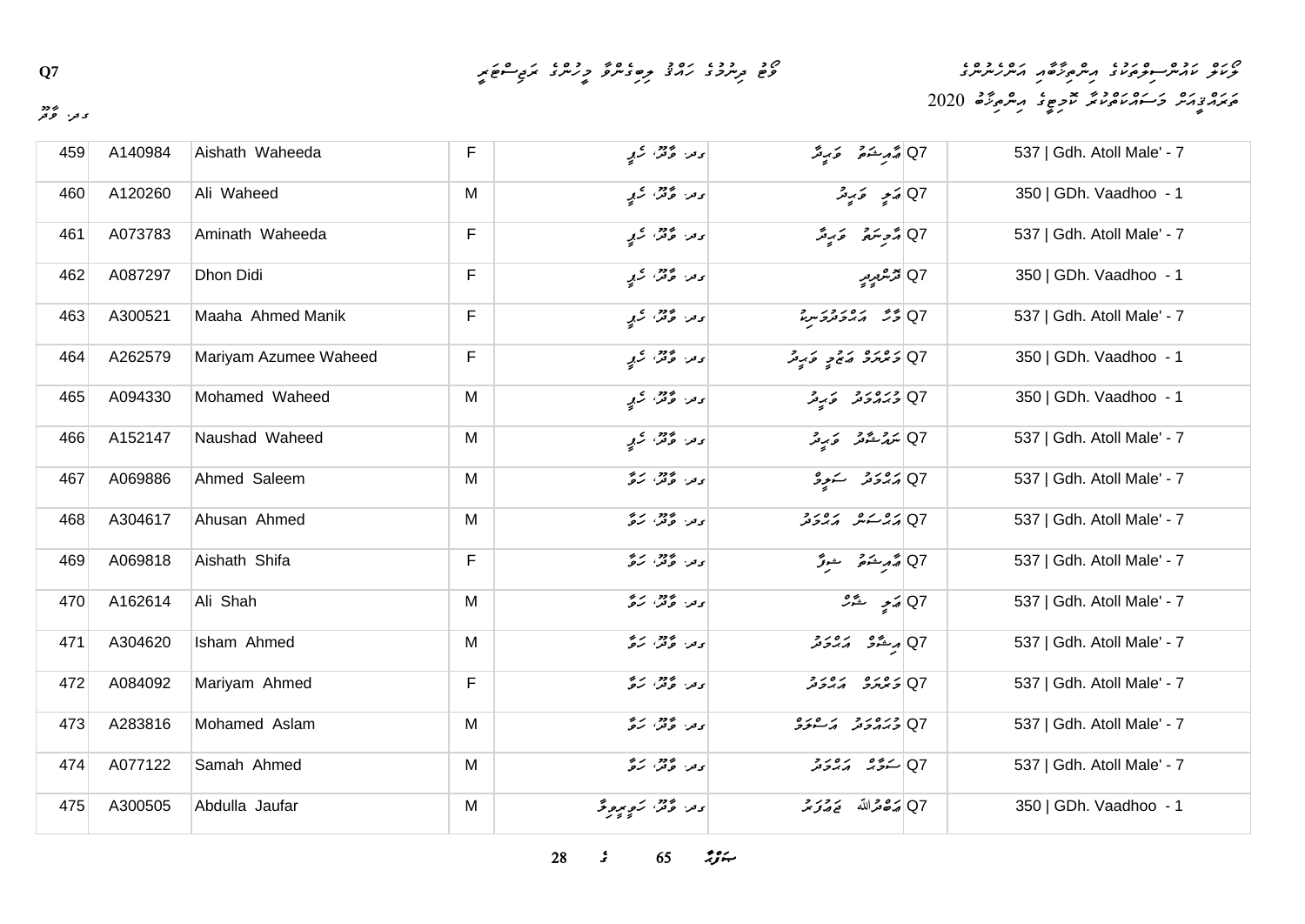*sCw7q7s5w7m< o<n9nOoAw7o< sCq;mAwBoEw7q<m; wBm;vB* م من المرة المرة المرة المرجع المرجع المرجع في 2020<br>مجم*د المريض المرجع المرجع المرجع المرجع المراجع المراجع الم*رجع

| 476 | A303405 | Hamman Mohamed                  | M           |                                                                                                                                                                                                                                | Q7 <i>ב</i> מכת כממכת                          | 537   Gdh. Atoll Male' - 7   |
|-----|---------|---------------------------------|-------------|--------------------------------------------------------------------------------------------------------------------------------------------------------------------------------------------------------------------------------|------------------------------------------------|------------------------------|
| 477 | A070933 | Mohamed Shareef                 | M           | ى قراشينج به ريمن بر                                                                                                                                                                                                           | Q7 <i>ۇندۇ ئۇرۇ شەيرۇ</i>                      | 350   GDh. Vaadhoo - 1       |
| 478 | A303404 | Sara Mohamed                    | $\mathsf F$ | ى قراشىچە كەنتى بىر                                                                                                                                                                                                            | Q7 كەنگە ر <i>ومبەد كە</i> ر                   | 537   Gdh. Atoll Male' - 7   |
| 479 | A303409 | Sithura Mohamed                 | $\mathsf F$ | .<br>دىن گەنل، رەيج                                                                                                                                                                                                            | Q7 سوتر دېرونر                                 | 537   Gdh. Atoll Male' - 7   |
| 480 | A299767 | Afunaan Mohamed                 | $\mathsf F$ | ى تىر بەلىش كەھەمى                                                                                                                                                                                                             | Q7 كەر <i>مەد جەم</i> ردىر                     | 537   Gdh. Atoll Male' - 7   |
| 481 | A107114 | Aminath Saeed                   | $\mathsf F$ | ى قرار ئەقرار كىمەم كەن                                                                                                                                                                                                        | Q7 مُرْحِبَتِهُ مَسَيِّرٌ                      | 350   GDh. Vaadhoo - 1       |
| 482 | A339818 | Haazim Mohamed                  | M           | ى قرار ئەقتى، كەنبەھ                                                                                                                                                                                                           | Q7 <i>گې ئې د د د دو</i> ر                     | 537   Gdh. Atoll Male' - 7   |
| 483 | A299764 | Hashir Mohamed                  | M           | ى تىر بەلىش كەھەمى                                                                                                                                                                                                             | Q7 جەھىيە ئەم ئەر ئەرىجە ئىر                   | 350   GDh. Vaadhoo - 1       |
| 484 | A299763 | Khaashia Mohamed                | F           | ى قرار ئەقرار كىمەم كەن                                                                                                                                                                                                        | Q7 تَرْسُورَ وَبَرُودَتَرَ                     | 537   Gdh. Atoll Male' - 7   |
| 485 | A252735 | Lahufaan Mohamed                | M           | ى قرار ئەقرار كىمەم كەن                                                                                                                                                                                                        | Q7 كۇرۇپر دېرەرد                               | 537   Gdh. Atoll Male' - 7   |
| 486 | A054204 | Mohamed Ali Muneer              | M           | ى مى ئەقتى، كەھەمى                                                                                                                                                                                                             | Q7 <i>وُټرونو ړې وسربر</i>                     | 350   GDh. Vaadhoo - 1       |
| 487 | A252712 | Ahmed Shaihan Jaleel            | M           | ى قرار مەدىر، كەن ب                                                                                                                                                                                                            | Q7 <i>كەندى كى ھەم دىگە ئ</i> ى بولى           | 537   Gdh. Atoll Male' - 7   |
| 488 | A303499 | Aishath Haneefa                 | $\mathsf F$ | ى قرا ئەدەر كى بىر                                                                                                                                                                                                             | Q7 مەم شىم ئىس <i>بۇ</i>                       | 378   Hithadhoo Ehenihen - 1 |
| 489 | A362330 | Aishath Malaan Mohamed          | $\mathsf F$ | ى قرار ئۇقۇت سىزىمىگە                                                                                                                                                                                                          | Q7 مەم شەھ كەنگەر كەندە <i>دە</i> ر            | 388   Feydhoo Ehenihen - 1   |
| 490 | A252589 | Aminath Maareen Mohamed         | $\mathsf F$ | ا د تر ان گ <sup>ور</sup> ا رقع تر                                                                                                                                                                                             | Q7 أَمُّ جِسَمَةٌ ۖ وَّسِيْنَ وَبَرَامُ وَمَرْ | 378   Hithadhoo Ehenihen - 1 |
| 491 | A377057 | <b>Fathimath Roohee Mohamed</b> | $\mathsf F$ | ى قىز ، ھەتتى، سىرى تىك                                                                                                                                                                                                        | Q7 <i>وُجوحَمْ بُرْبِ دُبَرُدُدَ</i> رْ        | 537   Gdh. Atoll Male' - 7   |
| 492 | A032287 | Ibrahim Didi                    | M           | ى تەرەپ ئەرەر ئەرەر ئەرەر ئارەر ئەرەر ئەرەر ئەرەر ئەرەر ئەرەر ئەرەر ئەرەر ئەرەر ئەرەر ئەرەر ئەرەر ئەرەر ئەرەر<br>ئاراسىيەت ئارىرىس ئارىرىس ئەرەر ئەرەر ئەرەر ئەرەر ئەرەر ئەرەر ئەرەر ئەرەر ئەرەر ئەرەر ئەرەر ئەرەر ئەرەر ئەرەر | Q7 مەھ <i>مەر دىن</i> چە                       | 350   GDh. Vaadhoo - 1       |

*29 sC 65 nNw?mS*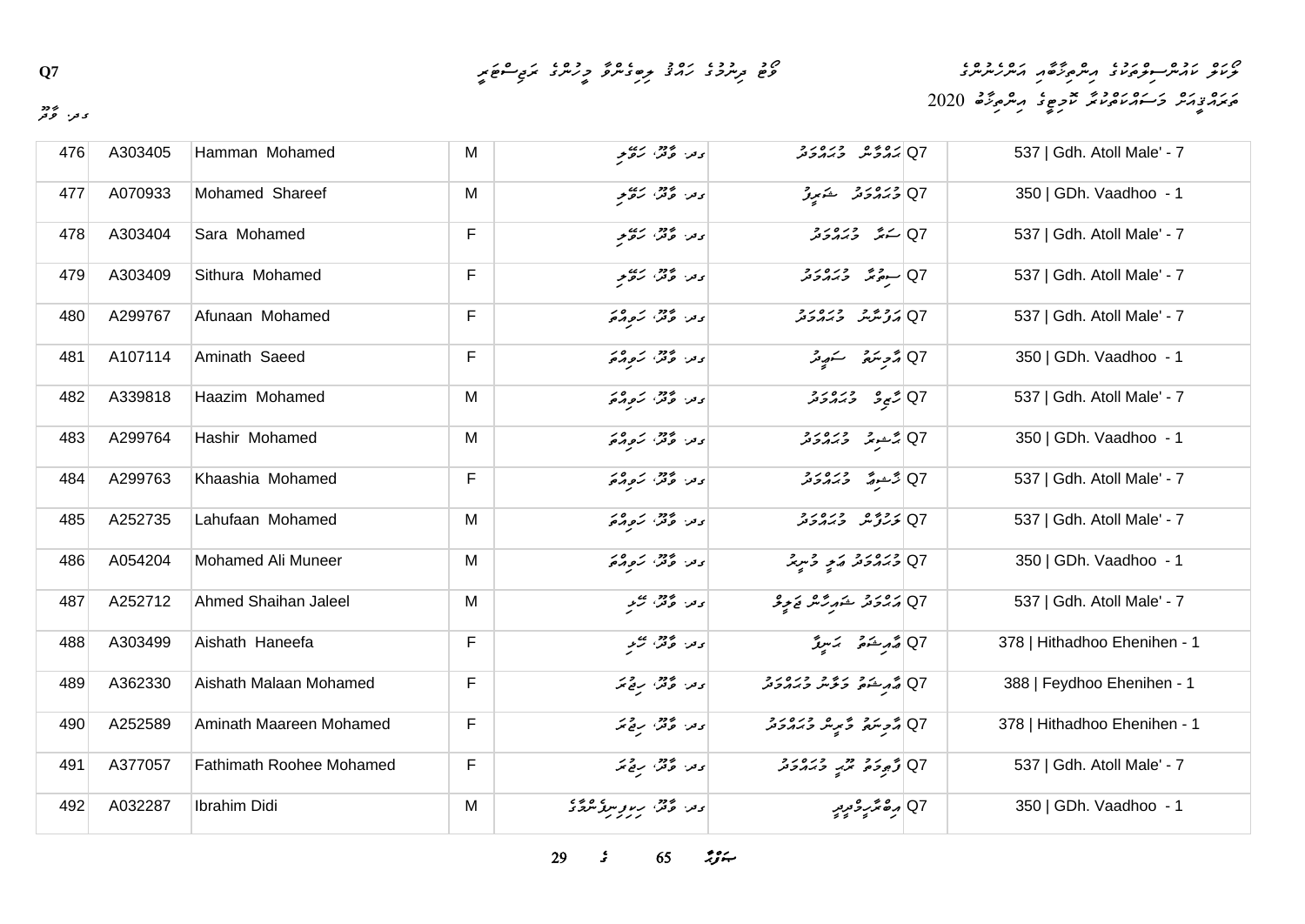*sCw7q7s5w7m< o<n9nOoAw7o< sCq;mAwBoEw7q<m; wBm;vB* م من المرة المرة المرة المرجع المرجع المرجع في 2020<br>مجم*د المريض المرجع المرجع المرجع المرجع المراجع المراجع الم*رجع

| 493 | A033349 | Ali Nash'ath Mohamed | M            | رىر ئۇن <i>تە رورۇئى</i>                 | Q7  كەيمە شرىققى <i>ئام ئار ئا</i> ر                                                                                                                                                                                                                                                                                                                                                                                                                | 637   Hulhumale', Ehenihen-23 |
|-----|---------|----------------------|--------------|------------------------------------------|-----------------------------------------------------------------------------------------------------------------------------------------------------------------------------------------------------------------------------------------------------------------------------------------------------------------------------------------------------------------------------------------------------------------------------------------------------|-------------------------------|
| 494 | A126538 | Aishath Hussain      | F            | دىن ئۇتىر، سەترىرى                       | Q7 مەم ئىسكە بىر شەم بىر                                                                                                                                                                                                                                                                                                                                                                                                                            | 637   Hulhumale', Ehenihen-23 |
| 495 | A107002 | Ali Hussain          | M            | دىن گەنتى، رىژىرگەن                      | Q7 <i>ھَجِ پُرڪوپنگ</i> ر                                                                                                                                                                                                                                                                                                                                                                                                                           | 350   GDh. Vaadhoo - 1        |
| 496 | A107003 | Dhon Didi            | $\mathsf F$  | دىن ئەدە<br>دىن ئەنىش سەئىرىرى           | َQ7 مَرْتَرْمِرِمْرِ                                                                                                                                                                                                                                                                                                                                                                                                                                | 637   Hulhumale', Ehenihen-23 |
| 497 | A252578 | Ibrahim Lugman       | M            | دور همش بر پروژه د                       | Q7 <sub>م</sub> ەنگەر ئۇقۇمۇ                                                                                                                                                                                                                                                                                                                                                                                                                        | 350   GDh. Vaadhoo - 1        |
| 498 | A299525 | Lamrath Habeeb       | $\mathsf F$  | رىر ئەدە<br>رىس ئۇنى رىرىر <i>ۈ</i> ر    | $Q$ $\rightarrow$ $Q$ $\rightarrow$ $Q$ $\rightarrow$ $Q$ $\rightarrow$ $Q$ $\rightarrow$ $Q$ $\rightarrow$ $Q$ $\rightarrow$ $Q$ $\rightarrow$ $Q$ $\rightarrow$ $Q$ $\rightarrow$ $Q$ $\rightarrow$ $Q$ $\rightarrow$ $Q$ $\rightarrow$ $Q$ $\rightarrow$ $Q$ $\rightarrow$ $Q$ $\rightarrow$ $Q$ $\rightarrow$ $Q$ $\rightarrow$ $Q$ $\rightarrow$ $Q$ $\rightarrow$ $Q$ $\rightarrow$ $Q$ $\rightarrow$ $Q$ $\rightarrow$ $Q$ $\rightarrow$ $Q$ | 350   GDh. Vaadhoo - 1        |
| 499 | A107004 | Mariyam Hussain      | F            | دىن ئەدە<br>دىن ئەتىر، بەيرىر <i>و</i> د | Q7 كەنگەر ئەسكەر بىر                                                                                                                                                                                                                                                                                                                                                                                                                                | 350   GDh. Vaadhoo - 1        |
| 500 | A299521 | Mohamed Habeeb       | M            | رى ئەدە بەرەپى<br>دىن ئ                  | Q7 <i>\$ 22,25 كَمُع</i>                                                                                                                                                                                                                                                                                                                                                                                                                            | 350   GDh. Vaadhoo - 1        |
| 501 | A408072 | Shamshath Habeeb     | $\mathsf F$  | دىن گەنتى، رىژى دە ئ                     | $\frac{3}{2}$ $\frac{3}{2}$ $\frac{3}{2}$ $\frac{3}{2}$ $\frac{3}{2}$ 07                                                                                                                                                                                                                                                                                                                                                                            | 599   Fuvammulah Ehenihen-1   |
| 502 | A252622 | Maheen Abdul Muhusin | $\mathsf F$  | ى قرار ئۇقتى بەرگەنتىگە                  | Q7 <i>ڈیٹر مقروفیز ہے۔</i>                                                                                                                                                                                                                                                                                                                                                                                                                          | 637   Hulhumale', Ehenihen-23 |
| 503 | A300045 | Milna Abdul Muhsin   | $\mathsf{F}$ | كە بور ئۇقتى بەرگەنتىگە                  | Q7 د ژىئر م <i>ەھىر ۋە دىس</i>                                                                                                                                                                                                                                                                                                                                                                                                                      | 637   Hulhumale', Ehenihen-23 |
| 504 | A300041 | Minha Abdul Muhsin   | F            | كە بور ئۇقتى بەرگەنتىگە                  | Q7 <i>جاندگ مقاند فروچ د س</i> ونتر                                                                                                                                                                                                                                                                                                                                                                                                                 | 350   GDh. Vaadhoo - 1        |
| 505 | A111855 | Ahmed Hunain         | M            | ى قرار ئۇقتى بەي كەش سرەكى كە            | Q7 <i>كەنگەنگە</i> ئەسكىرىش                                                                                                                                                                                                                                                                                                                                                                                                                         | 454   Asseyri Jail - 1        |
| 506 | A076217 | Hassan Mohamed       | M            | ى قرار ئۇقرار مەكرىي سرەكى               | Q7 كەسكەش <i>دېم</i> ەردىر                                                                                                                                                                                                                                                                                                                                                                                                                          | 350   GDh. Vaadhoo - 1        |
| 507 | A106302 | Soodha Aboobakuru    | F            | ى قرار ئۇنىڭ بەي كۈنى سىرىگەنى           | $22222$ $-22$                                                                                                                                                                                                                                                                                                                                                                                                                                       | 350   GDh. Vaadhoo - 1        |
| 508 | A162739 | Ahmed Abdul Kareem   | M            | ى قرار ئەقرار بەرگە                      | Q7 <i>הُدُوَنَّرَ مُ</i> ھُت <i>رونَ بِروَ</i>                                                                                                                                                                                                                                                                                                                                                                                                      | 350   GDh. Vaadhoo - 1        |
| 509 | A298950 | Ajufan Ahmed         | M            | ى قراء ھى تەرىپ                          | Q7 كەنتى <i>ۋىش كەنتى</i> قىل                                                                                                                                                                                                                                                                                                                                                                                                                       | 350   GDh. Vaadhoo - 1        |

**30** *s* **65** *n***<sub>s</sub>***n***<sub>s</sub>**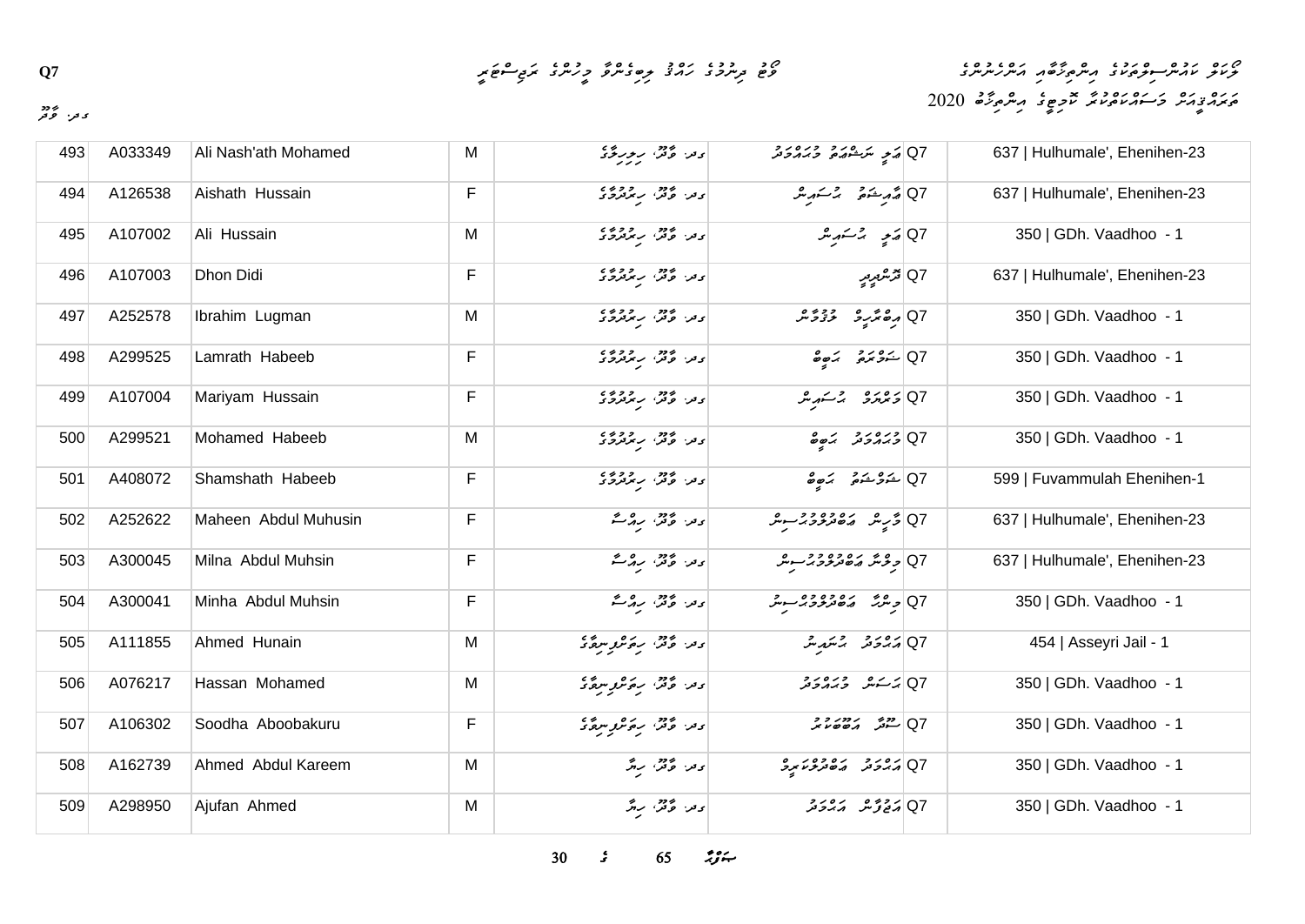*sCw7q7s5w7m< o<n9nOoAw7o< sCq;mAwBoEw7q<m; wBm;vB* م من المرة المرة المرة المرجع المرجع المرجع في 2020<br>مجم*د المريض المرجع المرجع المرجع المرجع المراجع المراجع الم*رجع

| 510 | A298946 | Amnu Ahmed                  | M           | ى قرا ئەقىرى بەرگە                        | Q7 كەنزىيە كەنزىقر                    | 537   Gdh. Atoll Male' - 7      |
|-----|---------|-----------------------------|-------------|-------------------------------------------|---------------------------------------|---------------------------------|
| 511 | A388772 | Azuka Ahmed                 | $\mathsf F$ | ى قراء ھى گە بەرگە                        | Q7 أَيَرْجَمُّ بِيَرْجَرْ مَرْ        | 537   Gdh. Atoll Male' - 7      |
| 512 | A076714 | <b>Aishath Ahmed Hilmee</b> | F           | دىر، ئۇنقر، ئېسمۇم                        | Q7 مەم شەھ مەركەم بەل <i>ۋ</i> ىي     | 350   GDh. Vaadhoo - 1          |
| 513 | A052851 | Ali Abdulla                 | M           | دىر، ئۇتۇ، ئ <sup>ى</sup> سائىم           | Q7 <i>مَجِ مَـُـ</i> هُ مِّرَاللَّه   | 350   GDh. Vaadhoo - 1          |
| 514 | A299683 | Fizan Ali                   | M           | ى قرار ئۇقرا ئىزىندۇ بو                   | Q7 <i>وچ</i> بھ کھیے                  | 350   GDh. Vaadhoo - 1          |
| 515 | A299681 | Haameem Ali                 | M           | ى قىز، ئۇقۇم، ئىزمىنغ بىر                 | Q7 جُرِو <i>\$ مَ</i> رِ              | 537   Gdh. Atoll Male' - 7      |
| 516 | A299677 | Thaseen Ali                 | M           | ى تەرەپ ئەس ئاس ئې                        | Q7 ۾ُ <i>-ٻير چَي</i>                 | 537   Gdh. Atoll Male' - 7      |
| 517 | A299679 | Thifla Ali                  | $\mathsf F$ | ى قرار ئەقتى بىر سىمى ئىلى                | Q7 <mark>جوڙءَ - سَ</mark> حِ         | 537   Gdh. Atoll Male' - 7      |
| 518 | A300643 | Aminath Didi                | F           | ئەس ئۇقرا ئاشقىرىنگە                      | Q7 م <i>گو متمونو</i> پو              | 350   GDh. Vaadhoo - 1          |
| 519 | A045999 | Ahmed Gasim                 | M           | دىن ئۇتىر، ئەسەئىرىدىكە                   | Q7 <i>كەنگەنگە</i> تۇسىۋ              | 537   Gdh. Atoll Male' - 7      |
| 520 | A132152 | Saaif Ahmed                 | M           | ى تىر بەلىرى كەسەبىر بىرى                 | Q7 جۇمەر ئەبرىقىد                     | 537   Gdh. Atoll Male' - 7      |
| 521 | A300632 | Ahmed Faruhaadh             | M           | ءَ مِنْ الْمُحْمَّدُ الْمُحَمَّدُ وَمَحَّ | Q7 <i>كەبۇجۇ     ق. ئەرگەر</i>        | 350   GDh. Vaadhoo - 1          |
| 522 | A300629 | Aishath Thasneema           | $\mathsf F$ | ى مەر ئۇنىز، مەيگرىم ئوق                  | Q7 مۇم شەھ ھ <sup>ى</sup> ھەسرىمەً    | 537   Gdh. Atoll Male' - 7      |
| 523 | A081239 | Ali Thakhkhan               | M           | ى مەسىمى ئەرەبە ئەرەب ئىتىل ئوقىت ئى      | Q7 <i>مَجِعَهْ</i> دُنَّهْ            | 350   GDh. Vaadhoo - 1          |
| 524 | A105889 | Aminath Riyasa              | $\mathsf F$ | ى مەر ئۇنق مەيگەنمۇقى                     | Q7 مُّحِسَمُ مِهْتُ                   | 537   Gdh. Atoll Male' - 7      |
| 525 | A300624 | Fathimath Faruhaana         | $\mathsf F$ | دىن ئۇنق مەيمەمۇمى                        | Q7 <i>وَّجِ دَمَعْ وَبَدْنَ</i> مَّرَ | 537   Gdh. Atoll Male' - 7      |
| 526 | A300636 | Ibrahim Thasleem            | M           | ىرىد ئۇنز، مەيزىقمۇق                      | Q7 مەھەرىرى ھەمبەدى                   | 699   Bolifushi Island Resort-1 |

 $31$  *s*  $65$  *n***<sub>y</sub>** $\leq$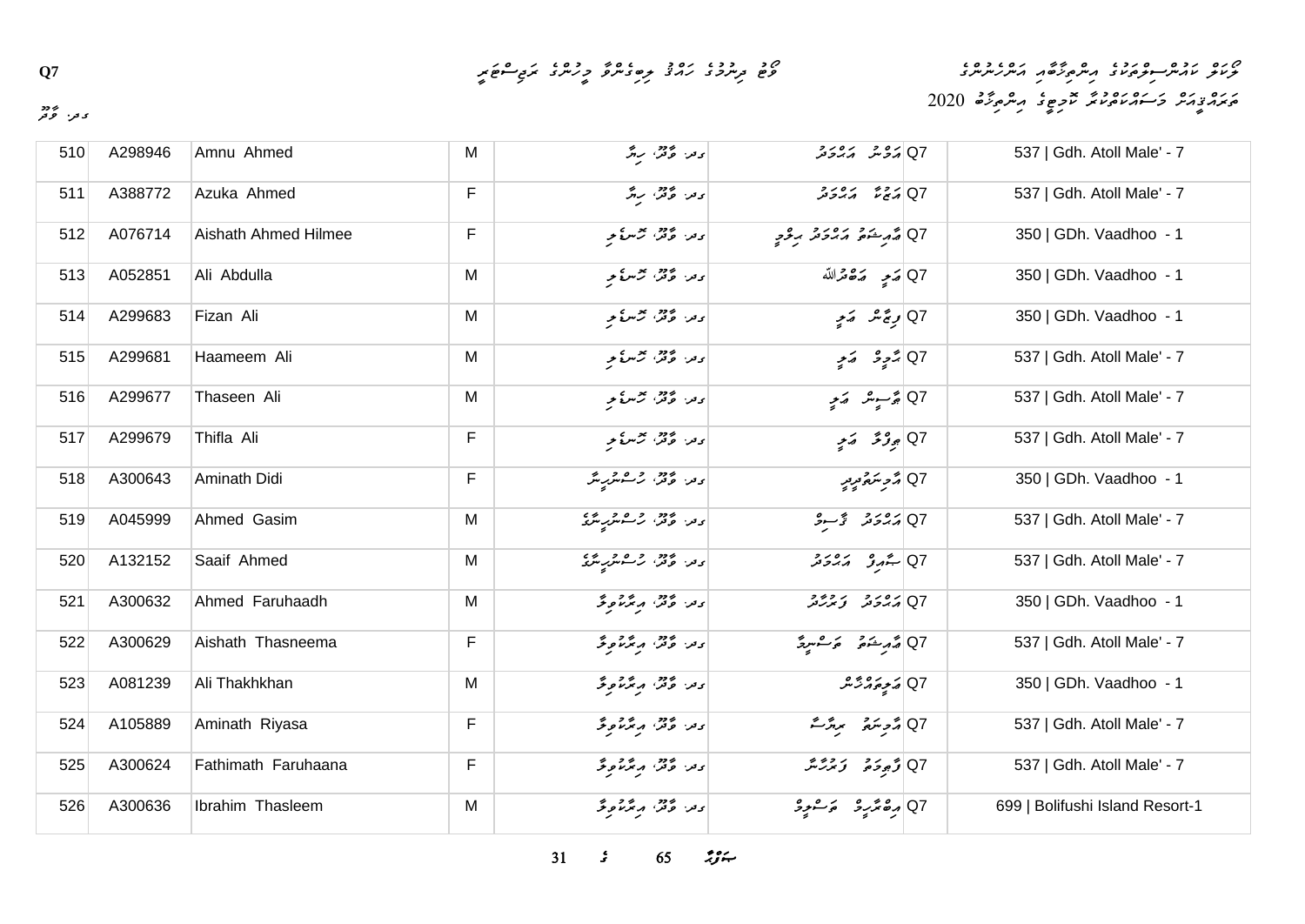*sCw7q7s5w7m< o<n9nOoAw7o< sCq;mAwBoEw7q<m; wBm;vB* م من المرة المرة المرة المرجع المرجع المرجع في 2020<br>مجم*د المريض المرجع المرجع المرجع المرجع المراجع المراجع الم*رجع

| 527 | A106481 | Mariyam Diye           | F | رى ئۇنزا مەنزى <sub>م</sub> ىر ئى                          | Q7 كەنگە <i>كەنگە</i> ئەر                          | 350   GDh. Vaadhoo - 1         |
|-----|---------|------------------------|---|------------------------------------------------------------|----------------------------------------------------|--------------------------------|
| 528 | A300641 | Mariyam Rifsha Abdulla | F | دىن ئۇنى <i>ن مەيگەنمۇ</i> تى                              | Q7 <i>5 جُهْدَى مِروْ</i> حَة مَ <b>صْرَ</b> اللّه | 537   Gdh. Atoll Male' - 7     |
| 529 | A052204 | Mohamed Riyaaz         | M | ى مەر ئۇنق بەيگەنمۇ بى                                     | Q7 <i>ۇنەۋەتى بىر ئى</i> ش                         | 350   GDh. Vaadhoo - 1         |
| 530 | A300640 | Nazeera Ali            | F | ى مەر ئۇنق بەيگەنمونى                                      | Q7 سَمِي تَمَ <i>ّه ضَم</i> ِّ                     | 537   Gdh. Atoll Male' - 7     |
| 531 | A106994 | Fathimath Waheeda      | F | ى تىر بەلگەك بەلگەنى                                       | Q7 <i>وُّجِ دَمَّةَ</i> وَرِيْدً                   | 350   GDh. Vaadhoo - 1         |
| 532 | A303156 | Saaif Mohamed          | M | ى تىر بەلگەك بەلگەنى                                       | Q7 جوړو د <i>جن</i> گر <i>ون</i> د                 | 350   GDh. Vaadhoo - 1         |
| 533 | A303155 | Samiya Mohamed         | F | ى تىر بەرگە بە ئىرى <i>گە ئ</i>                            | Q7 گوچر د <i>جن</i> مرد تر                         | 350   GDh. Vaadhoo - 1         |
| 534 | A303151 | Shihaazu Mohamed       | M | دىر گ <sup>ود</sup> ، م <i>ەي</i> رى                       | Q7 جو <i>رگنج ويمگرونگر</i>                        | 350   GDh. Vaadhoo - 1         |
| 535 | A252690 | Shimau Mohamed         | M | ر در ۱۶۶۴ مرکزی                                            | Q7 شو <i>دة ويدو</i> رو                            | 717   Amari Havodda Maldives-1 |
| 536 | A329452 | Sifna Mohamed          | F | ى تىر بەلگەك بەلگەنى                                       | Q7 بەر <i>مەدە ئەرە</i>                            | 350   GDh. Vaadhoo - 1         |
| 537 | A252685 | Ahlam Hassan           | M | ى بىر بەدە بەرگە ئەلەر<br>ئ                                | Q7 <i>كەنگۇۋ بەسكىل</i>                            | 350   GDh. Vaadhoo - 1         |
| 538 | A106992 | Ahmed Fazleen          | M | دى دە دە بەترەپ.<br>دىن ئەتر، بەترى بەر                    | Q7 <i>ټرې تو</i> تو شوینل                          | 350   GDh. Vaadhoo - 1         |
| 539 | A252683 | Aishath Afaa           | F |                                                            | Q7 م <i>ەم شەق م</i> ىر                            | 350   GDh. Vaadhoo - 1         |
| 540 | A303152 | Ali Hassan             | M | دىن ئۇن مەترىم دە                                          | Q7   ر <sub>َحمٍ</sub> کے شک                       | 350   GDh. Vaadhoo - 1         |
| 541 | A106997 | Aminath Azleena        | F | دى دە دە بەترەپ.<br>دىن ئەتر، بەترى بەر                    | Q7 مَّ حِسَمَة مَ مَعْ مِسَّر                      | 350   GDh. Vaadhoo - 1         |
| 542 | A303149 | Azumeen Hassan         | M | ى بىر بەدە بەرگە ئەلەر<br>ئ                                | Q7 <i>ړی چې</i> پر ټر ټر                           | 350   GDh. Vaadhoo - 1         |
| 543 | A106966 | Hassan Waheed          | M | وتر کوتر، م <i>رتوی وی</i><br>وتر کوتر، م <i>رتوی م</i> ری | Q7   يَرْسَسْ         وَرِيْرٌ                     | 350   GDh. Vaadhoo - 1         |

**32** *s* **65** *z***<sub>***f***</sub>**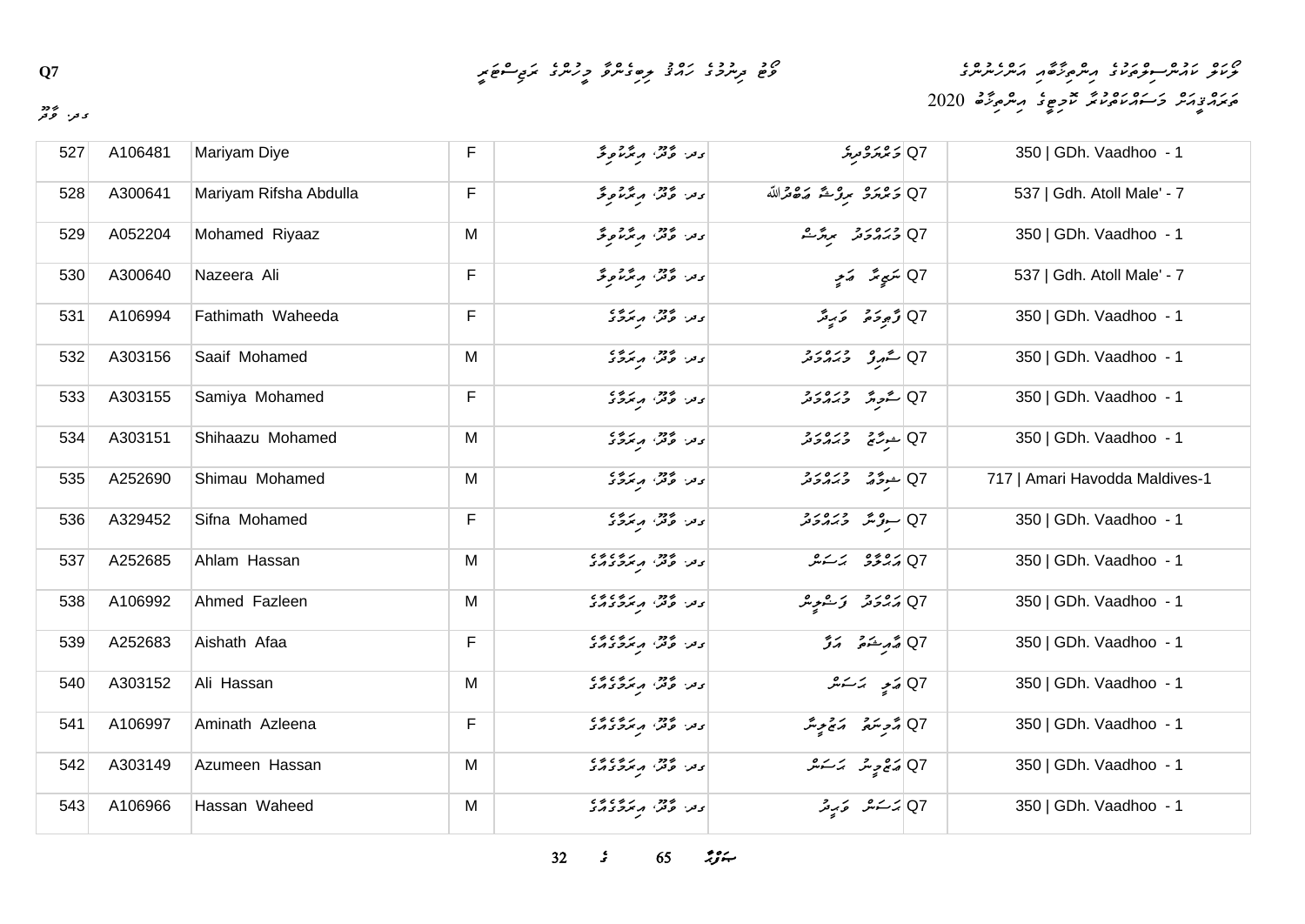*sCw7q7s5w7m< o<n9nOoAw7o< sCq;mAwBoEw7q<m; wBm;vB* م من المرة المرة المرة المرجع المرجع المرجع في 2020<br>مجم*د المريض المرجع المرجع المرجع المرجع المراجع المراجع الم*رجع

| 544 | A106995 | Mohamed Waheed        | M | ى تىر ئەدەر بىرگە ئەلەي                                                                                                                                                                                                          | Q7 <i>\$نەۋۇقى قەي</i> قر                           | 350   GDh. Vaadhoo - 1     |
|-----|---------|-----------------------|---|----------------------------------------------------------------------------------------------------------------------------------------------------------------------------------------------------------------------------------|-----------------------------------------------------|----------------------------|
| 545 | A401484 | Najih Hassan          | M | دى دە ھېرىدى.<br>دىن ھېر مېرگەندى                                                                                                                                                                                                | Q7 بمَّهِ <sup>2</sup> بَرَسَسُ                     | 350   GDh. Vaadhoo - 1     |
| 546 | A106993 | Saeeda Ibrahim Didi   | F | دى دە ھېرىدى.<br>دىن ھېر مېرگەندى                                                                                                                                                                                                | Q7 س <i>َم<sub>و</sub>ِيدَ م</i> ِ8مَّر وقبيدِ      | 350   GDh. Vaadhoo - 1     |
| 547 | A303153 | Shafiu Hassan         | M | ومن ح <sup>ود</sup> به بروی دی<br>دمن ح <sup>و</sup> من به بروی برو                                                                                                                                                              | Q7 ش <i>ۇر</i> 2 ئەسكەنلە                           | 350   GDh. Vaadhoo - 1     |
| 548 | A252700 | Ahmed Ahunaf Ali      | M | ومن ح <sup>ود</sup> بر ون و ،<br>د من حسن بر مرمرو د                                                                                                                                                                             | Q7 <i>كەندى تەرەپتىلى كە</i> م                      | 350   GDh. Vaadhoo - 1     |
| 549 | A401638 | Amaan Ali             | F | ومن ح <sup>ود</sup> بر پژوره و.<br>ومن حر <sup>و</sup> ن بر پژورو و                                                                                                                                                              | Q7 كەڭ <i>مۇم</i>                                   | 350   GDh. Vaadhoo - 1     |
| 550 | A303329 | Aminath Ahmed         | F | ومن ح <sup>ود</sup> بر پروره و.<br>ومن حر <sup>و</sup> ر بر پر <i>ورو</i> و                                                                                                                                                      | Q7 مُجِسَع <i>ة مَدْحَد</i> ْ                       | 350   GDh. Vaadhoo - 1     |
| 551 | A303340 | Ghassan Ahmed         | M | ومر· حوص مرحمدون<br>ومن حوص مرمرمزوی                                                                                                                                                                                             | Q7 زَرْهُ شَهْرَ مَدَوْمَر                          | 350   GDh. Vaadhoo - 1     |
| 552 | A303341 | Hussain Nabeel        | M | ومن ح <sup>ود</sup> بر ون و ،<br>د من حسن بر مرمرو د                                                                                                                                                                             | Q7 يُرْسَمب <sup>9</sup> سَه <i>ِ وَ</i>            | 537   Gdh. Atoll Male' - 7 |
| 553 | A303337 | Jeena                 | F | ومن ح <sup>ود</sup> بر پروره و.<br>ومن حر <sup>و</sup> ر بر پر <i>ورو</i> و                                                                                                                                                      | Q7   م <sub>ح</sub> مَّد                            | 350   GDh. Vaadhoo - 1     |
| 554 | A303335 | Khusamath Ahmed       | M | ومن ح <sup>ود</sup> بر پروره و.<br>ومن حر <sup>و</sup> ر بر پر <i>ورو</i> و                                                                                                                                                      | Q7 جُسْرَة مَدْدَنْر                                | 350   GDh. Vaadhoo - 1     |
| 555 | A303328 | Mariyam Naseema       | E | ومن ح <sup>ود</sup> بر پروره و.<br>ومن حر <sup>و</sup> ر بر پر <i>ورو</i> و                                                                                                                                                      | Q7 <i>كا باردۇ سىرسو</i> گە                         | 350   GDh. Vaadhoo - 1     |
| 556 | A147229 | Mohamed Ahmed         | M | ومن ح <sup>ود</sup> بر پروره و.<br>ومن حر <sup>و</sup> ر بر پر <i>ورو</i> و                                                                                                                                                      | Q7 <i>בגמכת הפכת</i>                                | 350   GDh. Vaadhoo - 1     |
| 557 | A326404 | Mohamed Iyaadh Ali    | M | ر در همده به در دره در در این برای برای کنید و برای کنید و برای کنید و برای کنید و برای کنید و برای کنید و برا<br>برای کنید و برای کنید و برای کنید و برای کنید و برای کنید و برای کنید و برای کنید و برای کنید و برای کنید و بر | Q7 <i>ڈبزو</i> وتر <sub>م</sub> رٹرز ک <i>ے ب</i> ر | 537   Gdh. Atoll Male' - 7 |
| 558 | A303336 | Zimam Ahmed           | M | ومن ح <sup>ود</sup> بر پژوره و.<br>ومن حر <sup>و</sup> ن بر پژورو و                                                                                                                                                              | Q7 <sub>فر</sub> وًّ <i>5 مَدْ</i> دَمْر            | 350   GDh. Vaadhoo - 1     |
| 559 | A100699 | <b>Thuththu Dhiye</b> | F | ى تىر ھەتتى بىر تەرىخ تور                                                                                                                                                                                                        | Q7 <i>وده و</i> رو                                  | 350   GDh. Vaadhoo - 1     |
| 560 | A080273 | Fathimath Nazima      | F | ى قرار ئۇقۇر، ئى ئىرتكە ئېرى                                                                                                                                                                                                     | Q7 <i>وَّجِوحَةْ سَنْ</i> جِرَّةَ                   | 350   GDh. Vaadhoo - 1     |

**33** *s* **65** *n***<sub>y</sub> <b>***n*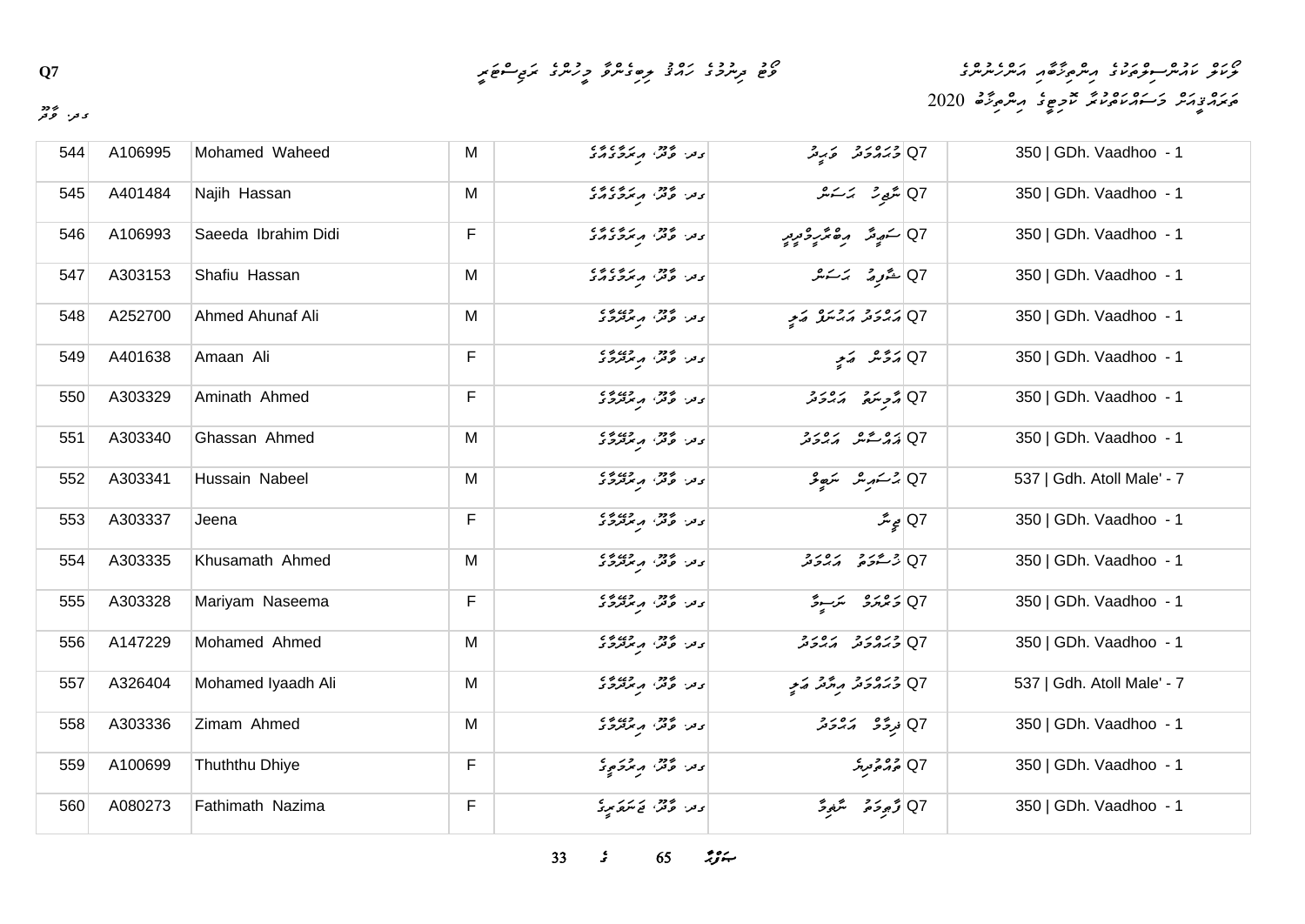*sCw7q7s5w7m< o<n9nOoAw7o< sCq;mAwBoEw7q<m; wBm;vB* م من المرة المرة المرة المرجع المرجع المرجع في 2020<br>مجم*د المريض المرجع المرجع المرجع المرجع المراجع المراجع الم*رجع

| 561 | A048783 | Mohamed Aslam      | M | ى قرار ئەقىرى كەنتىرىكى ئىرى                           | $5.222$ $2.222$                               | 350   GDh. Vaadhoo - 1        |
|-----|---------|--------------------|---|--------------------------------------------------------|-----------------------------------------------|-------------------------------|
| 562 | A157398 | Mushthaq Shakir    | M | ى قريب ئەيلىكى ئەيدىكى ئىستىرىكى ئىستىك                | Q7 كَرْ-شْهُرَّتْ شَّىْءِ مْرَ                | 378   Hithadhoo Ehenihen - 1  |
| 563 | A073546 | Muslim Shakir      | M | ى تەرەپ ئەسكە ئەسكە ئەس                                | Q7 ۇش <sub>مو</sub> ۋ ش <sub>ىرىمى</sub>      | 537   Gdh. Atoll Male' - 7    |
| 564 | A157399 | Musthain Shakir    | M | ى قرار ئەدەر كەنتىرى تەرىپى                            | Q7 ۇش <sub>ىمۇم</sub> ېر ش <sub>ىرىم</sub>    | 350   GDh. Vaadhoo - 1        |
| 565 | A348984 | Noorulla Rasheedh  | M | ى قرار ئەدەر كەنتىرىكى ئىرى                            | Q7 تُتْرَ بَّدْ اللَّهُ     مَرَسُومَّرُ      | 537   Gdh. Atoll Male' - 7    |
| 566 | A139085 | Roohullah Rasheedh | M | ى قرار ئەقىرى كەنتىرى تىرى                             | Q7 كَيْرْتْرْاللَّهُ     مَدَحْدِثْرْ         | 637   Hulhumale', Ehenihen-23 |
| 567 | A060090 | Ahmed Mohamed Didi | M | ا د مرد ده ده د د د د د د                              | Q7 <i>גُرْدُوَ دُرُ دُرُوَ تُرْمِرِيرِ</i>    | 537   Gdh. Atoll Male' - 7    |
| 568 | A105142 | AISHA ABDULLA      | F | ى قىز ئەڭگە ئەنھەرىي تەرەپ كە                          | Q7 <i>مَهِ</i> ــُّة مَ <b>ـُ</b> قَمَّاللَّه | 537   Gdh. Atoll Male' - 7    |
| 569 | A099150 | Ali Abdulla        | M | ى قرار ئەقرار قىق ئەرىپى ئ                             | Q7 <i>مَجِ مَـُـ</i> هُ مِّرَاللَّه           | 537   Gdh. Atoll Male' - 7    |
| 570 | A112234 | Faisal Ahmed       | M | ى قىز ئەڭگە ئەتەر ئەتەت                                | Q7 <i>قەبىنى مەدە</i> تر                      | 637   Hulhumale', Ehenihen-23 |
| 571 | A151586 | Irfaan Ahmed       | M | ى تەرەپ ئەن ئەن ئەرەپ ئەرە                             | Q7 <i>مەنگەنگە</i> كەنگەنگەنلە                | 537   Gdh. Atoll Male' - 7    |
| 572 | A113989 | JAADHULLA IBRAHIM  | M | ى قرار ئەقرار قىق ئەرىپى ئ                             |                                               | 350   GDh. Vaadhoo - 1        |
| 573 | A416010 | Raaif Ali          | M | ى قىز ئەڭگە ئەتەر ئەتەت                                | Q7 محم <i>د</i> و - محمو                      | 537   Gdh. Atoll Male' - 7    |
| 574 | A073428 | Shimaz Ibrahim     | M | ى تەرەپ ئەن ئەن ئەرەپ ئەرە                             | $\frac{1}{2}$ جودنج مرگانگریز                 | 350   GDh. Vaadhoo - 1        |
| 575 | A076277 | Ibrahim Musthafa   | M | ى تىر بەدە بەر قاسىم بىر                               | Q7 مەھەر ئەرەبە ئەسى <i>مۇ</i>                | 757   Coco Palm Dhunikolhu-1  |
| 576 | A112162 | Abdul Kareem Ahmed | M | ر در گ <sup>ور</sup> که د ،<br>در گ <sup>و</sup> ر قرر | Q7 مەھ <i>مەدى مىي ئىسمى</i> مەدىر            | 350   GDh. Vaadhoo - 1        |
| 577 | A064453 | Ali Abdul Kareem   | M | و تر دو ده ده<br>و تر گرفر کار د                       | Q7 <i>مَجِ مَ</i> صَ <i>دَوْءَ بِرِدْ</i>     | 537   Gdh. Atoll Male' - 7    |

**34** *s* **65** *n***<sub>3</sub> <b>***n*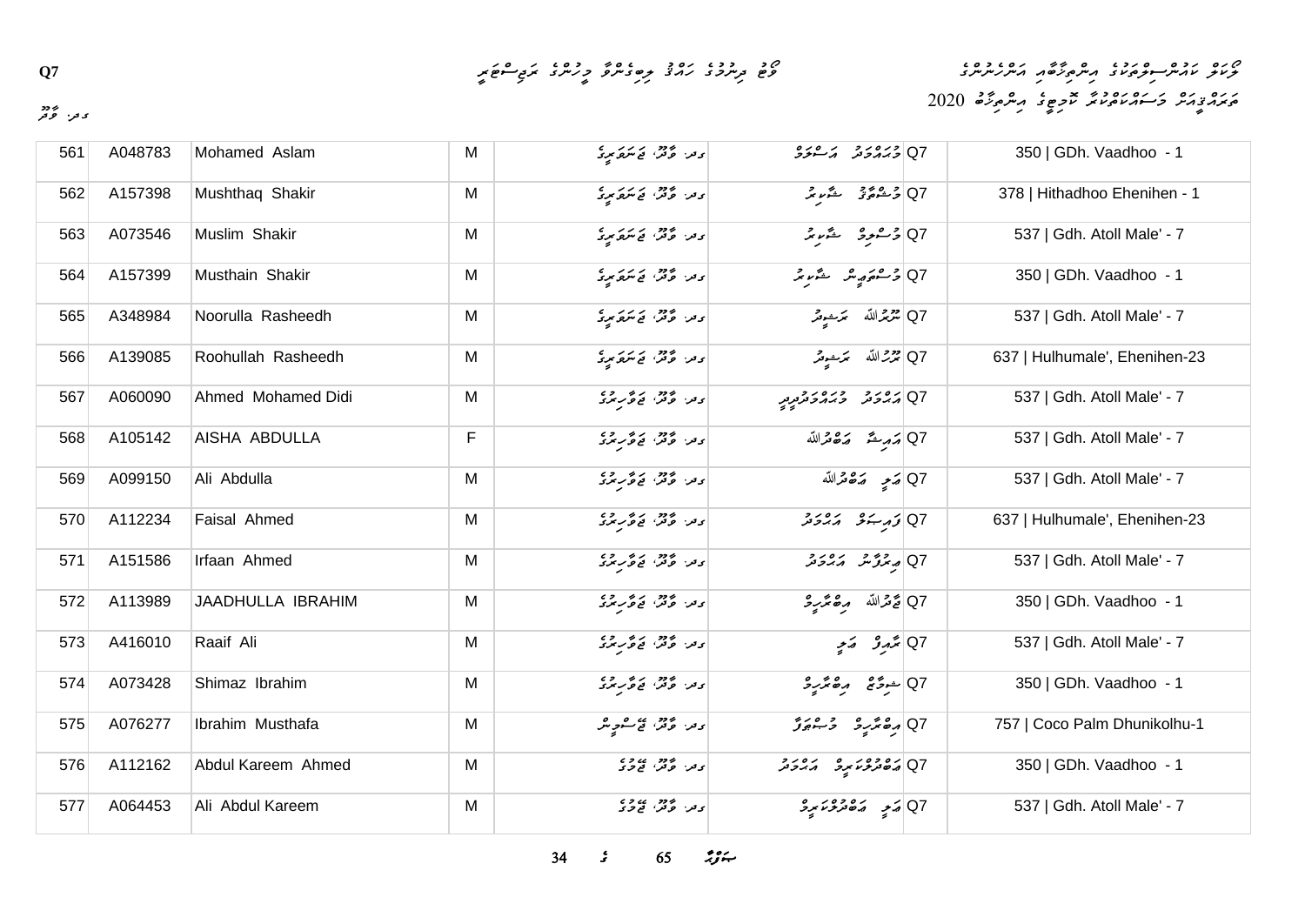*sCw7q7s5w7m< o<n9nOoAw7o< sCq;mAwBoEw7q<m; wBm;vB* م من المرة المرة المرة المرجع المرجع المرجع في 2020<br>مجم*د المريض المرجع المرجع المرجع المرجع المراجع المراجع الم*رجع

| 578 | A367856 | Anoof Mohamed          | M            |                                                        | Q7 كەنتىر ئ <i>ۇنەۋەر</i>                      | 537   Gdh. Atoll Male' - 7           |
|-----|---------|------------------------|--------------|--------------------------------------------------------|------------------------------------------------|--------------------------------------|
| 579 | A091080 | Mariyam Abdul Kareem   | $\mathsf{F}$ | ر تر دوم ده ده ده ده بر<br>د تر گرفتر کو در د          | Q7 <i>ביצתב השנת ביצי</i> ת                    | 350   GDh. Vaadhoo - 1               |
| 580 | A035213 | Mohamed Abdul Kareem   | M            | و تر به دو ده ده ده ده کند.<br>د تر او ترکی کنی ترکی   | Q7 <i>בגמכנר הסניפי זיכ</i>                    | 537   Gdh. Atoll Male' - 7           |
| 581 | A112163 | Seeniya Abdul Kareem   | $\mathsf F$  | ر تر دوم ده ده ده ده ده کار ده که ده ک                 | Q7 سوسرتر مەھەر <i>ۋىدى</i> ر ۋ                | 350   GDh. Vaadhoo - 1               |
| 582 | A298929 | Shiyam Abdul Kareem    | M            | رىر گ <sup>ەرد</sup> ە ئەرى<br>رىس گەنزا قع            | Q7 شەرق مەھەر ئىسى كىلىدى بىر                  | 350   GDh. Vaadhoo - 1               |
| 583 | A298930 | Shizleen Abdul Kareem  | $\mathsf F$  | ر در گ <sup>ور</sup> که د ،<br>در گ <sup>و</sup> ر قرر | Q7 شوچ پېر مەھىر ئەرەپ                         | 350   GDh. Vaadhoo - 1               |
| 584 | A300593 | Ahmed Hilmi            | M            | دىن گەنتى، قى توقع بىر                                 | Q7 <i>كەنگە كەنگە</i> ر                        | 350   GDh. Vaadhoo - 1               |
| 585 | A106990 | Fathimath Ibrahim      | $\mathsf F$  | رورا المردور المحج والمحامر                            | Q7 <i>وَّجِوَدَةُ م</i> ِنْ صُ <i>رَّبِ</i> دُ | 350   GDh. Vaadhoo - 1               |
| 586 | A300606 | Hamdha Ahmed           | F            | الماص المحمر المحاوية المحامر                          | Q7 كەفىر كەبر <i>ۇ</i> ر                       | 537   Gdh. Atoll Male' - 7           |
| 587 | A379299 | Kausar Ahmed           | M            | ى قرار ئۇنى كى قى قى تەرەپ بىر                         | Q7 <i>كۇڭۇنجى مەركى</i> تى                     | 681   Ayada Maldives-1               |
| 588 | A300600 | Rilwan Ahmed           | M            | دىن ئۇقۇش قى توقع بىر                                  | Q7 برجو <i>گر مذوفر</i>                        | 115   B. Kamadhoo - 1                |
| 589 | A300605 | Shamikh Ahmed          | M            | دىن ئۇقۇش قى توقع بىر                                  | Q7 ش <i>ۇرى مەرى قى</i>                        | 730   Reethi Beach Resort Maldives-1 |
| 590 | A379298 | Shamsu Ahmed           | M            | رىر ئۇنز، قى بى ھىر                                    | Q7 خۇرقە ئە <i>زۇ</i> تر                       | 350   GDh. Vaadhoo - 1               |
| 591 | A300603 | Zumna Ahmed            | $\mathsf{F}$ | ى قرار ئۇنى كى قى قى تەرەپ بىر                         | Q7 جۇنئر <i>مەدە</i> م                         | 637   Hulhumale', Ehenihen-23        |
| 592 | A114410 | <b>Fathimath Dhiye</b> | $\mathsf{F}$ | ى تىر ھەتىر، كەسپەتىرى ئ                               | Q7 <i>وُموحَهُ مِرمَّر</i>                     | 350   GDh. Vaadhoo - 1               |
| 593 | A303349 | Irufa Mohamed          | $\mathsf F$  | ى تەرەپ ئەسلام ئ                                       | Q7 مِعْرَزٌ حَمْدُ <i>مُحَمَّدٌ</i>            | 350   GDh. Vaadhoo - 1               |
| 594 | A303345 | Mariyam Dhiye          | F            | ى تىر ئەدە كەسى بىرى ئ                                 | Q7   ئ <i>ۇنگە</i> ئ <sup>و</sup> رىگە         | 350   GDh. Vaadhoo - 1               |

**35** *s* **65** *n***<sub>y</sub> <b>***n*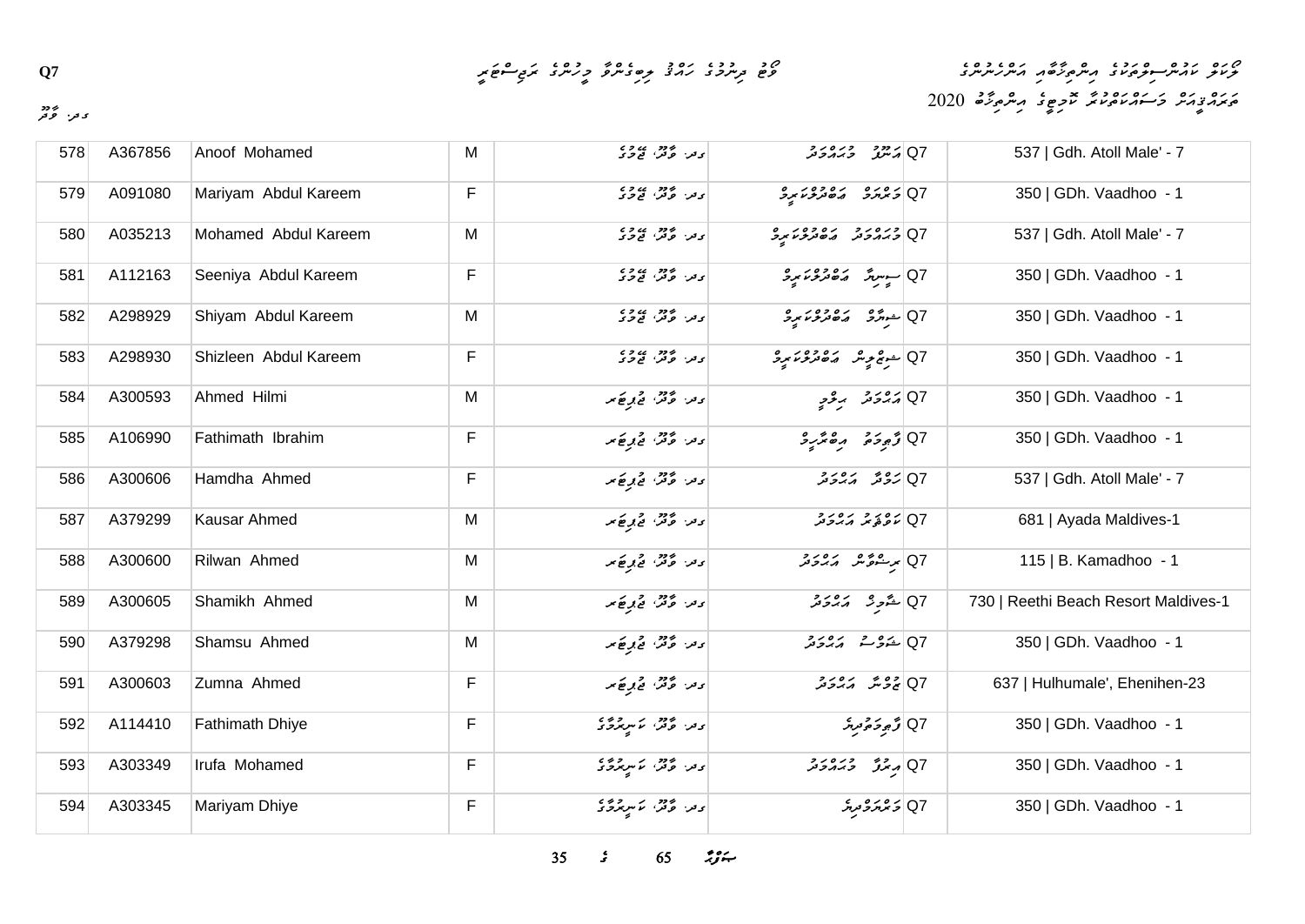*sCw7q7s5w7m< o<n9nOoAw7o< sCq;mAwBoEw7q<m; wBm;vB* م من المرة المرة المرة المرجع المرجع المرجع في 2020<br>مجم*د المريض المرجع المرجع المرجع المرجع المراجع المراجع الم*رجع

| 595 | A077049 | Ahmed Ibrahim        | M           | ى تىر ھەتىر، كەنىگە تەتەتبى ئ     | Q7  كەبرى ئەھە <i>مگەب</i> ى                                                                                   | 537   Gdh. Atoll Male' - 7    |
|-----|---------|----------------------|-------------|-----------------------------------|----------------------------------------------------------------------------------------------------------------|-------------------------------|
| 596 | A064150 | Ali Ibrahim          | M           | ى تىر ھەتىر، كەنىگە تەتەتبى ئ     | Q7 <i>مَرِ م</i> ِ مَ <i>مَرْبِ</i> وْ                                                                         | 537   Gdh. Atoll Male' - 7    |
| 597 | A299777 | Firushaan Ibrahim    | M           | ى تىر ھەتىر ، كەشرىر ئ            | Q7 <i>و ب</i> رْڪْش مِنْھُرُرِدْ                                                                               | 537   Gdh. Atoll Male' - 7    |
| 598 | A264605 | Mariyam Didi         | F           | ى تىر ھەتىر ، كەنگەنچە ئ          | Q7 كەنگە <i>كەنگە</i> ئەربىر                                                                                   | 537   Gdh. Atoll Male' - 7    |
| 599 | A058119 | Mohamed Ibrahim      | M           | ى تىر ھەتىر ، كەشرىر ئ            | Q7 <i>وبرودو م</i> ەم <i>گرد</i> و                                                                             | 537   Gdh. Atoll Male' - 7    |
| 600 | A299770 | Saleela Ibrahim      | F           | ى تىر ھەتىر ، كەشرىر ئ            | Q7 س <i>َوِدُ وەت</i> َرِدْ                                                                                    | 537   Gdh. Atoll Male' - 7    |
| 601 | A299773 | Seema Ibrahim        | F           | ى قرار ئەدەر مەشرىق تور           | Q7 سومً <i>ڑ م</i> ھ م <i>گرد</i> و                                                                            | 537   Gdh. Atoll Male' - 7    |
| 602 | A072901 | Abbasa Ahmed         | F           | ى قرار ئەرەر بەر ئەرەب ئ          | Q7 كەن ئەم كەن ئۇيغا ئايدىن ئىشتار ئىشتار ئىشتار ئايدا ئايدا ئايدا ئايدا ئايدا ئايدا ئايدا ئايدا ئايدا ئايدا ئ | 537   Gdh. Atoll Male' - 7    |
| 603 | A138670 | Mohamed Nooradeen    | M           | ى قرار ئەرەر بەر ئەرەب ئ          | Q7 <i>32825 متعم</i> قرمر                                                                                      | 637   Hulhumale', Ehenihen-23 |
| 604 | A088889 | Naushad Ahmed        | M           | ى قرار ئەرەر بەر ئەرەب ئ          | Q7 سَمَ <i>دْ شَمَّتْر مَدْدَ</i> تْر                                                                          | 637   Hulhumale', Ehenihen-23 |
| 605 | A069399 | Mariyam Ibrahim Didi | F           | ى بىر ئۇنزا ئەبرۇم بۇ             | Q7 <i>كَمْرْمُوْ بِهِ مُّرْبِ</i> دُّ مِرِيْرِ                                                                 | 350   GDh. Vaadhoo - 1        |
| 606 | A252550 | Afshan Ahmed Shiyaaz | M           | ا دىن ئۇتىق ئەبر <i>ۇئ</i>        | 25.22.2.2.2.2                                                                                                  | 350   GDh. Vaadhoo - 1        |
| 607 | A299117 | Ahmed Shiyaz         | M           | ى تىر بەقتى، كەنىزى كە            | Q7 <i>كەنگە كىلى شەرگى</i> تى                                                                                  | 537   Gdh. Atoll Male' - 7    |
| 608 | A106933 | Aishath Ibrahim Didi | F           | ى قرار ئەقرار ئىلىرى ئ            | Q7 مەم شەقرە مەھەردىسى<br>Q7                                                                                   | 350   GDh. Vaadhoo - 1        |
| 609 | A252552 | Dhahaa Ibrahim       | F           | ى قرا ئەقرا كەنبەتى ئ             | Q7 مَ <i>رَدٌ م</i> ِ صَحَّرٍ تَح                                                                              | 537   Gdh. Atoll Male' - 7    |
| 610 | A299121 | Dheena Ibrahim       | $\mathsf F$ | ى قرار ئەقرار ئىلىم تەرەپىي       | Q7 م <sub>ی</sub> نڈ م <i>ےنڈی</i> ے                                                                           | 537   Gdh. Atoll Male' - 7    |
| 611 | A299123 | Dhulha Ibrahim       | F           | ى قراڭ ئىم ئىم ئىم ئىم ئىم ئىم ئى |                                                                                                                | 537   Gdh. Atoll Male' - 7    |

**36** *s* **65** *n***<sub>3</sub> <b>***n*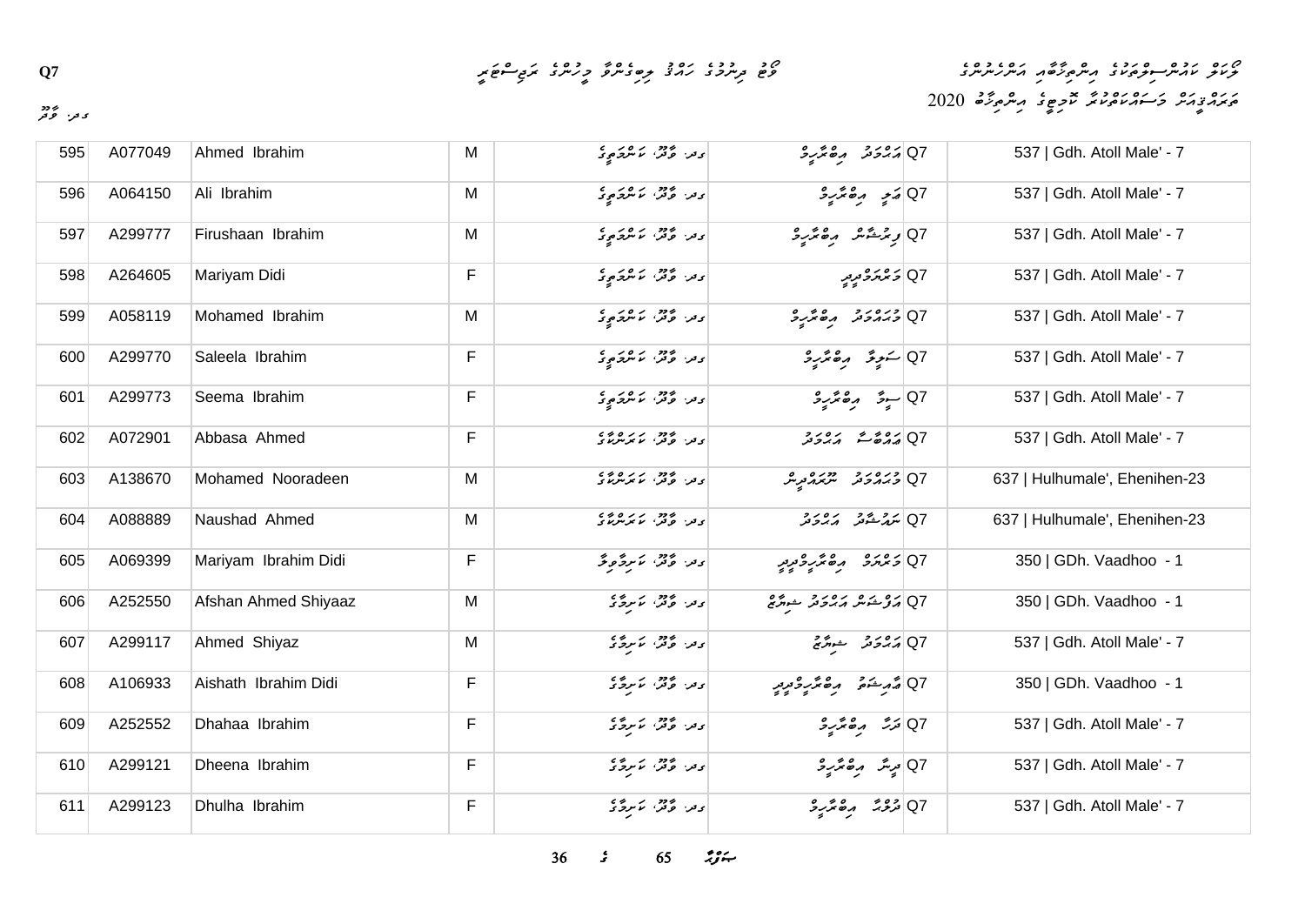*sCw7q7s5w7m< o<n9nOoAw7o< sCq;mAwBoEw7q<m; wBm;vB* م من المرة المرة المرة المرجع المرجع المرجع في 2020<br>مجم*د المريض المرجع المرجع المرجع المرجع المراجع المراجع الم*رجع

| 612 | A106936 | Nashath Ibrahim              | M            | ى قرا ئەقتى، مەمرىگى كە                            | Q7 س <i>َنْ شَهُمْ مَعْ مِرْهُ مَّدْرِ \$</i>      | 350   GDh. Vaadhoo - 1        |
|-----|---------|------------------------------|--------------|----------------------------------------------------|----------------------------------------------------|-------------------------------|
| 613 | A106935 | Rashfa Ibrahim               | F            | ى قرار ئەدەر كەنبەرگە ئ                            | Q7 <i>ټر</i> یشو <i>ته مرغ پر</i> و                | 537   Gdh. Atoll Male' - 7    |
| 614 | A299119 | Rishma Ibrahim               | $\mathsf{F}$ | ى تىر بەردى كەنبەدى                                | Q7 ىرىشۇ م <i>ەشرى</i> ۋ                           | 537   Gdh. Atoll Male' - 7    |
| 615 | A252551 | Yazdan Ibrahim               | M            | دىن ئۇتۇ، ئەبر <i>ۇ</i> ئ                          | Q7 كىرىم ئىر مەھ <i>مگرى</i> ئى                    | 537   Gdh. Atoll Male' - 7    |
| 616 | A007174 | <b>Ahmed Mohamed Luthfee</b> | M            | ى تىر بەقترا ئەشۋىر تەرەپ                          | Q7 كەبرو تەرەپرو دەر                               | 537   Gdh. Atoll Male' - 7    |
| 617 | A147911 | Aishath Mohamed Luthfee      | $\mathsf F$  | دىن ئۇتۇ، ئەشۋىرتمونۇ                              | Q7 مەم شەم مەمەم مەم ئومۇر                         | 599   Fuvammulah Ehenihen-1   |
| 618 | A252672 | Aishath Shaba Ahmed          | $\mathsf F$  | ى بىر بەقتى ئەشۋىرە بۇ                             | Q7 مُستَوْمٌ شَرَّةٌ مَ <sup>روب</sup> رد          | 637   Hulhumale', Ehenihen-23 |
| 619 | A132621 | Ameeza Mohamed               | $\mathsf F$  | ى مەدەبەت كەن ئەھمىدە ئە                           | Q7 <i>הُכٍىَّ وَبَدُوَنَّر</i> َ                   | 637   Hulhumale', Ehenihen-23 |
| 620 | A295282 | Asadhulla Shaafee Ahmed      | M            | ى بىر ئەقتى، ئاشلام بىرى ئىچ                       | Q7 كَرْسَةَ مَرَّاللَّهُ مُشَّمَوٍ كَدَبَرْدَ مَدْ | 350   GDh. Vaadhoo - 1        |
| 621 | A045538 | Fathimath Waheeda            | $\mathsf F$  | ى بىر ، ئۇنىش بىر بىر بىر بىر ئىلى ئىلىن ئىلىن ئىل | Q7 <i>وُّجِوَدَةْ</i> وَب <sub>رِيْدَ</sub>        | 599   Fuvammulah Ehenihen-1   |
| 622 | A045573 | Ibrahim Mohamed              | M            | ى تىر بەقتى كەشلەم تۈرگى                           | Q7 مەھەر ئەرەردى<br>Q7                             | 537   Gdh. Atoll Male' - 7    |
| 623 | A063990 | Mariyam Didi                 | F            | ى بىر ، ئۇنىش بىر بىر بىر بىر ئىلى ئىلىن ئىلىن ئىل | Q7   <i>5 \$5, \$ فرِيرِ</i>                       | 637   Hulhumale', Ehenihen-23 |
| 624 | A252674 | <b>Mohamed Yazin Ahmed</b>   | M            | ى بىر ئەقتى ئاسلىم پىرىم ئىگە                      | Q7 כלהכת ה <sub>ב</sub> ת המכת                     | 335   GDh. Thinadhoo - 1      |
| 625 | A300651 | Nashaya Mohamed              | F            | ى قراء ھۆر ئەشەھ بۇي بى                            | Q7 سَرْڪْبَرَّ وَبَرُوورَ                          | 350   GDh. Vaadhoo - 1        |
| 626 | A300652 | Shafiya Ahmed                | $\mathsf F$  | ى تىر بەلىقى ئەسكەم تەرەپ ئىگە                     | Q7 ش <i>ۇرىگە مەمەدى</i> ر                         | 637   Hulhumale', Ehenihen-23 |
| 627 | A300645 | Shahula Mohamed Luthufee     | $\mathsf F$  | ى بىر بەقتى ئەشۋىرە بۇ                             | Q7 خەرقۇ ئ <i>ېرەكە ئەۋىي</i>                      | 637   Hulhumale', Ehenihen-23 |
| 628 | A300650 | Shan Mohamed                 | M            | ى تىر بەلىرى بۇ بۇيدۇ ئىلىمى ئىلىرى ئىلىرى ئىل     | Q7 گەش ئ <i>ۇن</i> ۇر ئو                           | 162   K. Guraidhoo-3          |

**37** *s* **65** *z***<sub>***s***</sub>**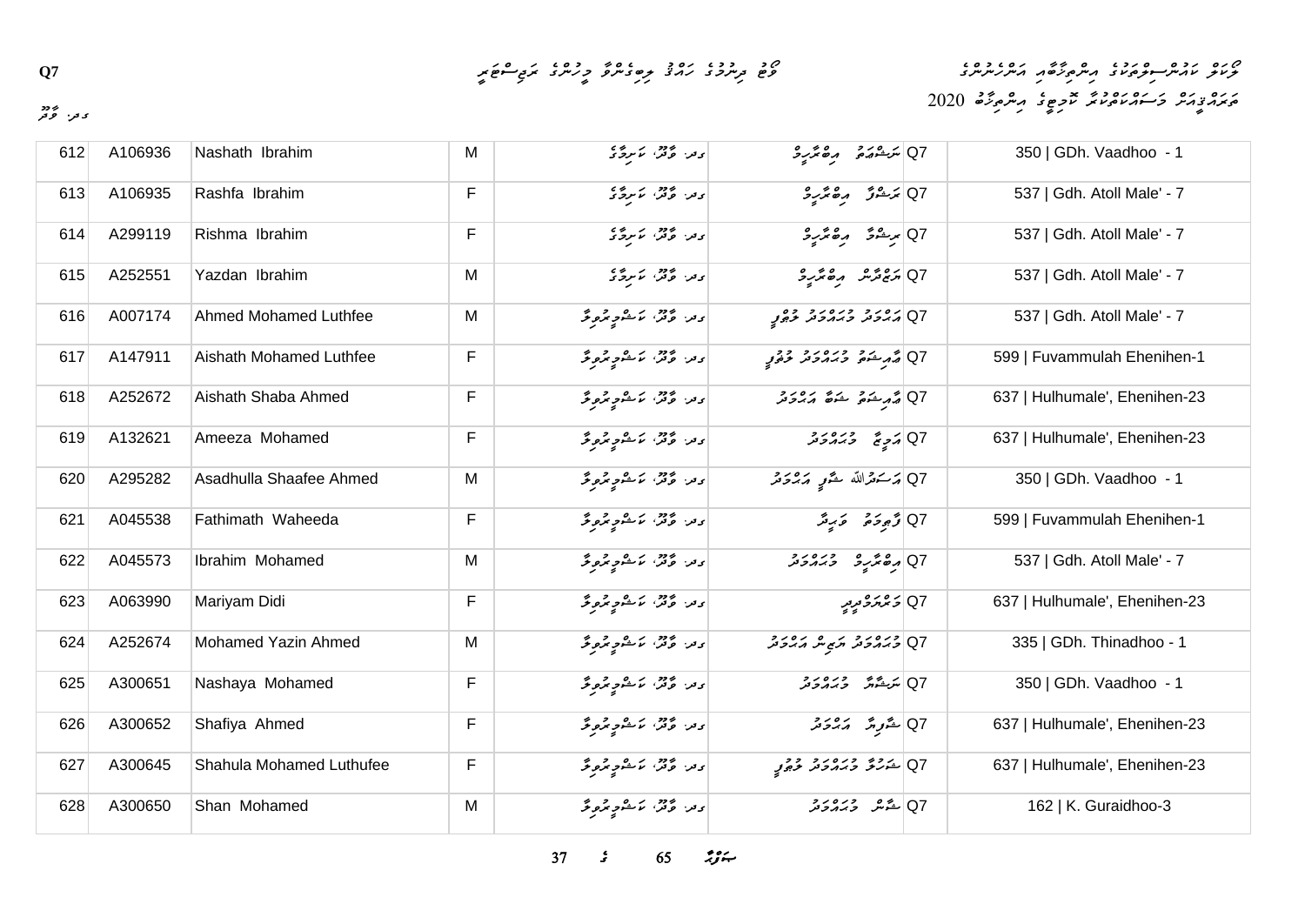*sCw7q7s5w7m< o<n9nOoAw7o< sCq;mAwBoEw7q<m; wBm;vB* م من المرة المرة المرة المرجع المرجع المرجع في 2020<br>مجم*د المريض المرجع المرجع المرجع المرجع المراجع المراجع الم*رجع

| 629 | A300653 | Shirufa Ahmed           | F            | دىن ئۇتىر، ئەش <sup>ە</sup> م بۇي <sub>م</sub> ۇ                                                               | Q7 شو <i>بزۇ مەدە</i> تر                                                                                                                                                                                                         | 637   Hulhumale', Ehenihen-23 |
|-----|---------|-------------------------|--------------|----------------------------------------------------------------------------------------------------------------|----------------------------------------------------------------------------------------------------------------------------------------------------------------------------------------------------------------------------------|-------------------------------|
| 630 | A300125 | Aminath Didi            | $\mathsf{F}$ | دىر. ئۇقر، ئامرۇتر <i>ە</i> رى                                                                                 | Q7   مُرْحِ سَرْمُ مِرِ مِرِ                                                                                                                                                                                                     | 350   GDh. Vaadhoo - 1        |
| 631 | A100416 | Mashitha Ahmed          | $\mathsf{F}$ | ا د مرد ده در د در د د کار د د کار د د کار د کار د کار د کار د کار د کار د کار د کار د کار د کار د کار د کار د | Q7 جُسْعِ <i>مُ دُ</i> حَمَّدُ                                                                                                                                                                                                   | 350   GDh. Vaadhoo - 1        |
| 632 | A082072 | Mohamed Shifag          | M            | د مرد ده علم د د د د ع                                                                                         | $Q7 = \frac{2}{3}$ $\frac{2}{3}$ $\frac{2}{3}$ $\frac{2}{3}$ $\frac{2}{3}$                                                                                                                                                       | 350   GDh. Vaadhoo - 1        |
| 633 | A300129 | Mohamed Shuaau Ahmed    | M            | دىن ئۇتتى، ئاتېرتۇترەتى                                                                                        | Q7 <i>בגמכת במיד הייכת</i>                                                                                                                                                                                                       | 350   GDh. Vaadhoo - 1        |
| 634 | A300128 | Shafaq Ahmed            | F            | ى قرار ئەدەر كەتتى تورىخ كەنتى ئە                                                                              | Q7 خۇ <i>ۇتى مەمەدى</i> ر                                                                                                                                                                                                        | 350   GDh. Vaadhoo - 1        |
| 635 | A300126 | Shaliya Ahmed           | $\mathsf{F}$ | ى قرار ھەتتى كە قرىق تورى                                                                                      | Q7 ش <i>ۇمۇ مەدە</i> قر                                                                                                                                                                                                          | 637   Hulhumale', Ehenihen-23 |
| 636 | A074394 | Shifana Ahmed           | $\mathsf{F}$ | .<br>دىن ئۇتتى، ئاتېرتى ئىرى                                                                                   | Q7 جو <i>رُّنگ مَک</i> رْدَمْرُ                                                                                                                                                                                                  | 637   Hulhumale', Ehenihen-23 |
| 637 | A299997 | Ahusan Saeed Mohamed    | M            | دىن ئۇتۇ، ئانگىرى ئى                                                                                           | Q7 كەبۇسەش سەمەتى <i>3 دەر دىن</i>                                                                                                                                                                                               | 350   GDh. Vaadhoo - 1        |
| 638 | A045221 | Fathimath Zuhura        | F            | ى بىر ئەقتى، ئانىگىرى ئى                                                                                       | Q7 <i>وَّجِوحَةْ</i> بِحَ <sup>رْ</sup> تُمُ                                                                                                                                                                                     | 537   Gdh. Atoll Male' - 7    |
| 639 | A010185 | Ibrahim Saeed Mohamed   | M            | ى بىر ئەقتى، ئانىگىرى ئى                                                                                       | Q7 رەئزى <sub>ر</sub> و سوپىر دىمەدد                                                                                                                                                                                             | 537   Gdh. Atoll Male' - 7    |
| 640 | A087774 | Mariyam Saeeda          | F            | ى بىر ئەقتى، ئانىگىرى ئى                                                                                       | Q7 كەنگەنگە سى <i>نمو</i> نگە                                                                                                                                                                                                    | 637   Hulhumale', Ehenihen-23 |
| 641 | A097352 | Mohamed Faisal          | M            | ى بىر ئەقتى، ئانگىرىم ئى                                                                                       | Q7 <i>وَيَدُودُو وَمِ</i> سَوْ                                                                                                                                                                                                   | 463   Srilanka / Colombo - 4  |
| 642 | A151304 | Muaviyath Saeed Mohamed | M            | دىن ئۇنز، ئانئېرىرنى                                                                                           | Q7 כל פולק ביולק פיני פיצי ביולק ביולק ביולק ביולק ביולק ביולק ביולק ביולק ביולק ביולק ביולק ביולק ביולק ביולק<br>המודע ביולק ביולק ביולק ביולק ביולק ביולק ביולק ביולק ביולק ביולק ביולק ביולק ביולק ביולק ביולק ביולק ביולק בי | 537   Gdh. Atoll Male' - 7    |
| 643 | A299994 | Naazumee Saeed          | F            | <sub>ى</sub> ەر، ئۇتۇ، ئانگ <i>اپىرە</i> نگە                                                                   | Q7 سَمَّتَی سِمِ سَم <i>وٍ م</i> َّر                                                                                                                                                                                             | 537   Gdh. Atoll Male' - 7    |
| 644 | A299999 | Shizuna Saeed           | $\mathsf F$  | ى بىر ئەقتى، ئانىگىرى ئى                                                                                       | Q7 شویج مگر کے <i>می</i> فر                                                                                                                                                                                                      | 537   Gdh. Atoll Male' - 7    |
| 645 | A047090 | Thollath Saeed          | M            | <mark>ىەس ئۇتر</mark> ، ئانگ <i>رىي ئى</i>                                                                     | Q7 ي <i>وڅه تو</i> سک <i>و</i> ینر                                                                                                                                                                                               | 537   Gdh. Atoll Male' - 7    |

**38** *s* **65** *n***<sub>y</sub> <b>***n*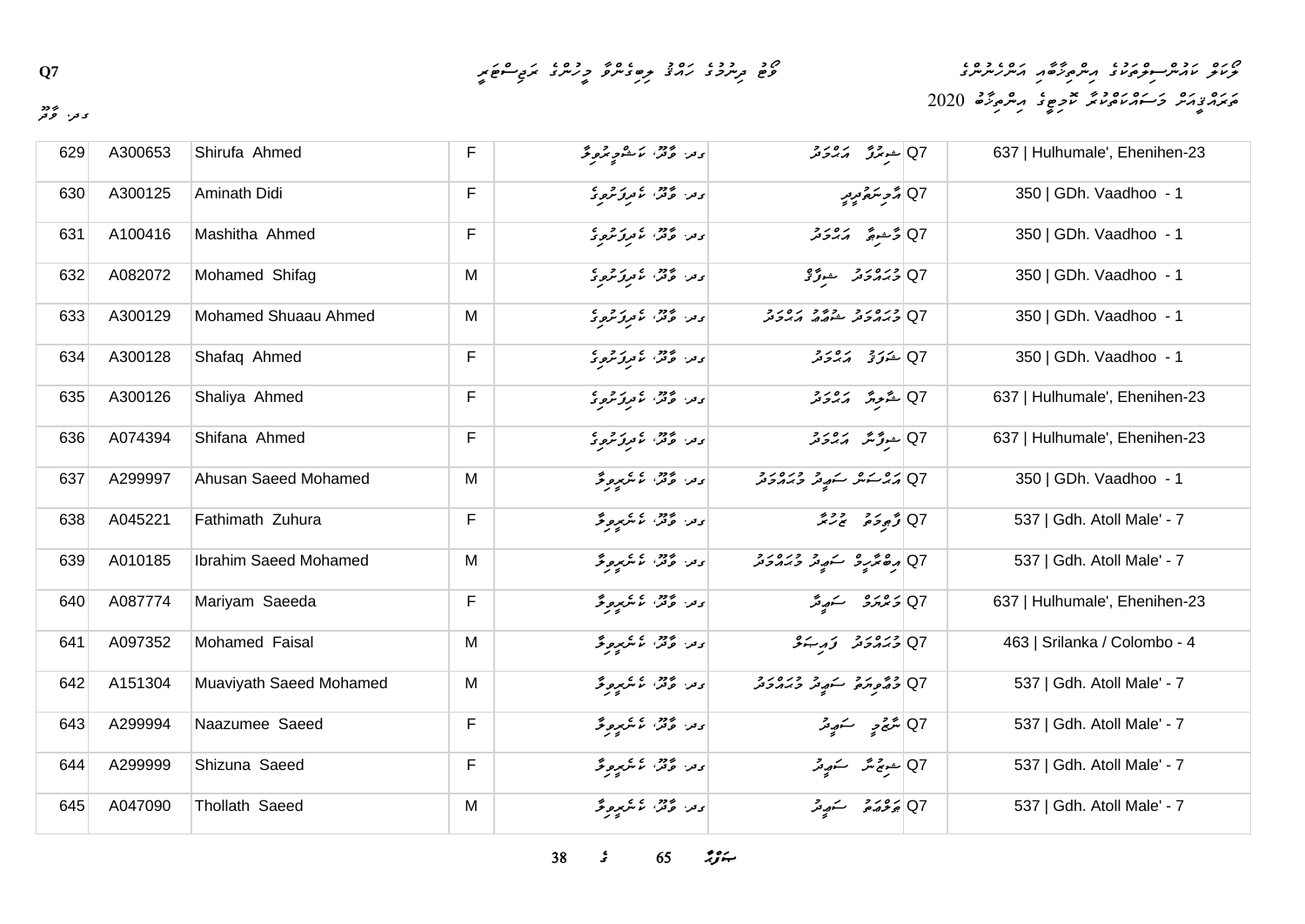*sCw7q7s5w7m< o<n9nOoAw7o< sCq;mAwBoEw7q<m; wBm;vB* م من المرة المرة المرة المرجع المرجع المرجع في 2020<br>مجم*د المريض المرجع المرجع المرجع المرجع المراجع المراجع الم*رجع

| 646 | A099126 | Abdul Kareem                   | M           | ا دىن ئۇقۇم، ئاس <i>رىي</i> رى        | Q7 كەھ قرىۋ <i>ى</i> ئىرى                                           | 350   GDh. Vaadhoo - 1        |
|-----|---------|--------------------------------|-------------|---------------------------------------|---------------------------------------------------------------------|-------------------------------|
| 647 | A104551 | Aishath Abdul Kareem           | F           |                                       | Q7 <i>ה ה ביפי ה סיניב עצי</i> ב                                    | 537   Gdh. Atoll Male' - 7    |
| 648 | A252596 | Aminath Zaina Ahmed            | F           | ا دىن ئۇقۇم، ئاس <i>رىي</i> رى        | Q7 مُرْحِسَة <sub>كَا</sub> رِسُّ مَ <sup>ر</sup> ْدَدَ             | 537   Gdh. Atoll Male' - 7    |
| 649 | A299802 | Azzam Mohamed                  | M           | ى مەر ئۇقۇم، ئۇنىڭ بويى               | $07 - 22 - 52 - 07$                                                 | 637   Hulhumale', Ehenihen-23 |
| 650 | A044960 | Ahmed Rushdy                   | M           | ى قرار مەدىق كىم تو                   | Q7 <i>كەنگە كىل م</i> ۇسقىر                                         | 350   GDh. Vaadhoo - 1        |
| 651 | A044961 | Aminath Didi                   | F           | ى قرار ئەدەر ج                        | Q7   مُرْحِ سَمْرُ مِرِ مِرِ                                        | 350   GDh. Vaadhoo - 1        |
| 652 | A163503 | Anas Ahmed Rushdy              | M           | د مر : ه و په ۱۰ م م                  | Q7  كەنى <i>رْت كەندۇقر</i> بۇيش <sub>ۇ</sub> ر                     | 537   Gdh. Atoll Male' - 7    |
| 653 | A303482 | <b>Eanas Ahmed Rushdy</b>      | $\mathsf F$ | ى قرار ئەدەر كەم                      | Q7 م <sub>و</sub> سَّرْے م <i>دُ</i> حد مرکبے میں                   | 350   GDh. Vaadhoo - 1        |
| 654 | A303479 | Leela Ahmed Rushdy             | $\mathsf F$ | ى قرار ئەدەر ج                        | Q7 م <sub>ح</sub> ِوَّز <i>مَدْدَوَدْ</i> مَرْشْمَى <sub>لِ</sub>   | 350   GDh. Vaadhoo - 1        |
| 655 | A252708 | Suma Ahmed Rushdy              | F           | ى قرار مەدىق كىم تو                   | Q7   مَرْحَ بِرَبْرَدِيْرِ بِرَسْوِيرِ                              | 350   GDh. Vaadhoo - 1        |
| 656 | A303483 | <b>Thaif Ahmed Rushdy</b>      | M           | ى تىر بەدە تەم                        | Q7 <i>چُهرو مكروكر مرشور</i>                                        | 537   Gdh. Atoll Male' - 7    |
| 657 | A303485 | <b>Thail Ahmed Rushdy</b>      | M           | ى قرار ئەدەر مى تەم                   | Q7 ب <i>ۇم</i> ۇ <i>مەدەم</i> برىشىر                                | 537   Gdh. Atoll Male' - 7    |
| 658 | A355680 | <b>Thaila Ahmed Rushdhy</b>    | $\mathsf F$ | ى قرار ئەدەر مى تەم                   | Q7 يۇرگە كەند <i>ۇن</i> گە ئىرىشىر                                  | 350   GDh. Vaadhoo - 1        |
| 659 | A126593 | Thahumeena Mohamed             | $\mathsf F$ | وتر کوده کاپووه<br>کاتر کوتر، ماترلوی | Q7 <i>جَرْحٍ مَدَّ حَدَمُ</i> حَمَّدَ                               | 637   Hulhumale', Ehenihen-23 |
| 660 | A120574 | <b>Thoha Ahmed Rushdee</b>     | M           | ى مەس ئۇقتى ئىم ئىرلىرىمى             | Q7 <i>چڙ پروونز پر</i> شو <sub>نڊ</sub>                             | 599   Fuvammulah Ehenihen-1   |
| 661 | A024965 | Ahmed Zuhair                   | M           | ا د مرد اود در بروی بر                | Q7 كەندى ئەر ئەر ئىگە ئىر                                           | 350   GDh. Vaadhoo - 1        |
| 662 | A349930 | Fathimath Fiureen Ahmed Zuhair | F           |                                       | Q7 <i>و څو څو و مړينگر م. د د ته څرم پر</i> او د او څونگر مولونکرمو | 378   Hithadhoo Ehenihen - 1  |

**39** *s* **65** *z s*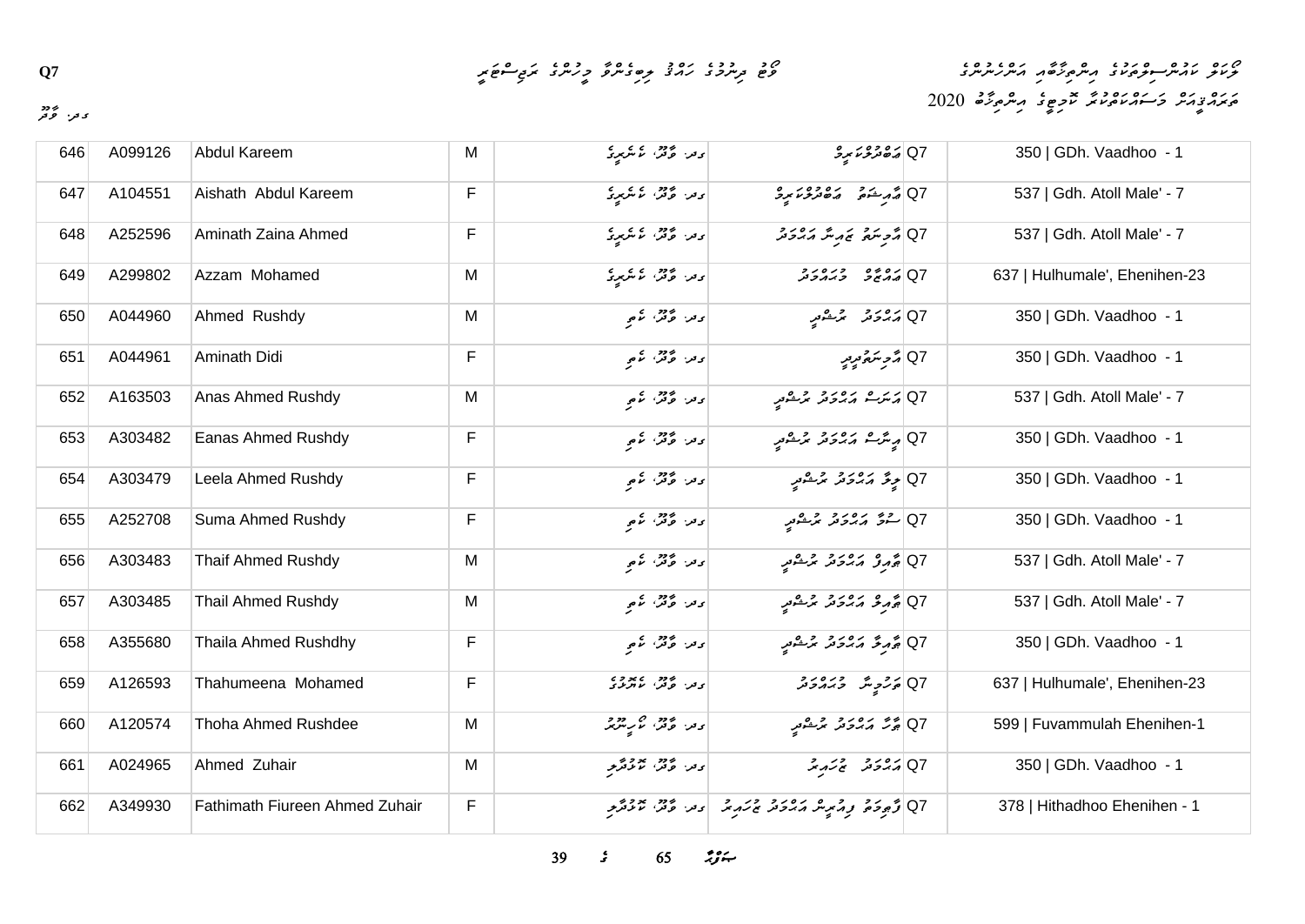*sCw7q7s5w7m< o<n9nOoAw7o< sCq;mAwBoEw7q<m; wBm;vB* م من المرة المرة المرة المرجع المرجع المرجع في 2020<br>مجم*د المريض المرجع المرجع المرجع المرجع المراجع المراجع الم*رجع

| 663 | A391649 | Mahfooz Ahmed Zuhair       | M           | دىرا ئۇتۇ، ئابرىترىچ                                          | Q7 <i>בֿגُצָ״ ג׳ג'כ</i> בּל <i>הַצ</i> ֹת <i>ג</i> | 537   Gdh. Atoll Male' - 7   |
|-----|---------|----------------------------|-------------|---------------------------------------------------------------|----------------------------------------------------|------------------------------|
| 664 | A063173 | Abdulla Ali                | M           | وفر وقران ده.<br>وفرا وگرا مامونوی                            | Q7 مَەھمَّدَاللە مَەمِ                             | 350   GDh. Vaadhoo - 1       |
| 665 | A077483 | Ahmed Solih                | M           | وتر ودو برد و ع<br>وتر وگر لاه مرد                            | Q7 <i>مەندى ئىشى بى</i>                            | 537   Gdh. Atoll Male' - 7   |
| 666 | A355413 | Aishath Malak Solih        | $\mathsf F$ | دىن ئۇدىق بىرىدى<br>دىن ئۇنىش ئامىمىرى                        | Q7 مەم شەھ كەنزە سەر                               | 537   Gdh. Atoll Male' - 7   |
| 667 | A299088 | Aminath Azala              | F           | وتر ودو.<br>وتر وگر، مانو برو                                 | Q7 مُّحِسَمَةٌ صَنَّحَّةٌ                          | 537   Gdh. Atoll Male' - 7   |
| 668 | A299090 | Iyala Ahmed                | F           | وفر و دو بور و ع<br>وفر گوتر، ما مونوی                        | Q7 م <i>ېنگى كى</i> رىمى                           | 537   Gdh. Atoll Male' - 7   |
| 669 | A077146 | Mohamed Azeez Abdulla      | M           | وفر ودو مور و ع<br>وفر گوتر، ما موسری                         | Q7 <i>وُبَهُ دَو مَيِّ</i> مَصْعَرْ اللَّه         | 350   GDh. Vaadhoo - 1       |
| 670 | A261358 | <b>Mohamed Yaish Solih</b> | M           | وتر ودو بور و ،<br>وتر وگر نامونزی                            | Q7 <i>دېنم</i> وتر <sub>مکم</sub> ثر جگوبر         | 463   Srilanka / Colombo - 4 |
| 671 | A299092 | Shanoon Ahmed              | M           | وتر وده برد د د .<br>وتر وګر نامونزی                          | Q7 شەيرىش كەردىتى                                  | 639   Vilimale', Ehenihen-4  |
| 672 | A106932 | Shimla Abdulla             | F           | و در دو برد د د د<br>د در گرفر، ما می برد                     | Q7 حو <i>دٌ مَ‰مَ</i> رَاللّه                      | 537   Gdh. Atoll Male' - 7   |
| 673 | A055241 | Ali Shareef                | M           | ى تىر بە ئەتى با ئىرىگى ئ                                     | Q7 <i>ھَ۔</i> جَسِرُوُ                             | 350   GDh. Vaadhoo - 1       |
| 674 | A303444 | Abdulla Shifau             | M           | وتر وور وه دره و.<br>وتر وتر، ممروم و                         | Q7 كەڭ ئىر <i>ۇ ئ</i>                              | 537   Gdh. Atoll Male' - 7   |
| 675 | A303445 | Ali Shiaan                 | M           | وتر وود وه دره ع<br>وتر وتر مار دوارد                         | Q7 <i>ھَ۔</i> مُش <i>وَّمَّہُ</i>                  | 537   Gdh. Atoll Male' - 7   |
| 676 | A303446 | Hassan Sajidh              | M           | وتر وود وه رده ع<br>دتر وتر به دیو در                         | Q7   پرستريس مست <i>نفي فر</i>                     | 350   GDh. Vaadhoo - 1       |
| 677 | A260202 | Ibrahim Salah              | M           | وتر وده وه رده ع<br>وتر وتر مارگواری                          | $2.52 - 2.22$                                      | 537   Gdh. Atoll Male' - 7   |
| 678 | A392825 | Sahulu Nashidh             | M           | وتر. ودو. وه دره ده د<br>دند. وتر، مارگرواری                  | Q7 كەرگە گرىش <sub>ى</sub> تىر                     | 537   Gdh. Atoll Male' - 7   |
| 679 | A303447 | Shafeenaz Nashid           | F           | وتر· و <sup>و</sup> د وه دره ع<br>وتر· وتر· مان <i>نوون</i> و | Q7 ڪوپر مگھ گرھونڈ                                 | 537   Gdh. Atoll Male' - 7   |

*40 s* 65 *if*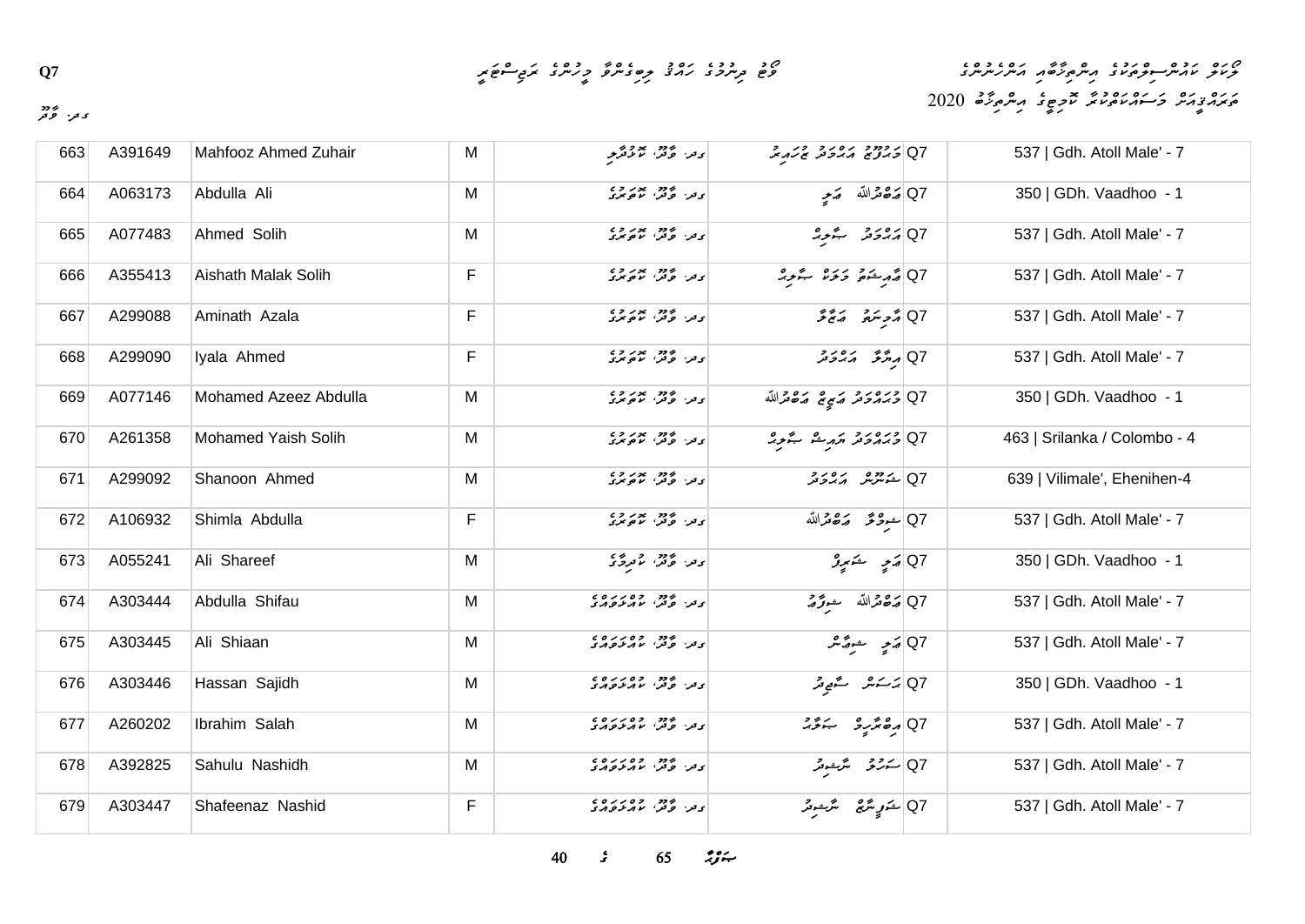*sCw7q7s5w7m< o<n9nOoAw7o< sCq;mAwBoEw7q<m; wBm;vB* م من المرة المرة المرة المرجع المرجع المرجع في 2020<br>مجم*د المريض المرجع المرجع المرجع المرجع المراجع المراجع الم*رجع

| 680 | A303442 | Shareefa              | $\mathsf{F}$ | وتر وي ده درده ع<br>دن وتر مارنده د | Q7 شمېرتز                                                       | 537   Gdh. Atoll Male' - 7     |
|-----|---------|-----------------------|--------------|-------------------------------------|-----------------------------------------------------------------|--------------------------------|
| 681 | A355679 | Abdulla Saiss Hussain | M            | دىن ئۇقتى، ئۆتكەير                  | Q7   مَدْ قَدْ اللَّهُ سَمَّدِ شَهْ مِرْسَمَةٍ مِرْسَمَّةٍ مِدْ | 350   GDh. Vaadhoo - 1         |
| 682 | A300592 | Ahmed Wildhan Hussain | M            | ى قريبى ئەيم ئىق ئىق ئىق ئىق ئىق    | Q7 <i>ב جادة مو جو محمد بر سكو</i> مر                           | 350   GDh. Vaadhoo - 1         |
| 683 | A078146 | Aishath Latheefa      | $\mathsf F$  | ى تىر بەردە كەن ئىر                 | Q7 مەم شىم ئىمب <i>و</i> گە                                     | 350   GDh. Vaadhoo - 1         |
| 684 | A300588 | Hassaan Hussain       | M            | ى قراشىچە كۆكى ئىر                  | Q7   ئەرگە شەر ئەسكەر ش                                         | 537   Gdh. Atoll Male' - 7     |
| 685 | A040622 | Hussain Abdulla       | M            | ى تىر بەردە كەن ئىر                 | Q7 يُرْسَمَ مِيْدِ مَدَّةَ قَدْ اللّه                           | 350   GDh. Vaadhoo - 1         |
| 686 | A300591 | Shajan Hussain        | F            | ى تىر بەردە كۆكى ئىر                | Q7 شوَمَ ش پر شر پر شر                                          | 537   Gdh. Atoll Male' - 7     |
| 687 | A344505 | Afsal Ahmed           | M            | دىن گەش مەمەر                       | Q7 كەنۇب كۈن كەردىتى (                                          | 537   Gdh. Atoll Male' - 7     |
| 688 | A076259 | Aminath Shabana       | $\mathsf F$  | دىر. ئۇنى، مومۇر                    | Q7 مُرْحِسَمُ شَعَّسَّ                                          | 537   Gdh. Atoll Male' - 7     |
| 689 | A048357 | Fathimath Hassan      | $\mathsf{F}$ | دىن گەنتى مومور                     | Q7 <i>وُّجِوحَةْ بَرَسَ</i> سَّر                                | 537   Gdh. Atoll Male' - 7     |
| 690 | A083095 | Mohamed Sobah         | M            | ى قىزا ئەڭگە ئىم قويى               | $222 - 222 = 0$                                                 | 350   GDh. Vaadhoo - 1         |
| 691 | A252611 | Nashfa Ahmed          | F            | دىن ئۇقۇ، مومۇر                     | Q7 سَ <i>رَحْوَدٌ مَدْوَ</i> مَرُ                               | 537   Gdh. Atoll Male' - 7     |
| 692 | A131353 | Nazuhath Ahmed        | $\mathsf{F}$ | ى قىزا ئەڭگە ئىم قويى               | Q7 سَيِّ <i>کَهُمْ مَدْدُوَمْ</i>                               | 537   Gdh. Atoll Male' - 7     |
| 693 | A051951 | Ahmed Fikry           | M            | ءَ ۽ وُٽڻ جِجوڙَءُ                  | Q7 <i>مَدْدْ دَمْ</i> بِرِ مِمْ بِرِ                            | 537   Gdh. Atoll Male' - 7     |
| 694 | A106974 | Ashfag Fikree         | M            | ىلا ئۇن مەمەنى                      | Q7 كەشترىق بور <sup>ق</sup> ىيە                                 | 537   Gdh. Atoll Male' - 7     |
| 695 | A051882 | Fathimath Aboobakru   | $\mathsf F$  | ءَ ۽ وُٽڻ جِجوڙَءُ                  | $27.772$ $29.792$ $29.792$ $29.792$                             | 537   Gdh. Atoll Male' - 7     |
| 696 | A076262 | Hassan Fareed         | M            | ىلا ئۇن بېرگە                       | Q7   پرسترين کو تر تر مريقر<br> -                               | 716   BANYAN TREE VABBINFARU-1 |

 $41$  *s*  $65$  *n***<sub>3</sub>**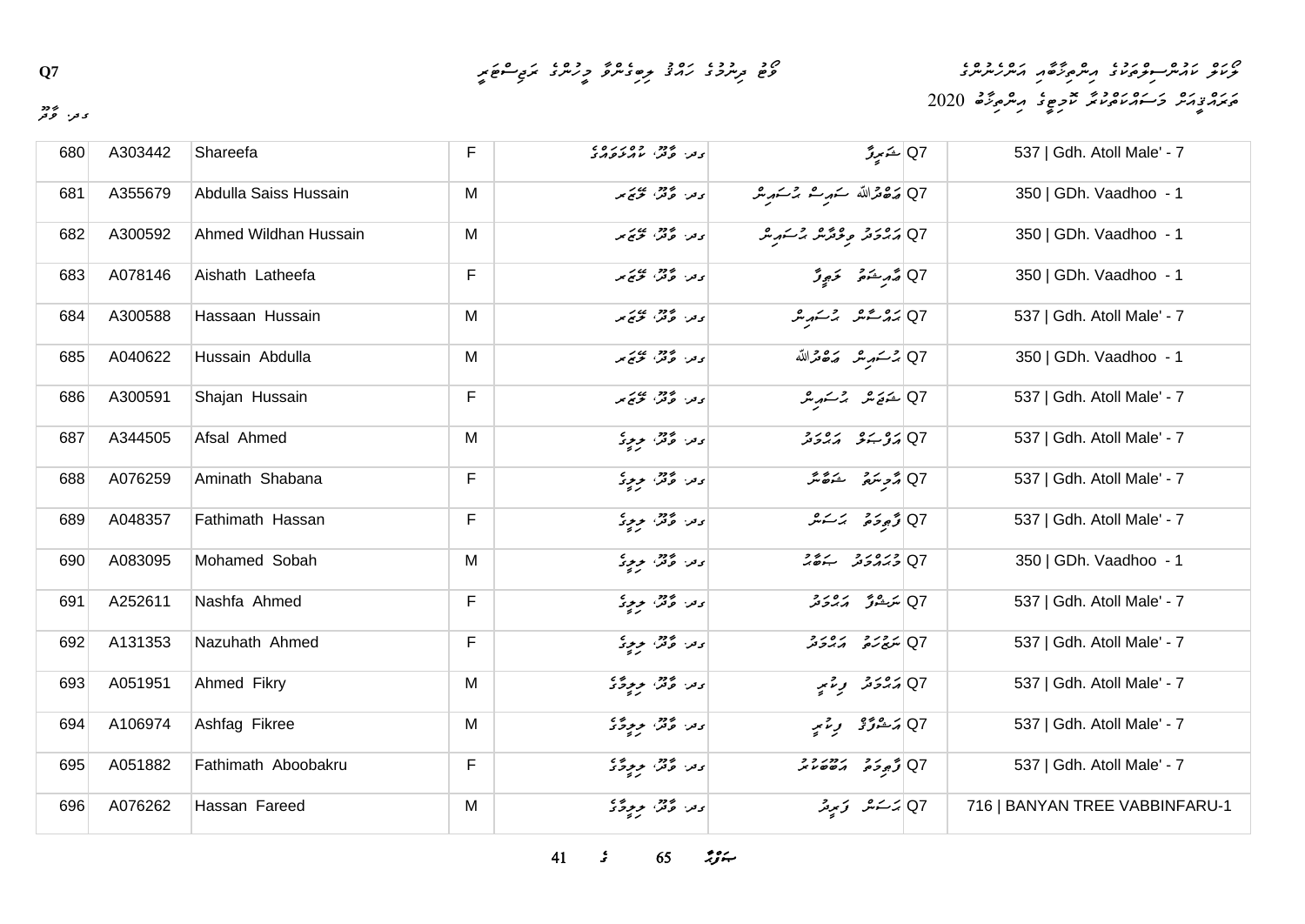*sCw7q7s5w7m< o<n9nOoAw7o< sCq;mAwBoEw7q<m; wBm;vB* م من المرة المرة المرة المرجع المرجع المرجع في 2020<br>مجم*د المريض المرجع المرجع المرجع المرجع المراجع المراجع الم*رجع

| 697 | A082062 | Ibrahim Zahid                       | M           | دىرا ئۇتۇ، جەچرىگى             | Q7 <i>مەھەتمەي</i> ھەممىتى ئى                                    | 537   Gdh. Atoll Male' - 7 |
|-----|---------|-------------------------------------|-------------|--------------------------------|------------------------------------------------------------------|----------------------------|
| 698 | A152134 | Saif Fikree                         | M           | رىر. ئۇقۇ، م <i>وم</i> ۇكى     | Q7 ڪهرو وي <sup>و</sup> مير                                      | 537   Gdh. Atoll Male' - 7 |
| 699 | A084633 | Saudulla Ahmed                      | M           | رىر ئۇن <i>ى موۋ</i> كى        | Q7 خصورالله م <i>م</i> حدومر                                     | 537   Gdh. Atoll Male' - 7 |
| 700 | A067742 | Ahmed Mohamed                       | M           | ى تەربىي ھەربى كى ئىچ ئىرى كى  | Q7 <i>הُגُوَنَّرَ وَبُرُوَنَّرَ</i>                              | 537   Gdh. Atoll Male' - 7 |
| 701 | A299374 | Ahudh Ahmed                         | M           | ى تەرەپىي ئەن ئى               | Q7 كەرتى <i>گە كەنگە</i> تتىر                                    | 537   Gdh. Atoll Male' - 7 |
| 702 | A106947 | Ibrahim Ahmed                       | M           | ى تىر بەدە بىيى بىي            | Q7 رەئ <i>ۇر 3 مەدە</i> ر                                        | 350   GDh. Vaadhoo - 1     |
| 703 | A300010 | Khumainee Ibrahim                   | M           | <sub>ى</sub> تەرەب ئىچ تە      | Q7 <i>جُوَم</i> ِسِ مِرْھَمَّر <sub>ِ ج</sub> ُو                 | 350   GDh. Vaadhoo - 1     |
| 704 | A107109 | Mariyam Didi                        | $\mathsf F$ | ى تىر بەدە بىيى بىي            | Q7 كەنگە <i>كەنگە</i> ئەربىر                                     | 350   GDh. Vaadhoo - 1     |
| 705 | A107110 | Yasir Ibrahim                       | M           | <sub>ى</sub> بەر بەدە بەدە بەل | Q7 اگرىسى ئەھەمگە <i>پ</i> ى                                     | 350   GDh. Vaadhoo - 1     |
| 706 | A303301 | Dhaus Mohamed                       | M           | ا دىن ئەدە كەن با              | Q7 مَ <i>دَمْ</i> - مِيَ مُرْدَمْر                               | 350   GDh. Vaadhoo - 1     |
| 707 | A303304 | Fathimath Rukhshana Mohamed<br>Didi | $\mathsf F$ | دىن گەنتر) كەنب                | Q7 <i>وُهِ وَهُمْ مُرْجَسَةٌ مَّنْ وَبَرَ وَ</i> وَمِرْمَرِ مِرْ | 350   GDh. Vaadhoo - 1     |
| 708 | A369056 | Invaazaa Mohamed                    | F           | دىن گەنتى كەن                  | Q7 مِسْرَقَةً وَيَدْوَيْرَ                                       | 350   GDh. Vaadhoo - 1     |
| 709 | A106985 | Mariyam Shaheeda                    | $\mathsf F$ | ى قرار ئەدەر كى تىل            | Q7 ك <i>ى تەرەڭ</i> رى <i>گە</i>                                 | 350   GDh. Vaadhoo - 1     |
| 710 | A112932 | <b>Mohamed Didi</b>                 | M           | ى قرار ئەقىرا كىمىيە           | Q7 <i>وُټرو کو تر</i> توپو                                       | 350   GDh. Vaadhoo - 1     |
| 711 | A303298 | Rishany Mohamed                     | F           | ا دىن ئەدە كەن با              | Q7 مرڪس <i>ڏندون</i> گر                                          | 537   Gdh. Atoll Male' - 7 |
| 712 | A252695 | Shavil Mohamed                      | M           | ا دىن ئەدە كەنب                | Q7 حَمَّمِ وَمَحْمَدَ مِنْ الْمَدَّوَمُ                          | 350   GDh. Vaadhoo - 1     |
| 713 | A033526 | Abdulla Rushdy                      | M           | ى قرار مۇقىرا مەھمىگى          | Q7 كەھەراللە كرىش <sup>و</sup> ىر                                | 350   GDh. Vaadhoo - 1     |

*42 s* 65  $2.94$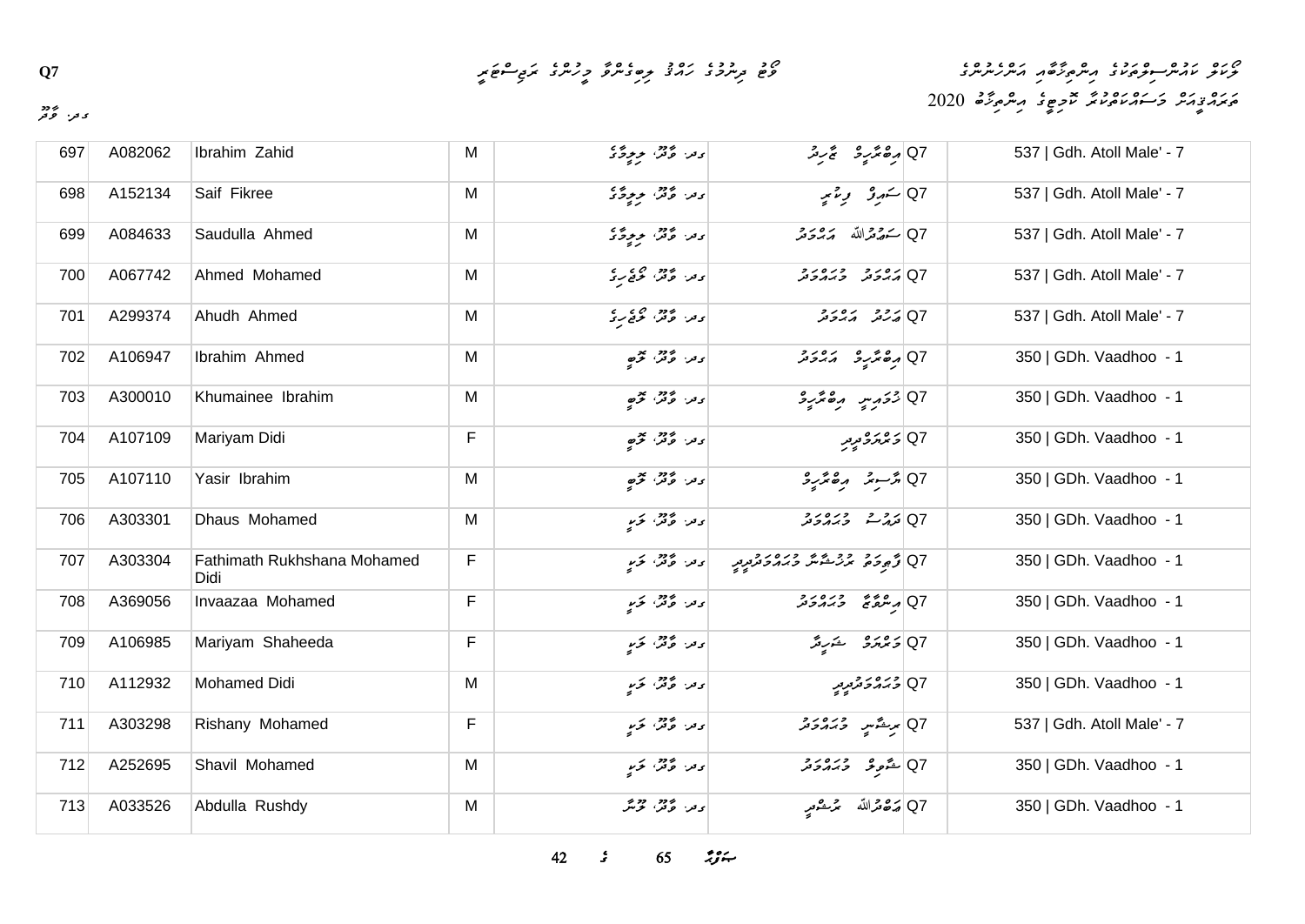*sCw7q7s5w7m< o<n9nOoAw7o< sCq;mAwBoEw7q<m; wBm;vB* م من المرة المرة المرة المرجع المرجع المرجع في 2020<br>مجم*د المريض المرجع المرجع المرجع المرجع المراجع المراجع الم*رجع

| 714 | A299086 | Jumana Rushdy         | $\mathsf F$ | ى بىر بەشتى بوش                                   | Q7 <i>ف<sub>َ</sub> وَنَّسَّى بِرَّ</i> حْسِ                                                                                                                                                                         | 350   GDh. Vaadhoo - 1        |
|-----|---------|-----------------------|-------------|---------------------------------------------------|----------------------------------------------------------------------------------------------------------------------------------------------------------------------------------------------------------------------|-------------------------------|
| 715 | A252548 | Mahil Abdulla Rushdee | M           | ى قرار مۇقىرا مەھمىگى                             | Q7   قَرَّرِ قَرْ مَرْدَة مِنْ مَرْ شَمْرِ                                                                                                                                                                           | 350   GDh. Vaadhoo - 1        |
| 716 | A299083 | Thahir Rushdhy        | M           | ى قراشى ئەقتى بۇ ئەنگە                            | Q7 ۾ <i>پرينھ پر م</i> شھورِ                                                                                                                                                                                         | 350   GDh. Vaadhoo - 1        |
| 717 | A299085 | Thaifa Rushdy         | $\mathsf F$ | ى مەس گەنتى كەشىگە                                | Q7 ب <i>ۇرۇ بر</i> ش <sup>و</sup> ىيە                                                                                                                                                                                | 301   Th. Veymandoo - 1       |
| 718 | A265916 | Thariq Rushdy         | M           | ى قريبى ئەقتى بۇ ئەش                              | Q7 ۾ <i>مرڏ پر هيورِ</i>                                                                                                                                                                                             | 350   GDh. Vaadhoo - 1        |
| 719 | A160460 | Fathimath Jenifa      | $\mathsf F$ |                                                   | Q7 تَ <i>مُّوحَة</i> فَسِنَّ                                                                                                                                                                                         | 537   Gdh. Atoll Male' - 7    |
| 720 | A140856 | Moosa Didi            | M           | وتر ود ورد دره<br>دتر وتر وزنر                    | Q7 تر گەرىر                                                                                                                                                                                                          | 350   GDh. Vaadhoo - 1        |
| 721 | A101466 | Zuraarath Rasheed     | M           | و در دود و دوه ده<br>و در گرفتر، گرفر د           | Q7 كى ئىرىمۇ ھىرىشونىر                                                                                                                                                                                               | 350   GDh. Vaadhoo - 1        |
| 722 | A112159 | Ahmed Hathim          | M           | و در دود.<br>و در گوتر، گوی سوتر برو              | Q7 <i>كەندى كىم</i>                                                                                                                                                                                                  | 350   GDh. Vaadhoo - 1        |
| 723 | A112153 | Aminath Hathim        | $\mathsf F$ | وتر گروه کار ویووه<br>وتر گرفتر گروگوتری          | Q7 مُجِسَعْهِ مُحْمِرْ                                                                                                                                                                                               | 537   Gdh. Atoll Male' - 7    |
| 724 | A112152 | Fathimath Hathim      | $\mathsf F$ | ړي په ده.<br>دې وگټن ورسونورۍ                     | Q7 <i>وُّجِوَدَة</i> يُرْجِرُ                                                                                                                                                                                        | 350   GDh. Vaadhoo - 1        |
| 725 | A368679 | Rimaah Ahmed          | M           | و در دود ور و دو د و د<br>و در گوتر، گور سوتر برو | Q7 بردً <sup>م</sup> به بردونر                                                                                                                                                                                       | 537   Gdh. Atoll Male' - 7    |
| 726 | A252594 | Abdullah Athoof Amir  | M           | وتر کافر، و در و به ع<br>وتر، وتر، وتریز کو       | Q7 مَءْمَّراللَّهُ مَعْوَفِ مَحْرَمَّد                                                                                                                                                                               | 350   GDh. Vaadhoo - 1        |
| 727 | A252592 | Ali Gaish Amir        | M           | وتر کوتر، ترتر و به ع<br>وتر، گوتر، ترتربر دی     | Q7 كەيپ تۇم <sup>رىق</sup> ە گە <i>چ ب</i> ۇ                                                                                                                                                                         | 637   Hulhumale', Ehenihen-23 |
| 728 | A148515 | Amir Ali Muneer       | M           | ړين ده رره ده.<br>دې وې وېرس                      | Q7 <i>مُّ جِنْدُ مَ</i> يْرِ دُسِيْدُ                                                                                                                                                                                | 350   GDh. Vaadhoo - 1        |
| 729 | A106972 | Jamsheed Ali Muneer   | M           | دىر بەدە بەر دېرى<br>دىر ئۆتر، ئەتىرىرسى          | Q7 في الله عليه من الله عليه الله عليه من الله عليه الله عليه الله عليه الله عليه الله عليه الله عل<br>الله عليه الله عليه الله عليه الله عليه الله عليه الله عليه الله عليه الله عليه الله عليه الله عليه الله عليه | 350   GDh. Vaadhoo - 1        |
| 730 | A106971 | Mariyam Didi          | F           | رىر گ <sup>ەدە</sup> بەر جەم كەن                  | Q7   <i>ئەنگەۋەرىر</i>                                                                                                                                                                                               | 350   GDh. Vaadhoo - 1        |

*43 s* 65  $23 \div$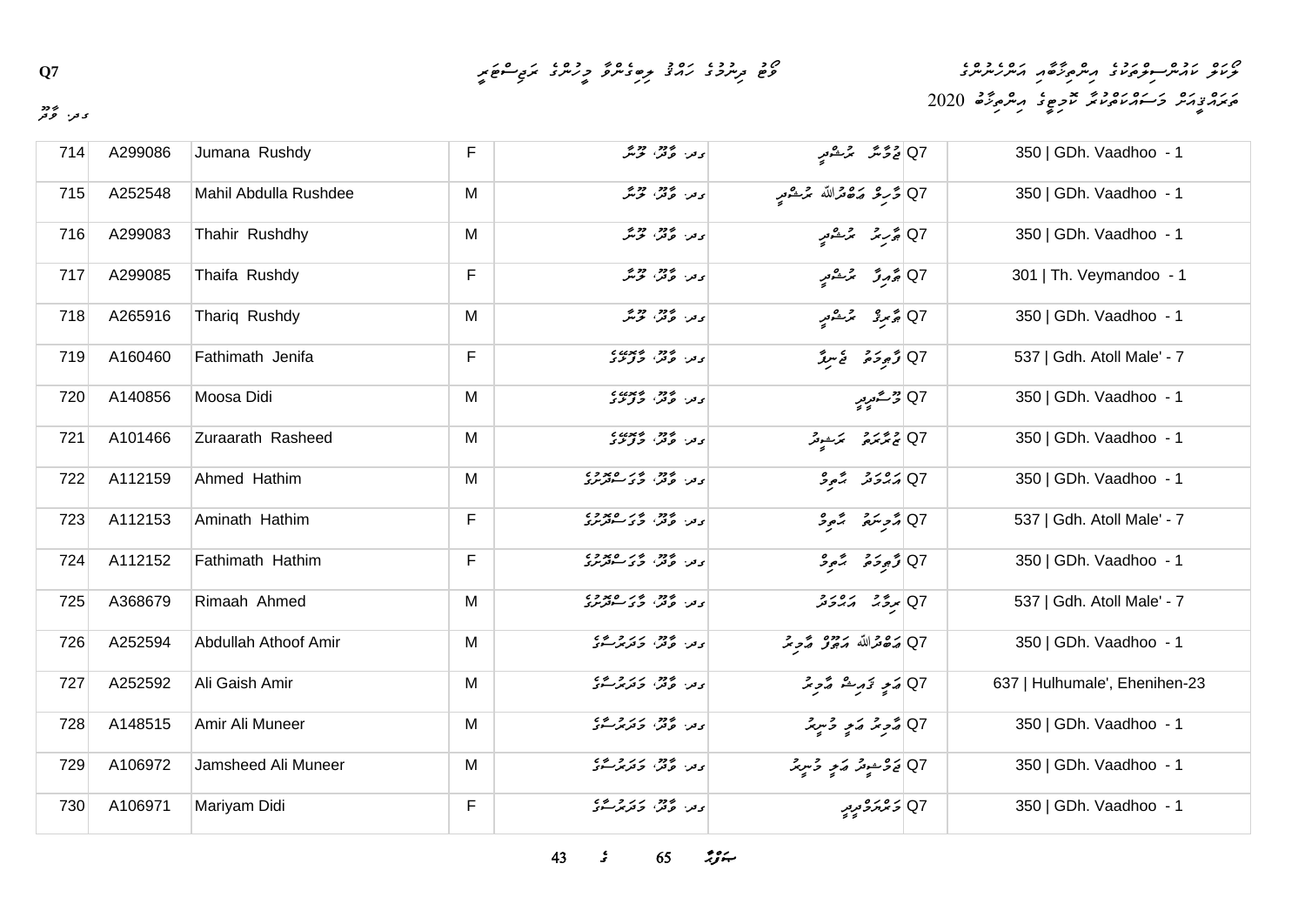*sCw7q7s5w7m< o<n9nOoAw7o< sCq;mAwBoEw7q<m; wBm;vB* م من المرة المرة المرة المرجع المرجع المرجع في 2020<br>مجم*د المريض المرجع المرجع المرجع المرجع المراجع المراجع الم*رجع

| 731 | A252590 | <b>Mohamed Dhanish Amir</b>     | M           | ى قرار ئەدەر بەر ئەرەپ ئە                  | Q7 <i>وَبَهُ دَوَدٌ</i> مُرْسِيْ مُ <i>وَج</i> َرٌ                                                                       | 537   Gdh. Atoll Male' - 7 |
|-----|---------|---------------------------------|-------------|--------------------------------------------|--------------------------------------------------------------------------------------------------------------------------|----------------------------|
| 732 | A064891 | <b>Ubaidh Ali Muneer</b>        | M           | وفر کوتر، برتر و بره<br>وفر، برقر، برفرسری | Q7 مُقدِمٌ مَدٍ دُسٍدٌ                                                                                                   | 350   GDh. Vaadhoo - 1     |
| 733 | A060144 | Ahmed Saeed Mohamed             | M           | ى تەرەپ ئەرەپ ئەرەپ ئىس                    | Q7 <i>גُرُوَنْډَ ڪُمِينَڊَ وُبُرُوُدَنَ</i> رُ                                                                           | 537   Gdh. Atoll Male' - 7 |
| 734 | A097749 | Ibrahim Abdulla                 | M           | ى قراڭ ئەنجى                               | Q7 م <i>ِ جُمَّرِ جَ</i> مَحَمَّدَاللَّه                                                                                 | 350   GDh. Vaadhoo - 1     |
| 735 | A106859 | Abdulla Saeed                   | M           | وفر دور دوره<br>دفر گرفر، مروم دی          | Q7 كەچ قراللە كىم <i>رى</i> تر                                                                                           | 350   GDh. Vaadhoo - 1     |
| 736 | A055834 | Abdulla Didi                    | M           | ى تىر، ئۇتۇ، ئۇ س                          | Q7 كەڭ قىراللەمبەمبر                                                                                                     | 350   GDh. Vaadhoo - 1     |
| 737 | A359881 | Aminath Lamha Abdulla           | $\mathsf F$ | ى تىر، ئۇتۇ، ئۇ سە                         | Q7 أَمَّ مِسَعْدٍ حَرْبٌ أَمَّاهُ مِنْ اللَّهُ                                                                           | 537   Gdh. Atoll Male' - 7 |
| 738 | A359883 | Faaidhu Abdulla                 | M           | ى تىر بە ئۆتى ئەشكە                        | Q7 تَرْمِعْرُ صَ <del>صْ</del> عْرَاللَّه                                                                                | 537   Gdh. Atoll Male' - 7 |
| 739 | A024096 | Fathimath Mausooma              | $\mathsf F$ | ى تىر بەقتى بۇ ھ                           | $\int \frac{3\pi}{2\pi} \frac{3}{4} \frac{3}{2} \frac{3}{2} \frac{3}{2} \frac{3}{2} \frac{3}{2} \frac{3}{2} \frac{3}{2}$ | 350   GDh. Vaadhoo - 1     |
| 740 | A033768 | Adam Thakurufaan                | M           | ر در گرده و شود و                          | Q7 گەنىر <i>ە مەمرۇ</i> بىر                                                                                              | 350   GDh. Vaadhoo - 1     |
| 741 | A293419 | <b>Fathimath Shaima Mohamed</b> | $\mathsf F$ | ر در گرده و شود و                          | Q7 زُّەدە ئۇرۇ دېرەرد                                                                                                    | 537   Gdh. Atoll Male' - 7 |
| 742 | A351194 | Shayaan Mohamed                 | M           | ړی وو.<br>دی وګڼ <i>و</i> س د              | Q7 شەرىش <i>دىن</i> ەرد                                                                                                  | 350   GDh. Vaadhoo - 1     |
| 743 | A059535 | Mohamed Shafeeq                 | M           | ى تەرەپ ئۆسىدە ئە                          | Q7 <i>\$نەۋەقر خۇنى</i> \$                                                                                               | 350   GDh. Vaadhoo - 1     |
| 744 | A033606 | Ahmed Fikry                     | M           | وفر و فر و سره سره د مند د سومر            | Q7 <i>مَدْدْدَ</i> تَرَ وِتْدَ بِهِ                                                                                      | 350   GDh. Vaadhoo - 1     |
| 745 | A252676 | Amaanath Ahmed                  | F           | وفر و فر و سره سره د مند د سومر            | Q7 كەڭ شەر بەر دىر                                                                                                       | 537   Gdh. Atoll Male' - 7 |
| 746 | A116059 | Aminath Ahmed                   | F           | ى قرار ئۇقرار قاسمە ئەرەك ئەير             | Q7 مُجِسَعَة مَ <sup>ر</sup> ْدَخَّة                                                                                     | 350   GDh. Vaadhoo - 1     |
| 747 | A079254 | Mariyam Ali                     | F           | ودر المجمع وسر من المرد المعدد المستور     |                                                                                                                          | 350   GDh. Vaadhoo - 1     |

*44 sC 65 nNw?mS*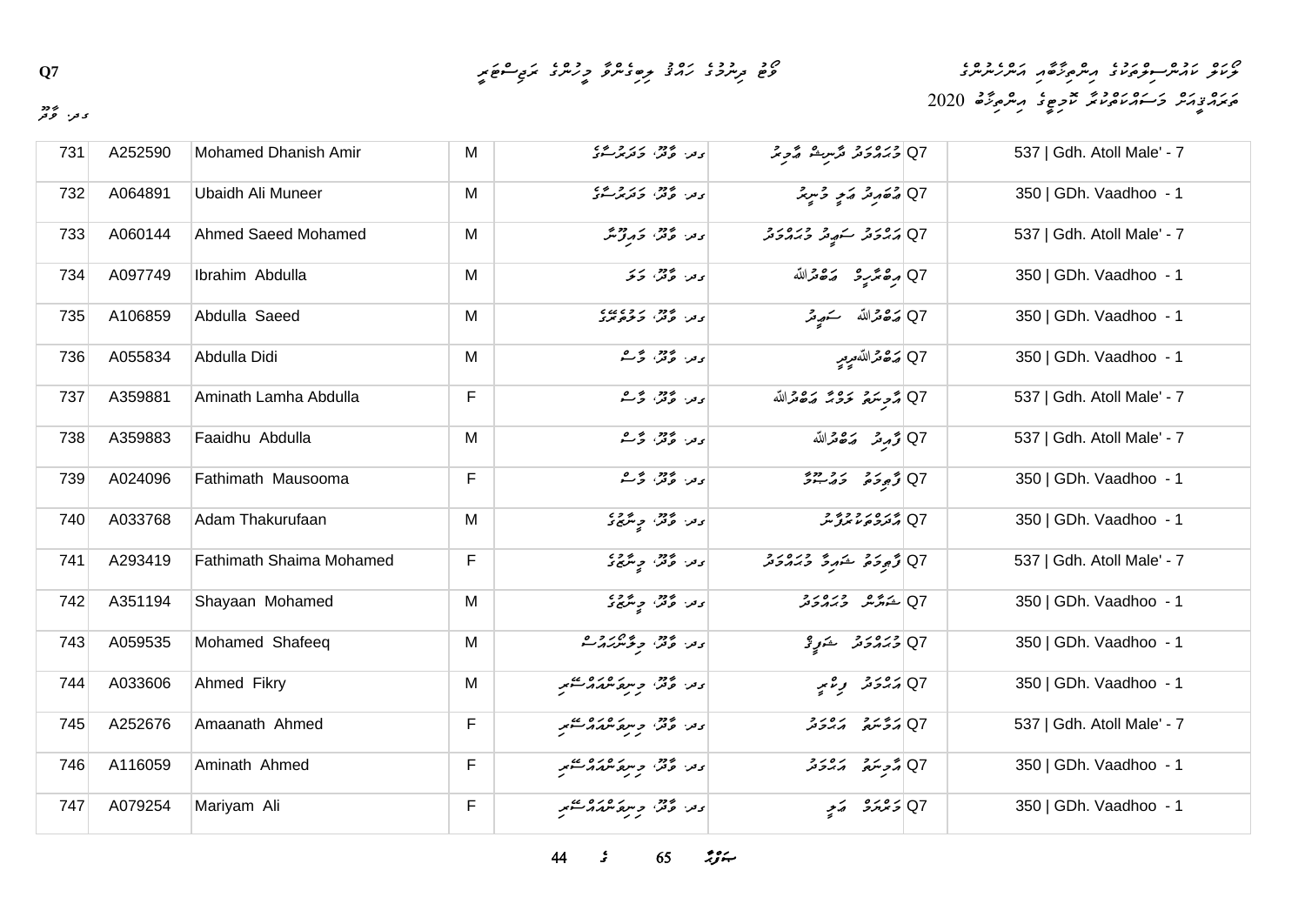*sCw7q7s5w7m< o<n9nOoAw7o< sCq;mAwBoEw7q<m; wBm;vB* م من المرة المرة المرة المرجع المرجع المرجع في 2020<br>مجم*د المريض المرجع المرجع المرجع المرجع المراجع المراجع الم*رجع

| 748 | A138236 | Naufal Ahmed         | M            | رىر ئەدە ئەسرى مەدەب كەر                        | Q7 <i>سَمْرُوَ \$ مَدْوَ</i> مْر           | 394   Addu Meedhoo - 3                |
|-----|---------|----------------------|--------------|-------------------------------------------------|--------------------------------------------|---------------------------------------|
| 749 | A261205 | Samrath Ahmed        | M            | وفر المجمج والمتحرم والمحصور المحتجر            | Q7 كەنزىر <i>ە</i> مەددىر                  | 728   Angsana Resort & Spa Maldives-1 |
| 750 | A300666 | Shahamath Ahmed      | M            | وفرز المحمد المستحصر والمستحصر                  | Q7 خىر <i>گە ئەرەر بەر ئى</i> ر            | 537   Gdh. Atoll Male' - 7            |
| 751 | A138227 | Thalhath Ahmed       | M            | دىن كۆتى، جەسھەسمەرە مەر                        | Q7 ي <i>ؤدية بدور</i> و                    | 537   Gdh. Atoll Male' - 7            |
| 752 | A161834 | Aishath Aagisa       | F            | دىن ئۇتۇ، بەسەھ تەرەپ                           | Q7 <i>مُّ مِ</i> شَمَّةً مُّ تَّحِبَّةً مُ | 350   GDh. Vaadhoo - 1                |
| 753 | A119777 | Aminath Siththuna    | $\mathsf F$  | دىر. ئۇنىر، ئەسرەپردە<br>دىر. ئۇنىر، ئەسرەپەردى | 07 أ <i>مُّ</i> حِسَمُ سِيْهِ مِنْ         | 350   GDh. Vaadhoo - 1                |
| 754 | A086379 | Ibrahim Didi         | M            | دىن ئۇتر، ئەسم ئەھەدە                           | Q7   م <i>وڭ مُدَّرٍ د</i> ُّ مَرِ مَرِ    | 350   GDh. Vaadhoo - 1                |
| 755 | A252609 | Nabaha Ibrahim       | F            | دىر. ئۇنىر، ئەسمىدە دەپرە دە                    | Q7 سَقَّةً م <b>ُ</b> مُحَمَّدٍ فِي        | 637   Hulhumale', Ehenihen-23         |
| 756 | A299916 | Suha Ibrahim         | F            | دىن ئۇنىز، بېرىقىدىن ئ                          | Q7 كەنئە مەھم <i>گەي</i> ى                 | 537   Gdh. Atoll Male' - 7            |
| 757 | A101504 | Ahmed Abdulla        | M            | ى تەرەپ ئۇس ئەرە                                | Q7 كەبروتىر كەھ قىراللە                    | 350   GDh. Vaadhoo - 1                |
| 758 | A101505 | Aishath Abdulla      | $\mathsf F$  | ړی وو.<br>دین گرنس کرسرگرۍ                      | Q7 مُجمِّدَة مَ <b>صَوَّ</b> اللّه         | 350   GDh. Vaadhoo - 1                |
| 759 | A094886 | Ali Abdulla          | M            | ى تەرەپ ئۇسرى                                   | Q7 <i>مَجِ مَ§مَّ</i> رَاللَّه             | 350   GDh. Vaadhoo - 1                |
| 760 | A101517 | Aminath Abdulla      | $\mathsf F$  | ى تىر بەردە بەر ئەرە                            | Q7 مُرْحِ مَدَّة مُتَّاهَ مِنْ اللَّهُ     | 388   Feydhoo Ehenihen - 1            |
| 761 | A101510 | Mariyam Ibrahim Didi | $\mathsf{F}$ | ى تەرەپ ئۇس ئەرە                                | Q7 <i>كەنگەڭ مەھەر كەنگە</i> ر             | 350   GDh. Vaadhoo - 1                |
| 762 | A101508 | Mohamed Abdulla      | M            | ى تەرەپ ئۇسرىمى                                 | Q7 <i>وَبَهُ وَمَنْ مَ</i> هُ مِّرَاللّه   | 681   Ayada Maldives-1                |
| 763 | A298882 | Shizlath Abdulla     | F            | ى تىر بەلەر ئەسرىگە ئ                           | Q7 جو يحركو محرك الله                      | 19   HA. Thakandhoo - 1               |
| 764 | A106954 | Aishath Didi         | F            | ى قراشى ئەتەر ئەرەپىيە ئە                       | Q7 <mark>مُ</mark> مرِڪوم <sub>و</sub> يدِ | 637   Hulhumale', Ehenihen-23         |

*45 sC 65 nNw?mS*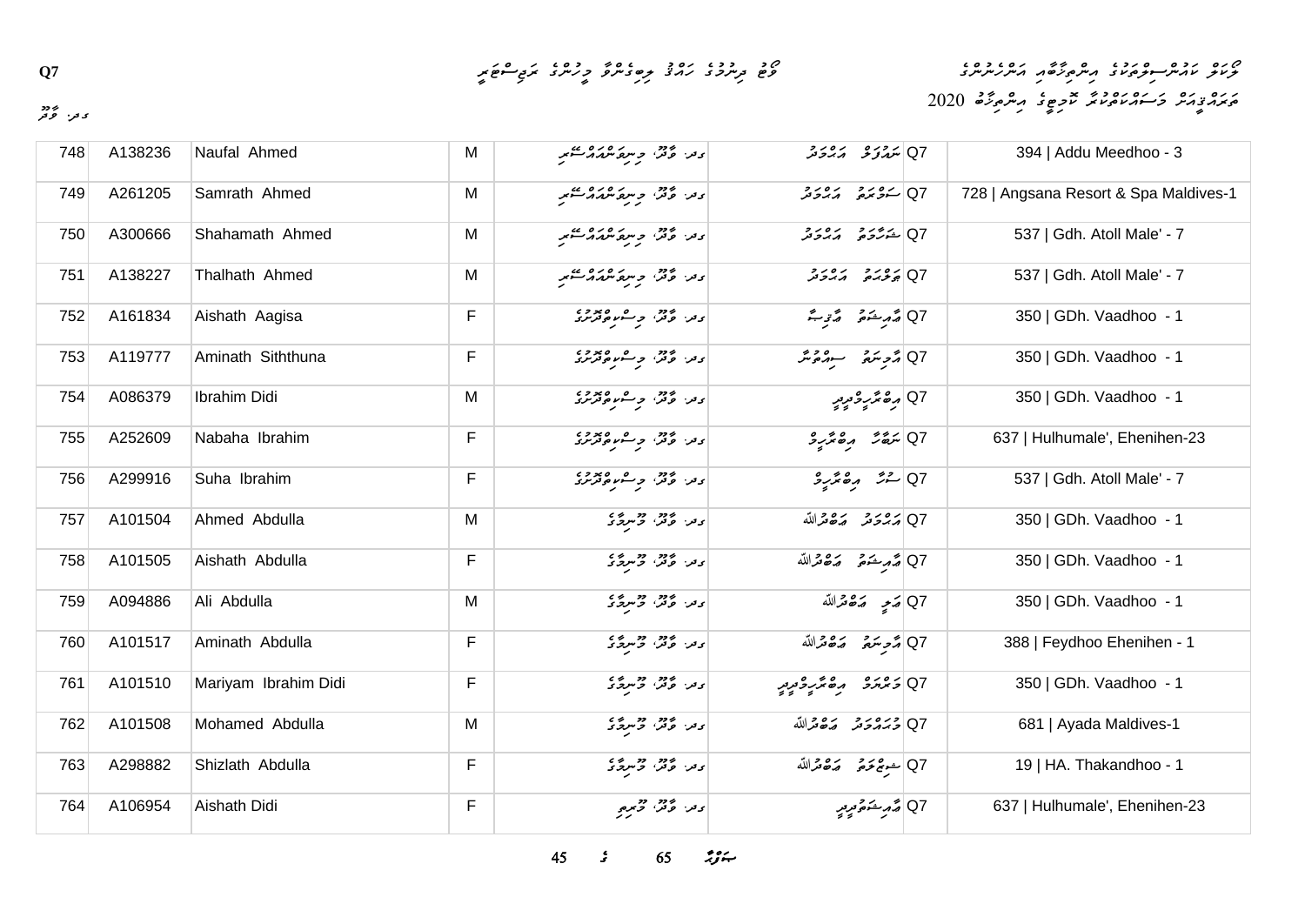*sCw7q7s5w7m< o<n9nOoAw7o< sCq;mAwBoEw7q<m; wBm;vB* م من المرة المرة المرة المرجع المرجع المرجع في 2020<br>مجم*د المريض المرجع المرجع المرجع المرجع المراجع المراجع الم*رجع

| 765 | A252705 | Hussain Maaiz Ahmed | M            | دين المحمد المحمومي                                                                                                                                                                                                    | Q7 يُرْسَمبِ شُرْ وَمِهِ فَي مَدْوَمْرُ    | 637   Hulhumale', Ehenihen-23          |
|-----|---------|---------------------|--------------|------------------------------------------------------------------------------------------------------------------------------------------------------------------------------------------------------------------------|--------------------------------------------|----------------------------------------|
| 766 | A376101 | Mohamed Mafaz Ahmed | M            | ر مرد مرد از در در برابر به این مردم برابر با این برابر برابر با این برابر با این برابر با این برابر<br>مرد با این برابر با این برابر با این برابر با این برابر با این برابر با این برابر با این برابر با این برابر با | Q7 כגלכת כנים גם כל                        | 350   GDh. Vaadhoo - 1                 |
| 767 | A304488 | Abdulla Ahmed       | M            | ى تىر بەدە بەدە بەرگە                                                                                                                                                                                                  | Q7 مَەْقَرَاللَّهُ مَ <sup>رُ</sup> رَتْرَ | 350   GDh. Vaadhoo - 1                 |
| 768 | A304494 | Aishath Fikuree     | $\mathsf F$  | ى تەرەپ ئەيدىنى ئەيدىن                                                                                                                                                                                                 | Q7 <i>مەم ھۇھۇرىرىمى</i> ر                 | 350   GDh. Vaadhoo - 1                 |
| 769 | A104800 | Fathmath Safa       | $\mathsf{F}$ | ى تەرەپ ئەقتى ئەرەپ ئە                                                                                                                                                                                                 | Q7 <i>وَّجِودَةْ</i> سَدَرَّ               | 678   Thulhagiri Island Resort & Spa-1 |
| 770 | A152925 | Mohamed Shamoon     | M            | دىر. ئۇتى، <i>5 دەھ</i><br>دىر. ئۇتى، <i>5 <del>د</del>ىم</i> ىل                                                                                                                                                       | $07$ $0.000$ $0.000$ $0.000$               | 637   Hulhumale', Ehenihen-23          |
| 771 | A382783 | Saadhim Abdulla     | M            | ى تەرەپ ئەقتى بەر                                                                                                                                                                                                      | Q7 جَمْعَرِ 2 مَرْكَ مَرْاللّه             | 335   GDh. Thinadhoo - 1               |
| 772 | A304493 | Saudhoon Abdulla    | M            | ى تىر بەدە بەدە بەرگە                                                                                                                                                                                                  | Q7 كەرتىرىش مەھىراللە                      | 158   K. Maafushi - 2                  |
| 773 | A121994 | Shafia Abdulla      | $\mathsf F$  | ى تەرەپ ئەقرىم بىر                                                                                                                                                                                                     | Q7 شَوَمِرَّ صَ <b>صَدَ</b> اللَّه         | 537   Gdh. Atoll Male' - 7             |
| 774 | A304491 | Shamaan Abdulla     | M            | ى تەرەپ ئەقتى ئەرەپ ئە                                                                                                                                                                                                 | Q7 خَوْصُرْ صَدَّقْرَاللَّه                | 537   Gdh. Atoll Male' - 7             |
| 775 | A252721 | Shaulaan Abdulla    | M            | ى تەرەپ ئەقتى بەر                                                                                                                                                                                                      | Q7 خەرگەش ھەقراللە                         | 350   GDh. Vaadhoo - 1                 |
| 776 | A350828 | Shiya Abdulla       | F            | ى تەرەپ ئەقتى بەر                                                                                                                                                                                                      | Q7 حجو <i>ماً ضرفته الله</i>               | 537   Gdh. Atoll Male' - 7             |
| 777 | A298823 | Afa Ali             | F            | وتر به دو ده در د.<br>وتر کوتر و شوه مرد                                                                                                                                                                               | Q7 <i>مَرَقَ مَ</i> حِ                     | 335   GDh. Thinadhoo - 1               |
| 778 | A063525 | Ahmed Abdulla       | M            | ومن کومن کا مشخص مورد.<br>اومن کومن کا مشخص مورد                                                                                                                                                                       | Q7 كەبروتر كەھەرللە                        | 537   Gdh. Atoll Male' - 7             |
| 779 | A085212 | Aminath Sofiyya     | F            | ومن کومن کا مشخص مورد.<br>اومن کومن کا مشخص مورد                                                                                                                                                                       | Q7 مۇجەنىھ س <i>ەرەم</i> گە                | 350   GDh. Vaadhoo - 1                 |
| 780 | A298825 | Ayaaz Ahmed         | M            | ا د مرد ده د د د د د د د د د د د د د                                                                                                                                                                                   | Q7 كەنگە كەنگە <i>كەنگە</i> كەنگە          | 537   Gdh. Atoll Male' - 7             |
| 781 | A298812 | <b>Dhon Manike</b>  | F            | وتر کوتر، وشوکوتری                                                                                                                                                                                                     | Q7   قريفرنجسرين <u>ا</u>                  | 350   GDh. Vaadhoo - 1                 |

*46 s* 65  $23\div$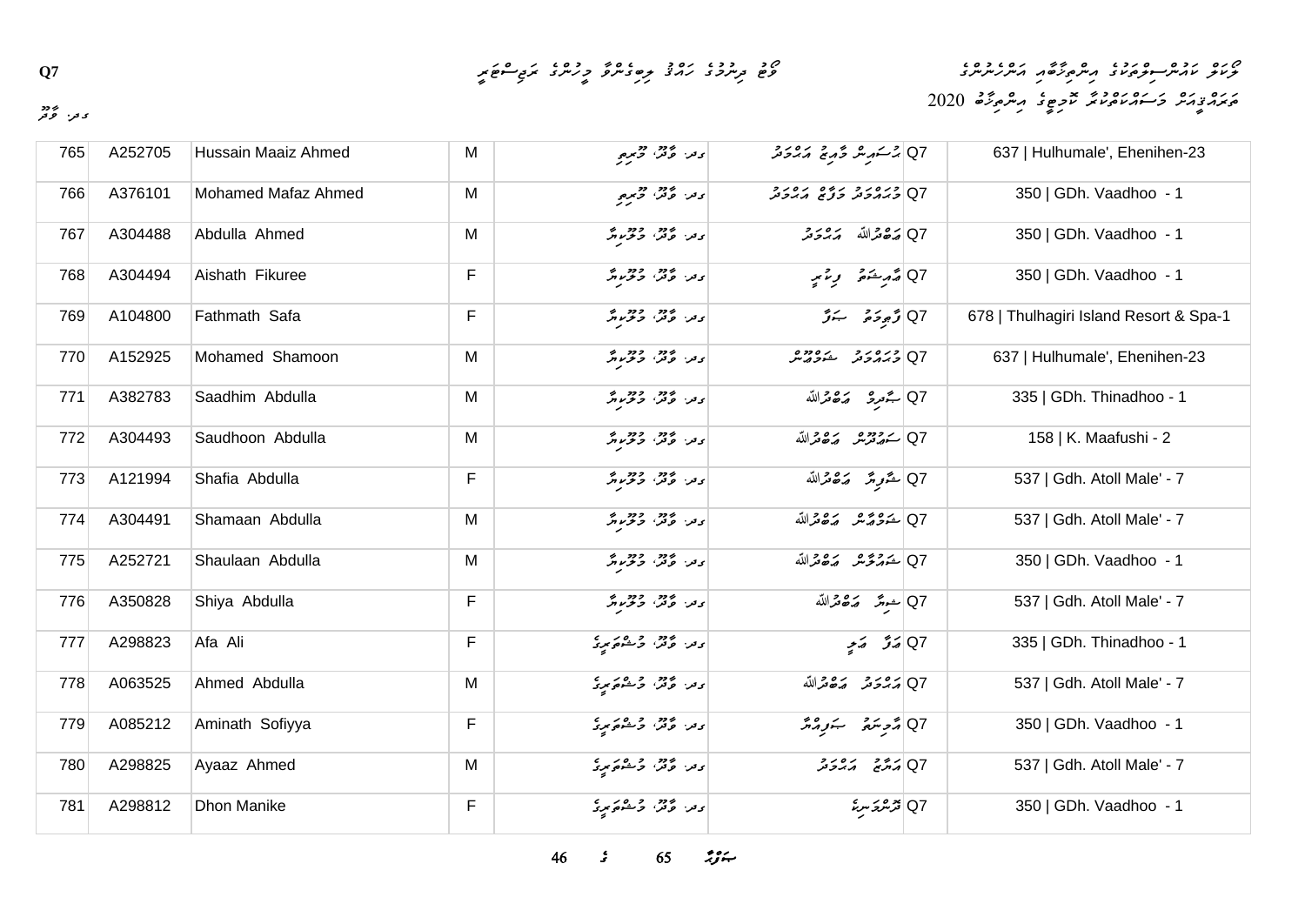*sCw7q7s5w7m< o<n9nOoAw7o< sCq;mAwBoEw7q<m; wBm;vB* م من المرة المرة المرة المرجع المرجع المرجع في 2020<br>مجم*د المريض المرجع المرجع المرجع المرجع المراجع المراجع الم*رجع

| 782 | A298820 | Favaaz Ahmed         | M           | ى قرار ئەدەر ئەھمىرى                                         | Q7 <i>وَوَّج مَدْوَنْد</i>          | 537   Gdh. Atoll Male' - 7             |
|-----|---------|----------------------|-------------|--------------------------------------------------------------|-------------------------------------|----------------------------------------|
| 783 | A298815 | Rimaaz Ahmed         | M           | د در او در در در در در در این است.<br>او در او در او شوه مرد | Q7 بردٌ مَجْ دَرَ مَرَ مَدَ         | 280   Dh. Bandidhoo - 1                |
| 784 | A298819 | Wafa Ali             | $\mathsf F$ |                                                              | Q7 ءَڙَ   مَرِ                      | 350   GDh. Vaadhoo - 1                 |
| 785 | A298816 | Yaameen Ali          | M           | د پر دور ده در د.<br>د تر ترتر و شوتوبرد                     | Q7 گر <i>چ بنگ چ</i> َ چ            | 350   GDh. Vaadhoo - 1                 |
| 786 | A370025 | Zaidhaan Ahmed       | M           | دى دەر دەر د                                                 | Q7 <i>تجەبەتىگە مەمەدى</i> ر        | 537   Gdh. Atoll Male' - 7             |
| 787 | A339817 | Zayana Ahmed         | $\mathsf F$ | وتر کوتر و شوکوتور و<br>دی کوتر و شوکوتور                    | Q7 يَرَمَّدُ <i>مَدْدَ</i> مْر      | 537   Gdh. Atoll Male' - 7             |
| 788 | A252544 | Ahmed Samaah Mohamed | M           | دىن ئەدەر ، مەھمىي كەن                                       | Q7   <i>مروج و مروج وبروج</i> و     | 537   Gdh. Atoll Male' - 7             |
| 789 | A073834 | Dhon Didi            | F           | ى مەدەرىم ھەم بەر ئە                                         | Q7   قَرْسْْرِمِرِ                  | 350   GDh. Vaadhoo - 1                 |
| 790 | A252543 | Shamoodh Mohamed     | M           | ى مەدەرىم ھەم ئە                                             | Q7 خوړو وره دو                      | 537   Gdh. Atoll Male' - 7             |
| 791 | A300160 | Aishath Hamdiyya     | $\mathsf F$ | ى قرار ئۇقتى سىرىگرى سىھونىگە                                | Q7 <i>مەستىم ئۇمەم</i> گە           | 537   Gdh. Atoll Male' - 7             |
| 792 | A300161 | Aishath Ulfath       | $\mathsf F$ | ى قرار ئەقتى، سىرىگرى سىھونىگە                               | Q7 گەم شەھ مەخزە                    | 537   Gdh. Atoll Male' - 7             |
| 793 | A100232 | Fathimath Hussain    | F           | دىن ئۇتىر، سىبرى سىمونۇ                                      | Q7 <i>وَّەودَە بى</i> سەربىر        | 537   Gdh. Atoll Male' - 7             |
| 794 | A300159 | Haisham Hussain      | M           | ى قرار ئەقرار سىرى سىرى ئىچ                                  | Q7 كىرىشكى گەسكىرىگر                | 350   GDh. Vaadhoo - 1                 |
| 795 | A147334 | Hussain Manik        | M           | ى قرار ئۇقرار سىرى سىرى قى                                   | Q7 كەسكەر بىرى بىرى <i>گ</i>        | 350   GDh. Vaadhoo - 1                 |
| 796 | A300158 | Jailam Hussain       | M           | ى قرار ئەقترى سىرتىرى سىھ بەشتى                              | Q7 <i>في مرحَرْ بِهُ سُنمبر بنز</i> | 350   GDh. Vaadhoo - 1                 |
| 797 | A141266 | Mariyam Hussain      | F           | ى قرار ئەقترى سىرتىرى سىھ بەشتى                              | Q7 كەبەد ئەسەر شەر بىر              | 678   Thulhagiri Island Resort & Spa-1 |
| 798 | A300157 | Zumla Hussain        | F           | ى قرار ئۇقرار سىرى سىرە ئىگە                                 | Q7 ئ <sub>ى</sub> رى ئەسەر ش        | 537   Gdh. Atoll Male' - 7             |

*47 sC 65 nNw?mS*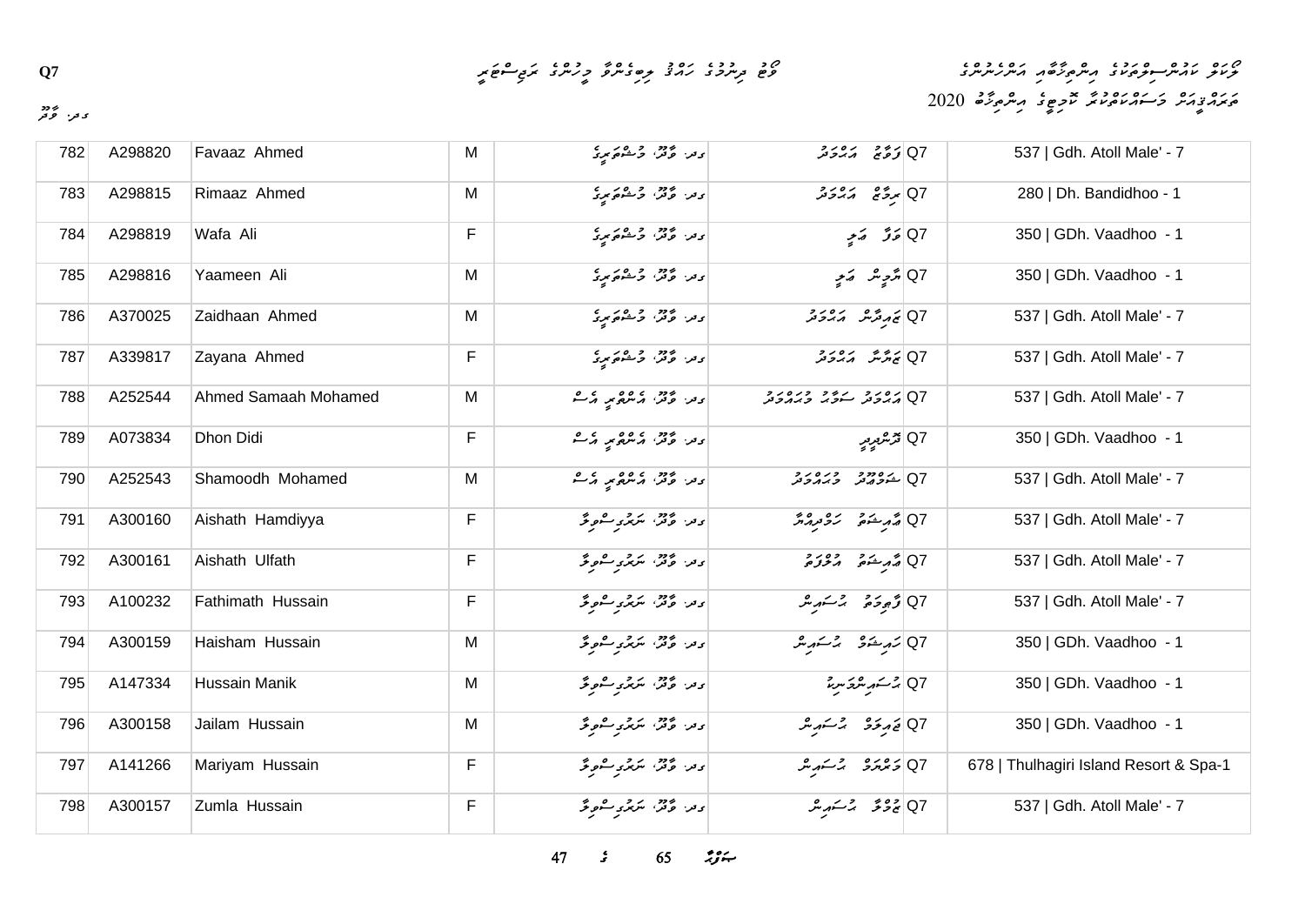*sCw7q7s5w7m< o<n9nOoAw7o< sCq;mAwBoEw7q<m; wBm;vB* م من المرة المرة المرة المرجع المرجع المرجع في 2020<br>مجم*د المريض المرجع المرجع المرجع المرجع المراجع المراجع الم*رجع

| 799 | A304451 | Ibrahim Didi            | M            | ى قرا ئۇقۇا سىسىر بولۇ      | Q7 <sub>مر</sub> ه ټر <sub>پ</sub> و مړمړ | 537   Gdh. Atoll Male' - 7 |
|-----|---------|-------------------------|--------------|-----------------------------|-------------------------------------------|----------------------------|
| 800 | A304465 | Lamsha Ibrahim          | F            | ى دىن ئۇنىز، سەسىر بەر ئۇ   | Q7 كۇۋىش <sub>ە</sub> م <i>ەنگى</i> رۇ    | 537   Gdh. Atoll Male' - 7 |
| 801 | A304460 | Lazneela Ibrahim        | $\mathsf{F}$ | ى بىر ھەتر سەسەم بىر ئى     | Q7 كۇڭ <sub>ى</sub> رىگە مەھ <i>گرى</i> 2 | 537   Gdh. Atoll Male' - 7 |
| 802 | A304456 | Leena Ibrahim           | $\mathsf F$  | دىن گەنتى، سەسىرى بەنگ      | Q7 م <sub>و</sub> سَّر م <i>ەھترى</i> دۇ  | 537   Gdh. Atoll Male' - 7 |
| 803 | A304462 | Lishaza Ibrahim         | $\mathsf{F}$ | ى قراڭ ھۇش سىزىيەت بولۇ     | Q7 مِشَمَّ مِرْحَمَّدِةِ                  | 537   Gdh. Atoll Male' - 7 |
| 804 | A304463 | Lishma Ibrahim          | $\mathsf F$  | دىن ئۇنىز، سەسىرى ئىگە      | Q7 م <sub>ج</sub> ىشۇ م <i>ەھتى</i> رۇ    | 537   Gdh. Atoll Male' - 7 |
| 805 | A304458 | Lizuna Ibrahim          | F            | ى بىر ئەقتى، سەسىرى بەرگە   | Q7 <i>جيءُگ م</i> ڻ <i>مُدُبِ</i> دُ      | 537   Gdh. Atoll Male' - 7 |
| 806 | A070409 | Mariyam Didi            | $\mathsf F$  | ى قراڭ ھۇش سىزىيەت بولۇ     | Q7   <i>ئى ئەتر</i> 3 م <sub>ىي</sub> ىر  | 537   Gdh. Atoll Male' - 7 |
| 807 | A404362 | Maya Ibrahim            | $\mathsf F$  | ى بىر ھەتر سەسەم بىر ئى     | Q7 دَيَّرَ مِـھَـٰمَّـٰبِـدَّ             | 537   Gdh. Atoll Male' - 7 |
| 808 | A128226 | Ahmed Waheed            | M            | ى تىر بەردە بىرى ئەكرىش     | Q7 <i>كەندى قى</i> رى <i>گ</i>            | 350   GDh. Vaadhoo - 1     |
| 809 | A280623 | Ali Jiaanu Ahmed        | M            | ى قرا ئەدەر بىر يېزىق       | Q7 <i>جَجِ بِهِ مَدَّ مَدُونَدُ</i>       | 350   GDh. Vaadhoo - 1     |
| 810 | A299908 | Aminath Shagufa Ahmed   | F            | ى قرا ئۇقتى سىگە ئەمىر ھ    | Q7 مُر <i>ْحِسَمْ شَوْرٌ مَدْدَنْد</i>    | 537   Gdh. Atoll Male' - 7 |
| 811 | A144281 | Azzath Waheed           | $\mathsf F$  | ى قرار ئەدەر بىر يەر ب      | Q7 <i>مَدْدُجَ مِنْ مَ</i> رِمْر          | 122   B. Eydhafushi - 2    |
| 812 | A299905 | Fathimath Shamhooza     | $\mathsf F$  | ى قرار ئەقرار سىرىككەن س    | Q7 تَ <i>وجو شوريع</i>                    | 335   GDh. Thinadhoo - 1   |
| 813 | A150761 | Jamhath Waheed          | M            | ى تىر بەردە بىر يېر بەر بەر | Q7 <i>في وُرَمْ وَب</i> ِسْ               | 350   GDh. Vaadhoo - 1     |
| 814 | A299906 | Mohamed Jamshath Waheed | M            | ى تىر بەللەر ئىككىن ئىس     | Q7 <i>وبروبرو بي وحكوم توب</i> ر          | 350   GDh. Vaadhoo - 1     |
| 815 | A113530 | Sabeeha Ali             | F            | ى تىر بەردە بىر يېزىقى      | Q7 ڪي <i>وبڙ چ</i> َيو                    | 350   GDh. Vaadhoo - 1     |

**48** *s* **65** *n***<sub>3</sub> <b>***n*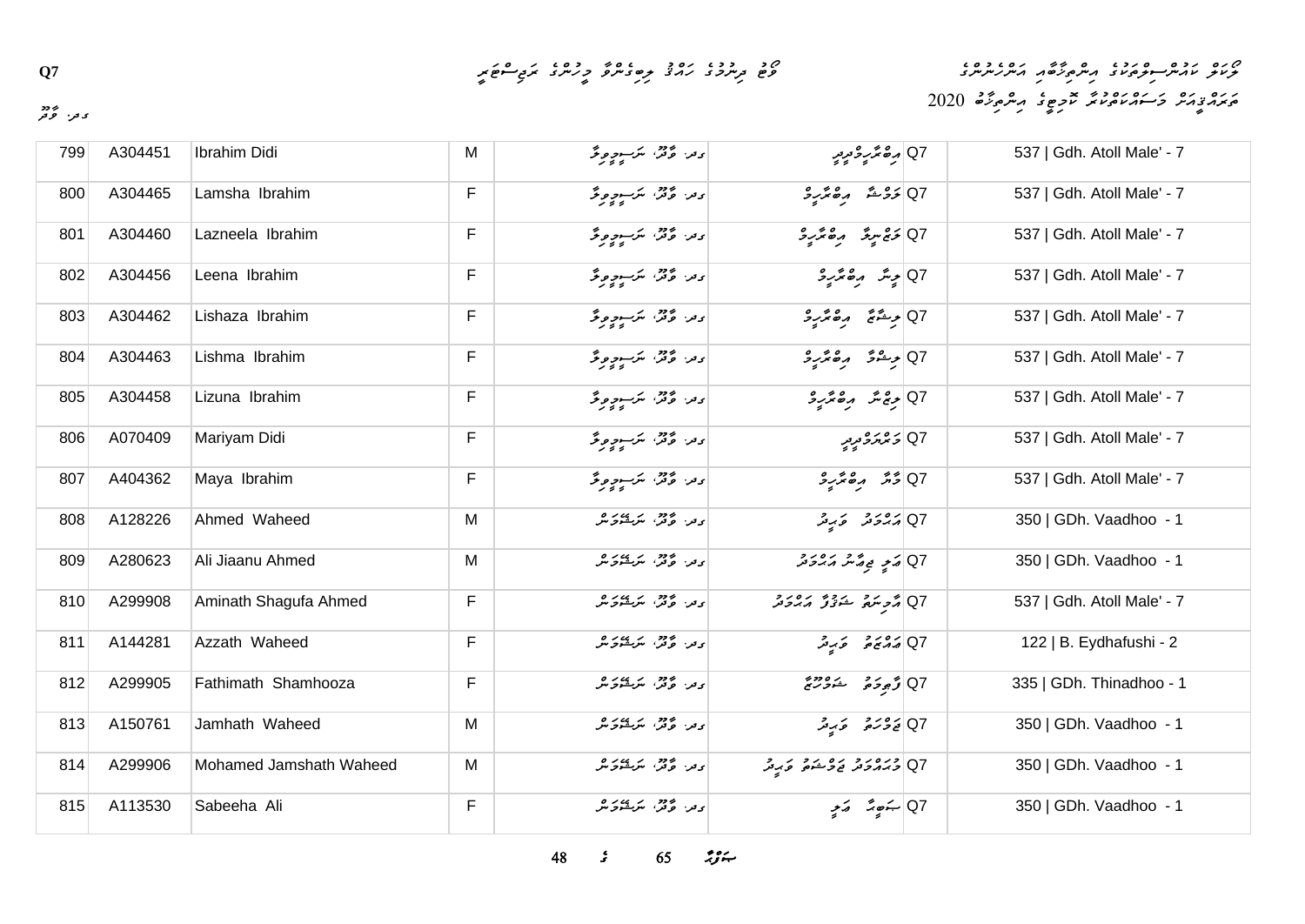*sCw7q7s5w7m< o<n9nOoAw7o< sCq;mAwBoEw7q<m; wBm;vB* م من المرة المرة المرة المرجع المرجع المرجع في 2020<br>مجم*د المريض المرجع المرجع المرجع المرجع المراجع المراجع الم*رجع

| 816 | A299904 | Shahuza Waheed        | F           | ى قرا ئەقتى، سەستىكى س                              | Q7 ش <i>ەرقى ق</i> ەرقە                                                                                                | 241   AA. Feridhoo - 1        |
|-----|---------|-----------------------|-------------|-----------------------------------------------------|------------------------------------------------------------------------------------------------------------------------|-------------------------------|
| 817 | A299903 | Sharoona Waheed       | F           | ى قرار ئەقرار سىرىكتەت س                            | Q7 شۇچرى <i>گە ق</i> ەربىر                                                                                             | 350   GDh. Vaadhoo - 1        |
| 818 | A252537 | Ahuzam Ibrahim        | M           | ى تىر بە ئۆز، بىر كى ق                              | Q7 <i>كەنگى بەھىگى</i> رۇ                                                                                              | 637   Hulhumale', Ehenihen-23 |
| 819 | A298774 | Ahuzar Ibrahim        | M           | ى تىر بەردە بىر شەھ                                 | Q7 <i>كەرىخ كىم مەھەرد</i> ۇ                                                                                           | 350   GDh. Vaadhoo - 1        |
| 820 | A329195 | Aminath Nadha Ibrahim | $\mathsf F$ | ى تىر بە ئۆز، ئىركىسى                               | Q7 <i>مُّحِسَمُ مَدَّرٌ مِـ صُدَّرِ \$</i>                                                                             | 637   Hulhumale', Ehenihen-23 |
| 821 | A298767 | Arushad Ibrahim       | M           | ى تىر بە ئۆز، بىر كى ق                              | Q7 كەنگرىشى <i>تىر بەھ ئۇر</i> ۇ                                                                                       | 350   GDh. Vaadhoo - 1        |
| 822 | A252535 | Ishan Ibrahim         | M           | ى قرار ئەقتى، سىركىسى                               | Q7 م <i>ې</i> شمىر مەمگر <i>ى</i> رى                                                                                   | 350   GDh. Vaadhoo - 1        |
| 823 | A106946 | Sanfa Abdulla         | F           | ى تىر بەتتى، سىرسوغ                                 | Q7 خشرتم كان محدد الله                                                                                                 | 350   GDh. Vaadhoo - 1        |
| 824 | A300120 | Aishath Faan          | F           | <sub>ى</sub> ر. ئ <sup>ەدە</sup> ، ش <i>ەڭ س</i> ەر | Q7 مۇم شەھ ۇگىتر                                                                                                       | 350   GDh. Vaadhoo - 1        |
| 825 | A141764 | <b>Fazeel Naseem</b>  | M           | ومن حاص به دره به در در در بالا<br>اومن حاص سرچرس   | Q7 كى ئىسى سىمبىدىكى ئىسىمبىتى كىيەت بىرى <i>كى</i>                                                                    | 537   Gdh. Atoll Male' - 7    |
| 826 | A106963 | Fazeela Naseem        | F           | ى تەرەپ بىر ئەرەپ كە                                | Q7 كى ئىچە گىمىسى ئىس بىر ئىس بىر ئىس بىر ئىس بىر ئىس بىر ئىس بىر ئىس بىر ئىس بىر ئىس بىر ئىس بىر ئىس بىر ئىس<br>مەنبە | 350   GDh. Vaadhoo - 1        |
| 827 | A048545 | Ibrahim Naseem        | M           | ى تەرەپ ئەرەپ ئەرەپ كە                              | Q7 <i>برھ بڑر دھی سرب</i> و                                                                                            | 537   Gdh. Atoll Male' - 7    |
| 828 | A106962 | Jeeza Naseem          | F           | ى تەرەپ ئەتەرەپى ئەتەر                              | Q7 <i>في متكسر مح</i>                                                                                                  | 350   GDh. Vaadhoo - 1        |
| 829 | A055784 | Mohamed Ali           | M           | ى قىز ئەقىرى ئىنگەنىي ئەت                           | Q7 <i>وُټرو دَوَ</i> کرم                                                                                               | 350   GDh. Vaadhoo - 1        |
| 830 | A059304 | Ahmed Naseem          | M           | ىمە ئۇقرا شرچمىتىگە بىر                             | Q7 <i>كەندى تىربى</i> رى                                                                                               | 350   GDh. Vaadhoo - 1        |
| 831 | A033187 | Shaneeza Ahmed        | F           | ىمە ئۇقرا شرچمىتىگە بىر                             | Q7 شەمرى <i>گە كەندى كى</i> ر                                                                                          | 639   Vilimale', Ehenihen-4   |
| 832 | A141281 | Shauna Ahmed Naseem   | F           | ىمە ئۇقرا شرچمىتىگە بىر                             | Q7 خەر ئەر ئەردىرى ئىزىبور                                                                                             | 537   Gdh. Atoll Male' - 7    |

*49 s* 65  $23.7$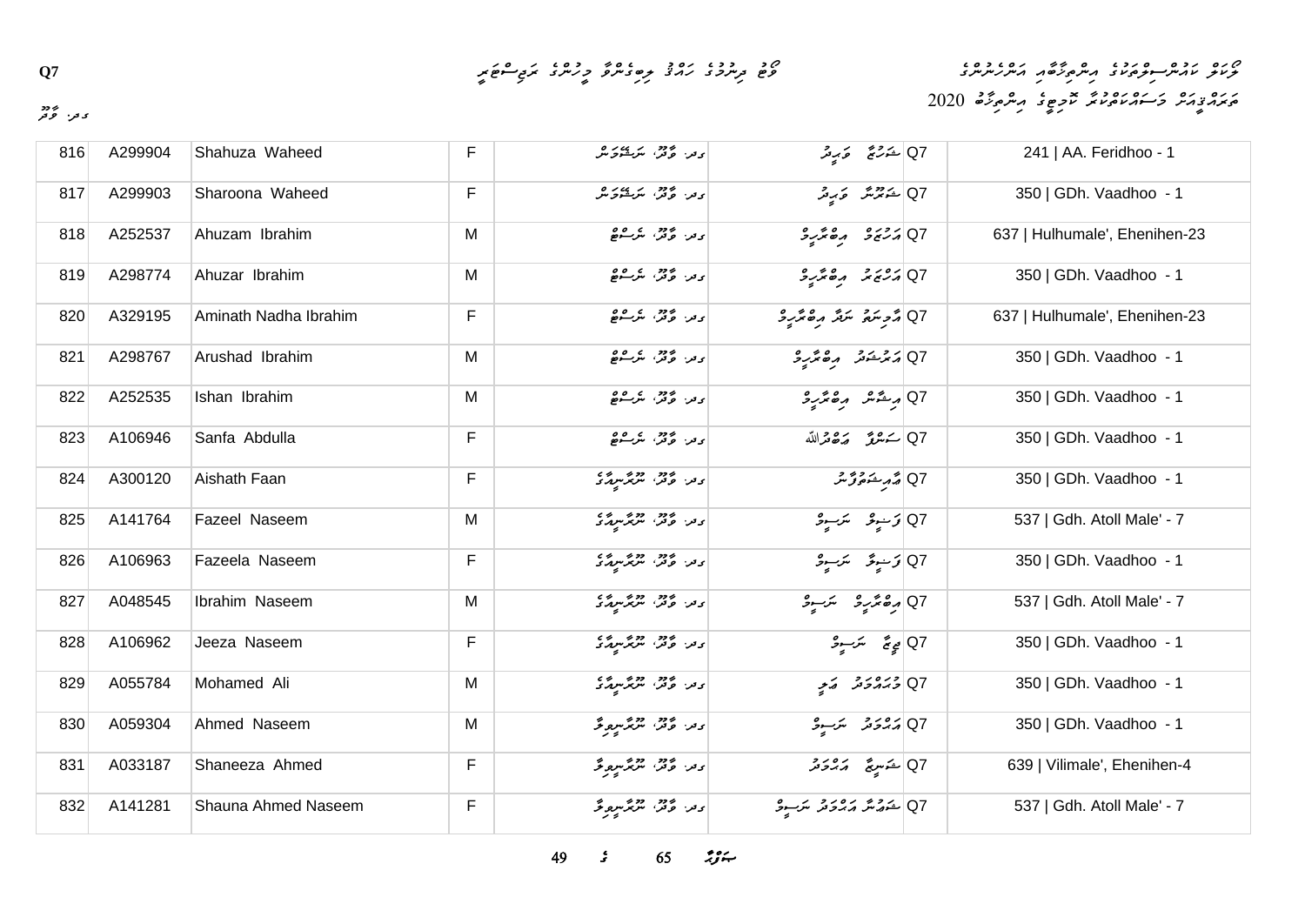*sCw7q7s5w7m< o<n9nOoAw7o< sCq;mAwBoEw7q<m; wBm;vB* م من المرة المرة المرة المرجع المرجع المرجع في 2020<br>مجم*د المريض المرجع المرجع المرجع المرجع المراجع المراجع الم*رجع

| 833 | A298902 | Abdulla Naseem     | M           | ى قرار ئۇقرار ئەرگەرىدىكى                 | Q7 كەڭداللە م <i>ىزىب</i> و                 | 350   GDh. Vaadhoo - 1       |
|-----|---------|--------------------|-------------|-------------------------------------------|---------------------------------------------|------------------------------|
| 834 | A163372 | Ahmed Abdulla      | M           | ى قرار ئەدەر بىر ئەس                      | Q7 كەبرى <i>كەن كەنتى دالل</i> ە            | 421   Velassaru Maldives - 1 |
| 835 | A252545 | Aiham Abdhulla     | M           | ى قرار ئۇقرار ئىزگە ئىرىگە                | Q7 <i>مَهِرَدْ مَ</i> هُ مِمَّاللَّه        | 639   Vilimale', Ehenihen-4  |
| 836 | A112151 | Aishath Usman      | F           | ى مەس ئۇقتى ئىترىگەسىگە                   | Q7 مەم شەم ھەم ئىس                          | 350   GDh. Vaadhoo - 1       |
| 837 | A298908 | Amam Abdulla       | M           | ى قرار ئەدەر بىر ئەس                      | Q7 كەڭ كە <b>شى</b> ئەرىسى ئىش              | 350   GDh. Vaadhoo - 1       |
| 838 | A067842 | Aminath Abdulla    | $\mathsf F$ | ى قرار ئەقرار ئەرگە بىرىگە                | Q7 مُرْحِ مَدَة مَرْكَ مَدَاللّه            | 350   GDh. Vaadhoo - 1       |
| 839 | A112150 | Fathimath Abdulla  | F           | .<br>دىن ئۇتىر، شەھەم ئ                   | Q7 <i>وَّجِوَة مَـُهُ</i> قَرَاللَّه        | 350   GDh. Vaadhoo - 1       |
| 840 | A112149 | Mariyam Abdulla    | $\mathsf F$ | ى قرار ئەقرار ئىزگە ئىرىگە بىرىگە         | Q7 كر برور مركاني الله                      | 639   Vilimale', Ehenihen-4  |
| 841 | A298907 | Yaseen Abdulla     | M           | ى مەدەبىرى ئۇچرىسى                        | Q7 مَرْسِمِى <i>تْھ مَرْڪورُ</i> اللّه      | 350   GDh. Vaadhoo - 1       |
| 842 | A070934 | Aishath Fazna      | F           | وتر ودره ودره<br>دنر وتر، سرپرس           | Q7 مەم ھەم ئۇنج ئىگر                        | 350   GDh. Vaadhoo - 1       |
| 843 | A278105 | Aminath Ahmed Didi | F           | دىن ئەدەر دەرەرەت<br>دىن ئەتىر، سىرسرىرى  | Q7 مُرْحِ سَمَّة مَ مُرْدَوَ مُرْمَّرِ مِرِ | 350   GDh. Vaadhoo - 1       |
| 844 | A111122 | Dhiyana Mohamed    | F           | وتور ووره وه ده.<br>وتور کوتور، سرچرسوچری | Q7 مرت <i>مرنگ دی۔ دیگر</i>                 | 537   Gdh. Atoll Male' - 7   |
| 845 | A148226 | Nishana Mohamed    | $\mathsf F$ | دىن گەدەر ھەر ھەرى<br>دىن گەنئى سىمەسىرى  | Q7 سرىشىش ئەرەر ئىر                         | 537   Gdh. Atoll Male' - 7   |
| 846 | A303352 | Ziduna Mohamed     | $\mathsf F$ | وفر ود دوره وه.<br>دفر وفر، سرپرس         | Q7 ي <i>ې قر</i> ىگە ئ <i>ۇ ئەمگە خە</i> ر  | 537   Gdh. Atoll Male' - 7   |
| 847 | A094509 | Ali Zuhair         | M           | ى تىر بەلىرى بىر ئەن ئى                   | Q7 <i>ھَ۔ جي تم</i> ريمه                    | 537   Gdh. Atoll Male' - 7   |
| 848 | A301870 | Hassan Didi        | M           | ى تىر بەلەش بىر ئەنجى ئە                  | Q7   ئەسەئىرى <i>ر</i>                      | 537   Gdh. Atoll Male' - 7   |
| 849 | A149651 | Mariyam Didi       | F           |                                           | Q7 <i>كەنگەڭ قويى</i> ر                     | 537   Gdh. Atoll Male' - 7   |

 $50$  *s*  $65$  *n***<sub>y</sub>** $\leq$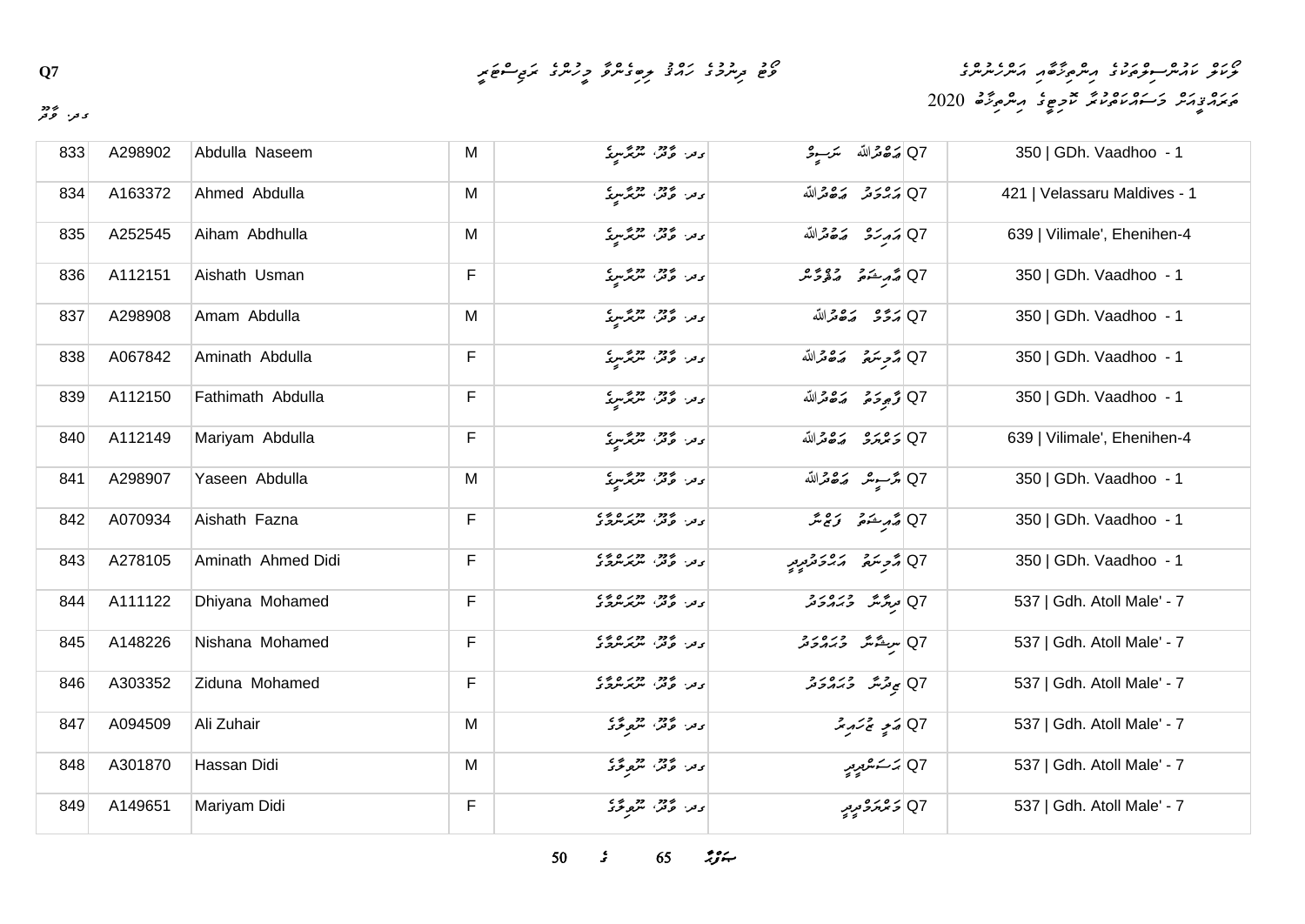*sCw7q7s5w7m< o<n9nOoAw7o< sCq;mAwBoEw7q<m; wBm;vB* م من المرة المرة المرة المرجع المرجع المرجع في 2020<br>مجم*د المريض المرجع المرجع المرجع المرجع المراجع المراجع الم*رجع

| 850 | A081715 | Mohamed Zuhair        | M            | رىر ئەدەر بىرى ئى                                                                                                                                                                                                                | Q7 <i>جەنگە جۇ جۇ جانبەت</i> ر                             | 350   GDh. Vaadhoo - 1              |
|-----|---------|-----------------------|--------------|----------------------------------------------------------------------------------------------------------------------------------------------------------------------------------------------------------------------------------|------------------------------------------------------------|-------------------------------------|
| 851 | A073685 | <b>Mohamed Didi</b>   | M            | ى تىر بەلىقى بەللىم ئىستىرىگى ئى                                                                                                                                                                                                 | Q7 <i>وُټرو وُتربرِيرِ</i>                                 | 350   GDh. Vaadhoo - 1              |
| 852 | A112160 | Aminath Abdul Kareem  | F            | ر در محمد از مردم در محمد در محمد مع در محمد در محمد در محمد از محمد از محمد از محمد در محمد در محمد در محمد د<br>در محمد از محمد از محمد از محمد از محمد از محمد از محمد از محمد از محمد از محمد از محمد از محمد از محمد از محم | Q7 مُجِسَعَةٍ مَصْرَفَرْمَ مِرْدَّ                         | 537   Gdh. Atoll Male' - 7          |
| 853 | A298945 | Hisan Abdulla         | M            | وقد و و د و د مرد و د مرسى د وه د و                                                                                                                                                                                              | Q7 برگەش كە <b>ھەت</b> راللە                               | 537   Gdh. Atoll Male' - 7          |
| 854 | A112161 | Suhail Ahmed          | M            | وقد و و مره د مركز و مره و وه و و                                                                                                                                                                                                | Q7 جزير و برورو                                            | 439   Sun Island Resort and Spa - 1 |
| 855 | A355910 | Wisaam Abdulla        | M            | و تر. ه دو به ده د مرد و سرس و ده و ده و                                                                                                                                                                                         | Q7 م <i>وسُدُّدُ مَدَّهْ مِ</i> رَاللّه                    | 537   Gdh. Atoll Male' - 7          |
| 856 | A298948 | Xiham Abdulla         | M            | ى تەرەپ مەدەب مى كەرەپىر بىر بىر ھەم بىر ھ                                                                                                                                                                                       | Q7 مج بُرْد <i>ة مُرَّدَّة اللَّه</i>                      | 350   GDh. Vaadhoo - 1              |
| 857 | A107104 | Habeeba Hassan Habeeb | $\mathsf F$  | ى مراجعى كەشكىرى ئى                                                                                                                                                                                                              | Q7 كَىھِ جُمْ كَمْ كَمْ مَوْجَعْ                           | 350   GDh. Vaadhoo - 1              |
| 858 | A299668 | Ihsana Hassan Habeeb  | F            | ى مەسىم ئەسكە ئىس ئىس ئىس ئىس ئىس ئىس                                                                                                                                                                                            | Q7 مەشكەنگە ئەسەم <i>ى ئەھ</i>                             | 537   Gdh. Atoll Male' - 7          |
| 859 | A303390 | Aishath Amira         | $\mathsf{F}$ | ود وه پرده ده<br>دنر وګر، مرده برد                                                                                                                                                                                               | Q7 مۇم شىم قىم ئىچە ئىگە                                   | 350   GDh. Vaadhoo - 1              |
| 860 | A252701 | Aminath Shuhula       | $\mathsf F$  | ود وه پرده ده.<br>دند وند اردمی                                                                                                                                                                                                  | Q7 مُجِسَعُ شَرْكَةُ                                       | 537   Gdh. Atoll Male' - 7          |
| 861 | A155619 | Aminath Manike        | E            | ود وه پردی.<br>دنر ونر مروس                                                                                                                                                                                                      | Q7   مَرْحِ سَرْهُ حَ <sup>س</sup> ْرِيمَ                  | 350   GDh. Vaadhoo - 1              |
| 862 | A303388 | Asiyath Habeeb        | $\mathsf{F}$ | ود وه پرده ده<br>دنر وګر، مرده برد                                                                                                                                                                                               | $\frac{2}{3}$ $\frac{2}{3}$ $\frac{2}{3}$ $\frac{2}{3}$ Q7 | 537   Gdh. Atoll Male' - 7          |
| 863 | A155311 | Azra Abdulla          | F            | ود وه پرده ده<br>دنر وګر، مرده برد                                                                                                                                                                                               | Q7 مَقْرَتَمَّ مَ <b>صْ</b> قَرَاللَّه                     | 350   GDh. Vaadhoo - 1              |
| 864 | A303384 | Kaiydha Manike        | F            | ود ود دود ده ده<br>دند وتر، مروم در                                                                                                                                                                                              | Q7 ئۈقر <i>ىخ بىرىغ</i>                                    | 350   GDh. Vaadhoo - 1              |
| 865 | A303391 | Mariyam Shifa         | $\mathsf F$  | ود وه پردی.<br>دنر ونر مردوبرد                                                                                                                                                                                                   | Q7 كۆپر <i>ۇ خى</i> رگە                                    | 537   Gdh. Atoll Male' - 7          |
| 866 | A153940 | Farhad Ahmed          | M            | ى تىر بە ئۆتى كەرگ                                                                                                                                                                                                               | Q7 كۆتر <i>ىگە ئەيم</i> ۇتىر                               | 350   GDh. Vaadhoo - 1              |

 $51$  *s*  $65$  *if***<sub>i</sub>**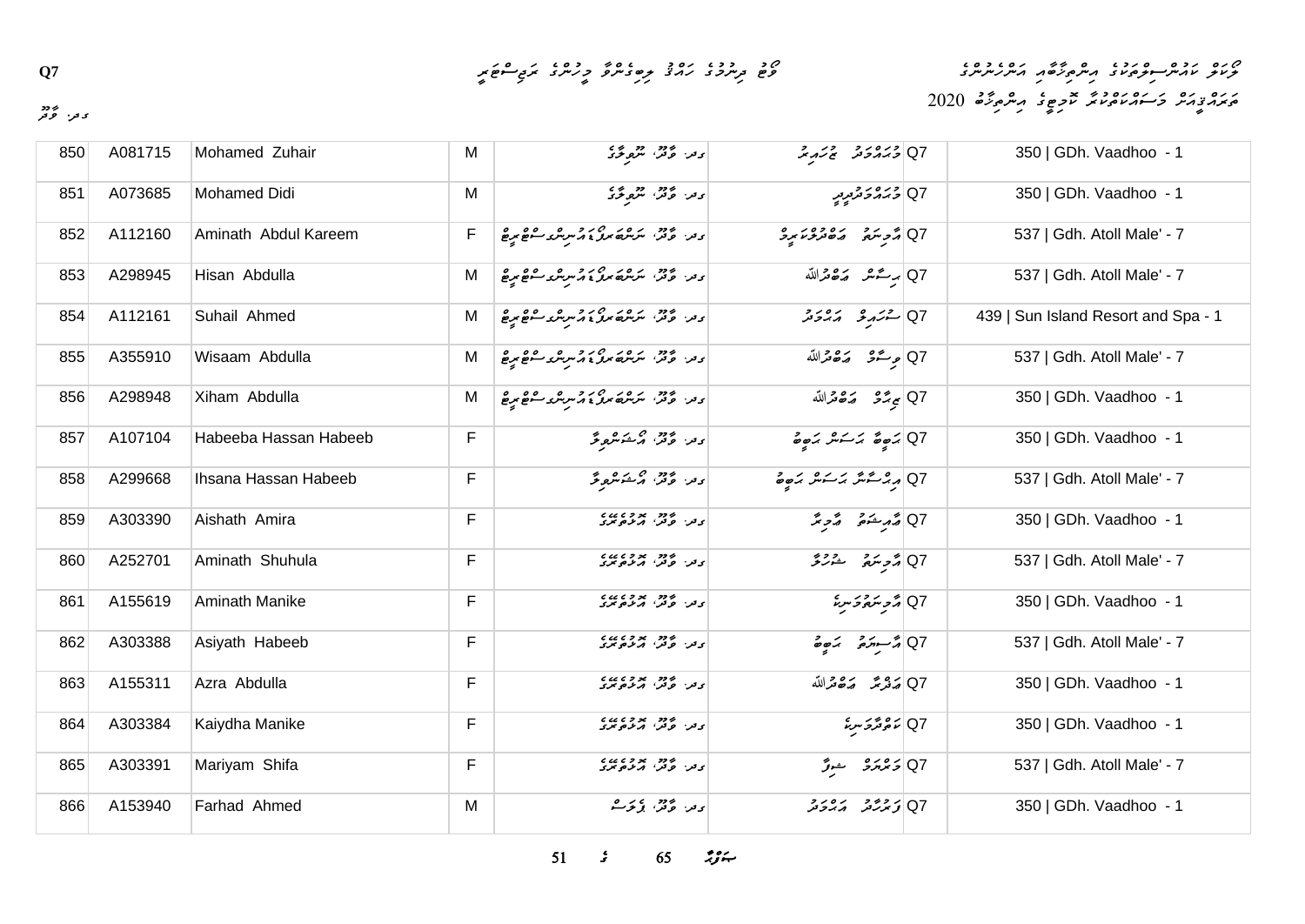*sCw7q7s5w7m< o<n9nOoAw7o< sCq;mAwBoEw7q<m; wBm;vB* م من المرة المرة المرة المرجع المرجع المرجع في 2020<br>مجم*د المريض المرجع المرجع المرجع المرجع المراجع المراجع الم*رجع

| 867 | A304612 | Saddham Saeed      | M           | ى تىر بە ئەتتى بۇ ئۆسىگە    | Q7 ج <i>ەمگرى خوم</i> گر                                     | 537   Gdh. Atoll Male' - 7   |
|-----|---------|--------------------|-------------|-----------------------------|--------------------------------------------------------------|------------------------------|
| 868 | A304611 | Shiuna Saeed       | F           | ى قىز ئەقتى، ئۇ قوشى        | Q7 شو <i>م</i> شرکتر کرد کرد                                 | 350   GDh. Vaadhoo - 1       |
| 869 | A076889 | Aminath Kamaal     | F           | ى قرار ئۇنىز كۆلىرىش        | Q7 <i>مُّجِسَعُ بِ</i> َوَكَّرُ                              | 350   GDh. Vaadhoo - 1       |
| 870 | A086753 | Luayyu Saeed       | M           | ى قرار ئەقتى كى قرام بىر شى | Q7 <i>حمد معد شهر شهر شهر ش</i>                              | 537   Gdh. Atoll Male' - 7   |
| 871 | A069042 | Luhan Saeed        | M           | ى قرار ئەقرار ئايرىسى       | Q7 تۇرمى س <i>ەمبەت</i> ر                                    | 537   Gdh. Atoll Male' - 7   |
| 872 | A117468 | Lushan Saeed       | M           | ى قرار ئۇنىز كۆلىرىش        | Q7 كۈشەش س <i>ەمبەن</i> ر                                    | 537   Gdh. Atoll Male' - 7   |
| 873 | A034048 | Nasheeda Saeed     | F           | ى قرار ئۇنىز كۆلىرىش        | Q7 سَرَشونَدُ کوپونَرُ                                       | 537   Gdh. Atoll Male' - 7   |
| 874 | A076713 | Nazha Saeed        | F           | ى قرار ئۇنىز كۆلىرىش        | Q7 <i>سَمَّةُ شَهِي</i> ْرَ                                  | 378   Hithadhoo Ehenihen - 1 |
| 875 | A080382 | Saeed Ibrahim Didi | M           | ى قرار ئۇنىز كۆلىرىش        | Q7 س <i>َم<sub>و</sub>ِیرْ بر</i> ھ <i>بُرُبِ دُوبِرِيرِ</i> | 350   GDh. Vaadhoo - 1       |
| 876 | A105949 | Aishath Ibrahim    | F           | ى قرار ئەقتى، ئەگەر شەھ     | Q7 مەم ئىقتى مەھم <i>گى</i> ر 2                              | 350   GDh. Vaadhoo - 1       |
| 877 | A095086 | Ibrahim Didi       | M           | ى قرار ئەقتى، ئەرگە ئەھ     | Q7 <mark>برڻ تر</mark> يرو پرپر                              | 350   GDh. Vaadhoo - 1       |
| 878 | A299832 | Mahudhee Ibrahim   | M           | ى قرار ئەقتى، ئۆگ سەھ       | Q7  <i>5 كور مۇمۇر</i> ۇ                                     | 350   GDh. Vaadhoo - 1       |
| 879 | A369055 | Mamdhoohu Ibrahim  | M           | ى قرار ئەقتى، ئەگەر شەھ     | Q7 <i>ووفرز م</i> ەھمەر 2                                    | 444   Kandima Maldives - 1   |
| 880 | A299827 | Muhaimin Ibrahim   | M           | ى قرار ئەقتى، ئەگەر شەھ     | Q7 <i>ڈیزمرجنڈ م</i> یھ <i>مرکب</i> و                        | 537   Gdh. Atoll Male' - 7   |
| 881 | A299828 | Sana Ibrahim       | F           | ى قرار ئەقتى، ئەگەسىسى      | Q7 سەنئر ب <i>ەھت</i> رىبى                                   | 350   GDh. Vaadhoo - 1       |
| 882 | A299836 | Suiza Ibrahim      | $\mathsf F$ | ى تىر بە ئۆز بەرگە ئەش      | Q7 شهریځ م <i>و همگړ</i> و                                   | 639   Vilimale', Ehenihen-4  |
| 883 | A299932 | Ahmed Miusham      | M           | ى تىر ئەدەر برە بەشى        | Q7 <i>كەندى جەڭش</i> ۇ                                       | 350   GDh. Vaadhoo - 1       |

 $52$  *s*  $65$  *n***<sub>3</sub>** *n***<sub>3</sub>**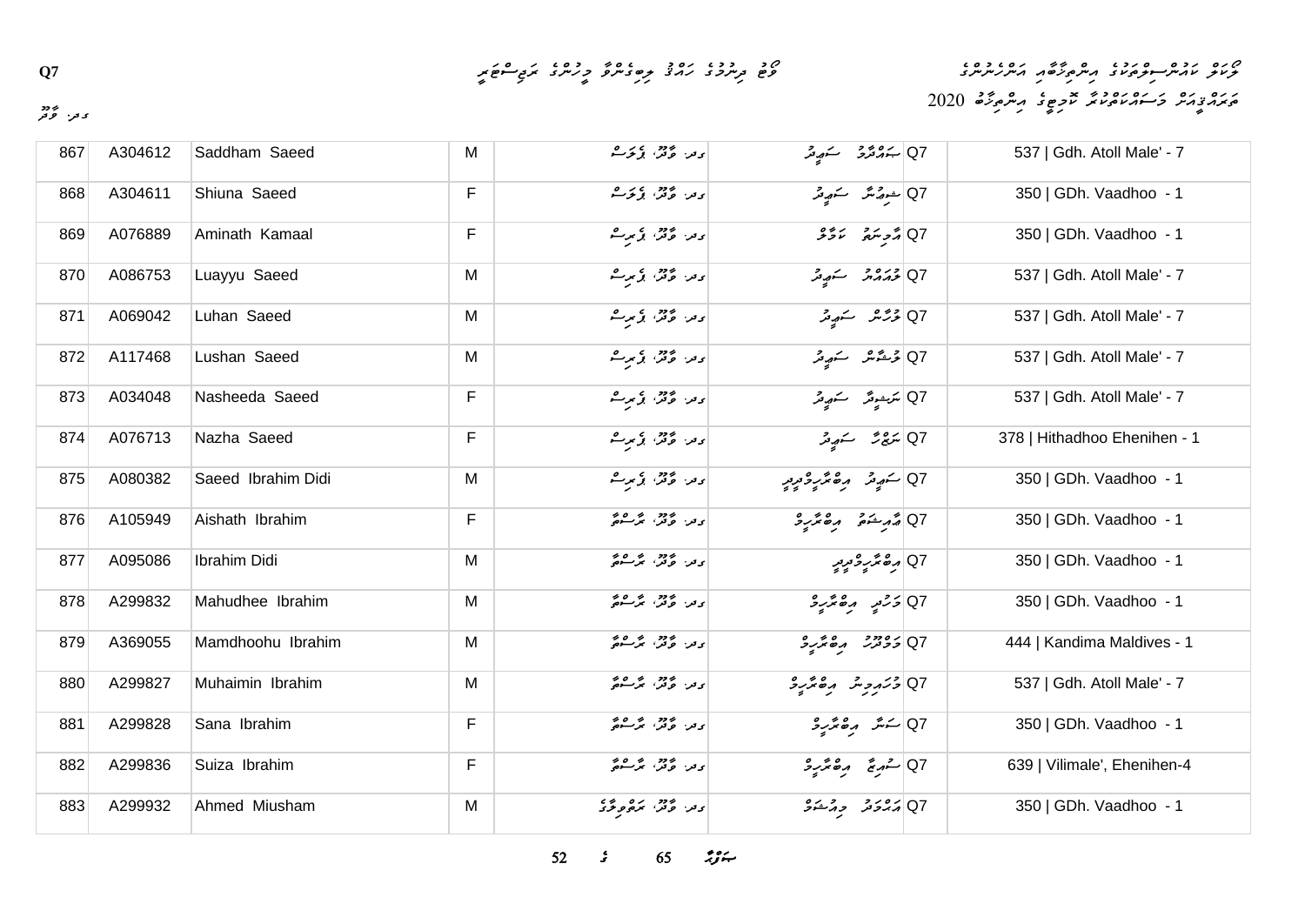*sCw7q7s5w7m< o<n9nOoAw7o< sCq;mAwBoEw7q<m; wBm;vB* م من المرة المرة المرة المرجع المرجع المرجع في 2020<br>مجم*د المريض المرجع المرجع المرجع المرجع المراجع المراجع الم*رجع

| 884 | A299933 | Aminath Sausan               | F           | ى تەرەپ ئەھمەتى ئىستىمى ئىستىدىكى ئىستىدىكى ئىستىدىكى ئىستىكى ئىستىدىكى ئىستىدىكى ئىستىدىكى ئىستىدىكى ئىستى | Q7 <mark>مۇجەسىم</mark> ۇ سىم <i>ەشى</i> كىلە      | 88   N. Velidhoo - 3                               |
|-----|---------|------------------------------|-------------|-------------------------------------------------------------------------------------------------------------|----------------------------------------------------|----------------------------------------------------|
| 885 | A163010 | <b>Fathimath Didi</b>        | F           | ى قرار ئەدەر بەرە بەرى                                                                                      | Q7 <i>و چو څو پېږي</i>                             | 350   GDh. Vaadhoo - 1                             |
| 886 | A299479 | Muznidha Mohamed             | F           | ى تىر بەھق بىرە بەر ئە                                                                                      | Q7 ۇي <sub>م</sub> برى <i>گە دېمبردى</i> گە        | 350   GDh. Vaadhoo - 1                             |
| 887 | A106958 | Aminath Moosa                | F           | ى قرار ئەدەر بەر ئەرەپ ئە                                                                                   | Q7 مُجِسَعَة حَمَّــَّة                            | 350   GDh. Vaadhoo - 1                             |
| 888 | A080678 | Ahmed Hussain                | M           | وتر کوتر، مرکز دی بر دید و<br>وتر، کوتر، مرکز <i>کامی با ترو</i> یج                                         | Q7 كەبرى قارىم يىلىدىش                             | 350   GDh. Vaadhoo - 1                             |
| 889 | A304626 | Aishath Shaanaz Ahmed        | $\mathsf F$ | وتر کوتر، مرکز دی بر دید و<br>وتر، کوتر، مرکز <i>کامی با ترو</i> یج                                         | Q7 مەم شىر ئىشرى مەردىر                            | 537   Gdh. Atoll Male' - 7                         |
| 890 | A304624 | Ali Gudurathulla Ahmed       | M           | وتر کوتر، بروژه بررورو و<br>وتر، کوتر، بروژه بررورو و                                                       | Q7 صَعِي وَمِرْمَرْمَوْاللّهِ مَ <i>دْوَمْر</i>    | 350   GDh. Vaadhoo - 1                             |
| 891 | A304627 | Aminath Suhana Ahmed         | F           | د پر ده ده در در در در در در د                                                                              | Q7 مُ <i>جِسَمْہ</i> مُسْرَسُرُ مَ <sup>رو</sup> د | 537   Gdh. Atoll Male' - 7                         |
| 892 | A122344 | Hussain Salaam Ahmed         | M           | دىن ئۇتر، برگەك برىرىدە<br>دىن ئۇتر، برگەك برىرىدە                                                          | Q7 يرْسَمْ مِيْشْر سَتَوَّرْ مَدْرَوْرْ            | 413   The Westin Maldives Miriandhoo<br>Resort - 1 |
| 893 | A252727 | <b>Ismail Sadagath Ahmed</b> | M           |                                                                                                             | Q7 مِ سُوَّمَ وَ سَوَيَرَةٌ مِ مَرْدَ قَد          | 350   GDh. Vaadhoo - 1                             |
| 894 | A370540 | Ahmed Rajab                  | M           | ى قراڭ ھۇقرا موسكى                                                                                          | Q7 كەبرى ئەر ئىركى ق                               | 537   Gdh. Atoll Male' - 7                         |
| 895 | A370542 | Fathimath Sara               | F           |                                                                                                             | Q7 <i>وُّجِوَدَةْ</i> سَنَّمَتْهُ                  | 350   GDh. Vaadhoo - 1                             |
| 896 | A298847 | Dhon Didi                    | F           | ى قرار ئەرەر بەر ئەسرى                                                                                      | Q7 <mark>تَرْتْرْمِرِمْرِ</mark>                   | 637   Hulhumale', Ehenihen-23                      |
| 897 | A063988 | Mariyam Usman                | F           | ى تىر بەردە بەشكەنىرىگە                                                                                     | $Q7 = 2.2$ $2.2$                                   | 350   GDh. Vaadhoo - 1                             |
| 898 | A298850 | Reesha Rasheedh              | F           | ى تىر بەردە بەشكەنىرىگە                                                                                     | Q7 مرِثٌہ کرھوٹر                                   | 158   K. Maafushi - 2                              |
| 899 | A304547 | Azma Abdulla                 | F           | ى قرار ئۇقىرا كىمىي                                                                                         | Q7 <i>مَجَرَّة مَ</i> هْتَراللَّه                  | 639   Vilimale', Ehenihen-4                        |
| 900 | A304563 | Fazla Mohamed                | F           | ى قرار ئەقتى كىمىي ئى                                                                                       | Q7 <i>ۇيجۇ ئېگەدى</i> ر                            | 537   Gdh. Atoll Male' - 7                         |

 $53$   $5$   $65$   $294$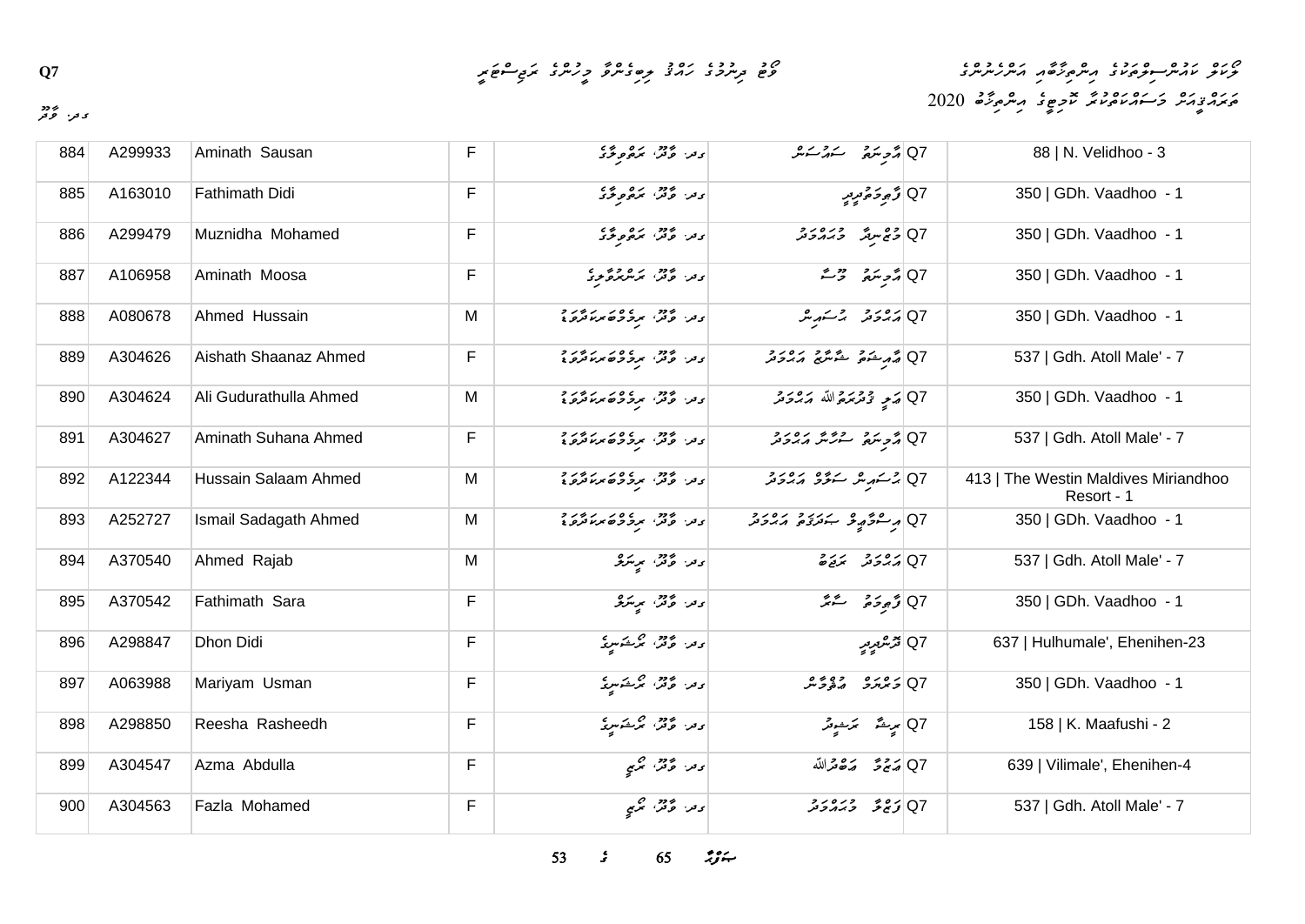*sCw7q7s5w7m< o<n9nOoAw7o< sCq;mAwBoEw7q<m; wBm;vB* م من المرة المرة المرة المرجع المرجع المرجع في 2020<br>مجم*د المريض المرجع المرجع المرجع المرجع المراجع المراجع الم*رجع

| 901 | A304564 | Fithura Mohamed      | F           | ى قرار ئەدەر كىمىي ئى         | Q7 <i>وِچْنَدْ حْبَدْوَنْدْ</i>          | 537   Gdh. Atoll Male' - 7 |
|-----|---------|----------------------|-------------|-------------------------------|------------------------------------------|----------------------------|
| 902 | A054257 | Mohamed Hussain      | M           | ى قرار ئەدەر مىمىي            | Q7 <i>ويزودو بي شهر مر</i>               | 350   GDh. Vaadhoo - 1     |
| 903 | A304557 | Naja Mohamed         | $\mathsf F$ | ى قرار ئەدەر مى تىرىپى        | Q7 سَمَّةً وَيَرْدُونَرُ                 | 350   GDh. Vaadhoo - 1     |
| 904 | A252725 | Shaffaa Mohamed      | $\mathsf F$ | ى قرار ئەقتى كىمىي ئى         | Q7 شەرق <i>دېم</i> ەدىر                  | 350   GDh. Vaadhoo - 1     |
| 905 | A304559 | Tharif Mohamed       | M           | ى قرار ئەدەر مى تىرىپى        | Q7 پ <i>ۇيوۋ دېمم</i> ۇتر                | 537   Gdh. Atoll Male' - 7 |
| 906 | A157709 | Yumna Mohamed        | F           | ى قرار ئەدەر مى تىرىپى        | Q7 يرو شهر در در در در حر                | 350   GDh. Vaadhoo - 1     |
| 907 | A304554 | Yuzna Mohamed        | $\mathsf F$ | ى قرار ئەدەر مى تىرىپى        | Q7 يۇچ ئىش ج <i>ىندۇ</i> تىر             | 537   Gdh. Atoll Male' - 7 |
| 908 | A102812 | Aminath Fareeda      | F           | ى قرار ئەرەر ئەرە             | Q7 مٌ <i>وِ سَهْءُ وَ م</i> ِ مَّ        | 537   Gdh. Atoll Male' - 7 |
| 909 | A041748 | Ahmed Abdulla        | M           | ى قراش ھىش كە ئىشكە           | Q7 كەبروتىر كەھەرللە                     | 537   Gdh. Atoll Male' - 7 |
| 910 | A298891 | Aishath Nashoou      | F           | ى قراش ھەش كە                 | Q7 <i>مُ</i> مِ شَمَّعَ سَرَسْتَمَّهُ    | 537   Gdh. Atoll Male' - 7 |
| 911 | A329010 | Mohamed Maeesh Ahmed | M           | ى قرار ئەچىق كەشكە            | Q7 <i>ويرورو <sub>كويش</sub>و م</i> رورو | 537   Gdh. Atoll Male' - 7 |
| 912 | A352345 | Ahmed Zahir          | M           | ى قرا ئۇقرا سىھەر ئەس ئو      | Q7 <i>كەنگە كى</i> ئىچ بەش               | 350   GDh. Vaadhoo - 1     |
| 913 | A304607 | Aishath Nuha         | $\mathsf F$ | ى تەرەپ ئەھمىرى سى ئى         | Q7 <i>مەم شەقى</i> مىرگ                  | 350   GDh. Vaadhoo - 1     |
| 914 | A304603 | Ali Asim             | M           | ى تەرەپ ئەھمىرى سى ئى         | Q7 <i>ھَ۔ مُ</i> سورُ                    | 350   GDh. Vaadhoo - 1     |
| 915 | A252723 | Hussain Azzam        | M           | ى تەرەپ ئۇنى سىھەر ئەشرىي ئى  | $28.22$ $27.27$                          | 537   Gdh. Atoll Male' - 7 |
| 916 | A252724 | Izaam Zahir          | M           | ى قرار ئۇقرا سىھارىر ئىرىم ئى | Q7 م <i>ينچ</i> و گھريمه                 | 350   GDh. Vaadhoo - 1     |
| 917 | A304605 | Jaamiz Zaahir        | M           | ى قرار ئۇقرا سىھارىر ئىرىم ئى | Q7 <i>قُومِعْ لِمُ بِ</i> رْ             | 24   HDh. Hanimaadhoo - 1  |

 $54$  **s**  $65$  *i***<sub>S</sub>** $\frac{2}{5}$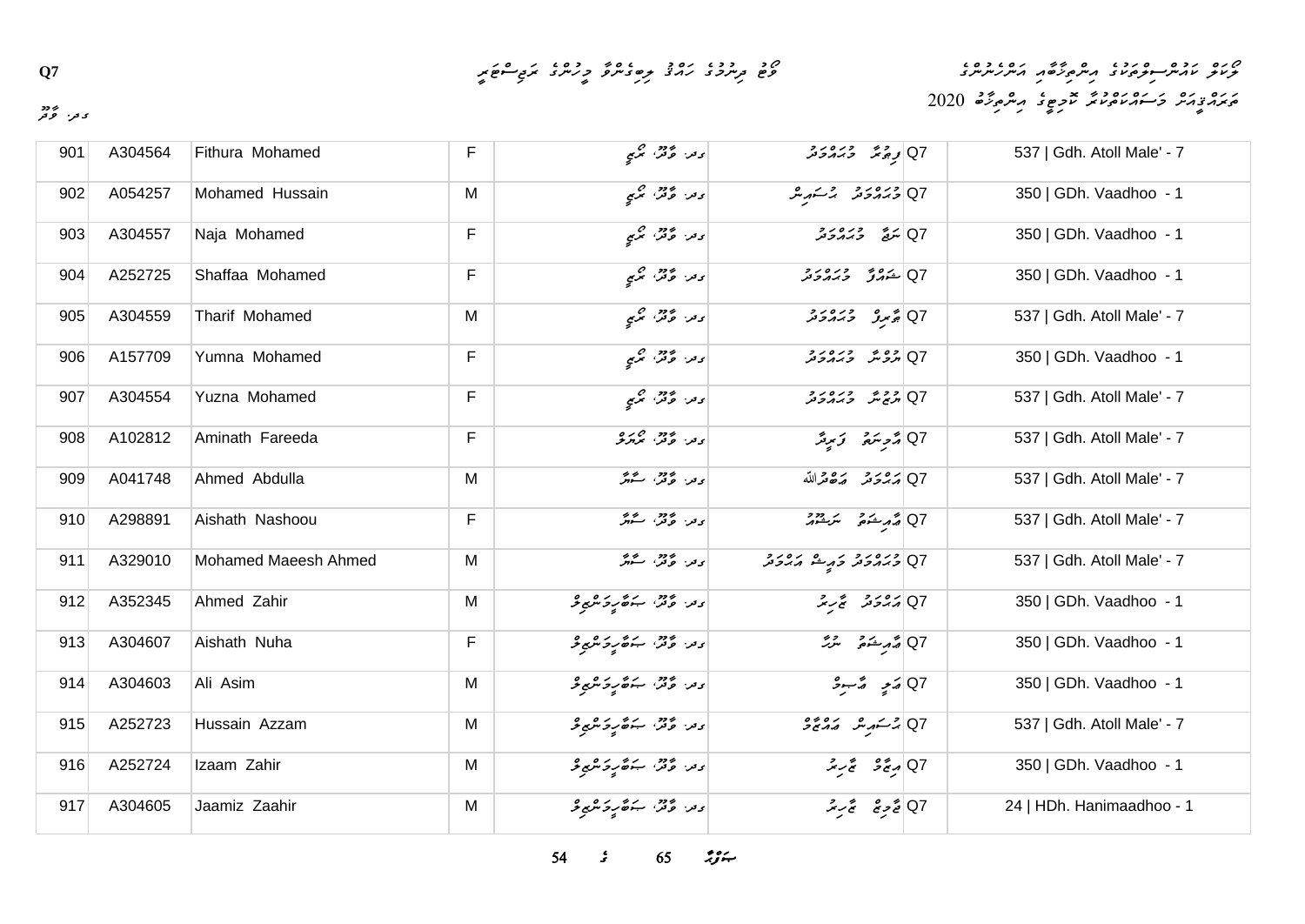*sCw7q7s5w7m< o<n9nOoAw7o< sCq;mAwBoEw7q<m; wBm;vB* م من المرة المرة المرة المرجع المرجع المرجع في 2020<br>مجم*د المريض المرجع المرجع المرجع المرجع المراجع المراجع الم*رجع

| 918 | A304606 | Mariyam Hassan            | $\mathsf{F}$ | ى تەرەپ ئىق بەھ بەر ئىرىم ئى | Q7 كەنگەنى ئەسەنلەر                                  | 350   GDh. Vaadhoo - 1     |
|-----|---------|---------------------------|--------------|------------------------------|------------------------------------------------------|----------------------------|
| 919 | A304602 | Sheneena Zahir            | F            | ى تىر بەشتى كەن ئەسكىنى ئى   | Q7 ڪسرينگر گچ س <i>يگر</i>                           | 13   HA. Dhidhdhoo - 1     |
| 920 | A304596 | Zahir Moosa               | M            | ى تەرەپ ئۇنى سىھەر ئەشرىي بى | Q7 پچ ريز هر مشر                                     | 350   GDh. Vaadhoo - 1     |
| 921 | A303320 | Ahmed Ikleel              | M            | ى تەرەپىيە ئەھەتمەتورە تى    | Q7 <i>مەندۇقى مەنبو</i> بۇ                           | 350   GDh. Vaadhoo - 1     |
| 922 | A112168 | Ahmed Shakir              | M            | ى تىر بەرگە ئەھەتمەتور تى    | Q7 كەش <i>ۇقى</i> شەرىخە                             | 350   GDh. Vaadhoo - 1     |
| 923 | A303318 | Fayaz Abdulla             | M            | ى بىر بەلىر بەرە ئەرجونى     | Q7 وَتَرَّتْ بَرَصْوَاللَّه                          | 350   GDh. Vaadhoo - 1     |
| 924 | A252710 | Jeehaan Ahmed Shakir      | M            | دىن ئۇتىن سەھەترىۋە ئى       | Q7 <sub>فو</sub> رَّنْدْ <i>مَدْدَ</i> دْ حُدَّ بْدُ | 681   Ayada Maldives-1     |
| 925 | A355911 | Nazim Ahmed               | M            | ى تىر بەلىقى سىھەتتى تورى تى | Q7 گىي ئىم كەنگە <i>قىل</i>                          | 350   GDh. Vaadhoo - 1     |
| 926 | A303316 | Shakeel Abdhullah         | M            | ى تەرەپىيە ئەھەترىچە ئىچە    | Q7 خَمَدٍ مَتَّ صَدَّاللَّهُ                         | 350   GDh. Vaadhoo - 1     |
| 927 | A303312 | Shareefa                  | $\mathsf{F}$ | ى تىر بەلىق سەھ تەبىر بورگ   | Q7 شەيرۇ                                             | 350   GDh. Vaadhoo - 1     |
| 928 | A303321 | Shimshaaz                 | M            | ى تىر بەرگە ئەھەتمەتور تى    | Q7 عوشق <i>ي</i>                                     | 350   GDh. Vaadhoo - 1     |
| 929 | A303323 | Zabila Ahmed              | F            | ى تەرەپىيە ئەھەترىۋە ئى      | Q7 تج <i>ھوڈ مذک</i> وتر                             | 350   GDh. Vaadhoo - 1     |
| 930 | A369057 | Ahmed Shahum Mohamed      | M            | دىر ئۇتر، شەھ قەرى           | Q7 <i>أروبر و شروه وبروبرو</i>                       | 537   Gdh. Atoll Male' - 7 |
| 931 | A304635 | Aishath Shazla Mohamed    | F            | ى تىر ئەدەر يە ئەتەرىقى      | Q7 مەم شەھ شەھ ئەرەر د                               | 350   GDh. Vaadhoo - 1     |
| 932 | A299229 | Ali Shahudh Mohamed       | M            | ى تىر ھۆر تەركىمى ھۆرھ       | Q7 كەنچە ئەرقىز ئ <i>ەزەرە</i>                       | 537   Gdh. Atoll Male' - 7 |
| 933 | A158341 | Aminath Shaneeza Mohamed  | $\mathsf F$  | دىر ئەدە يەر ئەھم            | Q7 أَرَّحِ سَوَّ شَاسِيٌّ وَيَرْدُونَرْ              | 537   Gdh. Atoll Male' - 7 |
| 934 | A299228 | Fathmath Shaazmee Mohamed | $\mathsf F$  | دىر ئەدە يەر ئ               | Q7 <i>وَّجِوَدَة</i> شَيْءَدٍ دُيَ <i>دْدَ</i> نْدَ  | 350   GDh. Vaadhoo - 1     |

 $55$   $\frac{2}{3}$   $65$   $\frac{2}{3}$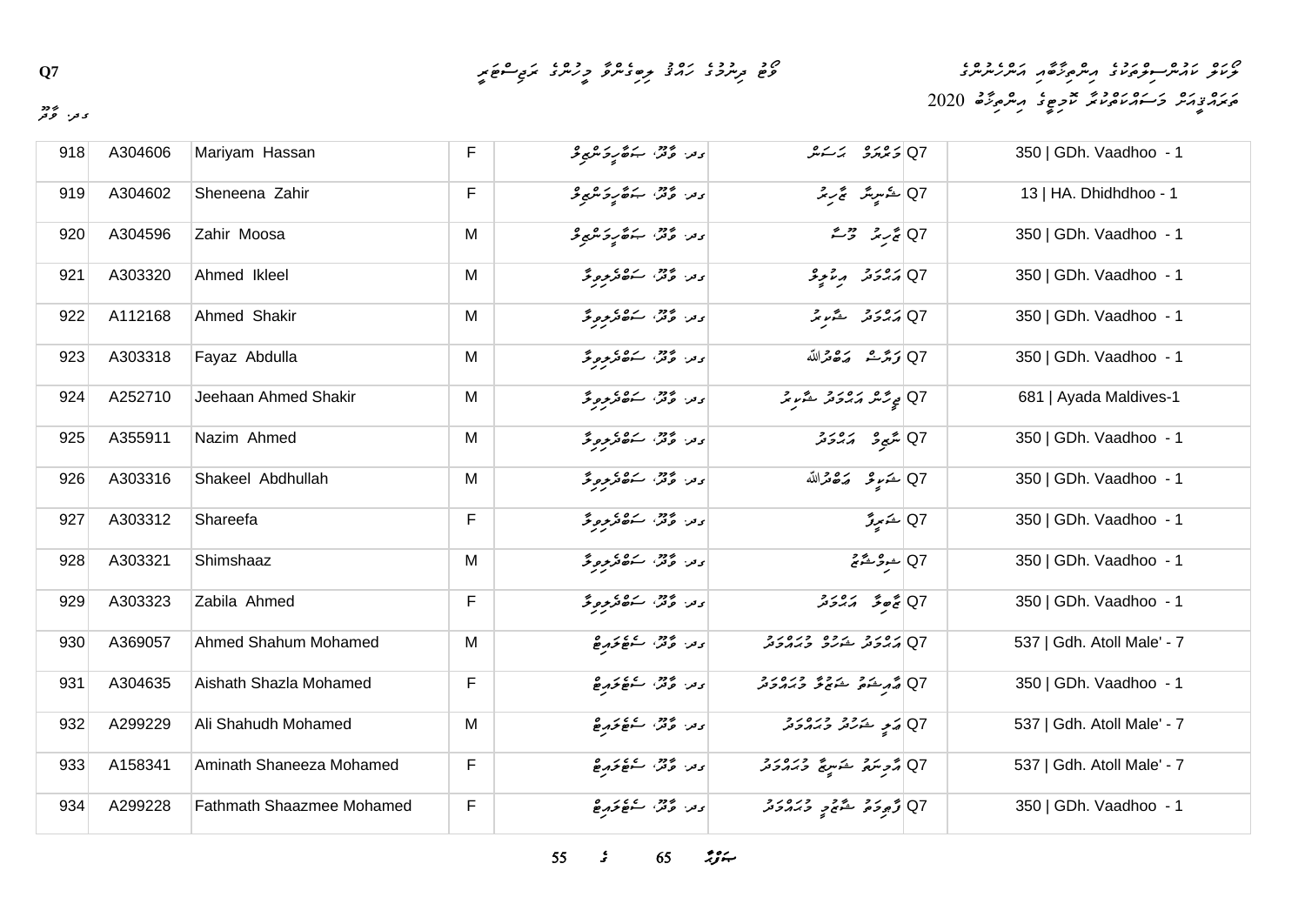*sCw7q7s5w7m< o<n9nOoAw7o< sCq;mAwBoEw7q<m; wBm;vB* م من المرة المرة المرة المرجع المرجع المرجع في 2020<br>مجم*د المريض المرجع المرجع المرجع المرجع المراجع المراجع الم*رجع

| 935 | A355672 | <b>Ibrahim Shauf Mohamed</b> | M           | دىر. ئۇتر، سۇغۇر ھ          | Q7  مِنْ حَمْدِةَ صَوْرٌ وَبَرْ وَدَ           | 537   Gdh. Atoll Male' - 7 |
|-----|---------|------------------------------|-------------|-----------------------------|------------------------------------------------|----------------------------|
| 936 | A299221 | Mariyam Ahmed Didi           | $\mathsf F$ | دىر ئەدە يەر ئ              | Q7 <i>ۇنگەگ مەڭ قى</i> توپىر                   | 350   GDh. Vaadhoo - 1     |
| 937 | A082920 | <b>Mohamed Didi</b>          | M           | ى تىر ھۆر تەركىمى ھۆرھ      | Q7 <i>وُټرو وُترورِم</i> رِ                    | 350   GDh. Vaadhoo - 1     |
| 938 | A271090 | Shah Mohamed                 | M           | ى مەدەبىي ئەن ئەن ئە        | Q7 گەشىر <i>2 دىن</i> دىر                      | 350   GDh. Vaadhoo - 1     |
| 939 | A345909 | Ahmed Yasir                  | M           | ى تەرەپچە سوستەنتىرى        | Q7 <i>كەندى قىسىتى</i>                         | 350   GDh. Vaadhoo - 1     |
| 940 | A345775 | Ali Hamzath                  | M           | ى قرار ئەدەر مەسىرىكىسى ئە  | Q7 <i>ھَ۔ ج</i> و مُح                          | 350   GDh. Vaadhoo - 1     |
| 941 | A370122 | Faisal Ibrahim               | M           | ى تىر بەدە سوسىسى ئ         | Q7 <i>قەبىخۇ بەھترى</i> رۇ                     | 350   GDh. Vaadhoo - 1     |
| 942 | A119946 | Fathimath Shakeeba           | F           | ى قرار 25 سوسى مىرى         | Q7 <i>وَّجِوَدَة</i> شَرِيعَة                  | 537   Gdh. Atoll Male' - 7 |
| 943 | A261095 | Mohamed Nishan               | M           | دىن گەنتى، سوسىتىلىكى       | Q7 <i>وُبَهُ وَفَرَ</i> سِنَّةَ شَ             | 350   GDh. Vaadhoo - 1     |
| 944 | A303467 | Nafeesa                      | F           | ى قرار ئەدەر مەسىر ئەرەبىي  | Q7 سَمِير مَشَر                                | 350   GDh. Vaadhoo - 1     |
| 945 | A148347 | Shakeela Shakeeb             | $\mathsf F$ | ى قرار ئەدەر مەسىرىكىسى ئە  | $Q7 = \frac{2}{3}$ $\frac{1}{2}$ $\frac{1}{2}$ | 350   GDh. Vaadhoo - 1     |
| 946 | A071925 | Shathira Shakeeb             | F           | ا دىن ئەقىر، سوستەنترى      | Q7 شَعِيمٌ   سَمَعٍ صَ                         | 537   Gdh. Atoll Male' - 7 |
| 947 | A064785 | Ahmed Hassan                 | M           | ى قرار ئەدەر ئەھ ئىرى ئ     | Q7 <i>كەندى ئەسكىل</i>                         | 350   GDh. Vaadhoo - 1     |
| 948 | A066574 | Mausooma Hassan              | F           | ى مەدەب ئەھ ئىرى            | Q7 <i>وَهُبْدَةْ</i> يَرْسَمْهُ                | 350   GDh. Vaadhoo - 1     |
| 949 | A086630 | Sariya Hassan                | F           | ى تىر بەردە بەشكەن ئەھەتترى | Q7 گەمبە <i>نگە</i> ئەسكەنلە                   | 537   Gdh. Atoll Male' - 7 |
| 950 | A126606 | Aminath Adilaa               | $\mathsf F$ | ى تىر ھەتتى سىنىمى تەمۇ     | Q7 مُرْحِبَتِهِ مُحْمَّدِ مَثَّ                | 350   GDh. Vaadhoo - 1     |
| 951 | A303486 | Ibrahim Adam                 | M           | ى قرار 250 مەددەن ھەتى      | Q7 <i>مەھەرى مەم</i> رى                        | 350   GDh. Vaadhoo - 1     |

 $56$  *s*  $65$  *z* $3\frac{2}{3}$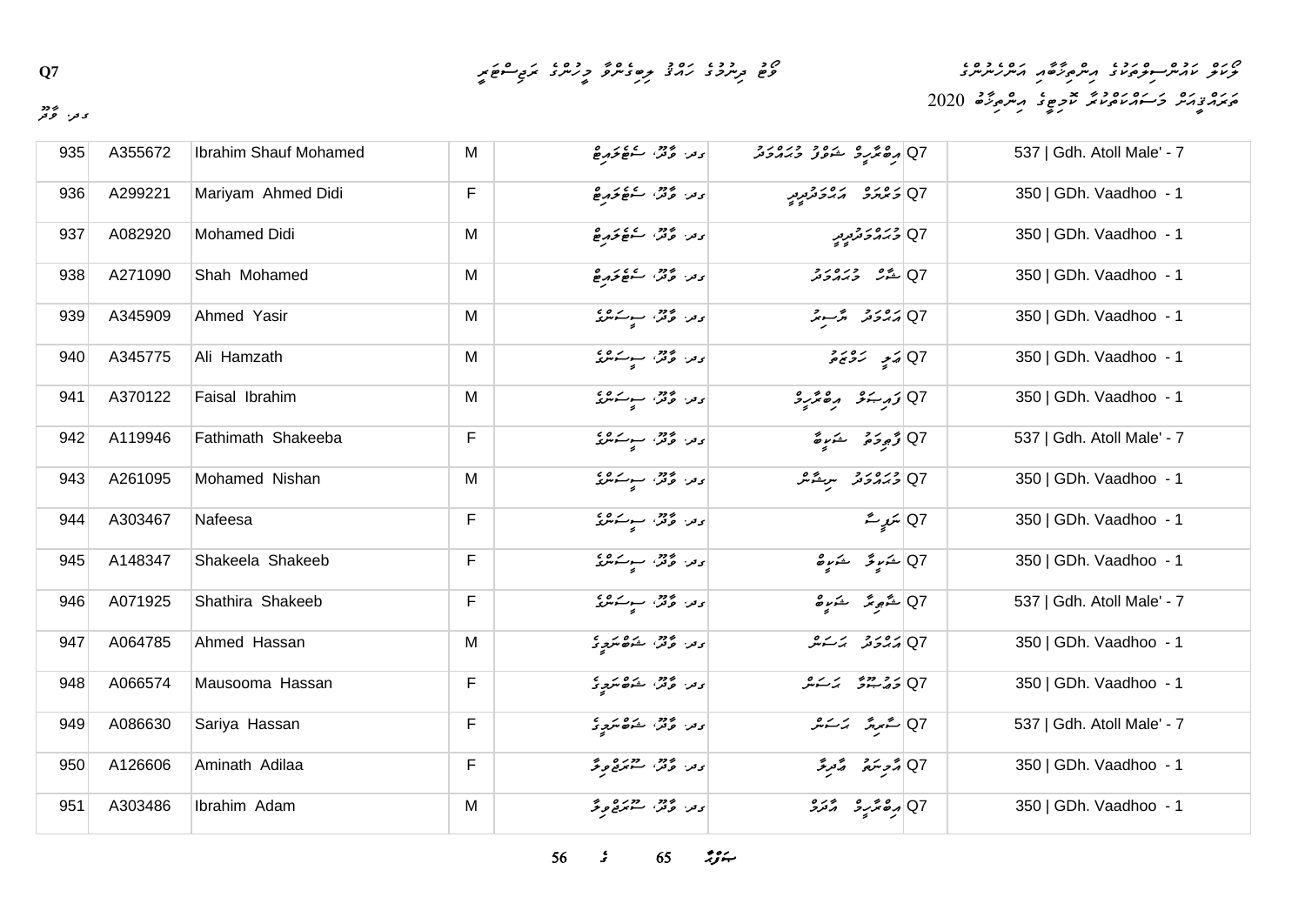*sCw7q7s5w7m< o<n9nOoAw7o< sCq;mAwBoEw7q<m; wBm;vB* م من المرة المرة المرة المرجع المرجع المرجع في 2020<br>مجم*د المريض المرجع المرجع المرجع المرجع المراجع المراجع الم*رجع

| 952 | A303494 | Ihusan Ibrahim          | M | ى تىر بۇ قۇرىم ئەتەر قۇ بۇ ئى   | Q7 مەممىشى مەھ <i>مەر ۋ</i>                 | 350   GDh. Vaadhoo - 1        |
|-----|---------|-------------------------|---|---------------------------------|---------------------------------------------|-------------------------------|
| 953 | A303491 | Inaya Ibrahim           | F | ى تىر بەدە بەدەرە بۇ            | Q7 مەنى <i>نگە مەھەتگە</i> ر 27             | 350   GDh. Vaadhoo - 1        |
| 954 | A303488 | Sameera Abdulla         | F | ى تىر بەدە بەدەرە بۇ            | Q7 ڪو <i>پنگه مُذڪورُ</i> الله              | 350   GDh. Vaadhoo - 1        |
| 955 | A093600 | Hassan Shiyam Mohamed   | M | دىر· ئۇتر، سەترى <i>ترە ئ</i>   | Q7 كەسكەر ھەدىرە دىرە دىر                   | 637   Hulhumale', Ehenihen-23 |
| 956 | A093599 | Hussain Shafiu Mohamed  | M | دىن ئۇقرا سەترىرى ئى            |                                             | 350   GDh. Vaadhoo - 1        |
| 957 | A067522 | Sameeha Moosa           | F | ى تىر ھەتتى سىمتىرىش بىر گ      | Q7 س <i>ُوِیڈ ڈ</i> یسٹر                    | 350   GDh. Vaadhoo - 1        |
| 958 | A093964 | Sofwath Mohamed         | M | ى قرار ئەقرار بىر ئەتەر بىرى ئى | Q7 يۇرو دىرەرد                              | 637   Hulhumale', Ehenihen-23 |
| 959 | A303424 | Ahmed Nifaar            | M | ى تىر ، ئۇ تۈش سىكەش            | Q7 <i>كەندى كىلى بىر</i> گە                 | 537   Gdh. Atoll Male' - 7    |
| 960 | A211264 | Ameena Ibrahim          | F | ى قرار ئۇقىرا سىكەش             | Q7 كەچ ئىر مەمگە <i>پ</i> ۇ                 | 350   GDh. Vaadhoo - 1        |
| 961 | A303425 | Aminath Shizufa Abdulla | F | ى قىزا ئۇقۇش سىكەش              | Q7 مُرْحِ سَوْمِ وَ مُتَّاهَدُ اللّه        | 537   Gdh. Atoll Male' - 7    |
| 962 | A303423 | Mohamed Naufaq          | M | ى قىز، ئۇقۇش، سىكەنتىكى         | Q7 <i>ۋېزودو پروۋو</i>                      | 537   Gdh. Atoll Male' - 7    |
| 963 | A153298 | Laila Ahmed Rushdy      | F | دىن ئۇقرا سەسىرسىدە ج           | Q7 كَ <i>مِيدگُ مُكْرُدُكُمْ</i> مُرْشْهِرٍ | 350   GDh. Vaadhoo - 1        |
| 964 | A128222 | Shaheed Ali             | M | ى قرار ئەدەر سەسرىسكىرى         | Q7 ڪرپٽر گ <i>ي</i> و                       | 350   GDh. Vaadhoo - 1        |
| 965 | A054039 | Ali Waheed              | M | ى قرا ئۇقتى سەنكەر بىر          | Q7 <i>ھَ جِ</i> – حَ سِمَّرُ                | 350   GDh. Vaadhoo - 1        |
| 966 | A148194 | Shaaheen Ali            | F | ى قرا ئۇقتى سىكەرىشكەرلىكى      | Q7 ڪ <sub>ي</sub> پر <sub>مَ</sub> رِ       | 537   Gdh. Atoll Male' - 7    |
| 967 | A304542 | Shafa Ali               | F | ى قرار ئۇقرار سىكەن ئىكرىش      | Q7 شتر <i>گ مک</i> و                        | 350   GDh. Vaadhoo - 1        |
| 968 | A158572 | Shahlam Ali             | M | ى قرا ئۇقرا سەنكرىشكەرنىگ       | Q7 ڪ <i>ئر گڏؤڻ ھي</i>                      | 350   GDh. Vaadhoo - 1        |

 $57$  **s**  $65$   $294$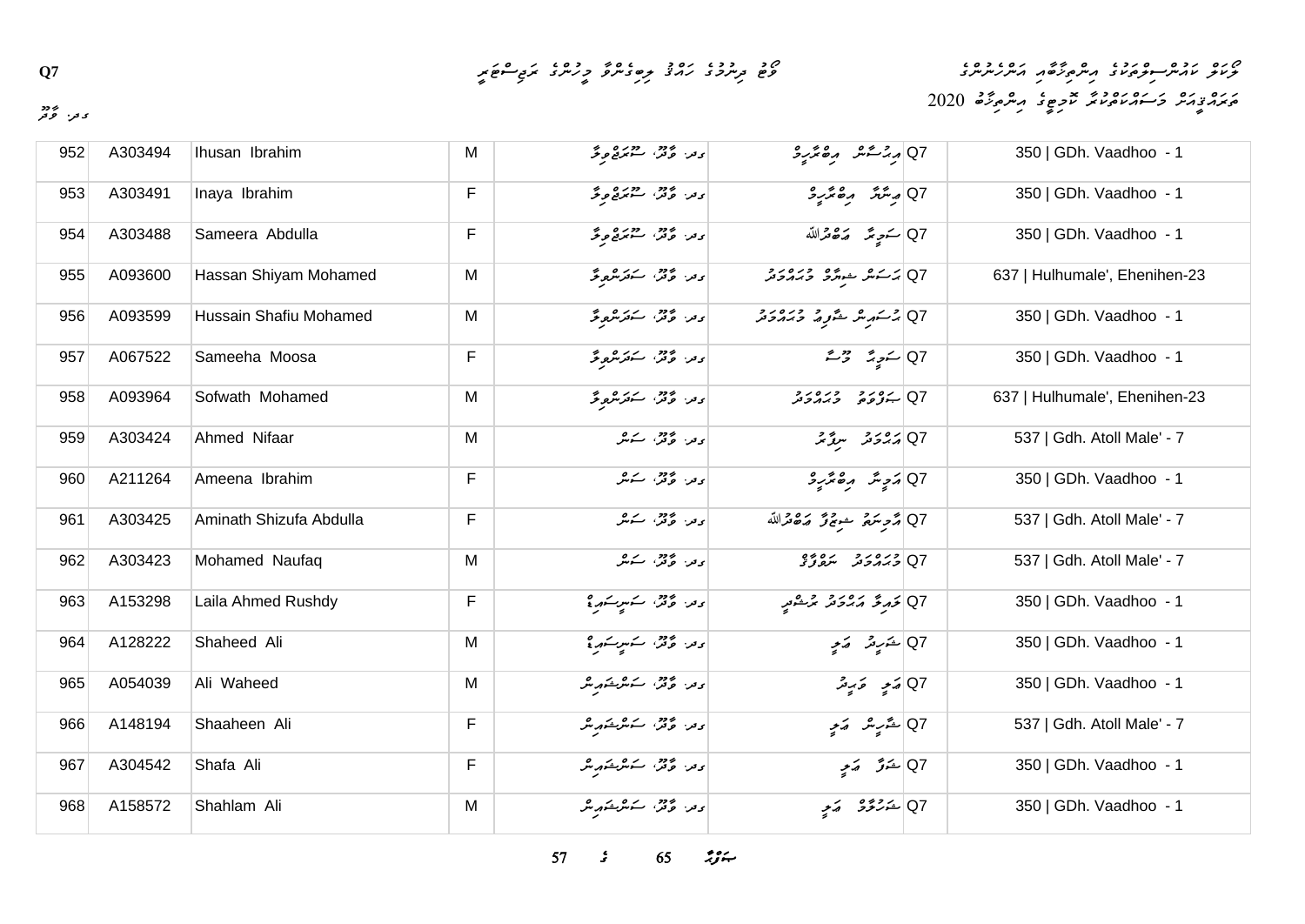*sCw7q7s5w7m< o<n9nOoAw7o< sCq;mAwBoEw7q<m; wBm;vB* م من المرة المرة المرة المرجع المرجع المرجع في 2020<br>مجم*د المريض المرجع المرجع المرجع المرجع المراجع المراجع الم*رجع

| 969 | A304541 | Sharuhath Ali            | $\mathsf{F}$ | ى قرار ئەقرار سەھرىشى بىر                 | Q7 ڪ <i>نگرنده م</i> َ پو                | 350   GDh. Vaadhoo - 1       |
|-----|---------|--------------------------|--------------|-------------------------------------------|------------------------------------------|------------------------------|
| 970 | A156155 | Ahmed Farooq             | M            | ى تىر بەردە بەر ئەن ئە                    | Q7 كەندى قىر ئۇنىز ق                     | 350   GDh. Vaadhoo - 1       |
| 971 | A299499 | Dhunya Shafeeg           | $\mathsf F$  | ړی وه.<br>دی وی، سهجری                    | Q7 <i>قرىنىگە</i> خ <i>ەربىتى</i>        | 537   Gdh. Atoll Male' - 7   |
| 972 | A299489 | Mariyam Ali              | $\mathsf F$  | ى تەرەپىيە ئەھمى تەرەپ                    | Q7 ك <i>ېڭىدۇ كەي</i>                    | 350   GDh. Vaadhoo - 1       |
| 973 | A299498 | Yumnee Shafeeg           | $\mathsf{F}$ | ى تىر بەردە بەر ئەن ئە                    | Q7 <sub>م</sub> روس خررٍ تح              | 350   GDh. Vaadhoo - 1       |
| 974 | A102814 | Abdulla Zakariyya        | M            | ى تىر ئەدەر سىم قىم قىچ ھ                 | Q7 مَەھْتَراللە ى <i>ج مَ م</i> ېرمەش    | 350   GDh. Vaadhoo - 1       |
| 975 | A165777 | Malika Mohamed Mujuthaba | F            | دىن گەنتەر كەنتى <i>مەھەرى</i>            | Q7 دَ دِيمَ دِيروند دي دِهِ              | 350   GDh. Vaadhoo - 1       |
| 976 | A154064 | Mariyam Abdullah         | $\mathsf F$  | ى قرار ئەدەر ئەسمە ئىرە ئەت               | Q7 ك <i>ربرد كە</i> ھىراللە              | 537   Gdh. Atoll Male' - 7   |
| 977 | A086259 | Mohamed Imad             | M            | ى قرار ئەدەر ئەھم ئەھم تەرەپ ئە           | Q7 <i>\$نەۋۇقى م</i> وگە <i>گ</i> ى      | 350   GDh. Vaadhoo - 1       |
| 978 | A073946 | Mohamed Mujuthaba        | M            | ى قرار ئەدەر كەن ئەرەك ئە                 | 6, 6, 7, 7, 7, 7, 07                     | 537   Gdh. Atoll Male' - 7   |
| 979 | A264105 | Nasrullah Ibrahim        | M            | دىن گەنتى، ئەسمە ئىگەن دى                 | Q7 سَرَجْهُ اللّهُ مِنْ مِنْ مِنْ مِنْ   | 329   GA. Dhaandhoo - 2      |
| 980 | A154097 | Nuzha Ahmed              | $\mathsf F$  | ى قرار ئەدەر ئەسمەت تەرەپ ئە              |                                          | 537   Gdh. Atoll Male' - 7   |
| 981 | A299787 | Ahmed Didi               | M            | ى قىز ، ئۇنىش ، ئەسرى بىرى ،              | Q7 كەندى قرىرىر                          | 350   GDh. Vaadhoo - 1       |
| 982 | A078147 | Aishath Salma            | F            | دور گھری کھیلے ہے<br>  دور گھری کھیلے ہوئ | Q7 <i>مُّهْرِجَة جَوْدُ</i> ّ            | 335   GDh. Thinadhoo - 1     |
| 983 | A355460 | Aishath Shooba Hassan    | $\mathsf F$  | دود: عَرَفْرُ، حَمَدِينَ رِيَ             | $Q7$ مَ مِ شَمَعِ شَمْعَةَ كَمْ سَوَمَدْ | 378   Hithadhoo Ehenihen - 1 |
| 984 | A144539 | Ali Didi                 | M            | ى قرار ئەقتى، ئەمرىق ب                    | Q7   پر پوږي <sub>د</sub>                | 350   GDh. Vaadhoo - 1       |
| 985 | A078150 | <b>Fathimath Didi</b>    | F            | ى قرار ئەقتى، ئەمرىغ بىرى                 | Q7 <i>أَدُّمِو دَمُّوبِيدِ</i>           | 350   GDh. Vaadhoo - 1       |

 $58$  *s*  $65$  *n***<sub>3</sub>**  $\frac{1}{2}$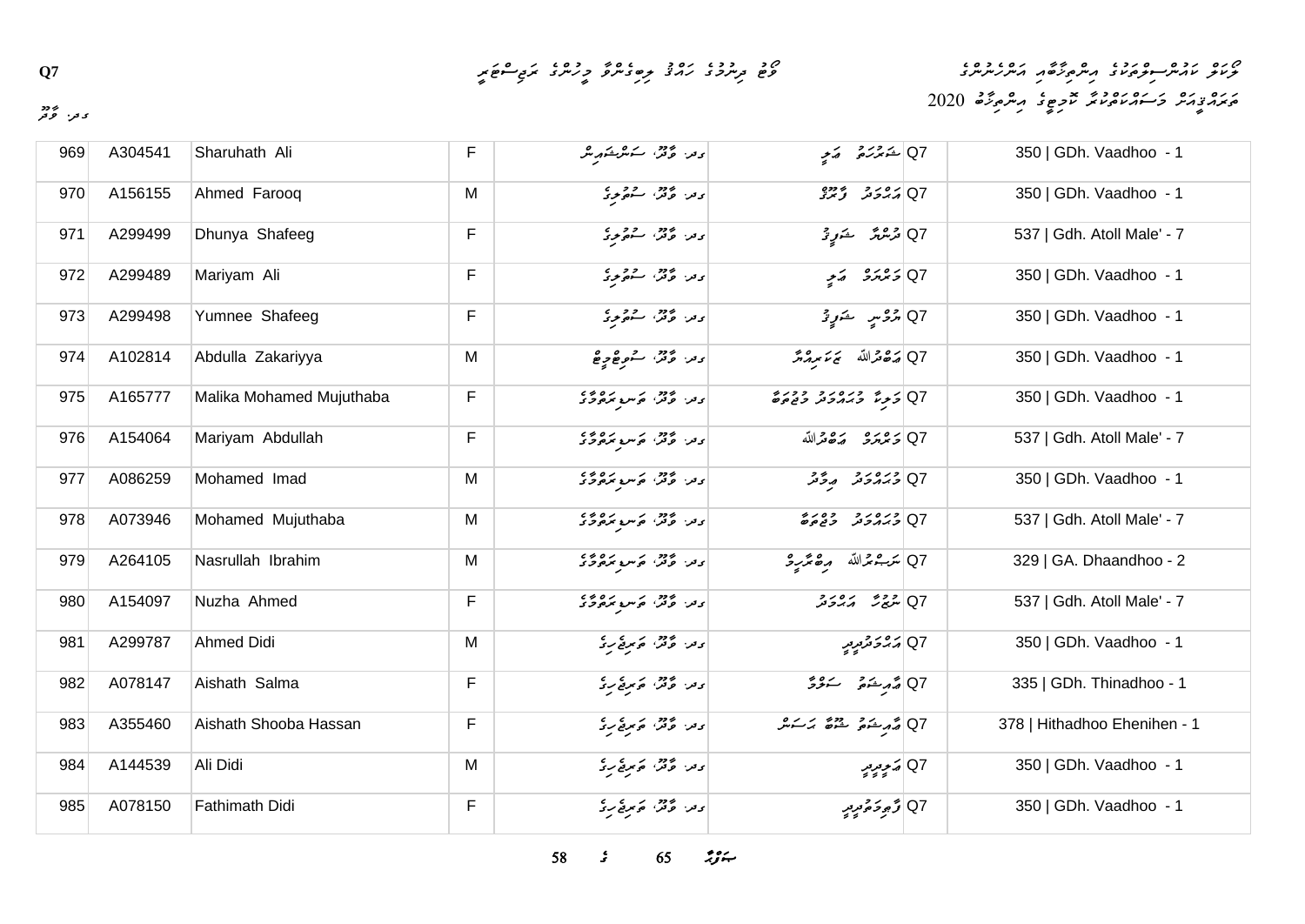*sCw7q7s5w7m< o<n9nOoAw7o< sCq;mAwBoEw7q<m; wBm;vB* م من المرة المرة المرة المرجع المرجع المرجع في 2020<br>مجم*د المريض المرجع المرجع المرجع المرجع المراجع المراجع الم*رجع

| 986  | A119976 | Hassan Abdulla Fauzy       | M           | ى تىر بەردە بە ئەيدىق ب                                                                                        | Q7 كەسەنگە <b>كە</b> ھەتراللە ئ <i>ۇرقى</i> يە                                                      | 537   Gdh. Atoll Male' - 7 |
|------|---------|----------------------------|-------------|----------------------------------------------------------------------------------------------------------------|-----------------------------------------------------------------------------------------------------|----------------------------|
| 987  | A058009 | Ibrahim Didi               | M           | ى قرار ئەقىرى كىم تىرقى ب                                                                                      | Q7 <mark>بر<i>ە ئ</i>ەر دىرىر</mark>                                                                | 350   GDh. Vaadhoo - 1     |
| 988  | A299796 | Mohamed Aafagu             | M           | ى قىز ئەقىرى ئەم قىرىقى ب                                                                                      | Q7 <i>בגמבת הרבב</i>                                                                                | 350   GDh. Vaadhoo - 1     |
| 989  | A330147 | Sajuva Rasheed             | $\mathsf F$ | ى قىز ئەقىرى ئەم بىرىنى ب                                                                                      | Q7 سەمىق ئىم ئىسىمىتىر                                                                              | 537   Gdh. Atoll Male' - 7 |
| 990  | A299232 | <b>Ahmed Nareesh Saeed</b> | M           | ى تىر بە ئەتتى بە ئەتى بىر                                                                                     | Q7 كەشكە تىر ئىككە ئىككە ئىككە ئىككە ئىككە ئىككە ئىككە ئىككە ئىككە ئىككە ئىككە ئىككە ئىككە ئىككە ئا | 350   GDh. Vaadhoo - 1     |
| 991  | A299235 | Aminath Zuha Saeed         | $\mathsf F$ | ى قراشى ئەن ئەن ئىلمىتى بىر ئەن ئىلمىتى بىر ئىلمىتى ئىلمان ئىلمان ئىلمان ئىلمان ئىلمان ئىلمان ئىلمان ئىلمان ئى | Q7 مَّەحِسَمَۃ ت <sup>ح م</sup> َّ سَم <i>و</i> ِمْر                                                | 537   Gdh. Atoll Male' - 7 |
| 992  | A106943 | <b>Dhon Didi</b>           | $\mathsf F$ | ى قراشى ئەن ئەن ئىلمىتى بىر ئەن ئىلمىتى بىر ئىلمىتى ئىلمان ئىلمان ئىلمان ئىلمان ئىلمان ئىلمان ئىلمان ئىلمان ئى | Q7   <del>ت</del> رىرىر<br>                                                                         | 350   GDh. Vaadhoo - 1     |
| 993  | A360684 | Fathimath Nahula Saeedh    | F           | ى قرار ئەقتى، ئەن قوم قى                                                                                       | Q7 <i>وُّجِودَةُ سَهْدَةُ</i> سَه <i>ٰدٍةً</i> رُ                                                   | 537   Gdh. Atoll Male' - 7 |
| 994  | A040625 | Moosa Saeed                | M           | ى تىر بە ئەتتى بە ئەتى بىر                                                                                     | Q7 ٿُنگ سُنهونٽر                                                                                    | 350   GDh. Vaadhoo - 1     |
| 995  | A298792 | Amaal Ibrahim              | $\mathsf F$ | ى قرار ئەھرىم كىسىم بىر                                                                                        | Q7 <i>مُرَدَّدْ وڤترَرِدْ</i>                                                                       | 350   GDh. Vaadhoo - 1     |
| 996  | A090970 | Aminath Wadheefa           | $\mathsf F$ |                                                                                                                | Q7 مُ <i>َّحِ سَمَّةً وَمَيِنَ</i> ّ                                                                | 350   GDh. Vaadhoo - 1     |
| 997  | A112145 | Azhar Ibrahim              | M           | ى قرار ئەرەپ مەركى ئ                                                                                           | Q7 <i>مَیْ کَرْبُرْ مِیْ مُدِّرِدْ</i>                                                              | 350   GDh. Vaadhoo - 1     |
| 998  | A106965 | Fathimath Ali              | F           | ى قرز ئەقىرى ئەركى ئىس                                                                                         | Q7 <i>وُّجِوحَةُ مَجِ</i>                                                                           | 350   GDh. Vaadhoo - 1     |
| 999  | A298791 | Hudha Ibrahim              | F           | ى قرز ئۇقرا مەترىكى سى                                                                                         | Q7 رُمَّز م <i>ِ م</i> ُحَمِّرِ وُ                                                                  | 350   GDh. Vaadhoo - 1     |
| 1000 | A298795 | Huzma Ibrahim              | F           | ى قرز ئۇقرا مەترىكى سى                                                                                         | Q7 ي <sub>م</sub> ع في مرغ مركز في                                                                  | 350   GDh. Vaadhoo - 1     |
| 1001 | A097750 | Izzath Ibrahim             | M           | ى تىر بەردە بەر ئەر ئىر                                                                                        | Q7 مەم <i>ئەھ مەھەترى</i> 3                                                                         | 350   GDh. Vaadhoo - 1     |
| 1002 | A298796 | Suoodh Ibrahim             | M           | ى قرز ئۇقرا مەترىكى سى                                                                                         | $ Q7\rangle$ سود د ه گریزگر (C                                                                      | 115   B. Kamadhoo - 1      |

 $59$  *s*  $65$  *n***<sub>y</sub>** $\leq$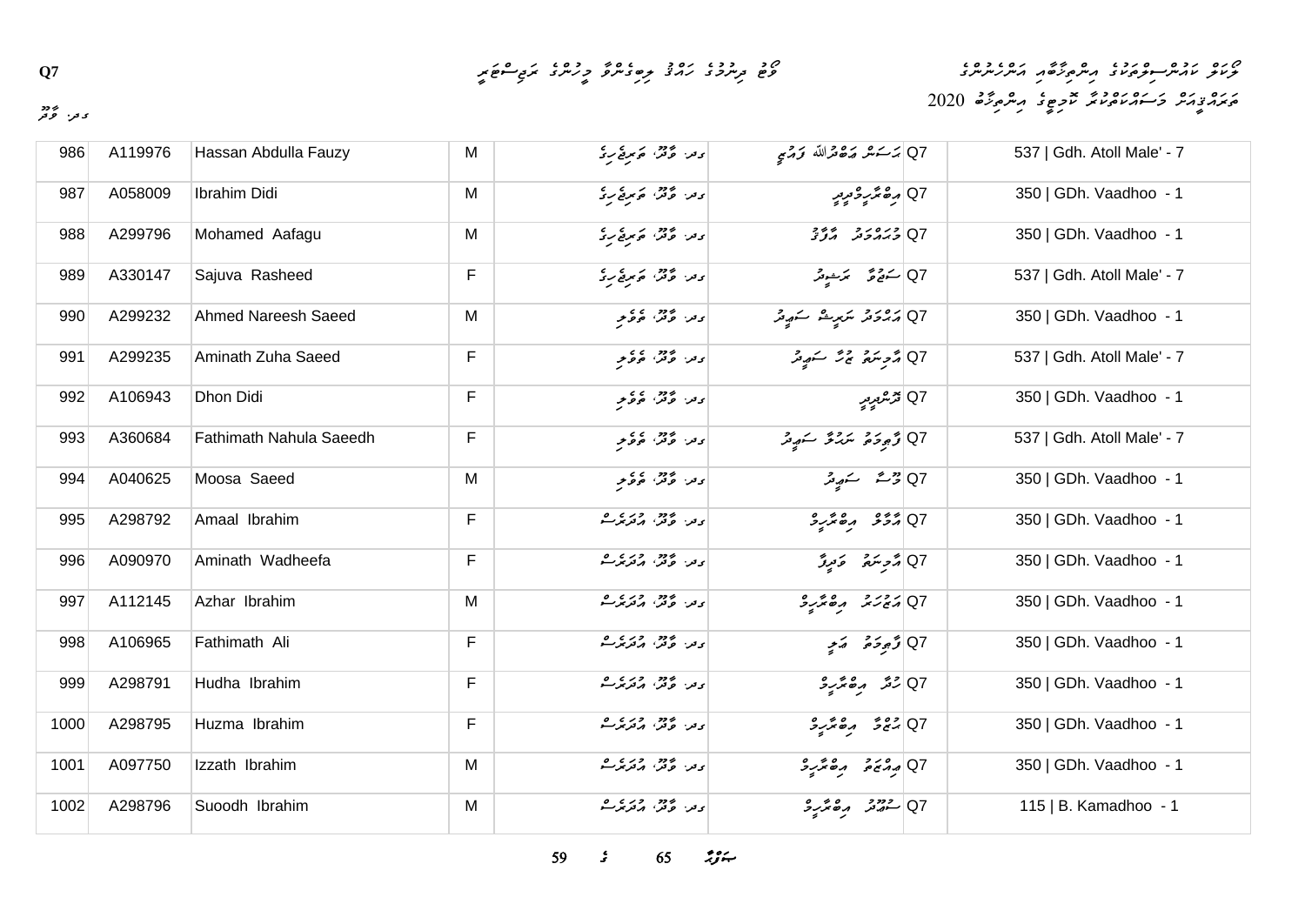*sCw7q7s5w7m< o<n9nOoAw7o< sCq;mAwBoEw7q<m; wBm;vB* م من المرة المرة المرة المرجع المرجع المرجع في 2020<br>مجم*د المريض المرجع المرجع المرجع المرجع المراجع المراجع الم*رجع

| 1003 | A298793 | Yaasmeen Ibrahim       | F | ى تەرەپ ئەرىمى ئ                              | Q7 مُرْ مُوبِسْ مِنْ مُرْبِرِدْ             | 335   GDh. Thinadhoo - 1            |
|------|---------|------------------------|---|-----------------------------------------------|---------------------------------------------|-------------------------------------|
| 1004 | A112144 | Zuhulath Ibrahim       | F | ى قرز ئەقىرى ئەركى ئىس                        | Q7 <i>يحركو مەمگرى</i> گ                    | 537   Gdh. Atoll Male' - 7          |
| 1005 | A060236 | Ibrahim Fauzy          | M | ى قرار ئۇقرا ئەسرىگە ئ                        | Q7 مەھ <i>مگىي</i> ئۇرىم                    | 350   GDh. Vaadhoo - 1              |
| 1006 | A252707 | Mohamed Zayaan Ibrahim | M | دىن ئۆتى، مەسىرى                              | Q7 درەرد رومۇ مەھرىرى                       | 350   GDh. Vaadhoo - 1              |
| 1007 | A153754 | Aminath Fikree         | F | دىن گەنتى گەنتى گە                            | Q7 م <i>ُّ حِينَهُ وي</i> نَّمِ             | 537   Gdh. Atoll Male' - 7          |
| 1008 | A077965 | Mohamed Naseer         | M |                                               | Q7 <i>ۇنەۋەقى مۇسوم</i> ۇ                   | 537   Gdh. Atoll Male' - 7          |
| 1009 | A299375 | Abdul Rahman           | M | وتر گردو ده ده ده<br>وتر گرفر، گرمن مورد      | Q7 كەھ <i>ىرە بىردۇ</i> بىر                 | 350   GDh. Vaadhoo - 1              |
| 1010 | A299386 | Aishath Nadhira        | F | و در ه ده ده و ده<br>و در گوتر، گوش ه بری     | Q7 م <i>ەُم</i> ھۇر مە <i>ھەبەت</i> ە       | 537   Gdh. Atoll Male' - 7          |
| 1011 | A299384 | Ali Naseer             | M | وتر ود ده ده.<br>دنر وتر وتره برد             | Q7 <i>ھَ۔ جِستہ پر</i>                      | 99   R. Dhuvaafaru - 1              |
| 1012 | A299379 | Aminath Naafiya        | F | و در دو ده ده.<br>د در و در و ره برو          | Q7 مُتَّحِسَّعَ سَمْدِيَّة                  | 350   GDh. Vaadhoo - 1              |
| 1013 | A299381 | Fathmath Naazneen      | F | وتر وده ده ده ده<br>وتر وتر وتر <i>ه بر</i> د | Q7 <i>ۇ<sub>م</sub>وڭۇ ش</i> ۇمېرى <i>گ</i> | 639   Vilimale', Ehenihen-4         |
| 1014 | A351129 | Ismail Naashidh        | M | و در دو ده ده ده.<br>د در گردن کویژه مورد     | Q7 <sub>م</sub> رےد <i>و پو</i> ٹ مگرسونٹر  | 537   Gdh. Atoll Male' - 7          |
| 1015 | A299388 | Mariyam Nahula         | F | وتر ود ره ده.<br>دنر ونر وتره برد             | Q7 <i>كَ بُرْمَرْ بِّي سُرْ</i> تَرُ        | 537   Gdh. Atoll Male' - 7          |
| 1016 | A040464 | Shifau Ibrahim         | M | وتر ود ده ده.<br>دنر وتر وتره برد             | Q7 شو <i>ڈھ م</i> ھ <i>مگرد</i> و           | 537   Gdh. Atoll Male' - 7          |
| 1017 | A329197 | Lewaan Mohamed         | M | ى قرار ئەھىمى ئىق ئىق ئى                      | Q7 بِرِءٌ شَرِ دَيَ <i>رُ دُون</i> رَ       | 537   Gdh. Atoll Male' - 7          |
| 1018 | A299485 | Lifshan Mohamed        | M | ى قرار ئەھىمى ئىقى ئىقى ئىق                   | Q7 دۇشگىر ئ <i>ېگەدى</i> ر                  | 673   Ozen by Atmosphere at Maadhoo |
| 1019 | A299483 | Limaan Mohamed         | M | ى قرار ئەقىرى ئى ئى ئى ئى                     | Q7 <i>ودهٔ شهر دیمو</i> نر                  | 350   GDh. Vaadhoo - 1              |

*60 sC 65 nNw?mS*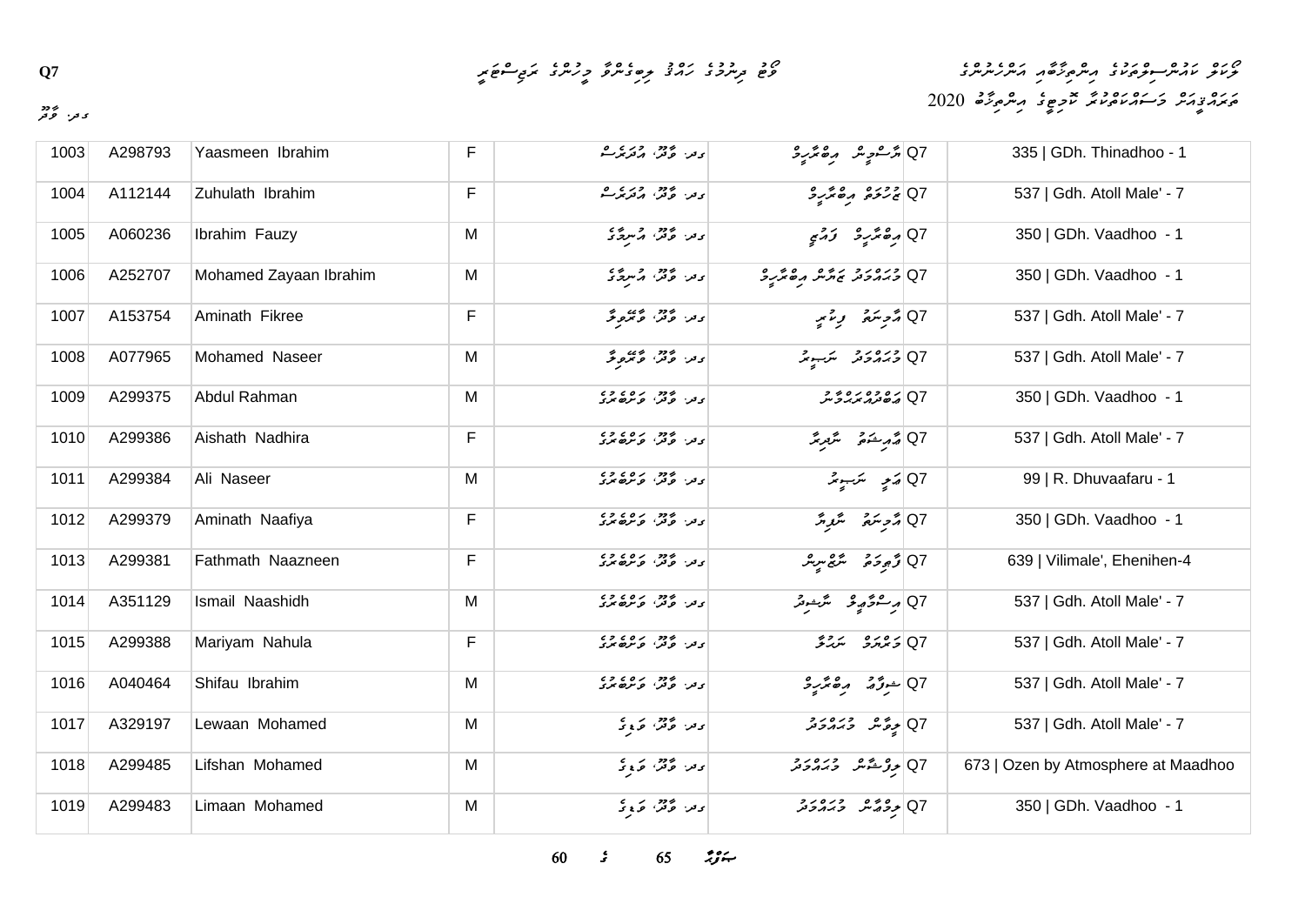*sCw7q7s5w7m< o<n9nOoAw7o< sCq;mAwBoEw7q<m; wBm;vB* م من المرة المرة المرة المرجع المرجع المرجع في 2020<br>مجم*د المريض المرجع المرجع المرجع المرجع المراجع المراجع الم*رجع

| 1020 | A299484 | Limna Mohamed          | F            | ى قراشى ئەلگە ئەلگەنى كەنتى كەنتى كەنتى كەنتى كەنتى كەنتى كەنتى كەنتى كەنتى كەنتى كەنتى كەنتى كەنتى كەنتى كەنت | Q7 موڤانتر ف <i>ائ</i> روگر               | 350   GDh. Vaadhoo - 1     |
|------|---------|------------------------|--------------|----------------------------------------------------------------------------------------------------------------|-------------------------------------------|----------------------------|
| 1021 | A329196 | Liuna Mohamed          | F            | ى قرار ئەھىمى ئىس ئى                                                                                           | Q7 م <sub>وم</sub> رتگر ك <i>اندگان</i> د | 350   GDh. Vaadhoo - 1     |
| 1022 | A009857 | Mohamed Ahmed          | M            | دى گەنزى ئى                                                                                                    | Q7 <i>בגמכת הפניק</i>                     | 350   GDh. Vaadhoo - 1     |
| 1023 | A148412 | Moomina Mohamed        | $\mathsf{F}$ | ى قراشى ئەراكىيە ئ                                                                                             | Q7 دُمُ <i>دِيمُ</i> دُيَمُ دَرَ          | 350   GDh. Vaadhoo - 1     |
| 1024 | A144897 | Moonisa Mohamed        | $\mathsf F$  | دى گەن گەنى                                                                                                    | Q7 تۆس <i>رىگە ئەنگەدى</i> گە             | 537   Gdh. Atoll Male' - 7 |
| 1025 | A104045 | Muthasim Mohamed       | M            | دى گەنز، ئ                                                                                                     | $07 - 22 - 22$                            | 350   GDh. Vaadhoo - 1     |
| 1026 | A130756 | <b>Ahmed Didi</b>      | M            | ومر محمق حکم می دی.<br>دمر حکمر حکم می مری                                                                     | Q7 كەندى قرىرىر                           | 537   Gdh. Atoll Male' - 7 |
| 1027 | A252581 | Azalu Ahmed            | M            | ومر کومر عدد عدد عدد ا                                                                                         | Q7 كەنچ قەر كەش <b>ر</b> قىر              | 537   Gdh. Atoll Male' - 7 |
| 1028 | A107007 | Fathimath Didi         | $\mathsf{F}$ | ومر محمر می در در در در استان<br>در محمد استان                                                                 | Q7 <i>وُّ مِوحَ مُ</i> وْمِدِرِ           | 350   GDh. Vaadhoo - 1     |
| 1029 | A107006 | Mariyam Didi           | F            | ومر محمق که وی دی<br>ومر گرمل که وی دی                                                                         | Q7 كەنگە <i>كە</i> ردىر                   | 350   GDh. Vaadhoo - 1     |
| 1030 | A299555 | Shamy Ahmed            | M            | ومر محمق که ورود<br>ومرحمق که وروز                                                                             | Q7 گەم كەنگە <i>قىلى</i>                  | 537   Gdh. Atoll Male' - 7 |
| 1031 | A299539 | Thuththu Ali Didi      | M            | ومر محمد عدد عدد<br>ومرحمد المحمد و                                                                            | Q7 <i>ووه. هنو</i> پرېږ                   | 350   GDh. Vaadhoo - 1     |
| 1032 | A107005 | Zaeem Ali              | M            | ومر کومر عدد عدد عدد ا                                                                                         | Q7 <i>کام وی</i> کام کام                  | 537   Gdh. Atoll Male' - 7 |
| 1033 | A377544 | Aishath Shaikha Saleem | F            | رى ئەدە بەرىمى كەن                                                                                             | Q7 مٌ مِـ شَمَعٌ صَمِرتٌ سَمْوِدٌ         | 537   Gdh. Atoll Male' - 7 |
| 1034 | A069003 | Ali Ahmed              | M            | ى قىز ئۇقىرا ئەم قام قام ئ                                                                                     | Q7 <i>كەبى كەنگەن</i> گە                  | 350   GDh. Vaadhoo - 1     |
| 1035 | A303461 | Dhon Dhiye             | $\mathsf F$  | <br>  دىن ئۆتىر، ئۆمرۈم <sub>ۇ</sub> د                                                                         | Q7 قريروبر                                | 537   Gdh. Atoll Male' - 7 |
| 1036 | A064525 | Shabeena Ahmed         | F            | <sub>وفر:</sub> و <sup>ود</sup> ، وكرومي                                                                       | Q7 ش <i>ومگر مذکرد</i>                    | 537   Gdh. Atoll Male' - 7 |

 $61$  *s*  $65$  *n***<sub>3</sub>** *n*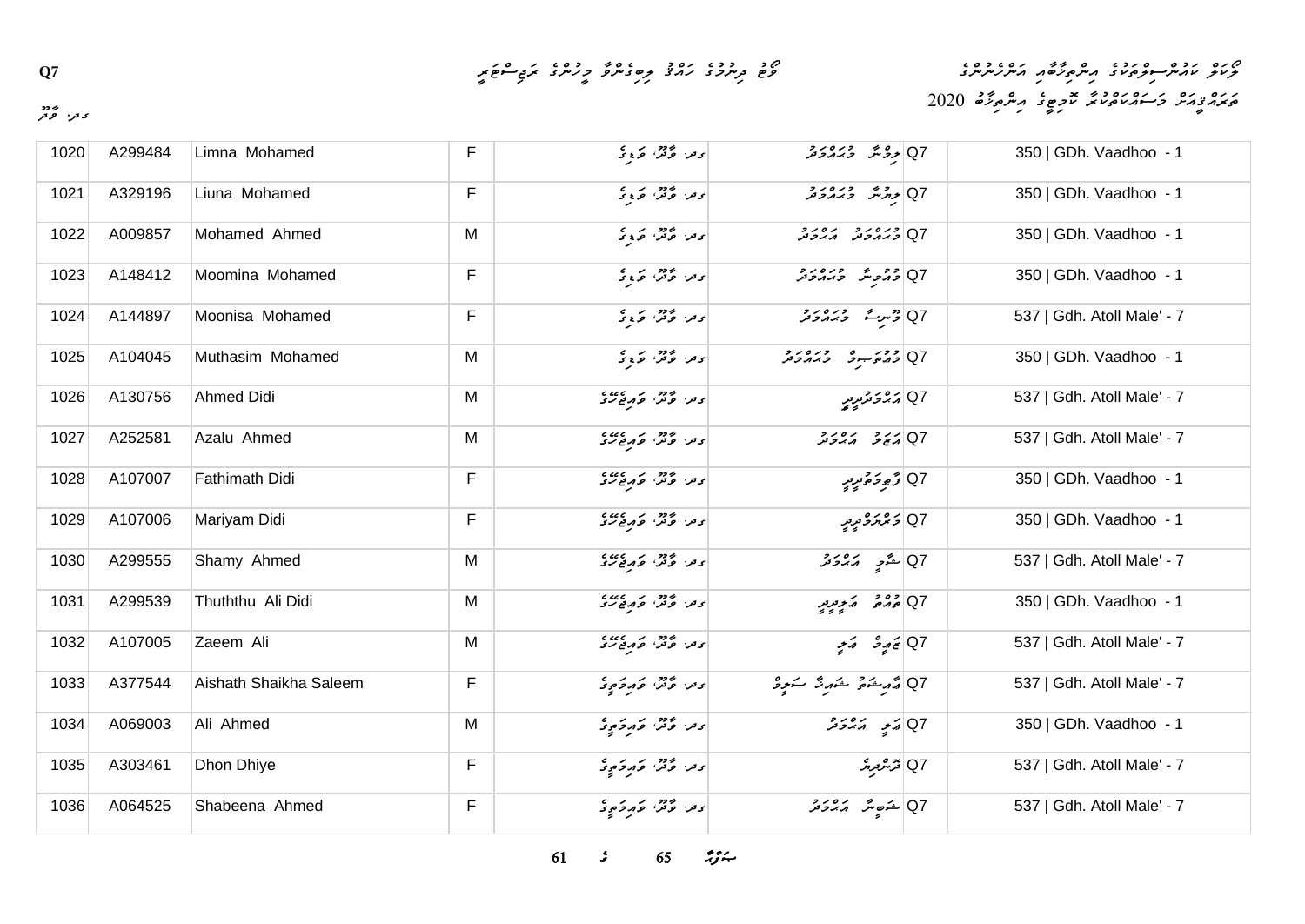*sCw7q7s5w7m< o<n9nOoAw7o< sCq;mAwBoEw7q<m; wBm;vB* م من المرة المرة المرة المرجع المرجع المرجع في 2020<br>مجم*د المريض المرجع المرجع المرجع المرجع المراجع المراجع الم*رجع

| 1037 | A304474 | Abdulla Saleem       | M            | رىر ئۇقر، ئ <i>ۇسرىگە</i> ر | Q7 \$&قرالله كود\$                             | 350   GDh. Vaadhoo - 1     |
|------|---------|----------------------|--------------|-----------------------------|------------------------------------------------|----------------------------|
| 1038 | A138222 | Ahmed Imran          | M            | ى تەرەپ ئەس ئەلىمى          | Q7 <i>كەندى مەۋىگى</i> ر                       | 350   GDh. Vaadhoo - 1     |
| 1039 | A050632 | Mohamed Shahid       | M            | دىن ئۇنى، ئۇسىرچە ئ         | Q7 <i>وُبَهُ دُوَ مَدْ بِ</i> مُدَّرِ مِرْ     | 537   Gdh. Atoll Male' - 7 |
| 1040 | A304480 | Sharaaeen Abdulla    | F            | ى تەرەپچە ئەس ئەمەر         | Q7 خەتمە ھەممەللە                              | 537   Gdh. Atoll Male' - 7 |
| 1041 | A304477 | Shareefa             | F            | ى تەرەپچە ئەس ئەمەر         | Q7 شەمرى <del>گ</del>                          | 350   GDh. Vaadhoo - 1     |
| 1042 | A304484 | Shauna Abdulla       | F            | ى تەرەپچە ئەس ئەمەر         | Q7 شَوَ <i>مْتَر وَهُ</i> قَرَاللّه            | 350   GDh. Vaadhoo - 1     |
| 1043 | A304486 | Shimaan Abdulla      | M            | ى تەرەپ ئەس ئەلەر           | Q7 حو <i>دُّ شَرُّ هُدَ</i> اللَّه             | 537   Gdh. Atoll Male' - 7 |
| 1044 | A119787 | Shirany Abdulla      | F            | ى تەرەپچە ئەستەم ئە         | Q7 شومَدَسِي صَ <b>صَدَ</b> اللّه              | 350   GDh. Vaadhoo - 1     |
| 1045 | A299510 | Ajuvadh Ali Khalidhu | M            | د مرد عمر عمر               | Q7 كەنقەقەتقە كەنچە مەشرىقى                    | 537   Gdh. Atoll Male' - 7 |
| 1046 | A252576 | Alman Ali Khaalidh   | M            | ى قراء ھى تى بىر            | Q7 كەنۇبۇ <i>ئەگى</i> ئۇيىتى                   | 537   Gdh. Atoll Male' - 7 |
| 1047 | A355909 | Aman Ali Khalid      | M            | ى قرار ئەدەر ئەر            | Q7 كەن ئەگە بەر ئەرىتى                         | 350   GDh. Vaadhoo - 1     |
| 1048 | A300154 | Aminath Hussain      | F            | ى قرار ئەدەر ئەب            | Q7 م <i>ۇجەنىھى مەسىر مى</i> ر                 | 350   GDh. Vaadhoo - 1     |
| 1049 | A355908 | Ashwaan Ali Khalid   | M            | ى قراء ھى تى بىر            | Q7 كەشكە <i>گەنتى</i> ئۇ بۇ قىر                | 350   GDh. Vaadhoo - 1     |
| 1050 | A355907 | Jadhuvaan Ali Khalid | $\mathsf{M}$ | ى قراء ھى تى بىر            | Q7 <i>فَادَةٌ مَّرْ مَرِ</i> رَّمِ دُمَّ       | 537   Gdh. Atoll Male' - 7 |
| 1051 | A299507 | Lubna Ali Khalid     | F            | ى قرار ئەدەر كى ب           | Q7   قِرْظَ شَرِ مِنْ تَرْمِثْرُ               | 537   Gdh. Atoll Male' - 7 |
| 1052 | A299508 | Lushana Ali Khalid   | F            | ى قرار ئەدەر كى ب           | Q7 تُرْحَمَّتَر <sub>م</sub> َرْمٍ رَّمْوِيْرُ | 350   GDh. Vaadhoo - 1     |
| 1053 | A299506 | Sayyid Ali Khalid    | M            | ى قرار ئەدەر كى ب           | Q7 <i>سەھەرىۋ مەي</i> ش <i>ەمە</i>             | 350   GDh. Vaadhoo - 1     |

 $62$  *s*  $65$  *n***<sub>3</sub>** *n*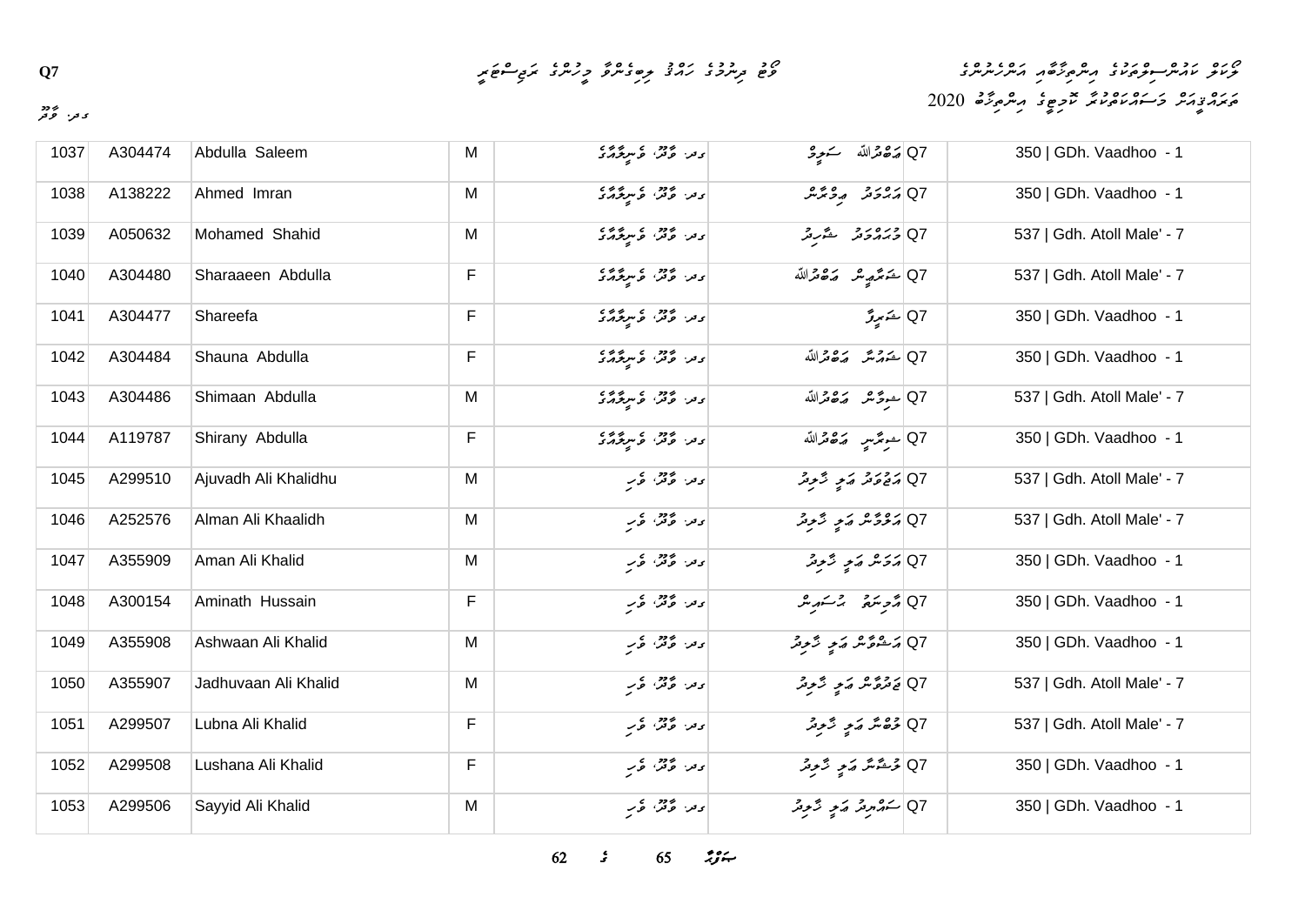*sCw7q7s5w7m< o<n9nOoAw7o< sCq;mAwBoEw7q<m; wBm;vB* م من المرة المرة المرة المرجع المرجع المرجع في 2020<br>مجم*د المريض المرجع المرجع المرجع المرجع المراجع المراجع الم*رجع

| 1054 | A252664 | Ali Anim              | M            | ى تىر بەردە كەسىرىگەنى                            | Q7  <i>ړې پ</i> ر پو                      | 439   Sun Island Resort and Spa - 1 |
|------|---------|-----------------------|--------------|---------------------------------------------------|-------------------------------------------|-------------------------------------|
| 1055 | A300059 | Fathimath Majidha     | F            | ى تىر بەلىقى ئەسرىتى ئى                           | Q7 <i>وَّجِوحَةْ</i> وَّمِع <i>ِ مَ</i> ّ | 537   Gdh. Atoll Male' - 7          |
| 1056 | A102788 | Hawwa Manike          | F            | ى تىر بەردە كەسىرىگەنى                            | Q7 ئەرمۇ ئەس <sup>ى</sup> ر               | 350   GDh. Vaadhoo - 1              |
| 1057 | A363963 | Mohamed Haanim        | M            | ى تەربىچ ئەس ئەركىمى ئە                           | Q7 <i>وَيَدْوُ</i> وَيْرَ كَسْرَةُ        | 350   GDh. Vaadhoo - 1              |
| 1058 | A304527 | Abdulla Haidhar       | M            | ا دىر اڭ <sup>ود</sup> ا ب <sub>و</sub> سكرسىمونى | Q7 كەھەراللە <i>مەمەم</i> كە              | 537   Gdh. Atoll Male' - 7          |
| 1059 | A130427 | Ahmed Shabaath        | M            | ى قرار ئۇقتۇر بويىتى سىرىگى ئى                    | $Q7 = 22.2$                               | 537   Gdh. Atoll Male' - 7          |
| 1060 | A304528 | Aishath Nadha Mohamed | F            | دىن ئۇتۇ، ئ <sub>ۆ</sub> سكەن ئىس ئ               | Q7 مەم شەھ سىقى ئەم ئەرى                  | 350   GDh. Vaadhoo - 1              |
| 1061 | A160892 | Ali Aiman             | M            | ى قرار ئۇقتۇر بويىتى سىرىگى ئى                    | Q7 <i>مَجِ مَدِخ</i> َسَ                  | 537   Gdh. Atoll Male' - 7          |
| 1062 | A304524 | Asfaree               | F            | ى قرار ئۇقتۇر بويىتى سىرىگى ئى                    | Q7   پر <u>ه</u> ورسيه                    | 350   GDh. Vaadhoo - 1              |
| 1063 | A104141 | Hawwa Dhiye           | F            | ى قرار ئۇقتۇر بويىتى سىرىگى ئى                    | Q7   ئەۋ <sub>ە</sub> ئەرىر               | 350   GDh. Vaadhoo - 1              |
| 1064 | A155313 | Mariyam Amira         | $\mathsf{F}$ | ى قرار ئۇقتۇر بويىتى سىرىگى ئى                    | Q7 <i>وَ بُرْدَةْ</i> مُجَمَّد            | 537   Gdh. Atoll Male' - 7          |
| 1065 | A119972 | Aminath Abdulla       | F            | ىمىن ئۇقرا ئۆتكە ئەركىمى كە                       | Q7 مُرْحِ سَرَةٌ      مَرْهُ قَرْاللّه    | 350   GDh. Vaadhoo - 1              |
| 1066 | A304581 | <b>Ilhama</b>         | F            | ى تىر ئەدە ئەس ھەم بەر مەت                        | Q7 م <i>ورُدَّة</i>                       | 350   GDh. Vaadhoo - 1              |
| 1067 | A339820 | Jabeen Zubair         | M            | ى تىر ئەدە ئەس ھەم بەر مەت                        | Q7 <i>فَہِمْہ مُحَمَّدِ</i>               | 637   Hulhumale', Ehenihen-23       |
| 1068 | A339821 | Janah Zubair          | M            | ىمىز ئۇتىر، مەنھ مېرىر مەت                        | Q7 <i>فَيَ مَرَّزْ بِمَ فَهُ مِ</i> مَرْ  | 673   Ozen by Atmosphere at Maadhoo |
| 1069 | A304579 | Zifla Zahir           | $\mathsf F$  | ىمىن ئۇقرا ئۆتكە ئەركىمى كە                       | Q7 <sub>م</sub> حوثة گاريز                | 350   GDh. Vaadhoo - 1              |
| 1070 | A119966 | Zubair Mohamed        | M            | ىمىز ئۇتر، ئۇ ھەككەر ئەرگ                         | Q7 ج ھَ <i>۾ جُر دو دو</i>                | 350   GDh. Vaadhoo - 1              |

 $63$  *s*  $65$  *n***<sub>3</sub>** *n***<sub>3</sub>** *n***<sub>1</sub>**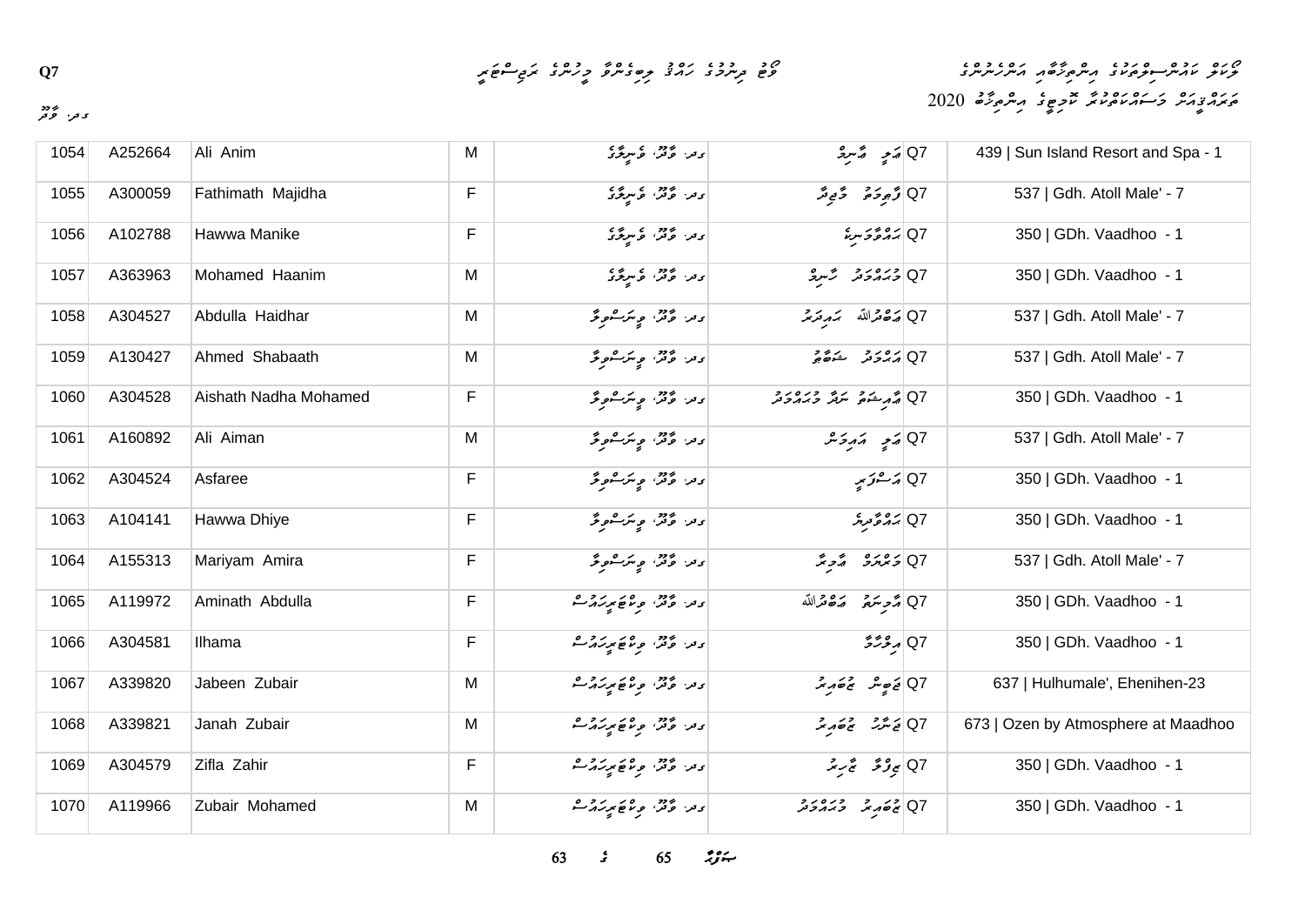*sCw7q7s5w7m< o<n9nOoAw7o< sCq;mAwBoEw7q<m; wBm;vB* م من المرة المرة المرة المرجع المرجع في المركبة 2020<br>مجم*د المريض المربوط المربع المرجع في المراجع المركبة* 

| 1071 | A106991 | Abdul Hakeem           | M           | دىر. ئۇنز، ئ <i>ۆتۈپر</i> دى<br>دىر. ئۇنز، ئۆت <i>رۈپر</i> ى  | Q7 <i>مەھىرى بىر</i> 3                       | 350   GDh. Vaadhoo - 1           |
|------|---------|------------------------|-------------|---------------------------------------------------------------|----------------------------------------------|----------------------------------|
| 1072 | A074097 | Mariyam Ali            | F           | ړی په دو.<br>دی وګڼ ویرو برد                                  | Q7 <i>5 پر<sub>م</sub>رڈ م</i> َ پر          | 350   GDh. Vaadhoo - 1           |
| 1073 | A009807 | Ahmed Kalo             | M           | ى تىر بەدە بەر                                                | Q7 كەبرى قەرىم تۈ                            | 350   GDh. Vaadhoo - 1           |
| 1074 | A393717 | Aishath Shaaina Ahmed  | $\mathsf F$ | ى تىر بەدە بەر                                                | Q7 مەم شەقر شەر <i>مەدە</i> ر                | 537   Gdh. Atoll Male' - 7       |
| 1075 | A069011 | Aminath Riyaaza        | $\mathsf F$ | ومر· ح <sup>ود</sup> و <i>وه و.</i><br>ومن حكمر <i>و و</i> وى | Q7 أَمُّ حِسَمٌ مَسَمَّدٌ مَمَّ              | 569   Kulhudhuffushi, Ehenihen-1 |
| 1076 | A303451 | Mariyam Shaheeba       | F           | وتر کوتر، م <i>وتوی</i><br>وتر، کوتر، م <i>وتوی</i>           | $6\%$ $2\%$ $2\%$ $2\%$                      | 350   GDh. Vaadhoo - 1           |
| 1077 | A303450 | <b>Reke Dhiye</b>      | F           | ومر· ح <sup>ود</sup> و <i>وه و.</i><br>ومن حكمر <i>و و</i> وى | Q7 برنڈ مرمز                                 | 350   GDh. Vaadhoo - 1           |
| 1078 | A329273 | Mohamed Mizyaan        | M           | ى قراڭ ھۆش ھەمىگ                                              | Q7 <i>ڈیزور ڈی وی مر</i> مر                  | 537   Gdh. Atoll Male' - 7       |
| 1079 | A107000 | Naseema Moosa          | F           | ى قراڭ ھۆشى ھەمىك                                             | Q7   سَرَسِرتُ       تَرْ سُرُ               | 350   GDh. Vaadhoo - 1           |
| 1080 | A092733 | Ahmed Kalo             | M           | ى مراج تەن ئەم ئۇغ ئ                                          | Q7 كەندى تەنزىي                              | 350   GDh. Vaadhoo - 1           |
| 1081 | A092732 | Fathimath Jaufar       | F           | ى مراج تەرىخ ھەم ئى                                           | Q7 تَ <i>مِوحَمْ فَمَدْتَ</i> كَّرَ          | 350   GDh. Vaadhoo - 1           |
| 1082 | A106956 | Fareeda Ali            | F           | ى تىر ، گۆش ، كە تىر                                          | Q7 <i>وَم</i> ِعَرٌ <i>ەَم</i> ِ             | 350   GDh. Vaadhoo - 1           |
| 1083 | A371918 | Maldha Waleedh         | $\mathsf F$ | ى تىر بە ئەتەر كەتىر                                          | Q7 ك <sup>ر</sup> وْتَر ك <sup>ە</sup> مِرىر | 537   Gdh. Atoll Male' - 7       |
| 1084 | A025018 | Mohamed Waleed         | M           | ى تىر ، گۆش ، كەنتى                                           | Q7 <i>\$نەۋەتى ق</i> ويتر                    | 350   GDh. Vaadhoo - 1           |
| 1085 | A339971 | Musannif Mohamed       | M           | ړیں <sup>۔</sup> ح <sup>29</sup> تی ح <sup>و</sup> تر         | Q7 ۇسەھسىر ئىمەد قىر                         | 537   Gdh. Atoll Male' - 7       |
| 1086 | A252568 | Zain Mohamed           | M           | ړند <sup>.</sup> څ <sup>ود.</sup> څنر                         | Q7 يَومِسْ وَيَرْوَوْرَ                      | 537   Gdh. Atoll Male' - 7       |
| 1087 | A252731 | Aishath Thaana Mohamed | F           | ى مەدەبىرە ئەرەبىر                                            | Q7 مەم شىم قىم ئەمەدىر                       | 350   GDh. Vaadhoo - 1           |

 $64$  *s*  $65$  *n***<sub>3</sub>** *n*